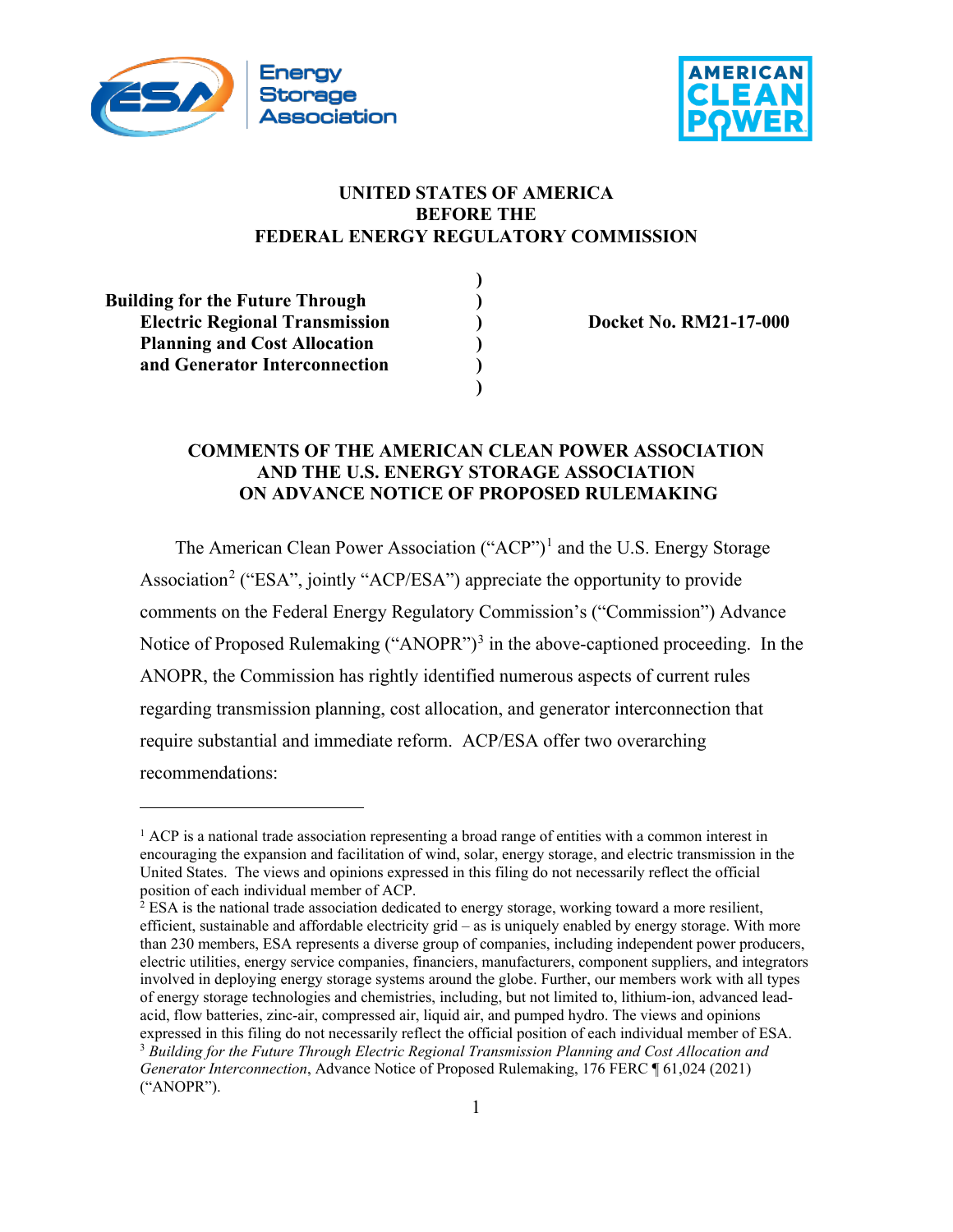



First, the Commission should act rapidly to reform certain aspects of generator interconnection procedures that are demonstrably unjust and unreasonable. These nearterm action items – which include the elimination of participant funding for network upgrades in Regional Transmission Organizations and Independent System Operators (collectively, "RTOs/ISOs") – rest upon a clear record, and in some cases can be remedied through the use of rates or practices that the Commission has already approved.

Second, the Commission should act to shift transmission planning and cost allocation to a holistic and proactive process that *simultaneously* addresses key drivers, including – but not limited to – economic, reliability, public policy, and future generation needs. These actions are complementary over the long term, as a holistic transmission planning process will also help to address transmission-related interconnection issues.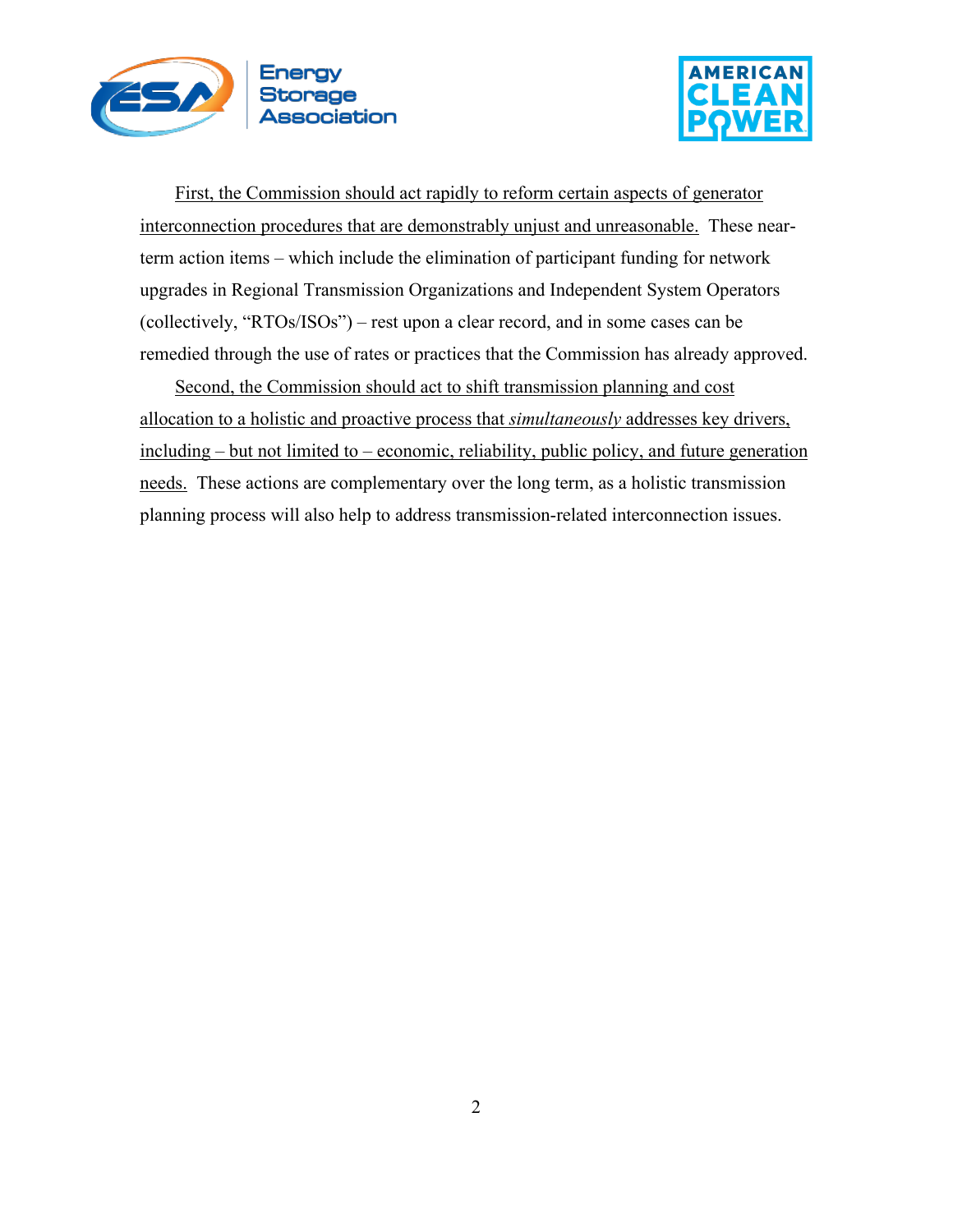



## **TABLE OF CONTENTS**

| 3.        | 2. Generically reform Order No. 2003's crediting policy. 7<br>Require binding cost caps, potentially including the use of a variance<br>band or envelope, no later than the signing of the Generator<br>4. Require harmonization and synchronization of affected system studies 9<br>5. Require modeling of energy storage based upon anticipated use9 |
|-----------|--------------------------------------------------------------------------------------------------------------------------------------------------------------------------------------------------------------------------------------------------------------------------------------------------------------------------------------------------------|
| <b>B.</b> |                                                                                                                                                                                                                                                                                                                                                        |
|           |                                                                                                                                                                                                                                                                                                                                                        |
| A.        | Section 206 of the Federal Power Act Requires the Commission to                                                                                                                                                                                                                                                                                        |
| 2.        | 1. Current Rates and Practices Regarding Generator Interconnection are<br><b>Transmission Planning and Cost Allocation Rates and Practices are</b>                                                                                                                                                                                                     |
| 1.        | Failure to Holistically Plan for Large-Scale Transmission 21<br>iii. Failure to Incorporate Future Generation and Storage into Transmission                                                                                                                                                                                                            |
| V.        | iv. Interregional Transmission Has Not Been Developed30                                                                                                                                                                                                                                                                                                |
|           |                                                                                                                                                                                                                                                                                                                                                        |
|           |                                                                                                                                                                                                                                                                                                                                                        |
| i.        | The Commission Should Immediately Eliminate Participant Funding,<br>Modify its Order No. 2003 Crediting Policy to Establish a Bright Line<br>Between Interconnection Customer and Transmission Provider<br>Responsibilities at the Interconnection Substation, and Provide Clear<br>Guidance on Which Facilities Are Considered Network Upgrades32     |
| ii.       | The Commission Should Require Binding Cost Caps No Later than the<br>.39                                                                                                                                                                                                                                                                               |
|           | iii. The Commission Should Require Adjacent Transmission Providers to<br>Harmonize and Synchronize Affected System Studies40                                                                                                                                                                                                                           |
|           | iv. The Commission should require the use of realistic assumptions when                                                                                                                                                                                                                                                                                |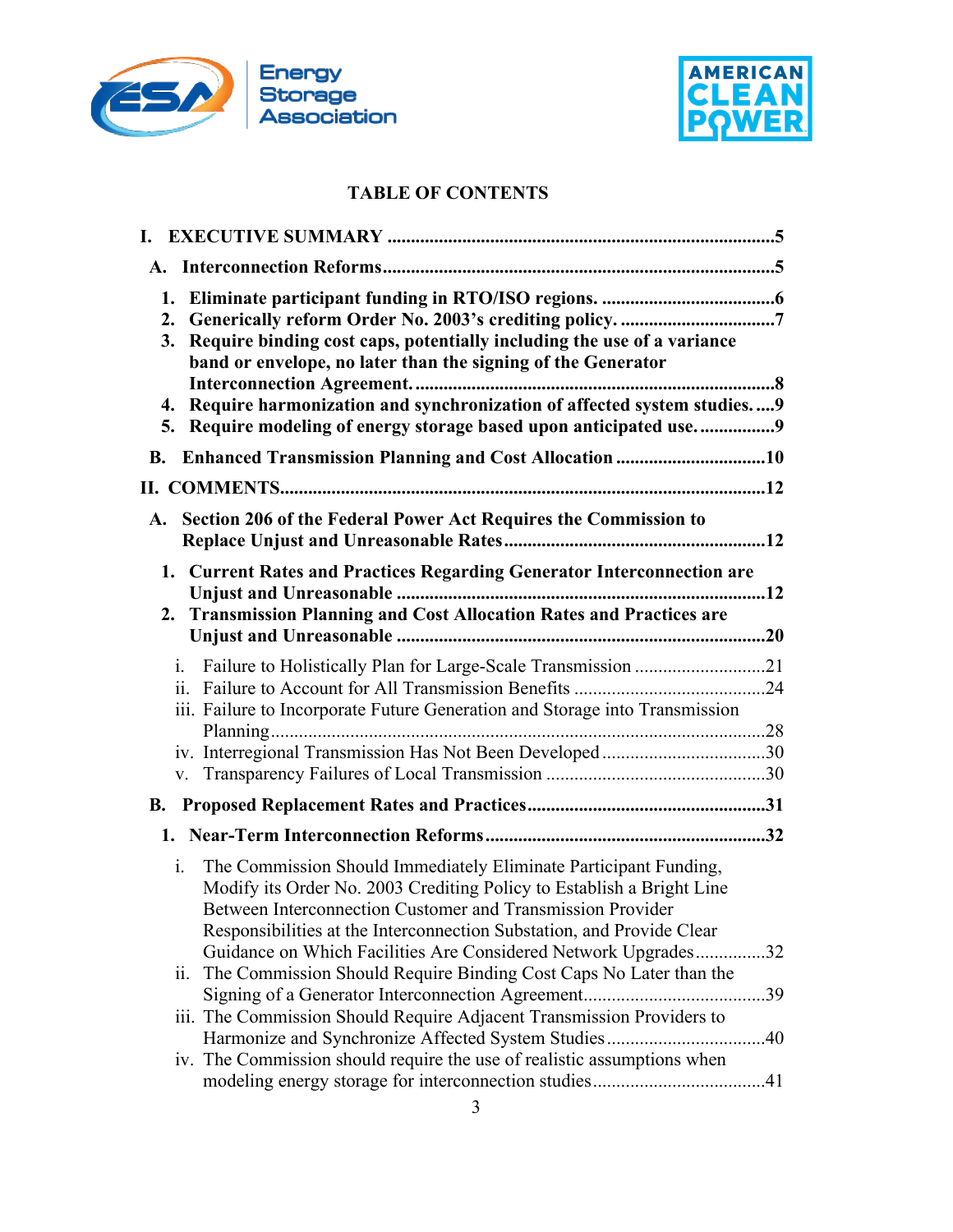



| 2. Holistic Transmission Planning and Cost Allocation Reforms43                                                                            |  |
|--------------------------------------------------------------------------------------------------------------------------------------------|--|
| i.                                                                                                                                         |  |
| Proactive Planning for anticipated future generation and load43<br>a.<br>b.                                                                |  |
| c.<br>d. Efficient Transmission Planning Practices are Proven and Workable52<br>e.                                                         |  |
| 1) The Commission should require ISO/RTOs and transmission owners<br>in all balancing authorities to evaluate energy storage in selective  |  |
| 2) Interconnection customers should be allowed to request the<br>evaluation of GETs, including storage, to reduce interconnection          |  |
| 3) The Commission should require transmission planners to reevaluate                                                                       |  |
| 4) New energy storage models are required, as transmission planners<br>should no longer use pumped hydro storage models for all energy     |  |
| 5) Transmission utilization data should be made available to enable<br>6) Full optimization of battery storage requires creative ownership |  |
| 7) Understanding energy storage use cases, and how battery storage can                                                                     |  |
| iii. Third Step – Treatment of Residual Interconnection Facilities and                                                                     |  |
|                                                                                                                                            |  |
| i.                                                                                                                                         |  |
|                                                                                                                                            |  |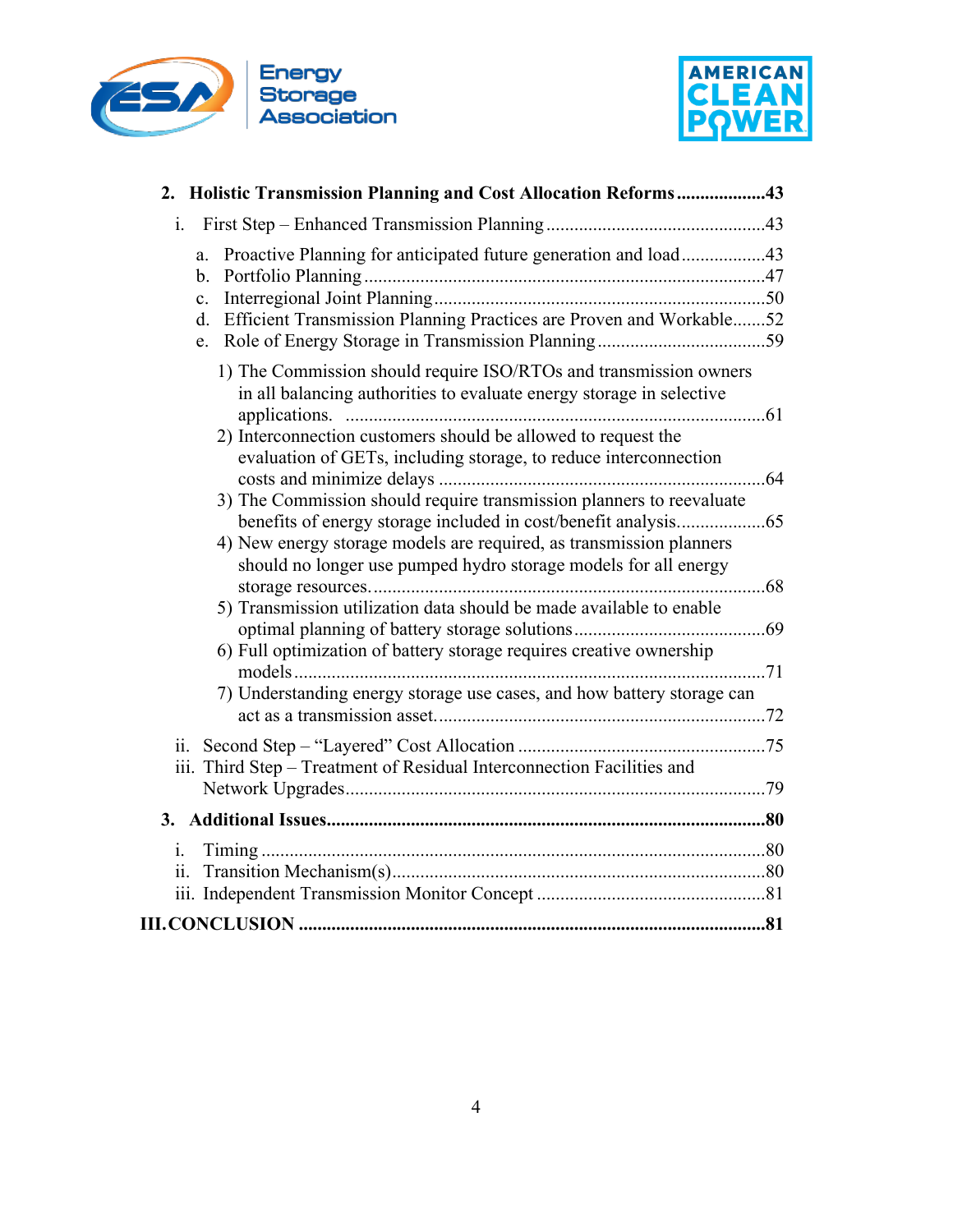



#### <span id="page-4-0"></span>**I. EXECUTIVE SUMMARY**

The Commission should act quickly on two tracks to address the longstanding deficiencies that currently plague transmission planning, cost allocation, and generator interconnection processes across the country, and that are stifling America's ability to transform and transition into a more modern, efficient, affordable, and clean electricity future. First, the Commission should take immediate steps to initiate a rulemaking addressing generation interconnection issues that have become demonstrably unjust and unreasonable. Second, the Commission should move forward with another rulemaking to fully shift transmission planning and cost allocation to a holistic framework that accounts for the full range of transmission benefits over an appropriate time horizon, and assigns costs commensurate with those benefits. While these suggested actions are complementary, adopting the generation interconnection-related reforms proposed herein on a separate, fast-track basis is critically important precisely *because* the enhanced transmission planning reforms proposed herein will take longer to implement and pay dividends.

#### **A. Interconnection Reforms**

<span id="page-4-1"></span>The Commission should immediately move toward reforming certain aspects of its generation interconnection rules that are patently unjust and unreasonable today, and for which replacement rates or practices that would provide positive relief are readily identifiable. ACP/ESA specifically identify several reforms that would complement the broader transmission planning reforms detailed *infra* in Section II.B.2, but can and should be addressed in the near term via a stand-alone rulemaking. These reforms would have an immediate and positive impact on making generator interconnection just and reasonable. These unjust and unreasonable practices can and should be addressed in a near-term proceeding in a near-term proceeding: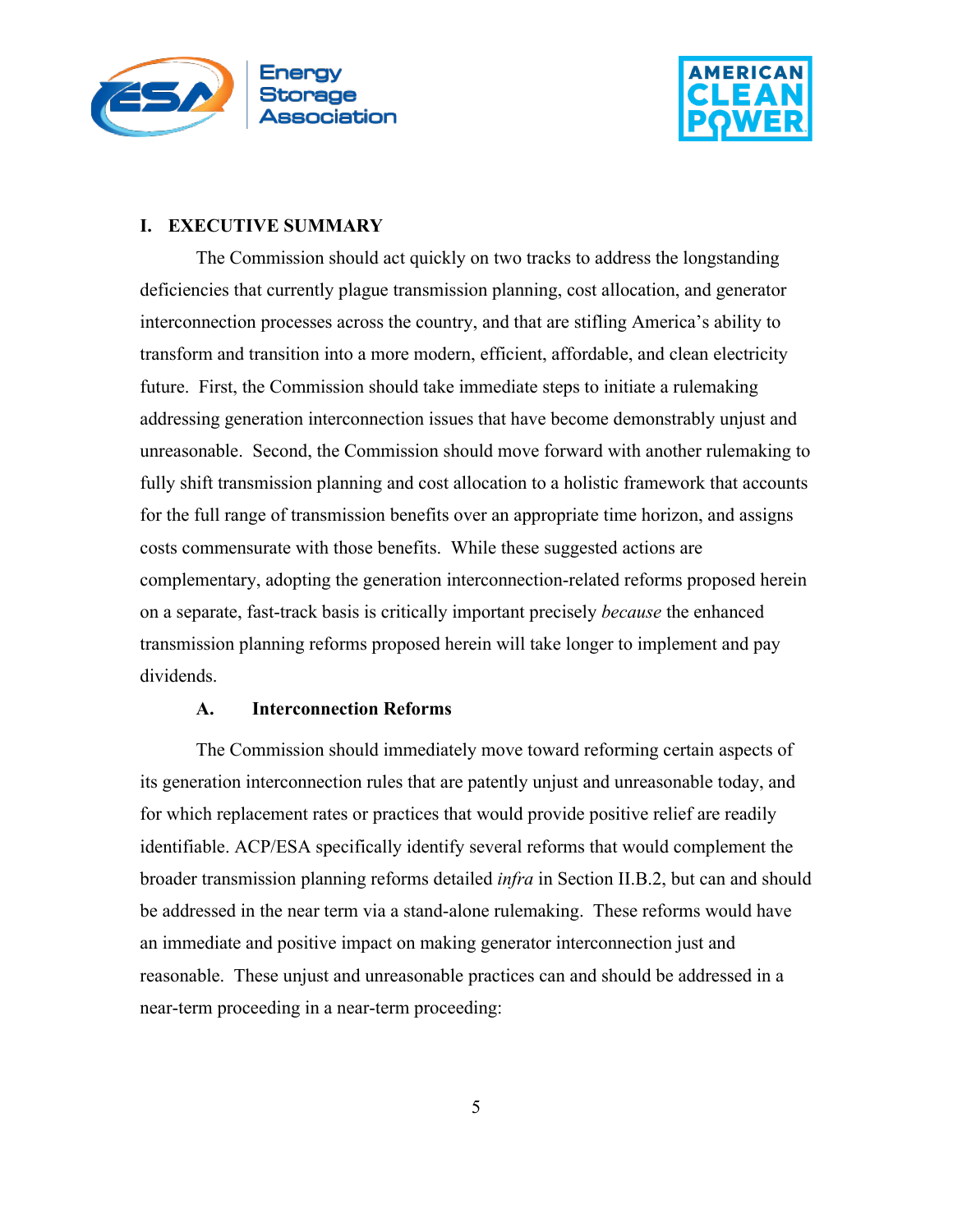



#### <span id="page-5-0"></span>**1. Eliminate participant funding in RTO/ISO regions. [4](#page-5-1)**

The record clearly shows that, at present, generators are funding significant portions of the transmission system that benefit other users, and which provide net benefits under traditional benefit-cost analysis. Because the Commission has already approved a just and reasonable default rate, from which participant funding was a permissible variation under Order No.  $2003<sub>5</sub>$  $2003<sub>5</sub>$  $2003<sub>5</sub>$ <sup>5</sup> elimination of participant funding would provide immediate relief from a demonstrably unjust and unreasonable practice while broader transmission reforms, detailed below, are ongoing. As the American Council on Renewable Energy's recent report<sup>[6](#page-5-3)</sup> shows, conservative analysis of required generator interconnection upgrades indicate that economic benefits frequently accrue to load from these lines. In some cases, adjusted production costs analysis alone shows a benefit-tocost ratio in excess of 1.25:1, the Commission's *maximum* threshold for regional cost allocation under Order No. 1000.<sup>[7](#page-5-4)</sup> In practice, many parties benefit today from

<span id="page-5-4"></span><span id="page-5-3"></span><sup>6</sup> Sankaran, V., Parmer, H., & Collison, K., *Just & Reasonable? Transmission Upgrades Charged to Interconnecting Generators Are Delivering System-Wide Benefits*, ICF Resources, LLC (Sept. 9, 2021), available at: [https://acore.org/wp-content/uploads/2021/09/Just-Reasonable-Transmission-Upgrades-](https://acore.org/wp-content/uploads/2021/09/Just-Reasonable-Transmission-Upgrades-Charged-to-Interconnecting-Generators-Are-Delivering-System-Wide-Benefits.pdf)[Charged-to-Interconnecting-Generators-Are-Delivering-System-Wide-Benefits.pdf](https://acore.org/wp-content/uploads/2021/09/Just-Reasonable-Transmission-Upgrades-Charged-to-Interconnecting-Generators-Are-Delivering-System-Wide-Benefits.pdf) ("ACORE Study"). <sup>7</sup> Importantly, Order No. 1000 set a benefit-cost ratio of 1.25:1 as a *ceiling*, not a *floor*. *See Transmission Planning and Cost Allocation by Transmission Owning and Operating Public Utilities*, Order No. 1000, 136 FERC ¶ 61,051, at P 646 (2011) ("Order No. 1000"), *order on reh'g*, Order No. 1000-A, 139 FERC ¶ 61,132, *order on reh'g and clarification*, Order No. 1000-B, 141 FERC ¶ 61,044 (2012), *aff'd sub nom. S.C. Pub. Serv. Auth.. v. FERC*, 762 F.3d 41 (D.C. Cir. 2014) (Under "Cost Allocation Principle 3" "[i]f a benefit to cost threshold is used to determine which transmission facilities have sufficient net benefits to be selected in a regional transmission plan for the purpose of cost allocation, it must not be so high that transmission facilities with significant positive net benefits are excluded from cost allocation. A public utility transmission provider in a transmission planning region may choose to use such a threshold to account for uncertainty in the calculation of benefits and costs. *If adopted, such a threshold may not include a ratio of benefits to costs that exceeds 1.25 unless the transmission planning region or public utility transmission provider justifies and the Commission approves a higher ratio*.")(emphasis added).

<span id="page-5-1"></span><sup>4</sup> *See* ANOPR at P 119 ("We seek comment on whether it is appropriate to eliminate or reduce participant funding for interconnection-related network upgrades in RTOs/ISOs…").

<span id="page-5-2"></span><sup>5</sup> *Standardization of Generator Interconnection Agreements and Procedures*, Order No. 2003, 104 FERC ¶ 61,103 (2003) ("Order No. 2003"), *order on reh'g*, Order No. 2003-A, 106 FERC ¶ 61,220, *order on reh'g*, Order No. 2003-B, 109 FERC ¶ 61,287 (2004) ("Order No. 2003-B"), *order on reh'g*, Order No. 2003-C, 111 FERC ¶ 61,401 (2005), *aff'd sub nom. Nat'l Ass'n of Regul. Util. Comm'rs v. FERC*, 475 F.3d 1277 (D.C. Cir. 2007).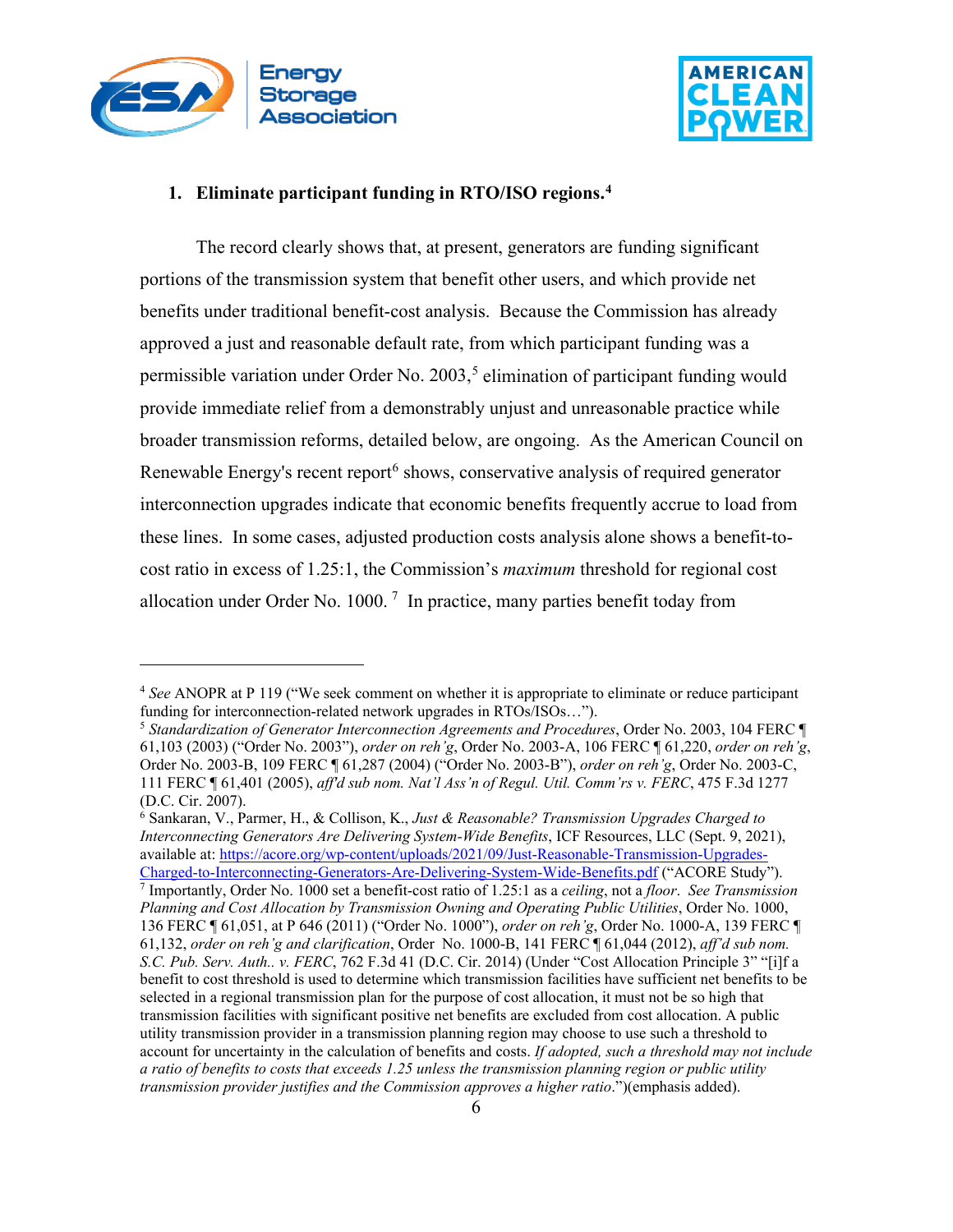



transmission investments that are paid for solely (or grossly disproportionately) by generators. This is unjust, unreasonable, unduly discriminatory, and.is inconsistent with applicable precedent regarding costs and benefits to be "roughly commensurate."[8](#page-6-1)

#### <span id="page-6-0"></span>**2. Generically reform Order No. 2003's crediting policy.**

ACP/ESA propose that the Commission adopt, as part of the generation interconnection-specific rulemaking proposed above, a new national crediting policy delineating Transmission Providers' refund obligation under Order No. 2003 to only those network upgrades "downstream" from the interconnection substation. Thus, under ACP/ESA's proposed approach, the generator (or cluster of generators) would have the sole responsibility for the costs of interconnection-related network upgrades up to and including the interconnection substation; upgrades electrically downstream from the interconnection substation would be the responsibility of the applicable transmission provider. The Commission should also implement guidelines to limit network upgrades to the most direct, local impacts that a project has on the electric grid. This will reduce interdependence among interconnection customers, avoid the need for constant restudies, and shorten the interconnection process.<sup>[9](#page-6-2)</sup> This proposed bright-line test is consistent with the Commission's 'beneficiary pays' principle and is administratively simple to implement; it is also based on evidence, as well as physical laws of networked transmission systems. This approach would be administratively simple to implement and would provide essential schedule and cost certainty – which is sorely lacking today under

<span id="page-6-1"></span><sup>8</sup> *See Ill. Com. Comm'n v. FERC,* 576 F.3d 470, 477 (7th Cir. 2009).

<span id="page-6-2"></span><sup>9</sup> For example, Enel North America, a member of ACP and ESA, proposes the use of a 20% transfer distribution factor ("TDF") as a threshold to determine whether an upgrade is built as a result of the interconnection study. While ACP/ESA do not specifically endorse this proposal, the Commission should consider whether comments in the record would allow for a regionally consistent and predictable set of rules for upgrade cost responsibility. For further details, please refer to Enel North America Inc's comments in this proceeding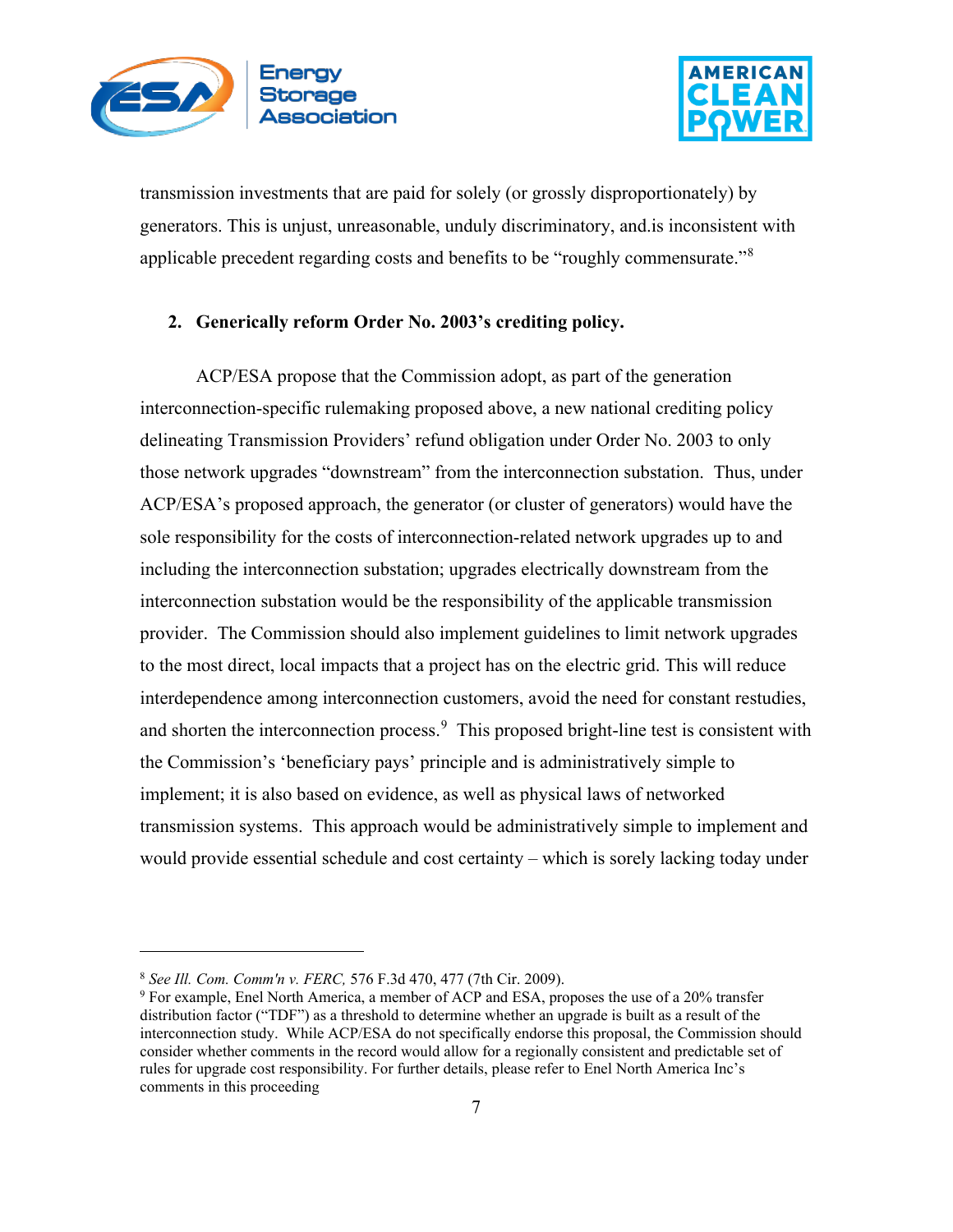



the current construct - as the Commission moves to a new transmission planning paradigm (as described further below).

## <span id="page-7-0"></span>**3. Require binding cost caps, potentially including the use of a variance band or envelope, no later than the signing of the Generator Interconnection Agreement.**

At present, generators have little cost certainty throughout the interconnection process, and are at risk of being assigned substantial upgrade costs even *after* a generator interconnection agreement ("GIA") is signed. Generators should be able to receive increasing certainty with respect to their upgrade cost responsibilities as the interconnection process progresses, potentially through a shrinking variance band as the applicable studies are completed. The Commission has approved cost caps in interconnection contexts in some regions such as  $C A ISO$ , <sup>[10](#page-7-1)</sup> but they are not a standard practice. "Cost envelopes" that limit maximum upgrade cost exposure are used in other contexts, including for interconnection of distributed energy resources in some states, and a similar construct should be applied to the generator interconnection process.<sup>11</sup> A reasonable cost envelope or variance band would account for potential cost increases due to changes such as commodity prices, but would ensure that interconnection customers are fully aware of their maximum cost exposure as they move forward with a GIA.

<span id="page-7-1"></span><sup>10</sup> *See, e.g. California Indep. Sys. Operator Corp*., 176 FERC ¶ 61,207 (2021) (approving Cluster 14 interconnection procedures, including a cost cap between studies allowing for up to a 25% increase in costs); *see also California Indep. Sys. Operator Corp*., Docket No. ER19-2679 (Oct. 18, 2019) (letter order approving CAISO interconnection enhancements, including "revis[ing] the cost allocation rules for the interconnecting and neighboring Participating Transmission Owners (PTOs) to include PTO-specific cost estimates in interconnection studies that sum to a single, combined maximum cost responsibility for the interconnection customer's entire project and to clarify how reimbursements for reliability network upgrades will be paid to each PTO at various stages…").

<span id="page-7-2"></span><sup>11</sup>Bird, et. al., Nat'l. Renewable Energy Lab, *Review of Interconnection Practices and Costs in the Western States,* at Table 19 (2018), NREL/TP-6A20-71232 available at [https://www.nrel.gov/docs/fy18osti/71232.pdf.](https://www.nrel.gov/docs/fy18osti/71232.pdf)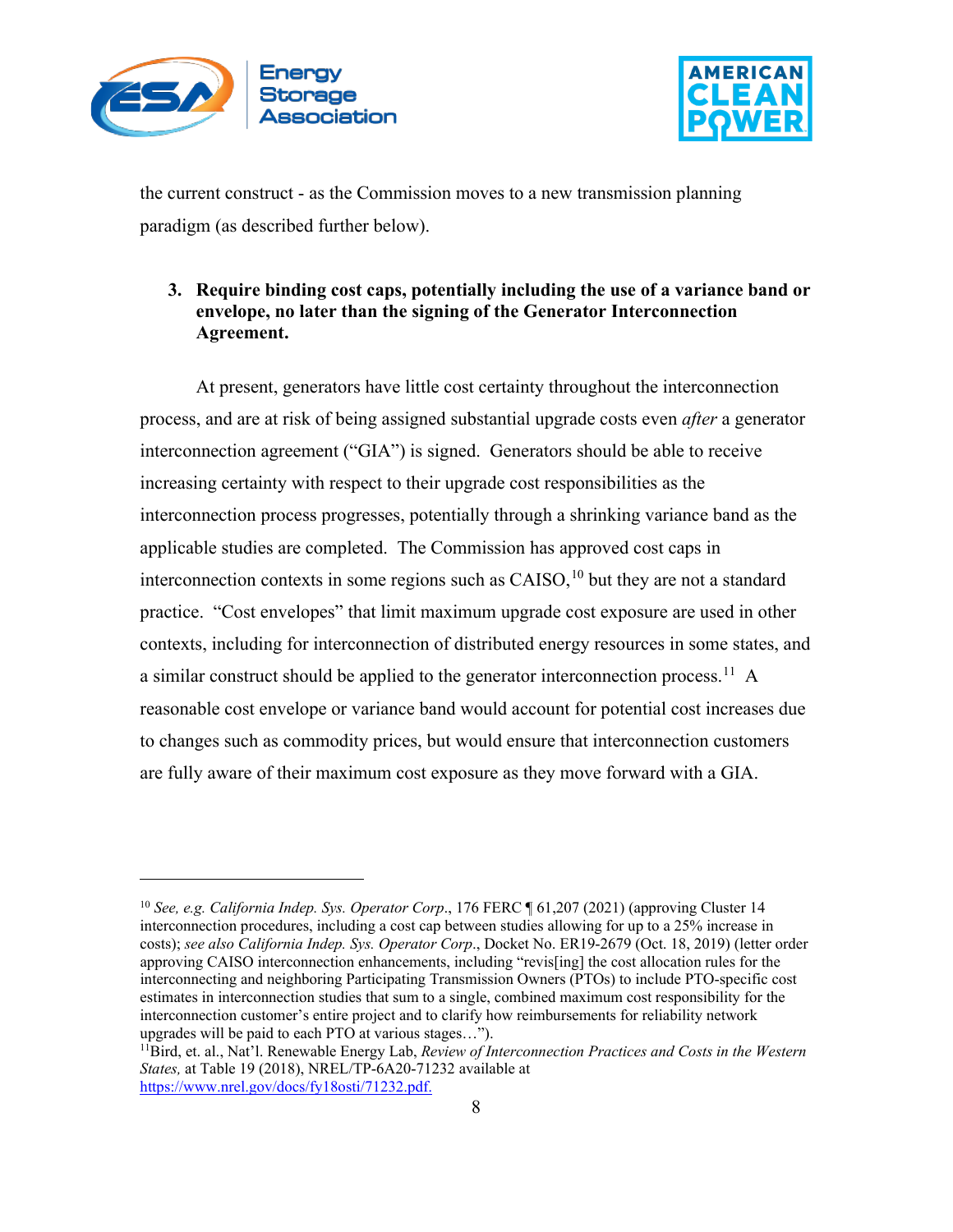



#### <span id="page-8-0"></span>**4. Require harmonization and synchronization of affected system studies.**

Affected system rules – intended to assure reliability on adjacent transmission systems when a generator interconnects in one area - are badly broken. The Commission should act to harmonize the key inputs that adjacent transmission providers' systems must use (including non-jurisdictional transmission providers, where possible) so that a common set of study assumptions are utilized to the greatest extent possible. The Commission should also require better synchronization of affected system studies; at present, affected system studies may be completed after Generator Interconnection Agreements are signed or even after projects are operational, resulting in dramatically escalating and unpredictable associated network upgrade costs that in many instances are nearly impossible for interconnection customers to anticipate. Reform of this system would render the interconnection process more predictable, and just and reasonable. Other proposals in this proceeding may provide the basis for using harmonized assumptions.<sup>12</sup>

#### <span id="page-8-1"></span>**5. Require modeling of energy storage based upon anticipated use.**

Current modeling methodologies for energy storage are often inconsistent with real-world operation – for instance, assuming that storage will charge at nameplate capacity during peak demand, and discharge at nameplate during low load periods. This type of operation is inconsistent with market signals and can be prevented through proper controls, but its modeling can lead to unreasonable interconnection upgrade costs for storage. The Commission should require the use of realistic dispatch assumptions, which will accurately reflect energy storage usage and prevent excessive upgrade costs.

<span id="page-8-2"></span><sup>12</sup> *See* Comments of Enel North America, as discussed at n.9, *supra*.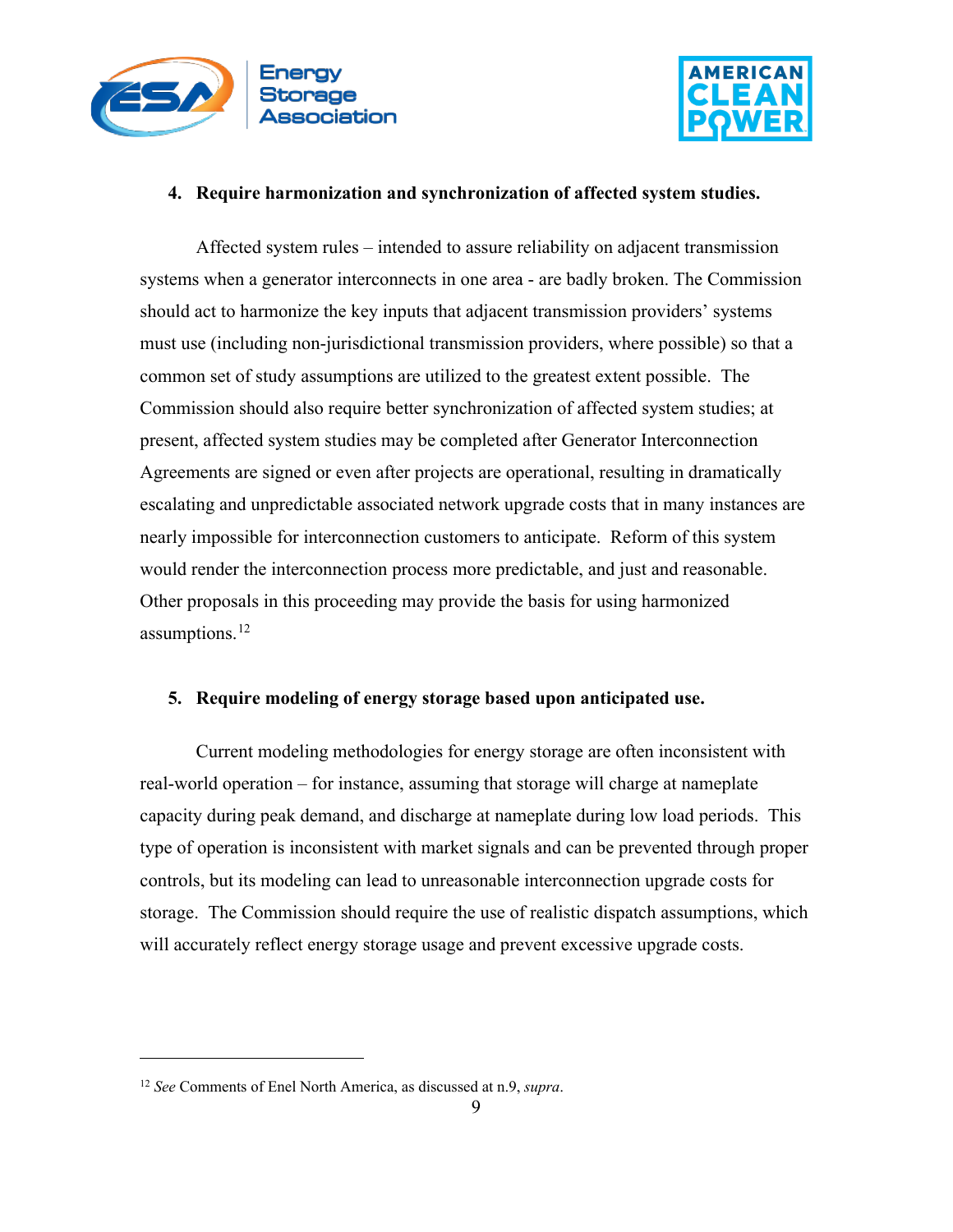



Finally, as part of the implementation of all of the interconnection reforms described above, ACP also recommends that the Commission adopt and apply a uniform standard that any requested variations from the revised *pro forma* LGIP and LGIA must be "consistent with or superior to" the *pro forma* tariff. Thus, these reforms should presumptively apply to transmission providers both in and out of RTOs/ISOs.

#### <span id="page-9-0"></span>**B. Enhanced Transmission Planning and Cost Allocation**

Second, and of equal or greater importance, the Commission should replace the current unjust and unreasonable approach to transmission planning and cost allocation. The Commission should establish a transmission planning paradigm that incorporates all planning inputs on a consolidated, co-optimized basis. This approach would incorporate anticipated future generation into transmission needs, which would ultimately result in the coordinated development of many transmission facilities that are presently planned and constructed as generator-driven network upgrades. The Commission should adopt a functional approach and find that facilities that will be *operated* as parts of the integrated transmission system should be *principally planned as transmission*, through a single, integrated process that considers multiple drivers and the multiple benefits of new transmission simultaneously. The transmission system – which is operated jointly, but incorporates projects identified through different processes today – provides broadly shared benefits, and transmission planning and cost allocation should expressly acknowledge this.<sup>[13](#page-9-1)</sup>

An integrated transmission planning approach would increase total system efficiency and result in just and reasonable rates. Most notably, it would provide greater reliability at lower total costs to customers. Among the range of potential grid options, larger-scale transmission is often lower-cost (on a per-delivered megawatt-hour basis)

<span id="page-9-1"></span><sup>&</sup>lt;sup>13</sup> For an example of an integrated planning process, please see Enel North America Inc.'s comments in this proceeding and accompanying white paper entitled "Plugging In: A Roadmap for Modernizing & Integrating Interconnection and Transmission Planning."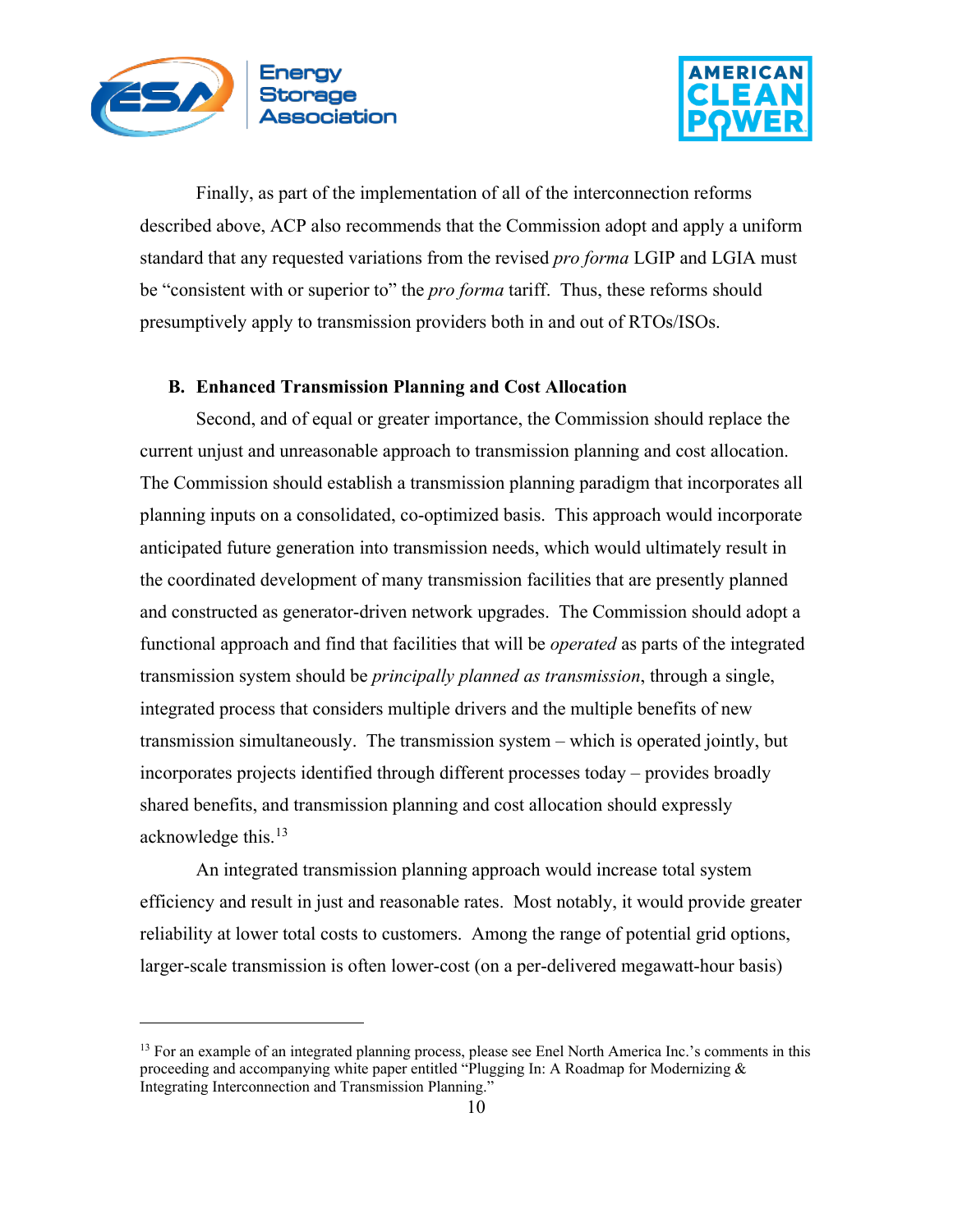



because of significant economies of scale. However, current planning and cost allocation approaches frequently fail to account for both the scope of the benefits, and the duration for which they are provided. Networked transmission inherently has multiple benefits, only some of which are identified today – and largely through separate processes, including identification of economic, reliability, local transmission repair or replacement, public policy, or generator interconnection/network upgrade needs. The Commission should consolidate these various transmission drivers and require transmission providers to co-optimize their processes to produce the maximum expected net benefits. Additionally, transmission facilities typically last for several decades. The Commission should therefore incorporate anticipated benefits based upon a realistic asset life – which will accurately reflect the projects' usage, and increase the identified benefits. The ANOPR also rightly identifies practices such as a portfolio approach of transmission projects<sup>14</sup>, and a "transmission-first"<sup>[15](#page-10-1)</sup> approach that would enable development of infrastructure in high-quality resource areas to support generation development in the future. ACP/ESA support both of these practices, as described in greater detail in Section II.B.2.

Additionally, ACP urges the Commission to utilize evidence-based presumptions in cost allocation wherever possible – as is permitted under legal precedent  $16$ -because

<span id="page-10-0"></span><sup>&</sup>lt;sup>14</sup> ANOPR at P 89, 91 (requesting comments on a potential portfolio approach with a minimum set of transmission benefits).

<span id="page-10-1"></span><sup>&</sup>lt;sup>15</sup> ANOPR at P 57 (inquiring "Whether the Commission should require transmission providers in each transmission planning region to establish, as part of their regional transmission planning and cost allocation processes, a process to identify geographic zones that have the potential for the development of large amounts of renewable generation and plan transmission to facilitate the integration of renewable resources in those zones…").

<span id="page-10-2"></span><sup>16</sup> *See e.g. Ill. Com. Comm'n v. FERC,* 576 F.3d at 477 ("We do not suggest that the Commission has to calculate benefits to the last penny, or for that matter to the last million or ten million or perhaps hundred million dollars. … If it cannot quantify the benefits to the midwestern utilities from new 500 kV lines in the East, even though it does so for 345 kV lines, but it has an articulable and plausible reason to believe that the benefits are at least roughly commensurate with those utilities' share of total electricity sales in PJM's region, then fine; the Commission can approve PJM's proposed pricing scheme on that basis. For that matter it can presume that new transmission lines benefit the entire network by reducing the likelihood or severity of outages.")(internal citations omitted).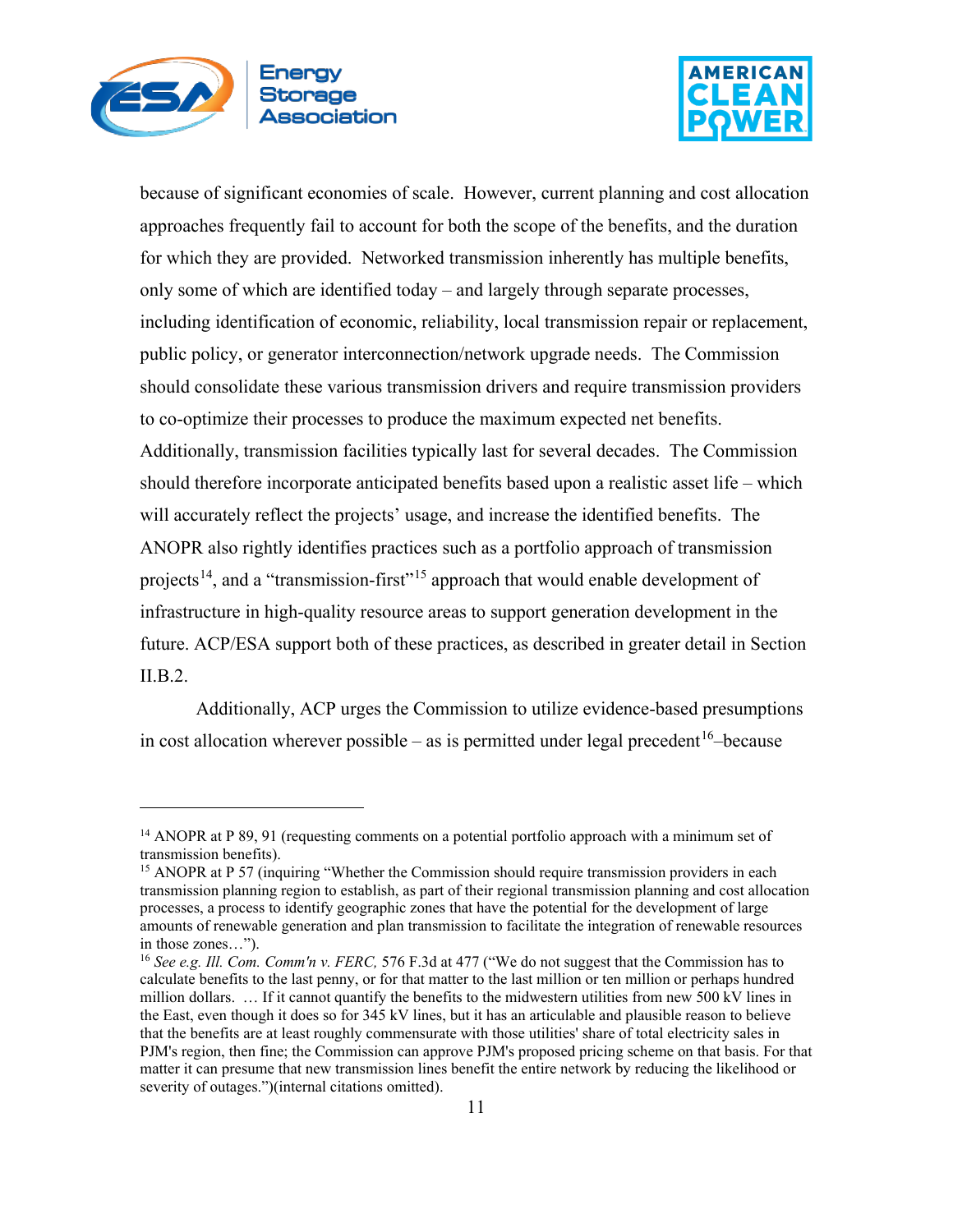



individualized benefit-cost analyses for each system upgrade would generate excessive delays.

## <span id="page-11-1"></span><span id="page-11-0"></span>**II. COMMENTS**

**A. Section 206 of the Federal Power Act Requires the Commission to Replace Unjust and Unreasonable Rates**

The Commission has initiated this proceeding under Section 206 of the FPA.<sup>[17](#page-11-3)</sup> Under the first prong of Section 206, the Commission must first determine whether an existing rate is unjust, unreasonable, unduly discriminatory, or preferential.<sup>18</sup> Under the second prong of Section 206, if the Commission indeed determines that the existing rate is unjust, unreasonable, unduly discriminatory, or preferential, then the Commission must determine a just and reasonable replacement rate.<sup>[19](#page-11-5)</sup>

Pursuant to this standard, ACP/ESA submits that substantial aspects of currently effective generator interconnection and transmission planning and cost allocation rules are no longer just and reasonable and must therefore be replaced with a new paradigm, as proposed herein.

#### **1. Current Rates and Practices Regarding Generator Interconnection are Unjust and Unreasonable**

<span id="page-11-2"></span>Interconnection queues have become increasingly dysfunctional, and place unjust and unreasonable cost burdens on generators. Historically, these costs used to be less than 10% of the total project costs in many most cases. However, in recent years, due to a variety of conditions, that proportion has now risen to levels up to 100% of the generation

<span id="page-11-4"></span><sup>18</sup> *See* 16 U.S.C. § 824e (2018); *Emera Maine v. FERC*, 854 F.3d 9, at 23, 25-26 (D.C. Cir.

<span id="page-11-3"></span><sup>&</sup>lt;sup>17</sup> ANOPR P1 (FERC is inquiring into whether certain existing regulations are no longer just and reasonable).

<sup>2017)(</sup>describing the Commission's "dual burden" under Section 206).

<span id="page-11-5"></span><sup>19</sup> *Id.*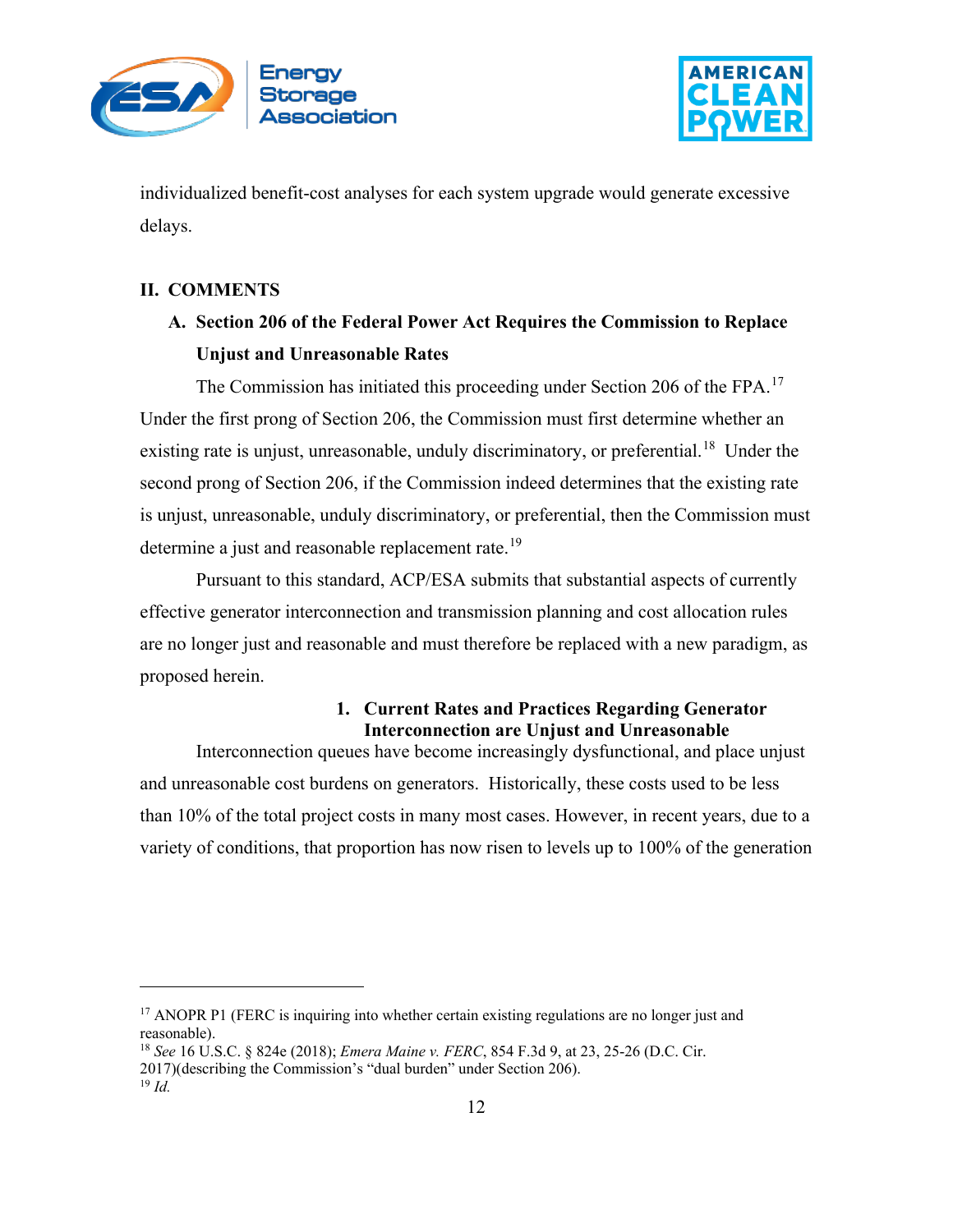



project costs.<sup>[20](#page-12-0)</sup> From 2013 to 2017, the costs of interconnection upgrades rose  $43\%$ <sup>[21](#page-12-1)</sup> Due to these exorbitant costs and the fact that required network upgrades are providing benefits well beyond the interconnection of new generators, participant funding for network upgrades is inconsistent with Commission and judicial precedent on cost causation. The current participant funding model in RTOs/ISOs, wherein individual generators (or clusters of generators) are required to fully pay network upgrades to the transmission system is no longer just and reasonable.

The policies currently in place are a vestige that no longer works. In the early 2000s, a generator-by-generator planning process, coupled with individual assignments of network upgrade costs, proved workable. In part, this is because gas generation resources, which were the main type of interconnecting generator in the early 2000s, could often interconnect with transmission systems with some flexibility on the precise location. As noted in the ANOPR, the transformation of the electric sector toward renewables is a basis for revisiting these regulations.<sup>[22](#page-12-2)</sup> The location-specific and scalable nature of renewable energy make the old interconnection paradigm impractical today, and even more so moving forward. Because renewable energy – which is now the leading category of resources in interconnection queues – is often built at a large scale, in highquality resource areas far from customers, these projects often require larger transmission upgrades to serve load.

By the early 2010s, as wind development in particular grew, interconnection queues quickly became overloaded. As the queues reached capacity, large network upgrade costs would be assigned to whichever generator was the next project in the queue. This is the "serial" practice of interconnection, wherein each generator was reviewed independently for its own impacts on the grid in the order it entered the

<span id="page-12-0"></span><sup>&</sup>lt;sup>20</sup> AMERICANS FOR A CLEAN ENERGY GRID, Caspary, J., Goggin, M., Gramlich, R., Schneider, J., *Disconnected : The Need for a New Generator Interconnection Policy,* Americans for a Clean Energy Grid, 6 (Jan. 2021) available at [https://cleanenergygrid.org/wp-content/uploads/2021/01/Disconnected-The-](https://cleanenergygrid.org/wp-content/uploads/2021/01/Disconnected-The-Need-for-a-New-Generator-Interconnection-Policy-1.pdf)[Need-for-a-New-Generator-Interconnection-Policy-1.pdf.](https://cleanenergygrid.org/wp-content/uploads/2021/01/Disconnected-The-Need-for-a-New-Generator-Interconnection-Policy-1.pdf) 21 *See id.* at 15.

<span id="page-12-1"></span>

<span id="page-12-2"></span> $22$  ANOPR at PP 3 (noting the transforming electricity sector), 34 (noting the changing resource mix).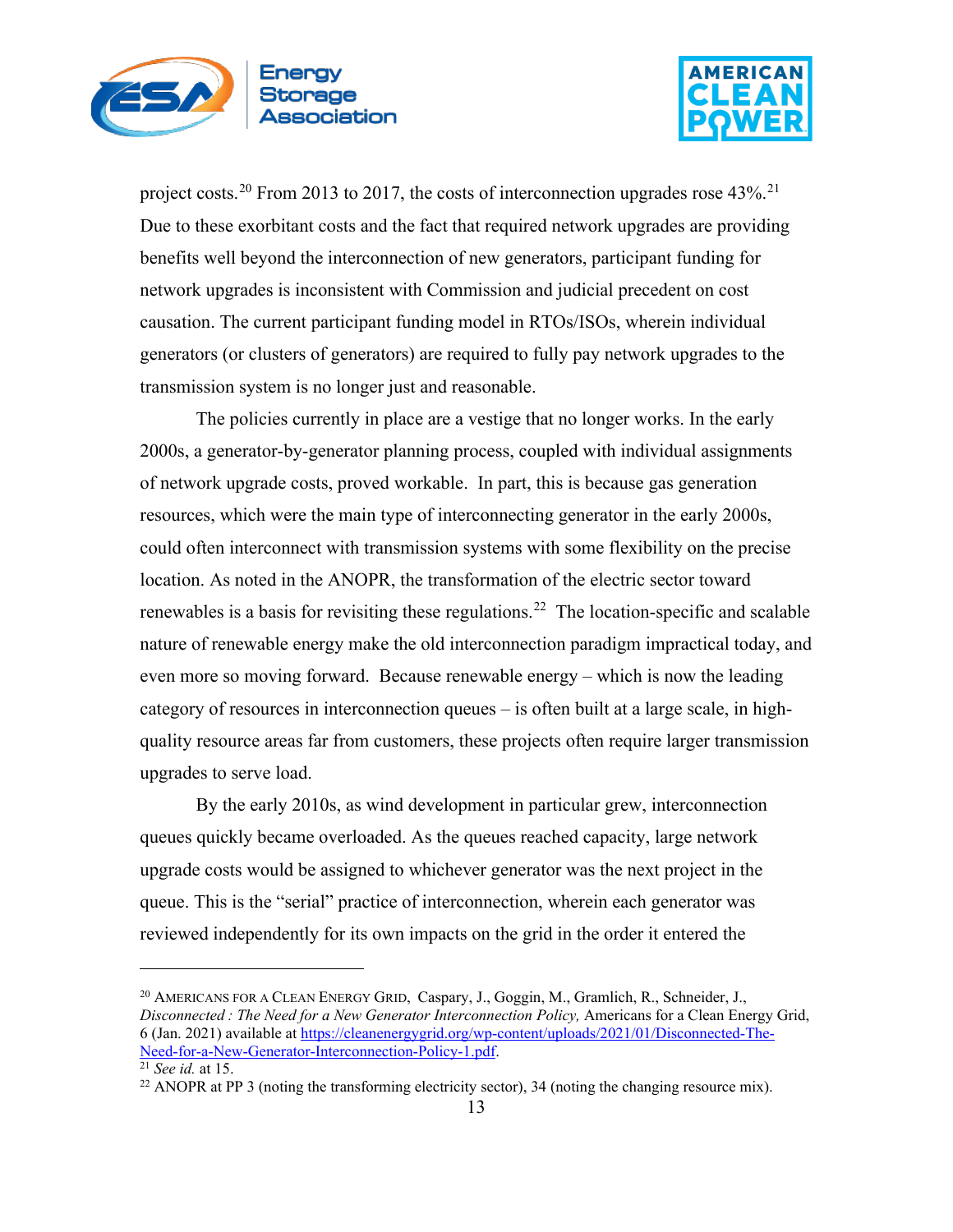



interconnection queue. In one commonly used metaphor, this effectively charged the next car trying to merge onto a congested highway the entire cost of building a whole new lane. Understandably, the unlucky generation owner who had the burden to pay for an applicable network upgrade solely due to its place in line, would often drop out of the queue. This would often in turn shift the responsibility of paying for the network upgrade to another developer, potentially causing a domino effect of cancellations.

In many regions a cluster study process – in which groups of interconnection customers are studied together – has offered some improvements, especially with regard to the time that it takes for interconnection customers to receive their study results, and the Commission has noted the improved efficiencies that cluster studies can provide. $^{23}$  $^{23}$  $^{23}$ For example, prior to moving to a cluster study approach some regions had interconnection queues that could have taken decades to move through on a serial basis. But although the cluster study approach has improved the timeline for the interconnection study process to some degree, clusters of projects can be – and are- still assigned unreasonable interconnection costs. The current dynamic of these participant-funded approaches, and the high-voltage, broadly beneficial system elements funded through them is no longer just and reasonable.<sup>[24](#page-13-1)</sup>

Unfortunately, under the participant funding model that prevails in RTOs/ISOs, individual generation interconnection customers often unjustly pay for network upgrades. Although these upgrades are identified through the interconnection study process, in practice they provide broader benefits that should be borne by a broader set of beneficiaries. Participant funding also results in higher power purchase agreement ("PPA") prices and increases the cost of delivered power for consumers, particularly when study results are delayed and there is uncertainty over the developer's network upgrade cost responsibility at the time the PPA is executed. Importantly, congestion

<span id="page-13-0"></span><sup>23</sup> *See* Order No. 2003 at P155("Clustering is strongly encouraged in queue management and the Interconnection Study process for all Transmission Providers.").

<span id="page-13-1"></span><sup>&</sup>lt;sup>24</sup> ANOPR at PP 41, 111 (seeking comment on whether the Order No. 2003 assumptions allowing RTOs to use participant funding remain valid, and whether participant funding is just and reasonable).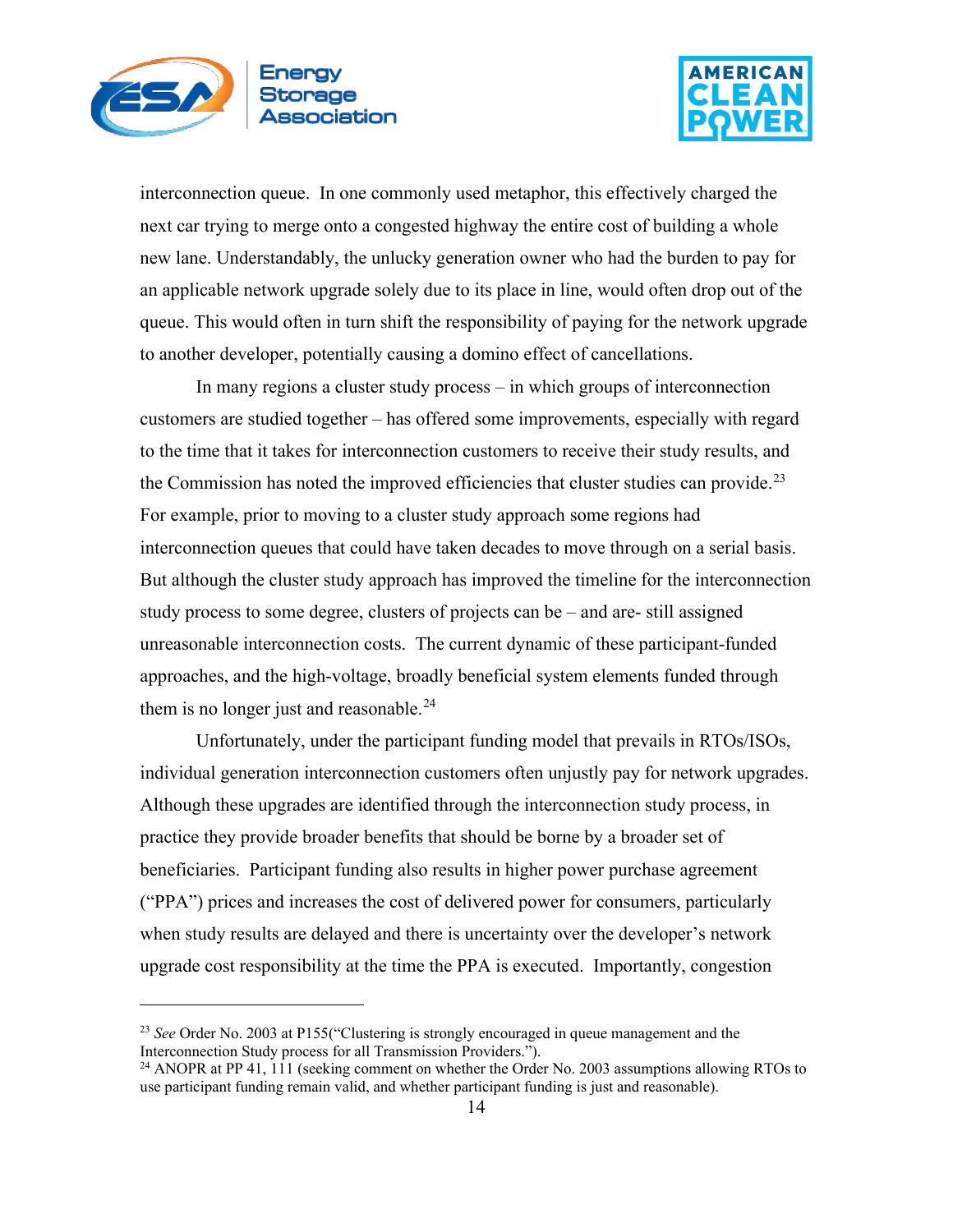



revenue rights and similar long-term financial transmission rights have generally proven to be vastly inadequate in value to compensate generators for the investment in network upgrades, and should not be viewed as a viable substitute for eliminating participant funding.

Accordingly, the current paradigm produces unjust, unreasonable and unduly discriminatory outcomes because generation interconnection customers often "foot the bill" for projects that others benefit from but do not fund. This violates both sound economic principles – because it creates a significant "free rider" problem - and applicable legal precedent. In addition, if other transmission needs were planned in a cooptimized way with generator interconnection needs, the resulting transmission solutions would in many cases result in lower costs to *both* retail consumers and generators, as detailed below.

Notably, a recent study<sup>[25](#page-14-0)</sup> commissioned by the American Council on Renewable Energy ("ACORE") and ACP closely examined how generation interconnection customers in both SPP and MISO often fund network upgrades that provide broader benefits to the system that are well beyond those received solely by the interconnection customer. As noted therein, "[u]sing very conservative assumptions, [the ACORE Study] evaluated the economic benefits of a representative sample of network upgrade projects assigned through the MISO and SPP [generator interconnection] process over the last seven years."<sup>[26](#page-14-1)</sup> Twelve representative network upgrades, six in each RTO, were eventually selected for cost-benefits analysis, with benefits calculated using *only* analysis of the Adjusted Production Cost ("APC") savings to the shared system.<sup>27</sup> Despite the study's very conservative assumptions, the ACORE Study found that "of the 12 network upgrades reviewed, ten provided positive benefits to consumers, with eight having

<span id="page-14-2"></span><span id="page-14-1"></span>

<span id="page-14-0"></span><sup>25</sup> *See* ACORE Study, *supra* n. 6. 26 *See id.* at 3. 27 *See id.* at 4. (Importantly, APC is one of the key metrics used to calculate economic benefits in both MISO and SPP, as well as in other major electricity markets.).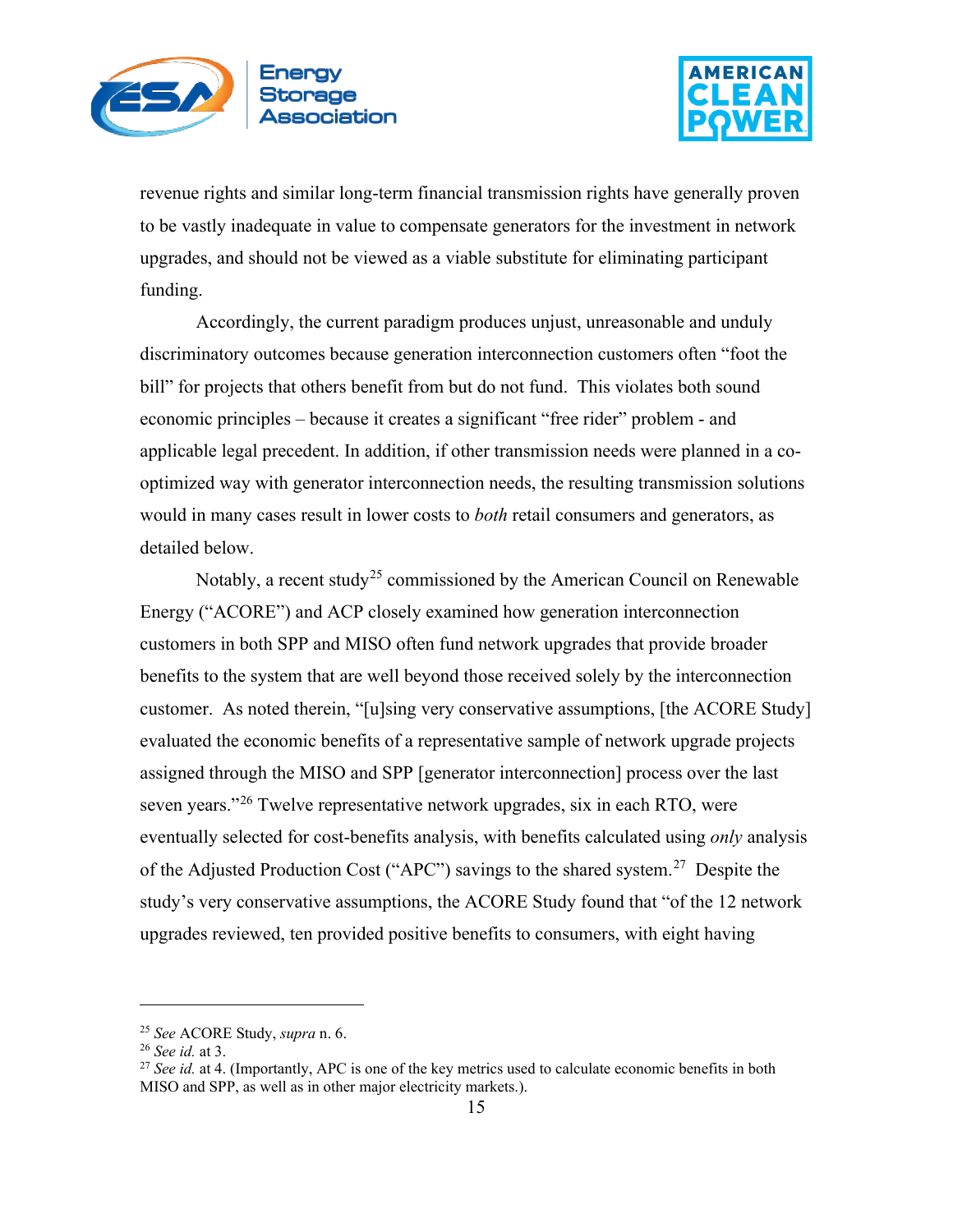



benefits that exceeded 10% of the costs."<sup>[28](#page-15-0)</sup> In some cases, network upgrades had benefits exceeding 125% of the costs, which would have made them eligible as economic transmission projects (using the Order No. 1000 1.25:1 benefit-cost ratio). This finding led the ACORE Study to correctly conclude that "network upgrades often provide benefits to consumers that can exceed their allocated costs, resulting in an inconsistency between the payments and the benefits received."<sup>[29](#page-15-1)</sup>

The ACORE Study strongly supports ACP/ESA's position that allocating the entire cost of network upgrades (*i.e.*, those upgrades identified as a result of an individual generator's interconnection request) to individual generation interconnection customers is unjust and unreasonable. These upgrades are operationally indistinguishable from the rest of the transmission system and provide broad benefits to consumers. This incongruity is inconsistent with applicable precedent.

As the Commission has explained, "discrimination is 'undue' when there is a difference of rates, terms or conditions among similarly situated customers."<sup>[30](#page-15-2)</sup> The Commission has also clarified, "[t]o say that entities are similarly situated does not mean that there are no differences between them; rather, it means that there are no differences that are material *to the inquiry at hand*."[31](#page-15-3) Both the Commission and federal appellate courts have opined on the issue of what constitutes undue discrimination in the context of transmission planning and cost allocation. For example, in *Northern Indiana Public Service Company v. Midcontinent Independent System Operator, Inc.*, the Commission found that "certain provisions of the [PJM-MISO Joint Operating Agreement ("JOA")] and MISO tariff [were] unjust, unreasonable, or unduly discriminatory or preferential

<span id="page-15-1"></span><span id="page-15-0"></span><sup>28</sup> *See id.* at 38. 29 *See id.*

<span id="page-15-2"></span><sup>30</sup> *See Cal. Indep. Sys. Operator Corp*., 119 FERC ¶ 61,076, at P 369 (2007) ("In general, discrimination is 'undue' when there is a difference of rates, terms or conditions among similarly situated customers."); *see also ISO New England Inc*., 174 FERC ¶ 61,252, at P 27 (2021) (emphasis added) ("The determination as to whether a Commission-regulated rate or practice that provides different treatment to different classes of entities is unduly discriminatory is fact-based, and turns on whether those classes of entities are similarly situated.").

<span id="page-15-3"></span><sup>31</sup> *N.Y. Indep. Sys. Operator, Inc*., 162 FERC ¶ 61,124, at P 10 (2018) (emphasis added).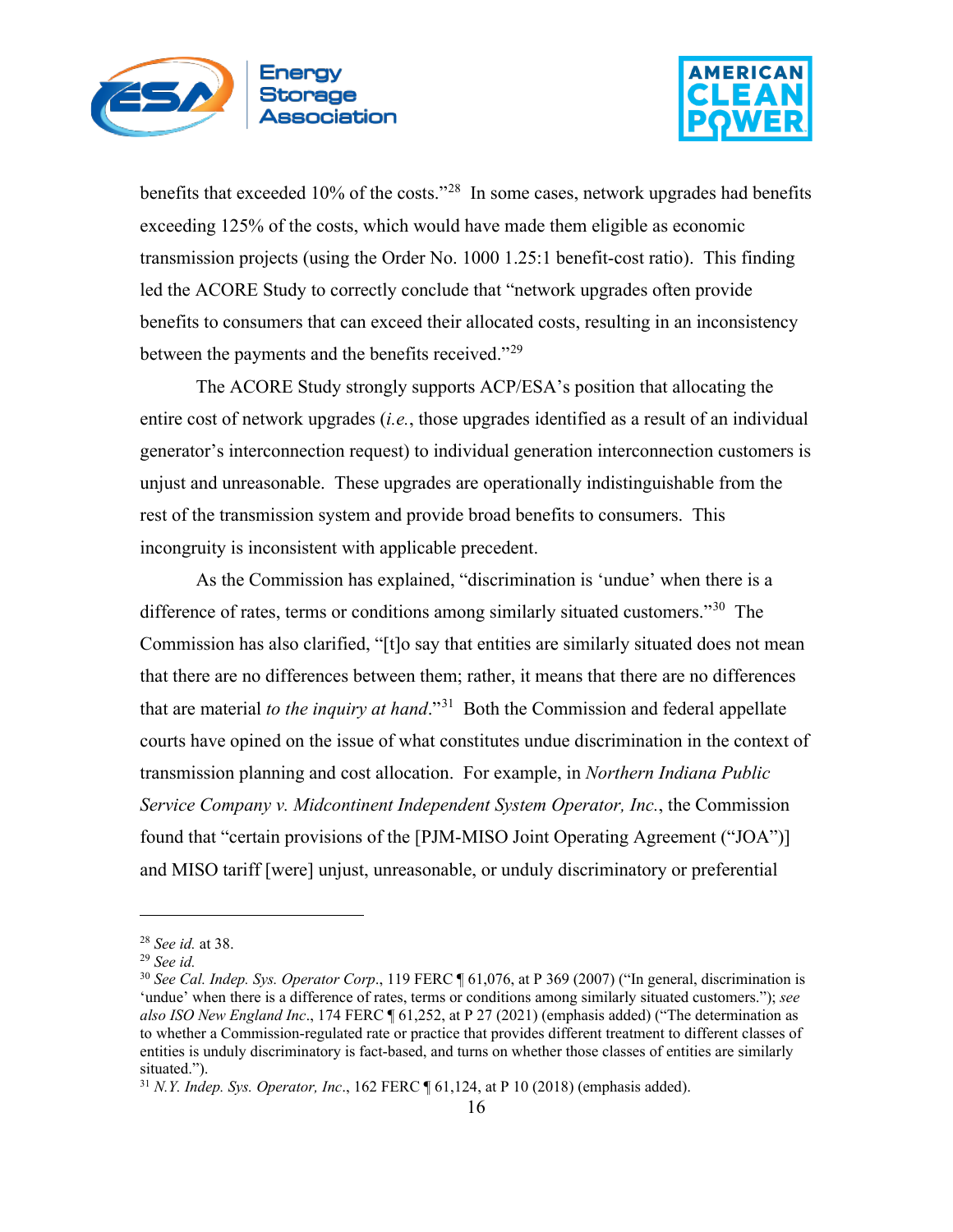



pursuant to section 206 of the FPA because [MISO's] . . . cost and voltage thresholds [for classifying interregional projects] prohibit[ed] from consideration [for interregional cost allocation] certain transmission projects . . . benefit [ing] both [MISO & PJM] regions.<sup>[32](#page-16-0)</sup> Accordingly, the Commission required "MISO to reduce its minimum voltage threshold for a [sic] interregional economic transmission project from 345 kV to 100 kV" to allow *all projects* providing interregional benefits to be considered for interregional cost allocation.<sup>33</sup> Although this finding was in the context of interregional transmission, its logic applies equally to regional transmission and facilities identified in the interconnection context.

Moreover, federal appellate courts and the Commission have long held that beneficiaries of transmission projects must pay a rate for transmission that is "roughly commensurate" with the benefit that they receive from such transmission projects.<sup>[34](#page-16-2)</sup> For example, in the U.S. Court of Appeals for the Seventh Circuit's 2009 decision in *Illinois Commerce Commission v. FERC*, that Court rejected a Commission order that initially approved PJM's proposal to allocate costs of transmission lines greater than 500kV to all utilities in PJM on a *pro rata* basis, because the Commission had failed to show how certain utilities in the western portion of PJM would benefit from these 500kV lines. Notably, the Court stated that while it "[did] not suggest that the Commission has to calculate benefits to the last penny, or for that matter to the last million or ten million or perhaps hundred million dollars," the Commission nonetheless had to articulate and justify why "the benefits are at least roughly commensurate with those utilities' share of total electricity sales in PJM's region," which the Court held the Commission failed to do.[35](#page-16-3) After remanding the Commission order at issue for further proceedings, in 2014, the Seventh Circuit once again rejected and remanded a second Commission order that

<span id="page-16-0"></span><sup>32</sup> 155 FERC ¶ 61,058, at P 129 (2016).

<span id="page-16-2"></span><span id="page-16-1"></span><sup>33</sup> *See id.*

<sup>34</sup> *See Ill. Commerce Comm'n v. FERC,* 576 F.3d at 476-77; *Alcoa Inc. v. FERC,* 564 F.3d 1342, 1346-47 (D.C. Cir. 2009); *Midwest ISO Transmission Owners v. FERC,* 373 F.3d 1361, 1368-69 (D.C. Cir. 2004); *Sithe/Independence Power Partners, L.P. v. FERC,* 285 F.3d 1, 4-5 (D.C. Cir. 2002).

<span id="page-16-3"></span><sup>35</sup> *See Ill. Commerce Comm'n v. FERC,* 576 F.3d at 477.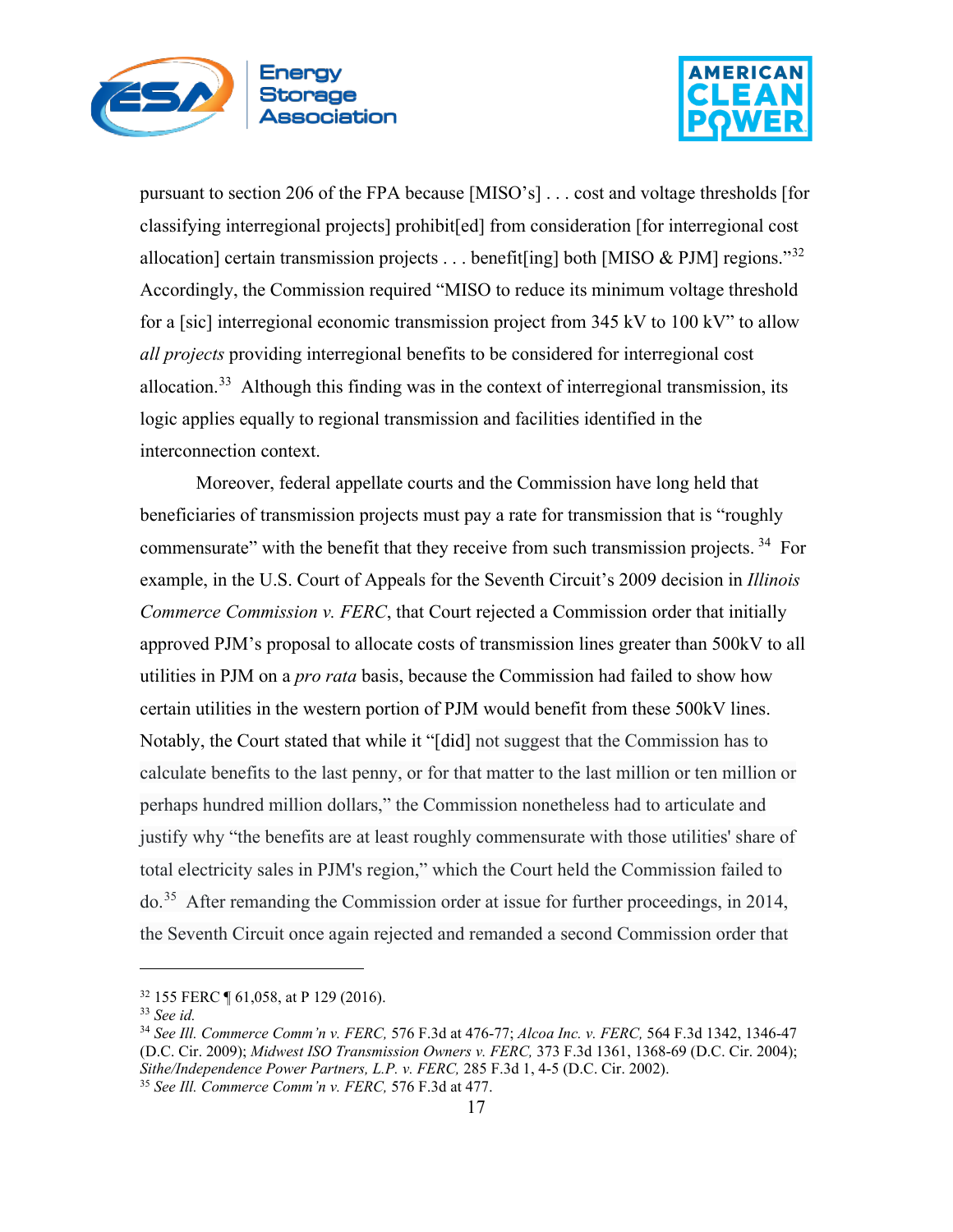



approved PJM's proposal related to allocating costs of transmission lines greater than 500 kV because it held that the Commission had once again failed to quantify benefits to the point where it could meet the "the modest goal of [demonstrating] rough commensurability."[36](#page-17-0)

Further, in a recent case that touched on Commission precedent related to cost causation and transmission cost sharing,<sup>[37](#page-17-1)</sup> the U.S. Court of Appeals for the District of Columbia Circuit "remanded a Commission decision accepting a PJM tariff amendment that would have prohibited regional cost allocation for high-voltage transmission projects that have 'significant regional benefits' if such transmission projects were included in a regional transmission plan only to satisfy an individual utility's planning criteria."[38](#page-17-2) The D.C. Circuit did so because it found the Commission's "'categorical *refusal to permit any regional cost sharing* for an important category of projects *conceded to produce significant regional benefits*' to be irreconcilable with the cost causation principle."[39](#page-17-3) The Court stated that, "[g]iven the significant regional benefits of high-voltage transmission lines, FERC's decision to approve the amendment was arbitrary" because it "denie[d] cost sharing for *all* projects included in the Regional Plan only to satisfy the planning criteria of individual utilities— *including* for high-voltage lines."[40](#page-17-4) The D.C. Circuit went on to explain that the cost causation principle "prevents regionally beneficial projects from being arbitrarily excluded from cost sharing—a necessary corollary to ensuring that the costs of such projects are allocated commensurate with their benefits."<sup>[41](#page-17-5)</sup>

These cases collectively stand for the proposition that it is unjust, unreasonable, and unduly discriminatory for Commission-jurisdictional rates and practices to prevent broadly beneficial network upgrades from being allocated across a wider group of

<span id="page-17-0"></span><sup>36</sup> *See Ill. Commerce Comm'n v. FERC,* 756 F.3d 556, 562 (7th Cir. 2014).

<span id="page-17-1"></span><sup>37</sup> *Old Dominion Electric Cooperative v. FERC*, 898 F.3d 1254 (D.C. Cir. 2018) ("ODEC").

<span id="page-17-2"></span><sup>38</sup> *See Midcontinent Indep. Sys. Operator, Inc*., 172 FERC ¶ 61,095, at P 47 (2020) (emphasis added) (describing D.C. Circuit's decision in *ODEC*) (citations omitted).<br><sup>39</sup> See *ODEC* at 1263 (emphasis added).

<span id="page-17-3"></span>

<span id="page-17-4"></span><sup>&</sup>lt;sup>40</sup> See id. at 1261 (emphasis in original).

<span id="page-17-5"></span><sup>41</sup> *Id.* at 1263.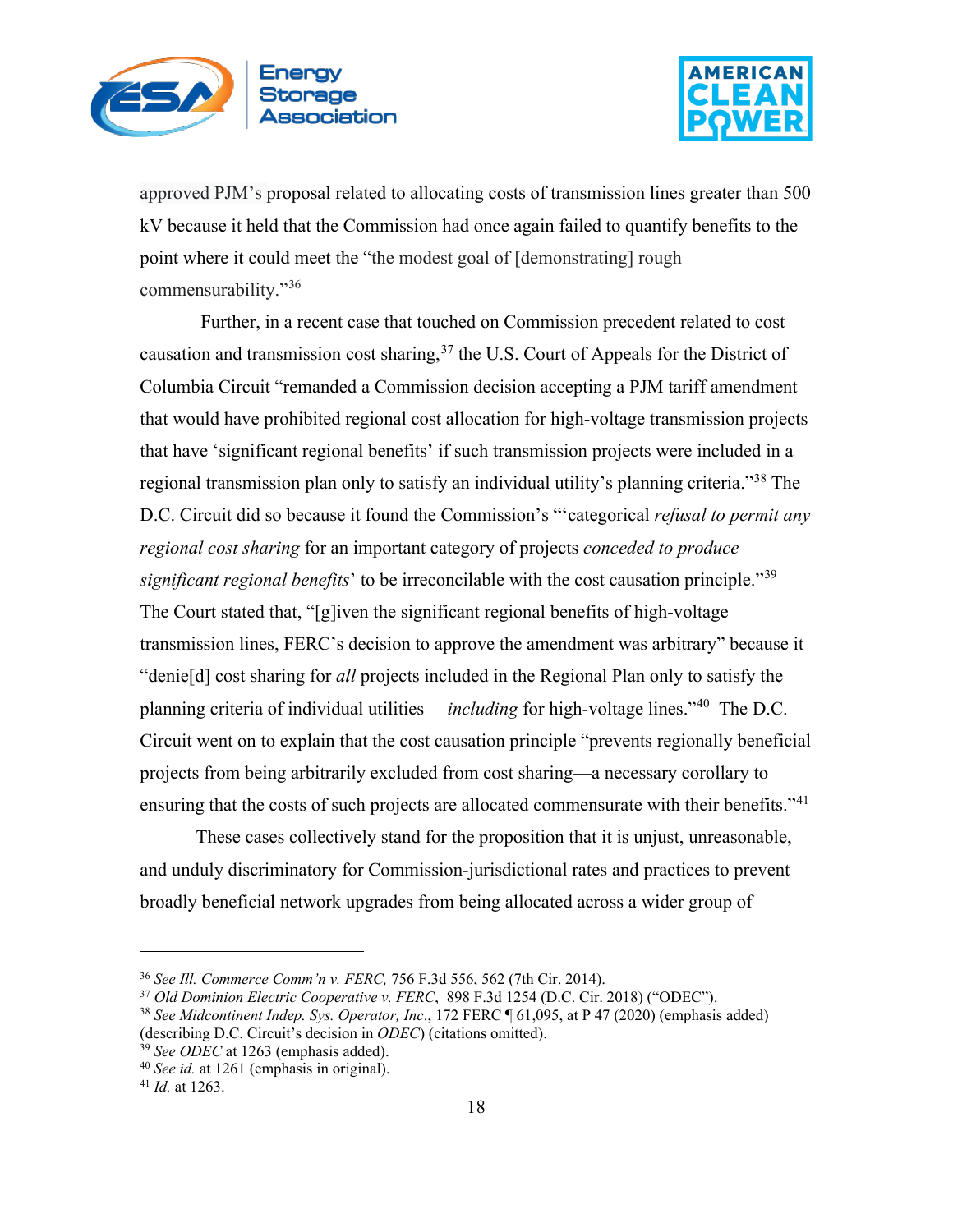



beneficiaries, *simply because such upgrades were identified to satisfy an individual interconnection customer's interconnection request*, while other electrically and operationally similar upgrades (*i.e.*, those identified through the traditional transmission planning process) are allocated on a broader basis (rather than directly to a specific interconnection customer or specific load). Moreover, the *Illinois Commerce Commission* and *ODEC* cases make clear that beneficiaries of transmission projects may be allocated costs of such projects so long as the Commission can show that the costs allocated to such beneficiaries are "roughly commensurate" with the benefits received. Unfortunately, today's prevailing cost allocation approaches to generation interconnection customers do not comport with this well-established legal precedent, and accordingly must be rectified by the Commission.

Finally, ACP/ESA note that despite the Commission's post-Order 2003 goal of improving certainty for interconnection customers, [42](#page-18-0) several major barriers remain in place. First, the series of interconnection studies preceding a Generator Interconnection Agreement often fail to provide increasing levels of certainty on final network upgrade costs. Second, affected system studies are frequently untethered from the timing or assumptions of studies used by the local transmission provider, which can result in significant upgrade costs issued even after projects have commenced operation. And third, energy storage resources are studied using counterintuitive assumptions that do not reflect actual intended usage.

<span id="page-18-0"></span><sup>42</sup> *See, e.g.*, *Reform of Generator Interconnection Procedures and Agreements*, Order No. 845-B, 168 FERC ¶ 61,092, at P 1 (2019) ("("On April 19, 2018, the Commission issued Order No. 845, which revised the Commission's *pro forma* Large Generator Interconnection Procedures (LGIP) and *pro forma* Large Generator Interconnection Agreement (LGIA) *to improve certainty for interconnection customers, promote more informed interconnection decisions, and enhance the interconnection process*.") (emphasis added).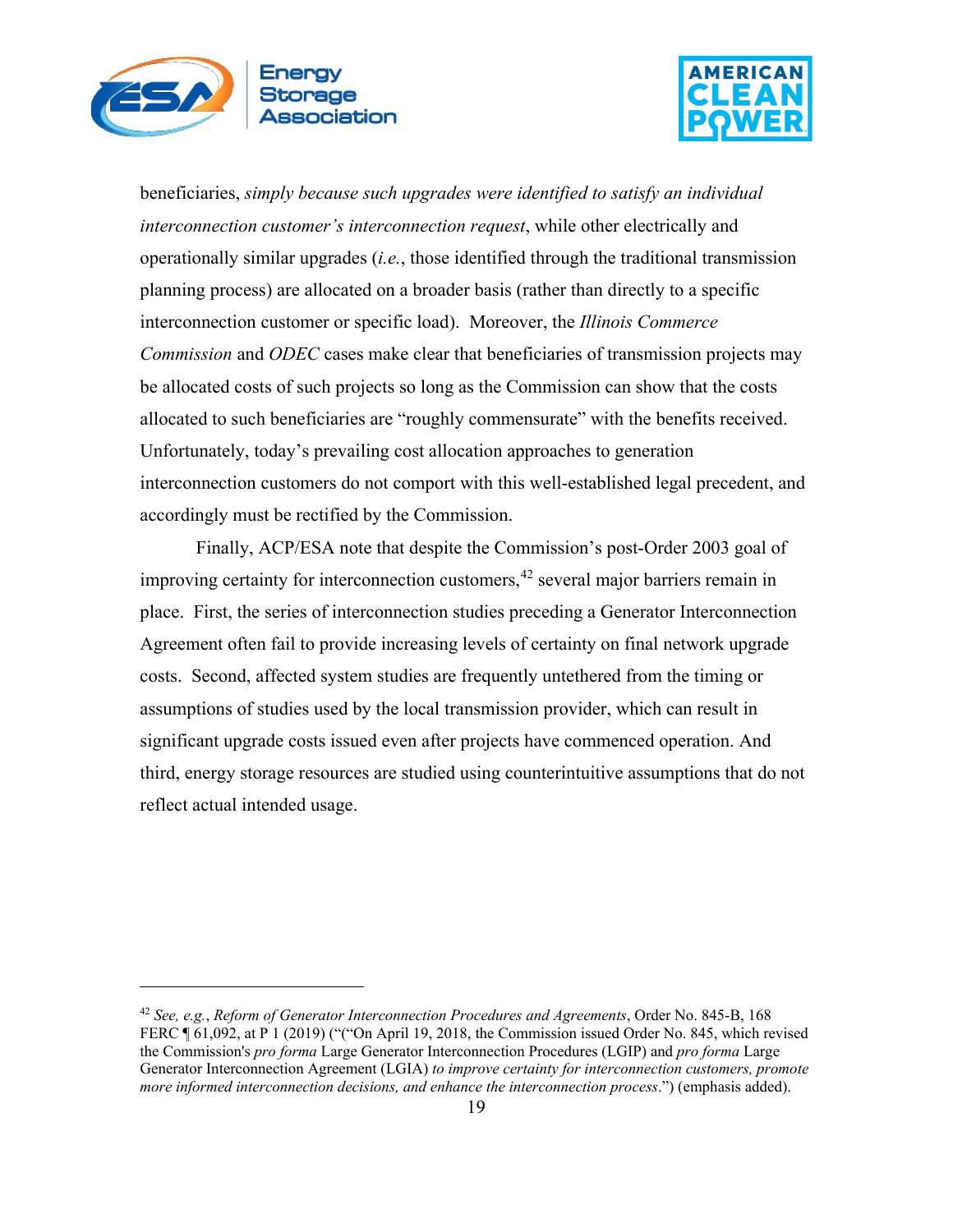



### **2. Transmission Planning and Cost Allocation Rates and Practices are Unjust and Unreasonable**

<span id="page-19-0"></span>In 2011, the Commission issued Order No. 1000, which sought to "support the development of those transmission facilities identified by each transmission planning region as necessary to satisfy reliability standards, reduce congestion, and allow for consideration of transmission needs driven by public policy requirements.<sup>343</sup> However, a decade on, Order No. 1000 has fallen far short of the Commission's intent. Instead, current regional planning rules and processes lead to unreasonably high costs that are passed on to customers, contrary to the letter and spirit of Order 1000.<sup>[44](#page-19-2)</sup> All too often, such processes fail to facilitate the consideration or evaluation of more efficient or costeffective alternative ways of meeting multiple needs – specifically, the larger, highervoltage, longer-term, and more regionally beneficial solutions, versus multiple smaller solutions that might result from the current uncoordinated interconnection and local reliability planning efforts.

Transmission is fundamentally a "public good" – much like roads, water, and broadband networks – that provides benefits to all users. Like other public goods, it must be planned centrally for future needs - but current rules fall short for several reasons.<sup>[45](#page-19-3)</sup> Here, ACP/ESA highlight some of the most significant failures of current transmission planning rules. ACP/ESA further note that cost allocation should appropriately operate *downstream* of the transmission planning and benefit reforms discussed herein. As summarized next, the current approach fails to account for the full range of transmission benefits, as well as the beneficiaries, and also runs afoul of the precedent that the Commission should ensure that customers are allocated costs that are "roughly

<span id="page-19-1"></span><sup>43</sup> Order No. 1000 at P 3.

<span id="page-19-2"></span><sup>44</sup> *See e.g. Planning for the Future*, Americans for a Clean Energy Grid at 10 (2021) ("Planning for the Future").

<span id="page-19-3"></span><sup>45</sup> *See e.g*., Planning for the Future, p.45, citing Paul Joskow, *Transmission Capacity Expansion is Needed to Decarbonize the Electricity Sector Efficiently*, Joule 4, at 1-3, January 15, 2020, available at [https://economics.mit.edu/files/18711.](https://economics.mit.edu/files/18711)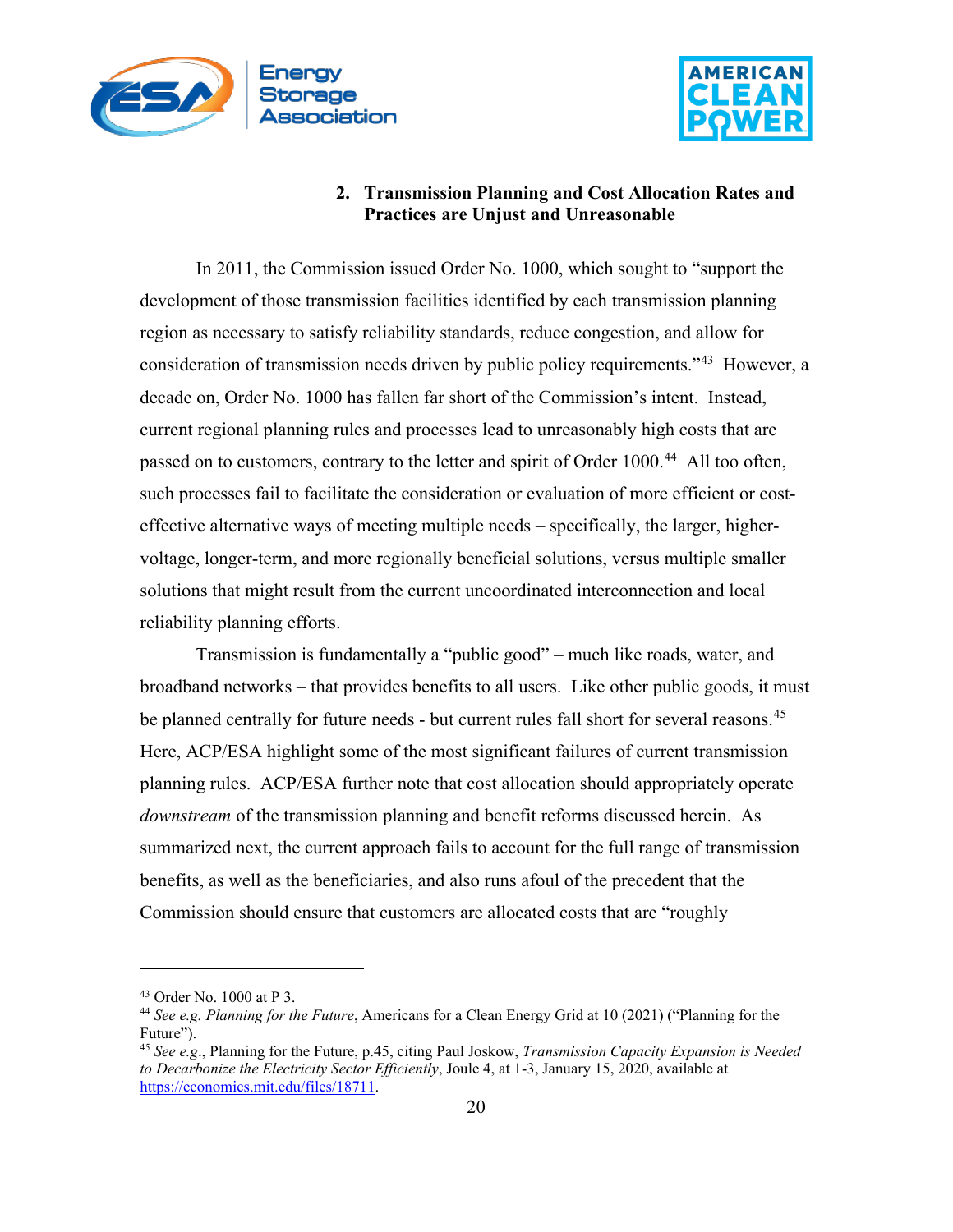



commensurate" with the benefits that such customers receive. Thus, the failure to account for transmission benefits results in corresponding failures to allocate costs commensurate with those benefits; conversely, accurately reflecting those benefits can lead to just and reasonable cost allocation, as detailed in Section II.B.2, *infra*.

ACP/ESA urge the Commission to account for, and act to correct, several specific failures of the current transmission planning framework.

#### **i. Failure to Holistically Plan for Large-Scale Transmission**

<span id="page-20-0"></span>First, current transmission planning, which has come to focus on incremental expansion and retaining near-term reliability, ultimately leads to unreasonably high costs in the long run compared to proactive long range transmission planning. Studies have shown the large economies of scale in transmission, with reduced costs for each megawatt-hour delivered.<sup>46</sup> Multiple independent studies have found that coordinated transmission planning will deliver enormous customer benefits.<sup>[47](#page-20-2)</sup> However, regionally planned large-scale transmission projects are rare today. In part, this is because regional planning is not meeting the Order 1000 requirement of consolidated planning. These efforts were expected to look for opportunities to more cost-effectively meet *multiple*  needs with larger solutions, <sup>[48](#page-20-3)</sup> versus the multiple smaller solutions that may result from interconnection and local reliability planning efforts – but which are not coordinated. As a result, in some regions local projects have been funded orders of magnitude beyond regional projects. Analysis of five years of MISO transmission planning, provided by Clean Grid Alliance, makes this clear:

<span id="page-20-1"></span><sup>46</sup> Planning for the Future, pp. 93-94.

<span id="page-20-3"></span><span id="page-20-2"></span><sup>47</sup> *See also* Planning for the Future pg. 89, Appendix A, (providing full overview of literature). <sup>48</sup> *See*, *e.g*., Order No. 1000 at P 11 ("At its core, the set of reforms adopted in this Final Rule require the public utility transmission providers in a transmission planning region, in consultation with their stakeholders, to create a regional transmission plan. This plan will identify transmission facilities that more efficiently or cost-effectively meet the region's reliability, economic and Public Policy Requirements.")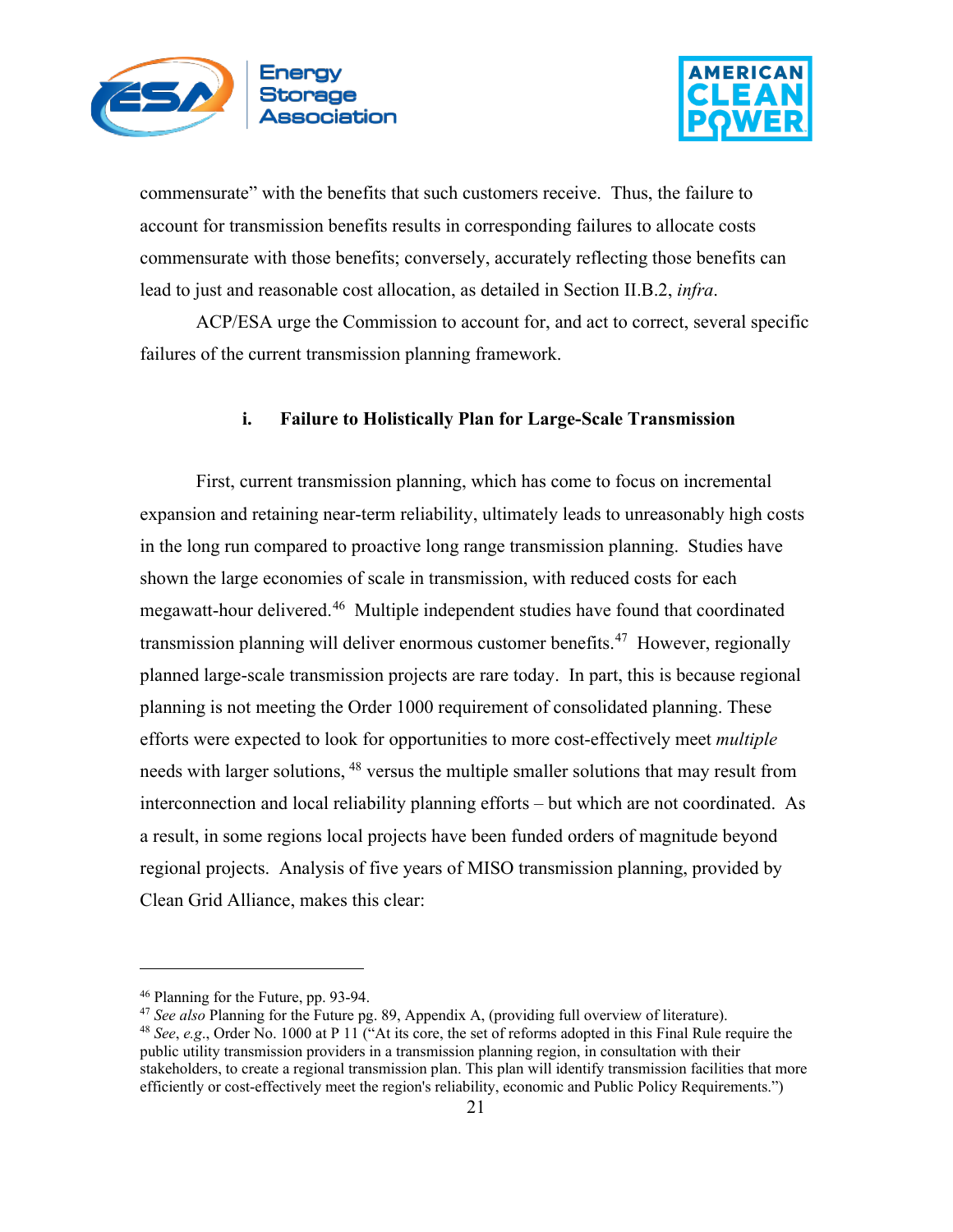



# **Regional Grid Investment Missing in MISO**

|       | # Local<br>Projects (\$) | # Regional<br><b>Benefit Projects (\$)</b> |
|-------|--------------------------|--------------------------------------------|
| 2016  | 382 (\$2.6 B)            | 1 (\$108 M)                                |
| 2017  | 348 (\$2.6 B)            | 6 (\$134.5 M)                              |
| 2018  | 440 (\$3.3 B)            | 2 (54.5 M)                                 |
| 2019  | 480 (\$3.9 B)            | $\Omega$                                   |
| 2020  | 515 (\$4.2 B)            | $\mathbf{0}$                               |
| Total | 2,165 (\$16.6 B)         | 9 (\$247 M)                                |

Projects approved in MISO Transmission Expansion Plans (2016-2020)

Data Source: MISO MTEP Reports, https://www.misoenergy.org/planning/planning/

A key problem in the current transmission planning and cost allocation approach is the distinct "silos" of economic, reliability, and public policy transmission projects. $49$ In truth, projects identified to satisfy one of these categories can realistically meet all of these needs, as well as others (as detailed below). ACP/ESA also note that a distinct "public policy" category has been a notable failure, as only single-state RTO/ISOs (CAISO and NYISO) have been able to meaningfully plan public policy transmission projects, and state energy storage mandates have typically not been specifically accounted for. Accordingly, ACP/ESA recommend that the Commission specifically find that siloed transmission planning is unjust and unreasonable, and co-optimized transmission planning must replace it.

<span id="page-21-0"></span><sup>49</sup> *See* ANOPR at P 85 (noting that reliability, economic, and public policy needs "are generally considered in a silo from one another").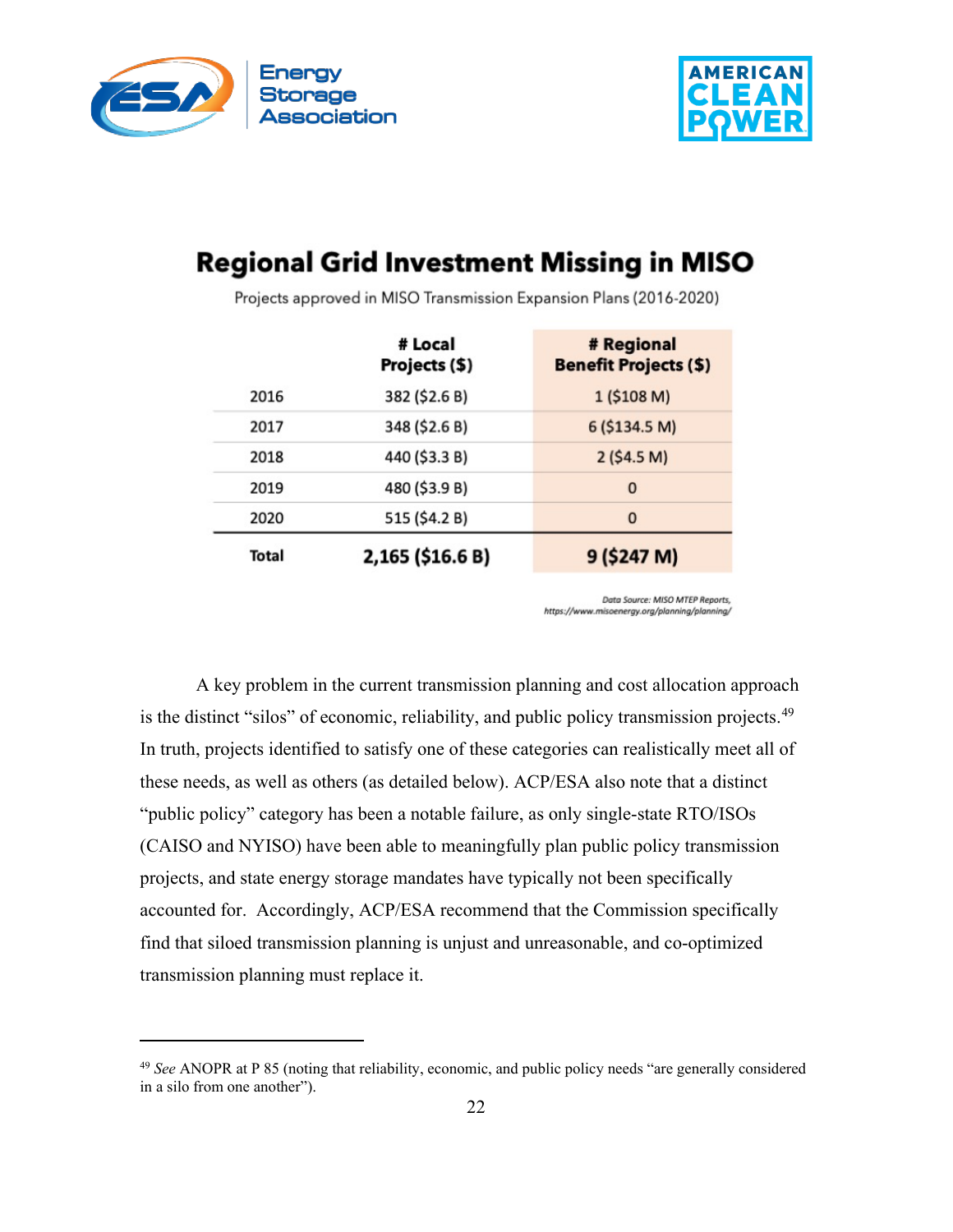



If siloed processes identify the same or similar solutions to meet different needs, the process that finishes first will affect the cost allocation. An example of this was the Helena to Hampton Corners upgrade that was identified in MISO's Market Congestion Planning Study ("MCPS"). The line showed significant economic benefits, until the realization that a similar upgrade, Helena to Scott, had been identified three months *earlier* in the interconnection process. When a sensitivity study was completed evaluating Helena to Hampton Corners with the addition of the generator interconnection upgrade for Helena to Scott included in the model, the economic benefits from Helena to Hampton Corners dropped below the required 1.25 benefit to cost ratio for approval.<sup>[50](#page-22-0)</sup> This project was thus not built - but the Helena to Scott line, with costs charged *only* to generators, and with no consideration of *any* economic benefits to load, was still required in the interconnection study. Had the MCPS study been completed three months prior to the interconnection study, it is likely that Helena to Hampton Corners would have been approved with costs assigned to load. Planning processes that result in costs assigned to different parties simply depending on which siloed process finished first cannot be just and reasonable. The transmission solution ultimately selected in the interconnection process is another example of projects that clearly had economic benefits to load but were assigned instead to generators.

Similarly, the sequence of upgrade determination can result in sub-optimal transmission buildout. In CAISO, upgrades required to address reliability needs are identified first, and then policy and economic upgrades are identified. This can result in a set of "band-aid" solutions that address only the reliability needs when a policy and economic upgrade could bring benefits across all three aspects. When smaller reliability upgrades are approved first and then included in economic models, the economic benefits of regional lines evaluated in the *second* process are often reduced because of the earlier,

<span id="page-22-0"></span><sup>50</sup> MISO MTEP19 Report, Executive Summary, pages 41-43 (2019) available at [https://www.misoenergy.org/stakeholder-engagement/stakeholder-feedback/mtep19-report-draft/.](https://www.misoenergy.org/stakeholder-engagement/stakeholder-feedback/mtep19-report-draft/)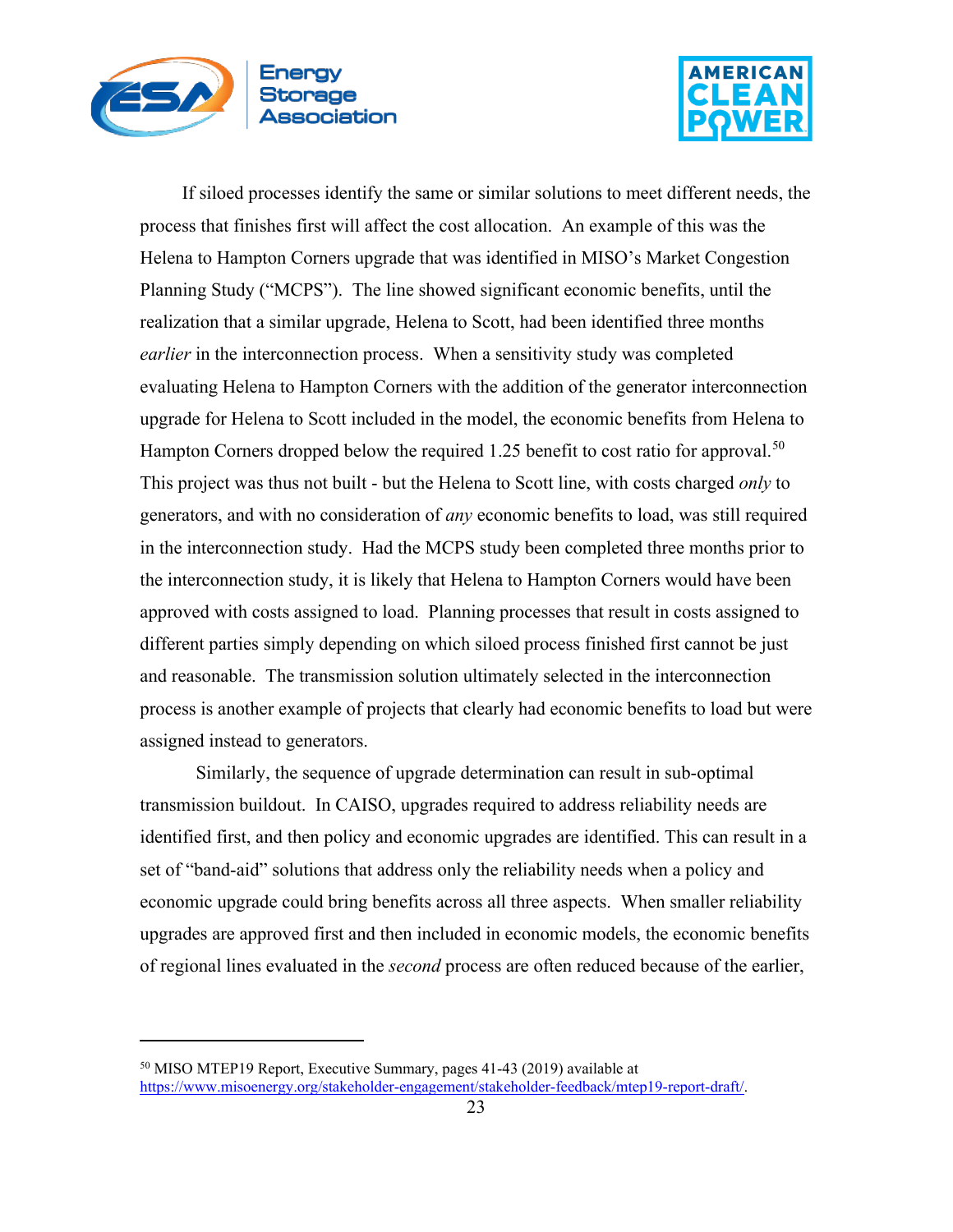



smaller upgrades, thus making it impossible for the larger economic upgrades to meet required benefit-to-cost ratios.

## **ii. Failure to Account for All Transmission Benefits**

<span id="page-23-0"></span>Next, a full range of transmission benefits are not being considered, leading to under- investment and higher consumer costs in the long run. Where regionally planned projects are identified, they are typically "economic" projects that utilize Order No. 1000's 1.25:1 benefit to cost ratio based upon production cost savings. However, this approach undeniably ignores numerous benefits of transmission entirely. A 2013 report from the Brattle Group and a 2021 Brattle Group-Grid Strategies report have identified multiple other categories of benefits.<sup>[51](#page-23-1)</sup>

<span id="page-23-1"></span><sup>51</sup> *See* Chang, J., Pfeifenberger, J., & Hagerty, J.M., *The Benefits of Electric Transmission: Identifying and Analyzing the Value of Investments* at v,( July 2013) available at [https://wiresgroup.com/the-benefits-of](https://wiresgroup.com/the-benefits-of-electric-transmission-identifying-and-analyzing-the-value-of-investments/)[electric-transmission-identifying-and-analyzing-the-value-of-investments/](https://wiresgroup.com/the-benefits-of-electric-transmission-identifying-and-analyzing-the-value-of-investments/) ("Brattle 2013"); Brattle-Grid Strategies (October 2021) *Transmission Planning for the 21st Century: Proven Practices that Increase Value and Reduce Costs,* [https://gridprogress.files.wordpress.com/2021/10/transmission-planning-for-the-](https://gridprogress.files.wordpress.com/2021/10/transmission-planning-for-the-21st-century-proven-practices-that-increase-value-and-reduce-costs-7.pdf)[21st-century-proven-practices-that-increase-value-and-reduce-costs-7.pdf](https://gridprogress.files.wordpress.com/2021/10/transmission-planning-for-the-21st-century-proven-practices-that-increase-value-and-reduce-costs-7.pdf) ("Brattle 2021").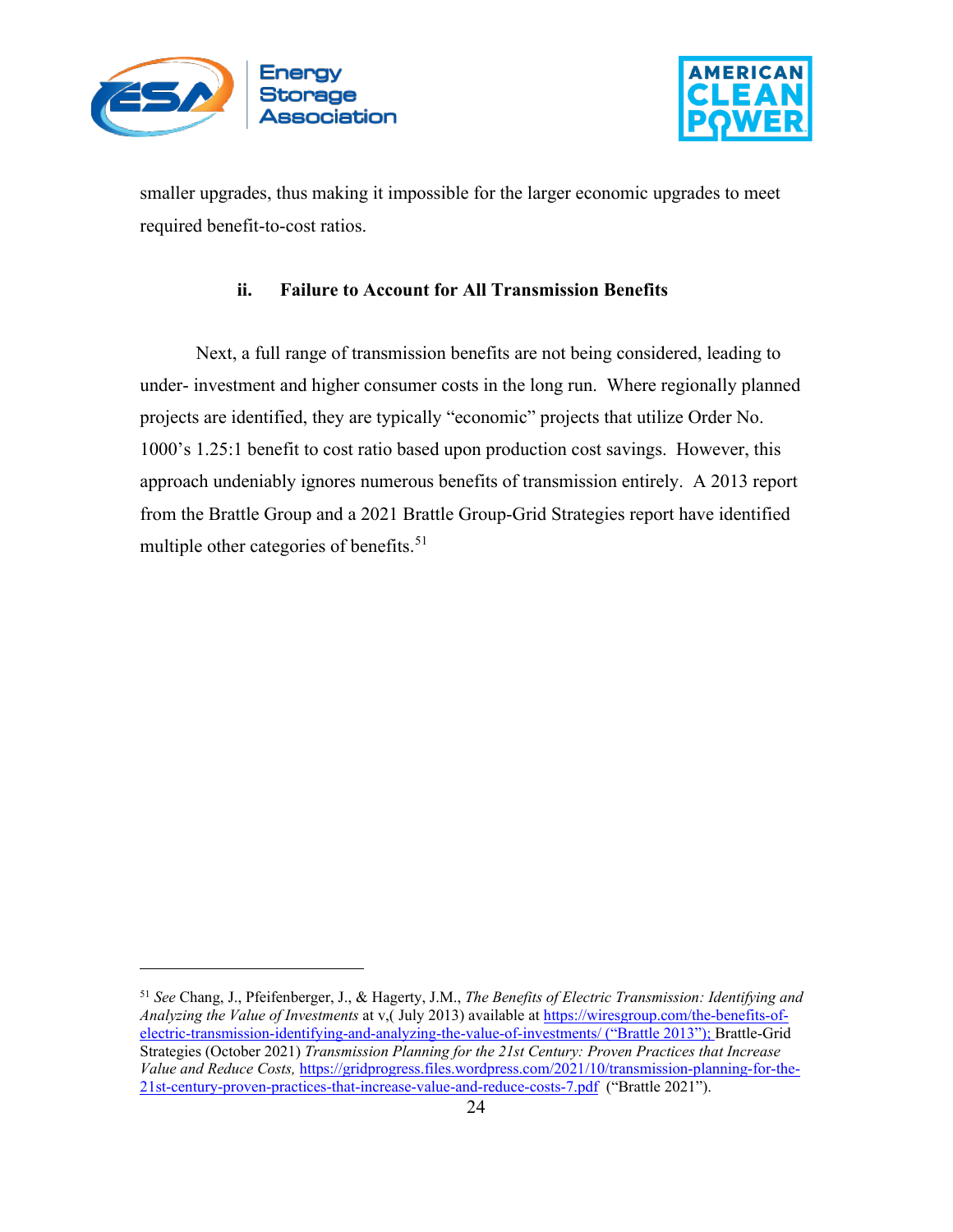



The 2013 report noted numerous categories of transmission benefits not

accounted for in typical planning processes:

| <b>Benefit Category</b>                                   | <b>Transmission Benefit</b>                                                                                                                                                                                                                                                                                         |
|-----------------------------------------------------------|---------------------------------------------------------------------------------------------------------------------------------------------------------------------------------------------------------------------------------------------------------------------------------------------------------------------|
| 1. Traditional Production Cost<br><b>Savings</b>          | Production cost savings as traditionally estimated                                                                                                                                                                                                                                                                  |
| 1a-1i. Additional Production<br><b>Cost Savings</b>       | a. Reduced transmission energy losses                                                                                                                                                                                                                                                                               |
|                                                           | b. Reduced congestion due to transmission outages                                                                                                                                                                                                                                                                   |
|                                                           | c. Mitigation of extreme events and system contingencies                                                                                                                                                                                                                                                            |
|                                                           | d. Mitigation of weather and load uncertainty                                                                                                                                                                                                                                                                       |
|                                                           | e. Reduced cost due to imperfect foresight of real-time system<br>conditions                                                                                                                                                                                                                                        |
|                                                           | f. Reduced cost of cycling power plants                                                                                                                                                                                                                                                                             |
|                                                           | g. Reduced amounts and costs of operating reserves and other<br>ancillary services                                                                                                                                                                                                                                  |
|                                                           | h. Mitigation of reliability-must-run (RMR) conditions                                                                                                                                                                                                                                                              |
|                                                           | i. More realistic representation of system utilization in "Day-1"<br>markets                                                                                                                                                                                                                                        |
| 2. Reliability and Resource<br><b>Adequacy Benefits</b>   | a. Avoided/deferred reliability projects                                                                                                                                                                                                                                                                            |
|                                                           | b. Reduced loss of load probability or                                                                                                                                                                                                                                                                              |
|                                                           | c. Reduced planning reserve margin                                                                                                                                                                                                                                                                                  |
| 3. Generation Capacity Cost<br><b>Savings</b>             | a. Capacity cost benefits from reduced peak energy losses                                                                                                                                                                                                                                                           |
|                                                           | b. Deferred generation capacity investments                                                                                                                                                                                                                                                                         |
|                                                           | c. Access to lower-cost generation resources                                                                                                                                                                                                                                                                        |
| 4. Market Benefits                                        | a. Increased competition                                                                                                                                                                                                                                                                                            |
|                                                           | b. Increased market liquidity                                                                                                                                                                                                                                                                                       |
| 5. Environmental Benefits                                 | a. Reduced emissions of air pollutants                                                                                                                                                                                                                                                                              |
|                                                           | b. Improved utilization of transmission corridors                                                                                                                                                                                                                                                                   |
| 6. Public Policy Benefits                                 | Reduced cost of meeting public policy goals                                                                                                                                                                                                                                                                         |
| 7. Employment and Economic<br><b>Development Benefits</b> | Increased employment and economic activity;<br>Increased tax revenues                                                                                                                                                                                                                                               |
| 8. Other Project-Specific<br><b>Renefits</b>              | Examples: storm hardening, increased load serving capability,<br>synergies with future transmission projects, increased fuel<br>diversity and resource planning flexibility, increased wheeling<br>revenues, increased transmission rights and customer congestion-<br>hedging value, and HVDC operational benefits |

#### Table ES-1 **Potential Benefits of Transmission Investments**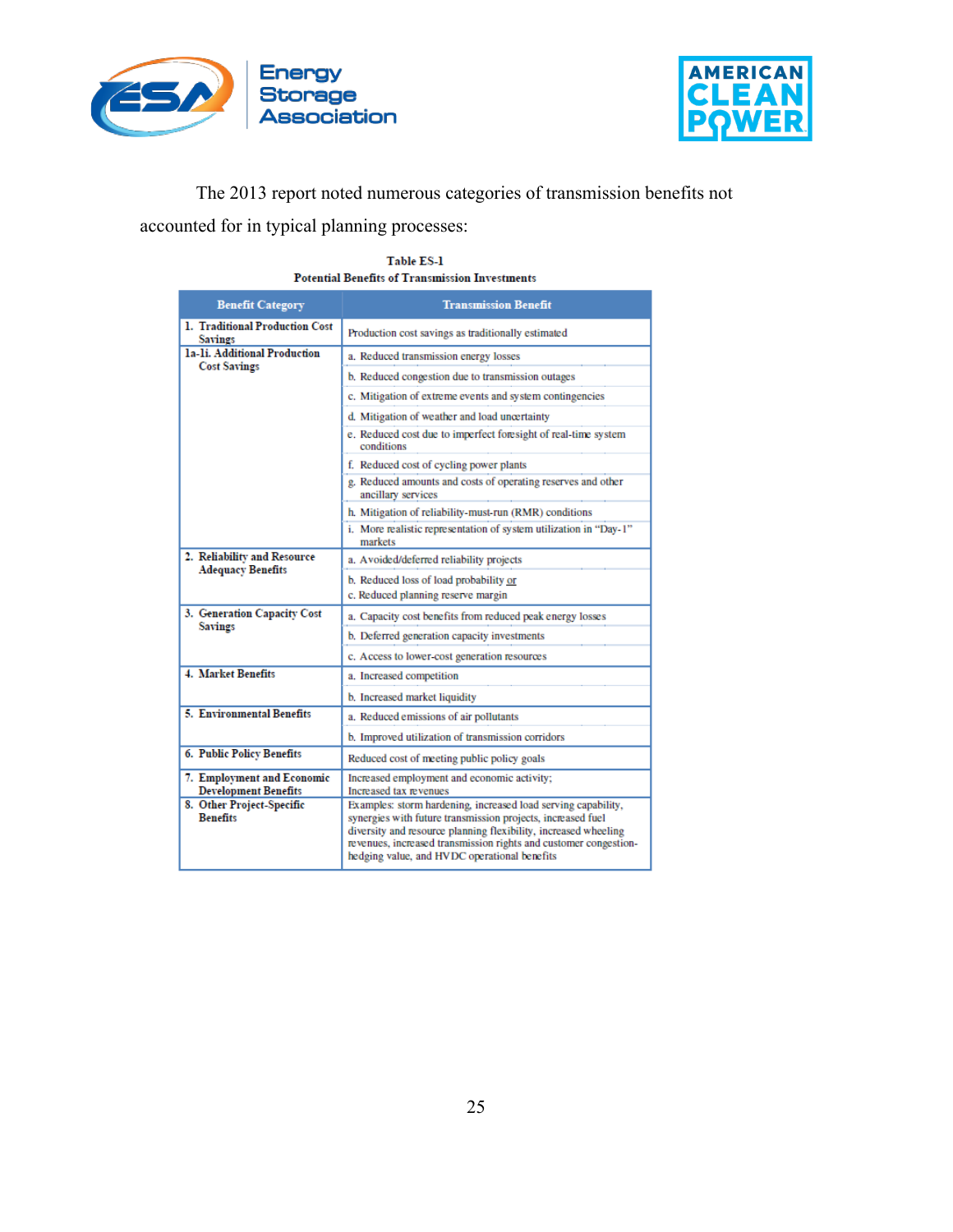



The 2013 report was recently updated, and the 2021 Brattle report similarly identifies numerous categories of benefits from transmission that current planning approaches fail to account for:<sup>[52](#page-25-0)</sup>

| <b>Benefit Category</b>                          | <b>Transmission Benefit</b>                                                                                                                                                                                            |
|--------------------------------------------------|------------------------------------------------------------------------------------------------------------------------------------------------------------------------------------------------------------------------|
| 1. Traditional Production Cost<br><b>Savings</b> | Adjusted Production Cost (APC) savings as currently estimated in most planning<br>processes                                                                                                                            |
| 2. Additional Production Cost<br><b>Savings</b>  | i. Impact of generation outages and A/S unit designations                                                                                                                                                              |
|                                                  | ii. Reduced transmission energy losses                                                                                                                                                                                 |
|                                                  | iii. Reduced congestion due to transmission outages                                                                                                                                                                    |
|                                                  | iv. Reduced production cost during extreme events and system contingencies                                                                                                                                             |
|                                                  | v. Mitigation of typical weather and load uncertainty, including the geographic<br>diversification of uncertain renewable generation variability                                                                       |
|                                                  | vi. Reduced cost due to imperfect foresight of real-time system conditions, including<br>renewable forecasting errors and intra-hour variability                                                                       |
|                                                  | vii. Reduced cost of cycling power plants                                                                                                                                                                              |
|                                                  | viii. Reduced amounts and costs of operating reserves and other ancillary services                                                                                                                                     |
|                                                  | ix. Mitigation of reliability-must-run (RMR) conditions                                                                                                                                                                |
|                                                  | x. More realistic "Day 1" market representation                                                                                                                                                                        |
| 3. Reliability and Resource                      | i. Avoided/deferred cost of reliability projects (including aging infrastructure                                                                                                                                       |
| <b>Adequacy Benefits</b>                         | replacements) otherwise necessary                                                                                                                                                                                      |
|                                                  | ii. (a) Reduced loss of load probability or (b) reduced planning reserve margin                                                                                                                                        |
| 4. Generation Capacity Cost<br><b>Savings</b>    | i. Capacity cost benefits from reduced peak energy losses                                                                                                                                                              |
|                                                  | ii. Deferred generation capacity investments                                                                                                                                                                           |
|                                                  | iii. Access to lower-cost generation resources                                                                                                                                                                         |
| 5. Market Facilitation Benefits                  | i. Increased competition                                                                                                                                                                                               |
|                                                  | ii. Increased market liquidity                                                                                                                                                                                         |
| 6. Environmental Benefits                        | i. Reduced expected cost of potential future emissions regulations                                                                                                                                                     |
|                                                  | ii. Improved utilization of transmission corridors                                                                                                                                                                     |
| 7. Public Policy Benefits                        | Reduced cost of meeting public policy goals                                                                                                                                                                            |
| 8. Other Project-Specific Benefits               | Examples: increased storm hardening and wild-fire resilience, increased fuel diversity<br>and system flexibility, reduced cost of future transmission needs, increased wheeling<br>revenues, HVDC operational benefits |
|                                                  |                                                                                                                                                                                                                        |

#### TABLE 5. ELECTRICITY SYSTEM BENEFITS OF TRANSMISSION INVESTMENTS

| 9. Employment and Economic    | Increased employment and economic activity;             |
|-------------------------------|---------------------------------------------------------|
| <b>Stimulus Benefits</b>      | Increased tax revenues                                  |
| 10. Increased Health Benefits | Lower fossil-fuel burn can result in better air quality |

<span id="page-25-0"></span><sup>52</sup> *See* Brattle 2021 at p.34, Table 5 (2021).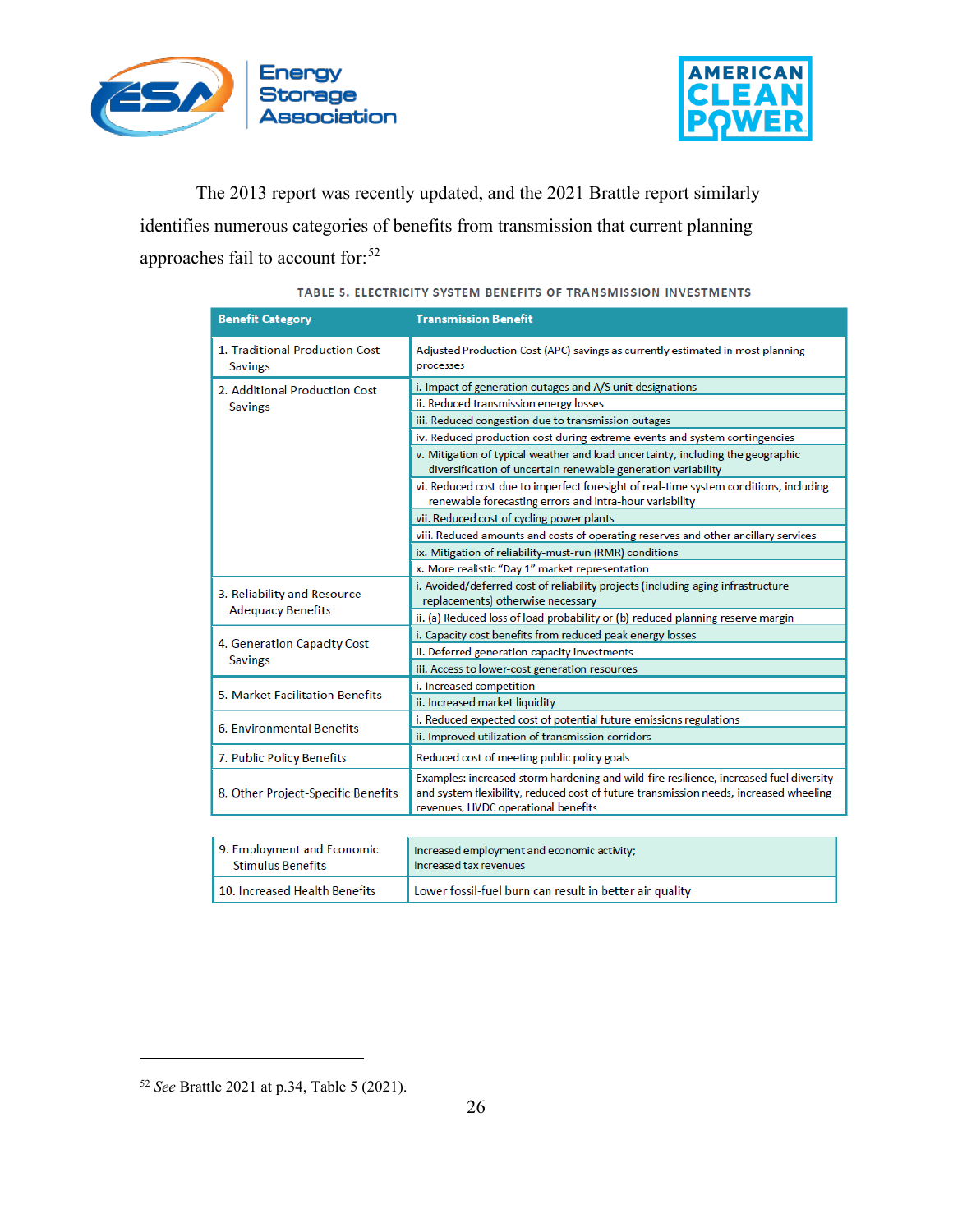



The Brattle 2013 analysis was partially applied by the Southwest Power Pool in its 2016 *Value of Transmission* report.[53](#page-26-0) There, SPP found that while production cost savings for a group of transmission projects resulted in just under \$10.5 billion in benefits, inclusion of even *some* of the benefits identified by the Brattle 2013 report (specifically reliability, reserve margin, losses, wheeling, and wind integration) resulted in \$16.6 billion in benefits.<sup>54</sup> In short, the "traditional" approach failed to account for roughly a third of the quantified benefits – which were *still only assessed on a partial basis* relative to the multiple acknowledged benefits of transmission. Additionally, most transmission benefits are calculated over time periods with unrealistic caps,<sup>[55](#page-26-2)</sup> despite the fact that transmission facilities will typically be in service for decades.

Although the precise benefits that are un- or under-accounted for in current planning paradigms may vary regionally, ACP/ESA submit that SPP's case is likely typical – since there is rarely even an effort to *quantify* transmission benefits beyond Adjusted Production Cost savings, let alone incorporate them in planning. The Brattle 2021 analysis shows that the "traditional" B:C analysis of a range of transmission projects in NYISO, CAISO, MISO, SPP, and ATC consistently understate the full range of quantifiable benefits.<sup>[56](#page-26-3)</sup> ACP/ESA urge the Commission to find that that narrow benefit metrics, applied against an unrealistically brief timeframe, are unjust and unreasonable. As discussed below, the Commission should require the use of a wider range of benefit metrics.

<span id="page-26-0"></span><sup>53</sup>*See,* Southwest Power Pool, *The Value of Transmission Report* (Jan. 2016) available at [https://spp.org/documents/35297/the%20value%20of%20transmission%20report.pdf.](https://spp.org/documents/35297/the%20value%20of%20transmission%20report.pdf) <sup>54</sup> *Id.* at 7.

<span id="page-26-2"></span><span id="page-26-1"></span><sup>55</sup> *See How Transmission Planning & Cost Allocation Processes Are Inhibiting Wind & Solar Development in SPP, MISO, & PJM,* Julie Lieberman, ACORE, B-5 (Mar. 2021) available at [https://acore.org/how](https://acore.org/how-transmission-planning-and-cost-allocation-processes-are-inhibiting-wind-and-solar-development/)[transmission-planning-and-cost-allocation-processes-are-inhibiting-wind-and-solar-development/](https://acore.org/how-transmission-planning-and-cost-allocation-processes-are-inhibiting-wind-and-solar-development/) (noting that MISO economic planning is conducted over 20 years, and capped at 25 years from the approval date, the latter cap can result in benefits calculated over fewer than 20 years if the in-service date of a project is more than 5 years past the approval date).

<span id="page-26-3"></span><sup>56</sup> Brattle 2021 at 33, Fig. 5.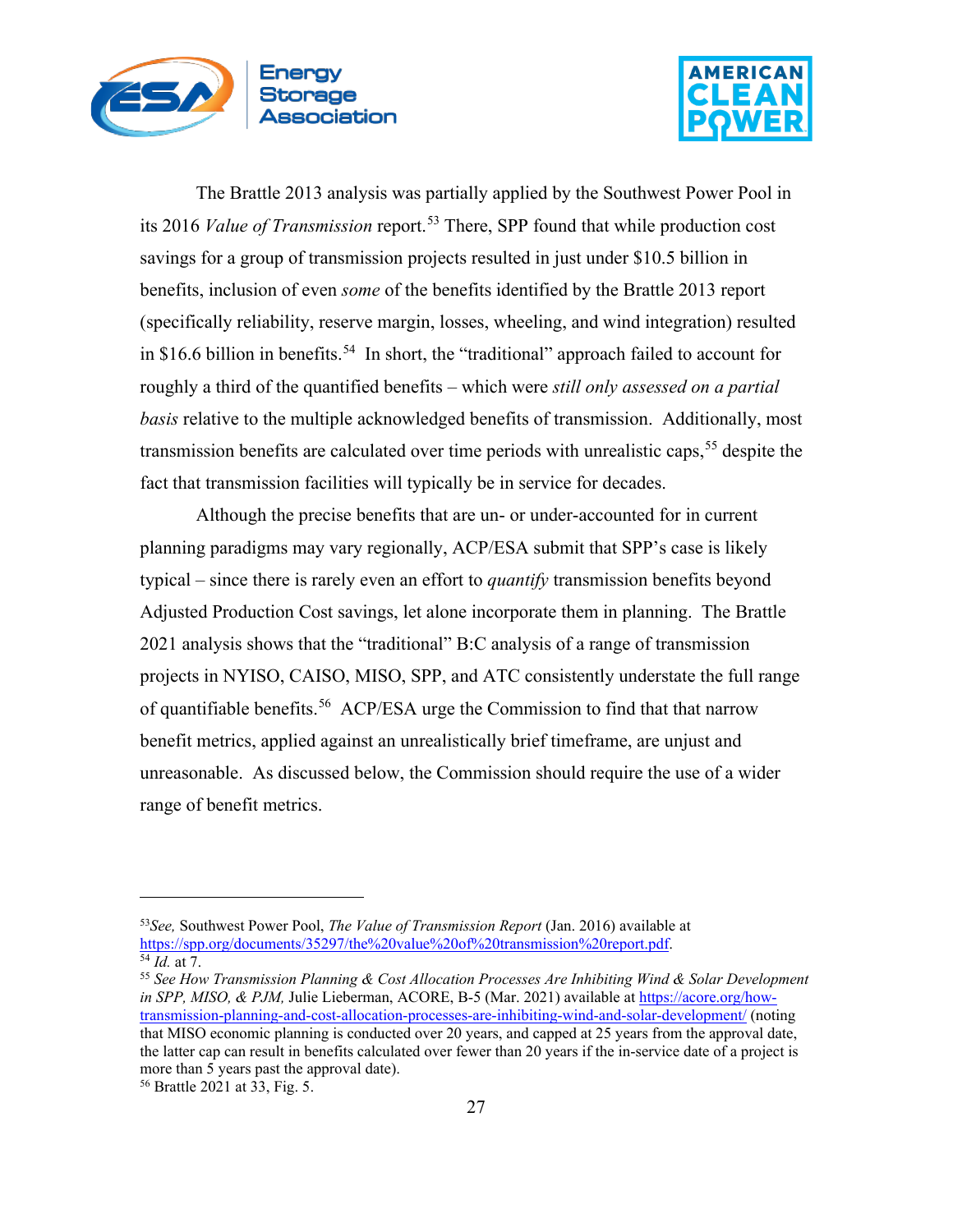



## **iii. Failure to Incorporate Future Generation and Storage into Transmission Planning**

<span id="page-27-0"></span>One specific area that is excluded from transmission planning and is of specific concern to ACP/ESA and their members, is the failure to account for either *planned* or *necessary* future generation and energy storage in transmission planning. *Planned* future generation should include all future generation additions and retirements included in utility resource plans and public announcements. Indeed, in many cases state-approved Integrated Resource Plans are also *not* expressly incorporated in transmission planning. And regional planning processes have undercounted the future mix of wind, solar, and storage, principally because of reliance on known generator interconnection agreements (for example, PJM's market efficiency planning process includes generators that have executed or expect to execute Interconnection Service Agreements).<sup>57</sup> Basing transmission planning processes on these types of binding features or criteria therefore neglects to plan infrastructure around the future resource mix, and does not take into account generators further down the queue that may not have signed an agreement.<sup>58</sup> When planning for transmission needs over a 20-year planning horizon, it is necessary to include utility-planned and state policy-driven generation that does not yet have executed interconnection agreements. *Necessary* future generation would include transmission necessary to meet state and federal policy goals (for example, state Renewable Portfolio Standard programs or energy storage mandates, or the federal statutory goal of 25 GW of renewable generation on public lands by 2025). This should also include public policies regarding energy storage; to date, few transmission planning processes directly incorporate state goals for energy storage. California was the first state to implement a requirement that utilities purchase 1.3 GW of energy storage. Many states have followed

<span id="page-27-1"></span><sup>57</sup> *Planning for the Future* at pg. 31.

<span id="page-27-2"></span><sup>58</sup> *Id.*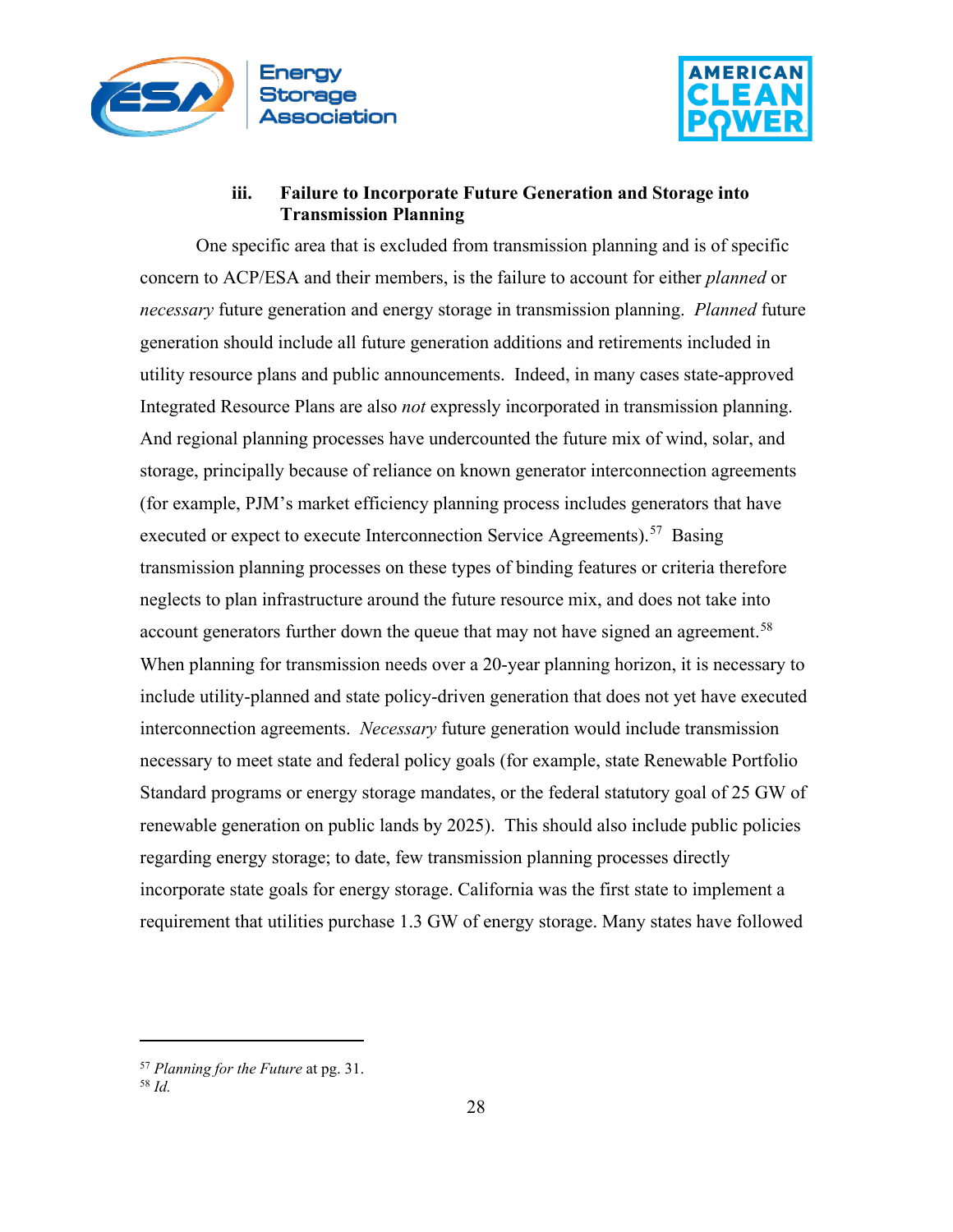



since, with Maine providing the most recent example of a procurement target.<sup>[59](#page-28-0)</sup> ACP/ESA ask the Commission to ensure state goals for energy storage are included in public policy planning, and storage solutions are appropriately identified where states have put in place such requirements.

As detailed above, current interconnection practices – including the use of participant funding – also result in unjust and unreasonable failures of planning that lead to unjust and unreasonable cost allocation. This can be understood as *both* an interconnection and a transmission planning issue. The failure to meaningfully proactively plan transmission that accounts for future generation needs, coupled with generator-funded network upgrades in many regions, creates a "free-rider" problem. Some system users receive significant benefits that they bear no cost responsibility for, while others are funding those broader benefits.<sup>[60](#page-28-1)</sup> The current incremental approach (funding transmission upgrades piecemeal through the generation interconnection process) is ultimately more costly, because it encourages participants to delay investment in hopes that someone else will value a transmission project highly enough to enter the queue and fund that project. This delays overall investment in the transmission system, and creates piecemeal investment when upgrades are funded, rather than encouraging proactive investment which could lead to more efficient outcomes.<sup>[61](#page-28-2)</sup>

ACP/ESA again submit that failure to incorporate these foreseeable future system needs is also unjust and unreasonable. Existing utility resource plans and attainment of state and local requirements should – at a minimum - be the "business as usual" case for transmission planning. As noted above, attainment of these policies should be incorporated into the overall transmission benefits, which the Commission should require transmission providers to attain on a co-optimized basis at least total cost.

<span id="page-28-0"></span><sup>&</sup>lt;sup>59</sup> Maine passed legislation in 2021 and set a 300 MW energy storage target to be achieved by 2025, and 400 MW by 2030. *See* State of Maine, Governor's Energy Office,

<span id="page-28-1"></span><https://www.maine.gov/energy/initiatives/renewable-energy/energy-storage> (last accessed Oct. 11, 2021). <sup>60</sup> *Id*. at 28.

<span id="page-28-2"></span><sup>61</sup> *Id.* at 65.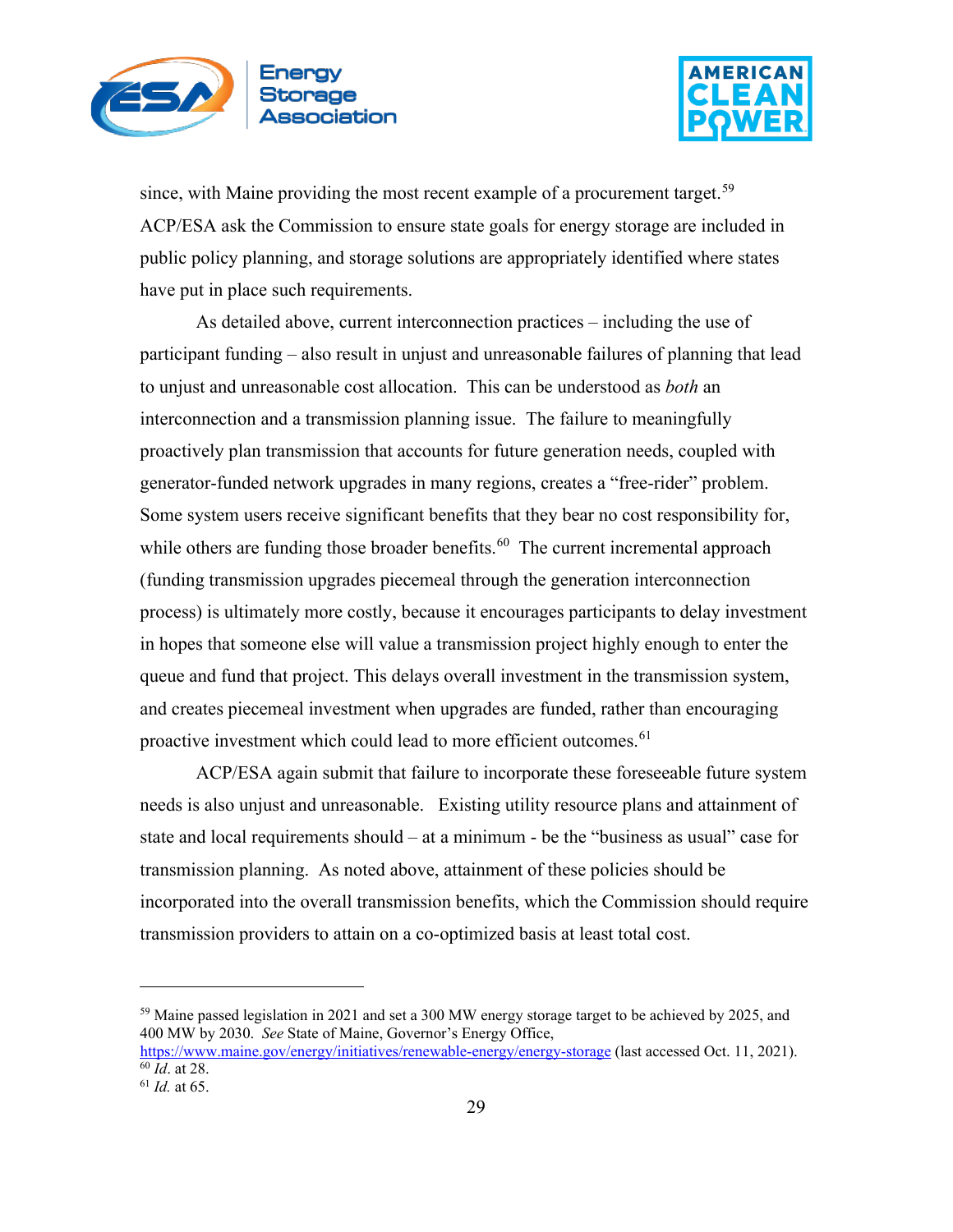



#### **iv. Interregional Transmission Has Not Been Developed**

<span id="page-29-0"></span>Interregional transmission planning has also fallen far short of Order No. 1000's goals.[62](#page-29-2) The current process has resulted in almost no new transmission - yet in severe weather events, interregional ties are fully utilized. The scope of interregional planning has been limited to addressing economic congestion on market-to-market flowgates, and local reliability issues near the seams. While the ANOPR is focused on *regional* transmission, the Commission also rightly seeks comment on whether associated reforms to interregional planning and coordination are necessary to render regional transmission planning reforms effective.<sup>[63](#page-29-3)</sup> ACP/ESA submit that the Commission should expand the scope of a transmission rulemaking to include planning for interregional transmission that facilitates interregional support 1) during extreme events (quantifiable as reliability and resilience benefits) and 2) under higher-renewable futures, based upon the planned and necessary future generation and storage, as detailed *supra*.

#### **v. Transparency Failures of Local Transmission**

<span id="page-29-1"></span>Regional transmission, both inside and outside of RTOs, has been under-planned, while local upgrades may not account for potential synergies of responding to multiple drivers. In non-RTO regions in particular, the local planning processes are not subject to the transparency requirement of the regional planning process, and the opportunity to leverage and consolidate project upgrades may not be assessed from the perspective of larger regional needs.<sup>[64](#page-29-4)</sup>

<span id="page-29-2"></span><sup>62</sup> *See generally* Order No. 1000 at PP 345-481.

<sup>63</sup> ANOPR at P 57.

<span id="page-29-4"></span><span id="page-29-3"></span><sup>64</sup> Planning for the Future at 98-99.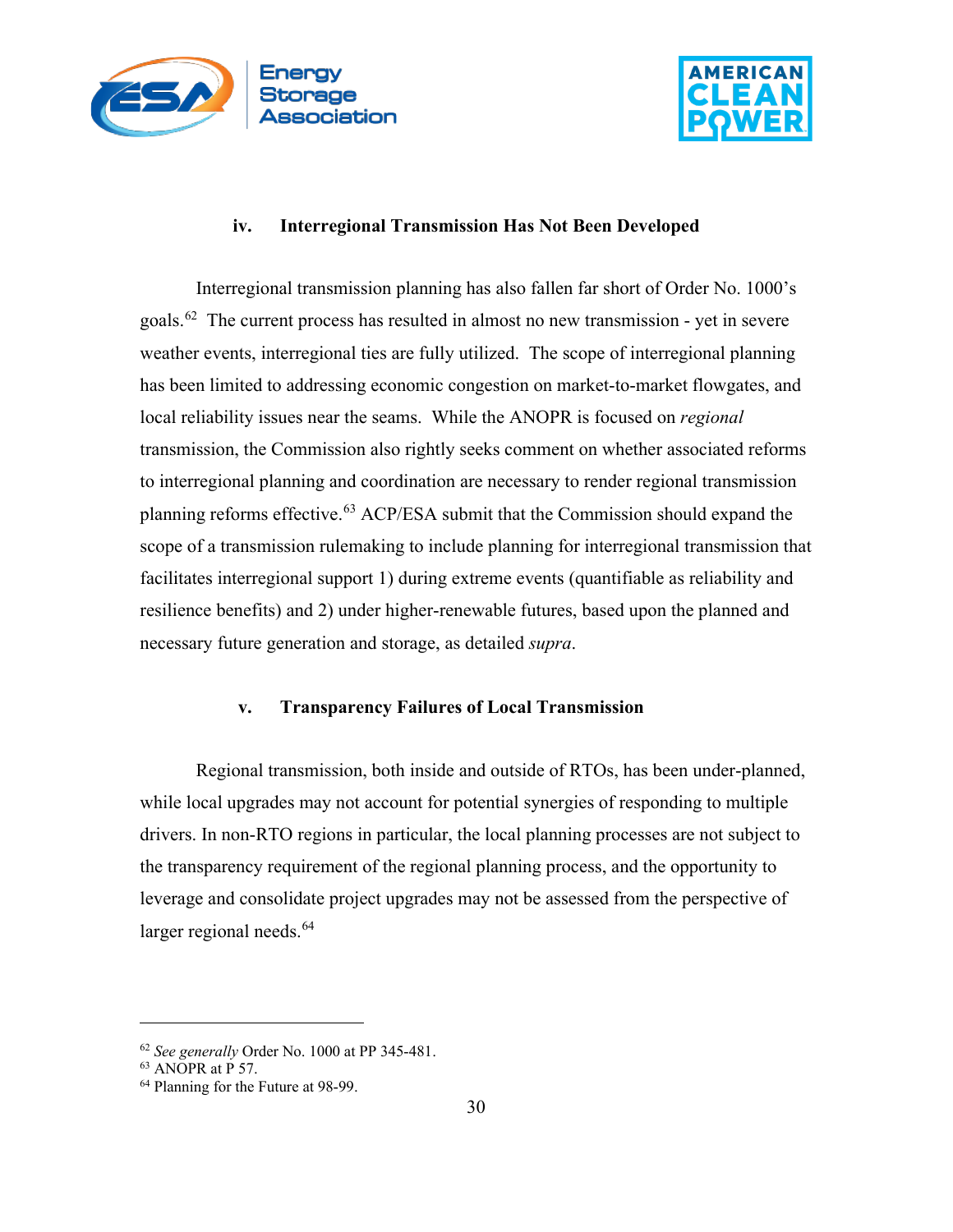



#### <span id="page-30-0"></span>**B. Proposed Replacement Rates and Practices**

Consistent with Section 206 of the FPA, which requires the Commission to establish the replacement rate when it identifies unjust or unreasonable practices, ACP/ESA proposes that the Commission move forward with one or more Notices of Proposed Rulemaking to implement the following reforms. As noted above, ACP/ESA recommends that the Commission require rapid action on the high-priority interconnection reforms, while continuing to move towards a holistic transmission planning process that incorporates future generation needs and associated upgrades.

To establish greater consistency, predictability, and stability with the respect to the application of all of the the interconnection, transmission planning, and cost allocation reforms discussed in this section, ACP proposes that the Commission allow transmission providers to request a variance from the *pro forma* provisions, but that the Commission only grant such variances if the the requesting entity demonstrate that the proposed variance is "consistent with or superior to" the *pro forma* provisions. A uniform standard applicable to transmission providers both inside and outside of RTOs/ISOs will ensure that the reforms adopted by the Commission to address and improve the current challenges described above will be consistently applied and that any deviation from the standards adopted by the Commission after a deliberative rulemaking process will be, at a minimum, consistent with those standards.

31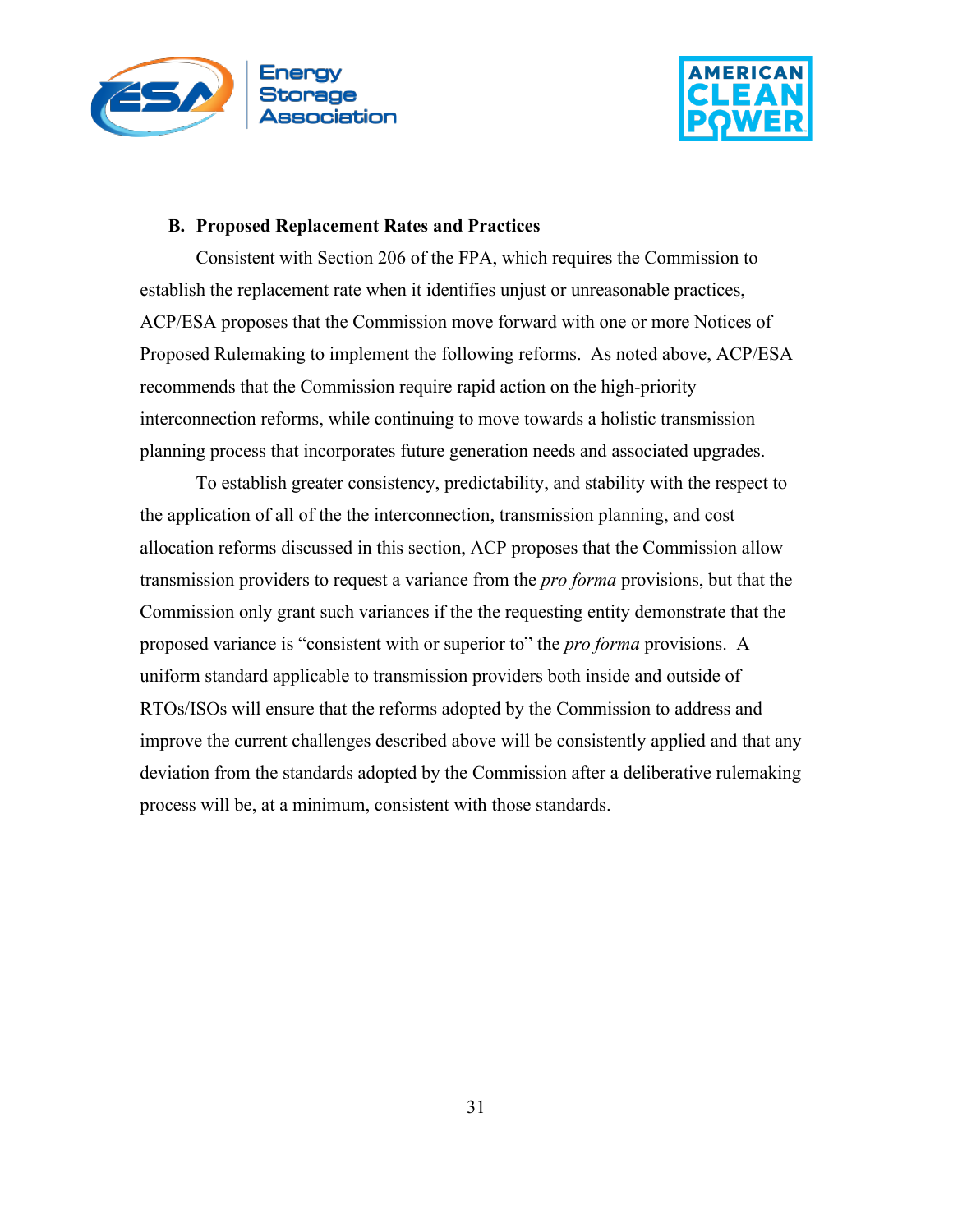



#### <span id="page-31-1"></span><span id="page-31-0"></span>**1. Near-Term Interconnection Reforms**

**i. The Commission Should Immediately Eliminate Participant Funding, Modify its Order No. 2003 Crediting Policy to Establish a Bright Line Between Interconnection Customer and Transmission Provider Responsibilities at the Interconnection Substation, and Provide Clear Guidance on Which Facilities Are Considered Network Upgrades**

#### Ending Participant Funding

The Commission should reform the practice of participant funding, which requires interconnecting generators to pay for all or most of the cost of network upgrades identified in the interconnection study process without reimbursement.<sup>65</sup> Under participant funding, interconnection customers have become responsible for funding all or most of the cost for substantial parts of the transmission system, as detailed above. Accordingly, the Commission should determine that participant funding is no longer just and reasonable.<sup>[66](#page-31-3)</sup> This reform should be fast-tracked for the earliest feasible implementation date, in part because the Commission has already determined a just and reasonable rate that can replace participant funding. In Order No. 2003, the Commission adopted its current "crediting" approach – in which interconnection customers fund network upgrades and are paid back over up to twenty years by the transmission provider

<span id="page-31-3"></span><span id="page-31-2"></span> $<sup>65</sup>$  The ANOPR defines participant funding for interconnection-related network upgrades as "the direct</sup> assignment to a particular interconnection customer of the costs of interconnection-related network upgrades that would not be needed but for the interconnection." ANOPR at P 29. In some cases, RTOs have used hybrid models. MISO currently applies participant funding to 90% of the costs of upgrades that are 345 kV and above, while assigning the remaining costs to transmission customers. Until 2009, MISO had used a 50-50 cost allocation model. *Midwest Independent Transmission System Operator, Inc*, 129 FERC  $\parallel$  61,060 (2009). Today, where participant funding is used, it is at or near 100% cost allocation to interconnection customers. CAISO requires participating transmission owners to reimburse generators for reliability network upgrades (though reimbursement is limited to \$60,000 per installed MW of generation capacity) and also requires the reimbursement for all costs of local delivery network upgrades. 66 ANOPR at PP P41, 111.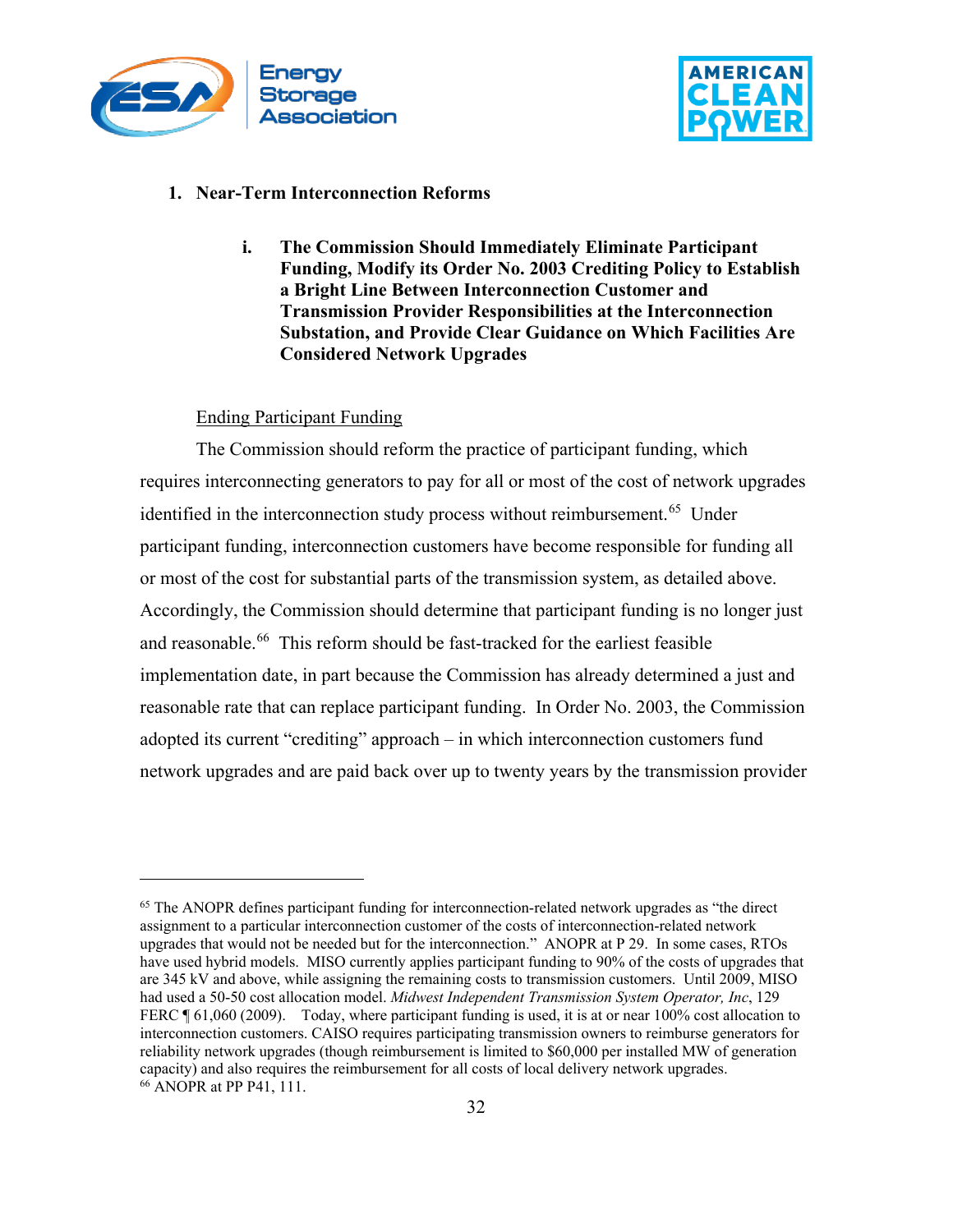



– as the national default.<sup>[67](#page-32-0)</sup> RTOs/ISOs were permitted to seek independent entity variations for participant funding,  $68$  and they did so. However, with over a decade and a half of evidence, the Commission now can and should reverse its findings from Order No. 2003 through an interconnection-specific proceeding, which can be advanced separately and more rapidly than the transmission planning reforms that the Commission should *also* adopt from this proceeding.

Immediate reform is required because, in many of the most promising areas for renewable development, participant funding has created a formidable (and in some cases insurmountable cost barrier) to competitive entry by new market participants, because planned transmission capacity expansions fail to keep pace with the demand for renewables. Even in areas where upgrade costs may not stifle all development, there remain lengthy queues and study delays as generators submit multiple interconnection requests to probe the transmission system - only to withdraw when network upgrade cost assignments are higher than expected. The Commission has historically taken up the mantle of removing barriers to entry. Participant funding reform is necessary to ensure that the transmission grid remains accessible and does not become an impediment to the timely and efficient interconnection of renewable generation projects.

Participant funding reform is also necessary to align costs with benefits and eliminate free ridership. Under the practice of participant funding, some transmission

<span id="page-32-0"></span> $67$  Order No. 2003-B at P 36 ("We further clarify that the Interconnection Customer is entitled to full reimbursement for its upfront payment and the period for reimbursement may not be longer than the period that would be required if the Interconnection Customer paid for transmission service directly and received credits on a dollar-for-dollar basis, or 20 years, whichever is less.").

<span id="page-32-1"></span> $68$  Order No. 2003 at PP 695 ("[T]he Commission believes that, under the right circumstances, a welldesigned and independently administered participant funding policy for Network Upgrades offers the potential to provide more efficient price signals and a more equitable allocation of costs than the crediting approach . . . ."), 698 ("For a Transmission Provider, such as an RTO or ISO, that is an independent entity, the Commission continues to allow flexibility regarding the interconnection pricing policy that each independent entity chooses to adopt, subject to Commission approval."), P 700 ("[T]he Commission wishes to emphasize that, by allowing an independent Transmission Provider to adopt a pricing policy, such as the 'but for' approach, that differs from the crediting approach that the Commission is requiring for nonindependent entities, the Commission is not abandoning the goals that the Commission has established for interconnection pricing, as described above.").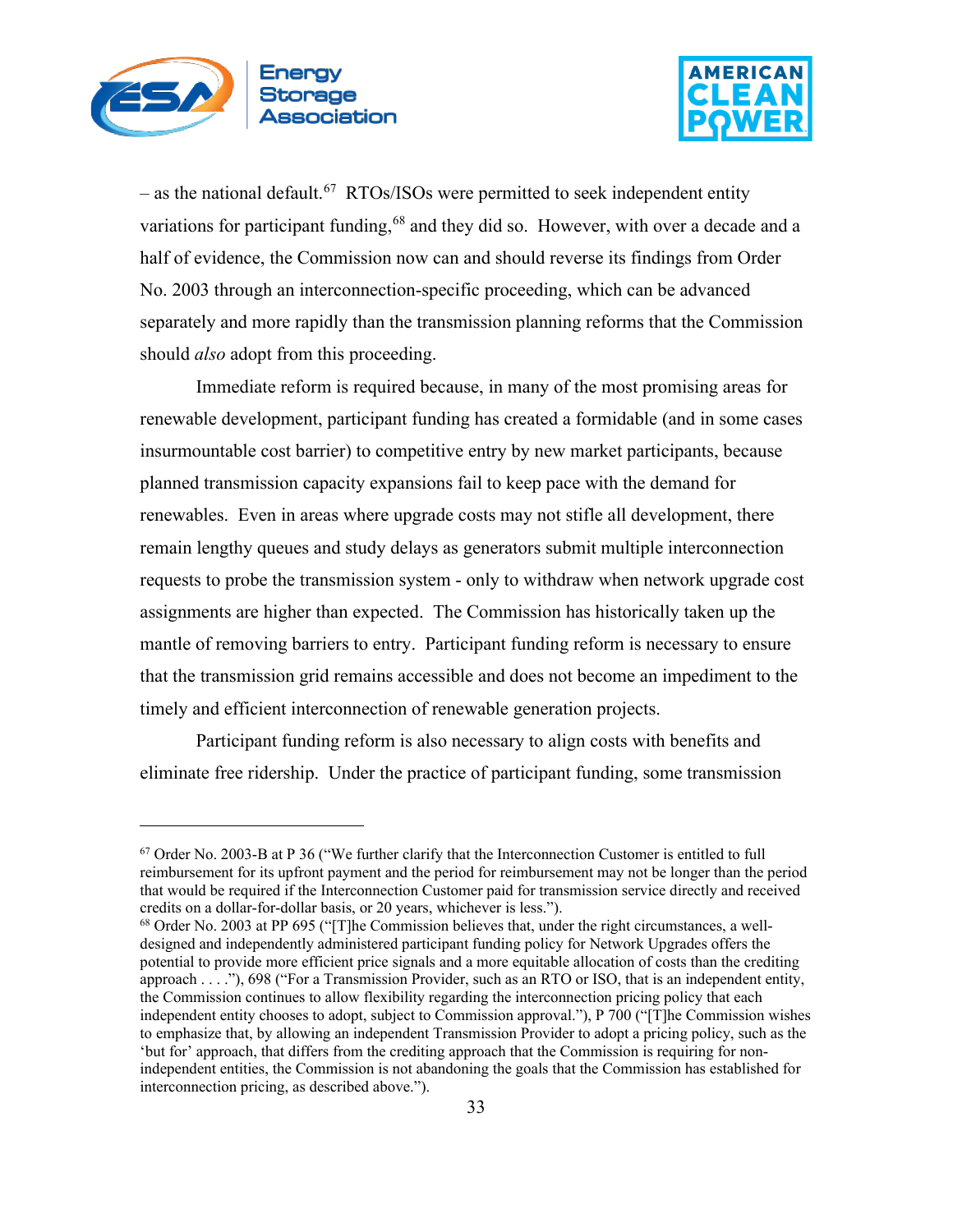



customers benefit from interconnection-related network upgrades that are fully funded by others. More than 15 years after the Commission expressed its expectation that participant funding would provide value to interconnecting customers funding network upgrades, interconnecting generators are increasingly being asked to fund -*without* reimbursement - the cost of significant network upgrades that are electrically and geographically remote from the generator's point of interconnection, and which often reflect *existing* weaknesses in the grid. Upgrading these facilities provides transmission customers with a broad range of significant economic and reliability benefits, yet the cost of these upgrades is not allocated in a manner that is roughly commensurate with the distribution of benefits. The solution is to end participant funding, and replace it with the already-approved crediting approach, with the improvements detailed *infra*.

#### Crediting Reforms

To reform participant funding and remedy the unjust and unreasonable status quo, ACP/ESA recommend the nationwide implementation of a modified version of the *pro forma* Open Access Transmission Tariff's crediting policy, wherein generators are reimbursed for the cost of network upgrades over a period not to exceed 20 years.<sup>69</sup> As part of a fast-tracked interconnection rulemaking, ACP/ESA propose that the Commission adopt a new nationwide crediting policy with clear divisions of responsibility. Interconnection-related network upgrades up to and including the interconnection substation should be the sole responsibility of the generator (or cluster of generators), while upgrades downstream from the substation would be the responsibility of the applicable transmission provider.<sup>70</sup> This approach should be standardized among RTO/ISO and non-RTO/ISO regions to ensure consistency and predictability.

<span id="page-33-0"></span><sup>69</sup>*See* Order No. 2003-B at P 36. To the extent generators in RTO or ISO regions are not taking transmission service against which credits could be applied because, for example, the generator's output is sold at the generation busbar, then a lump sum repayment would be due within 20 years under the crediting policy.

<span id="page-33-1"></span> $70$  NextEra Energy Resources, a member of both ACP and ESA, has included a detailed explanation of this proposed division of responsibility at the interconnection substation in their comments in this proceeding.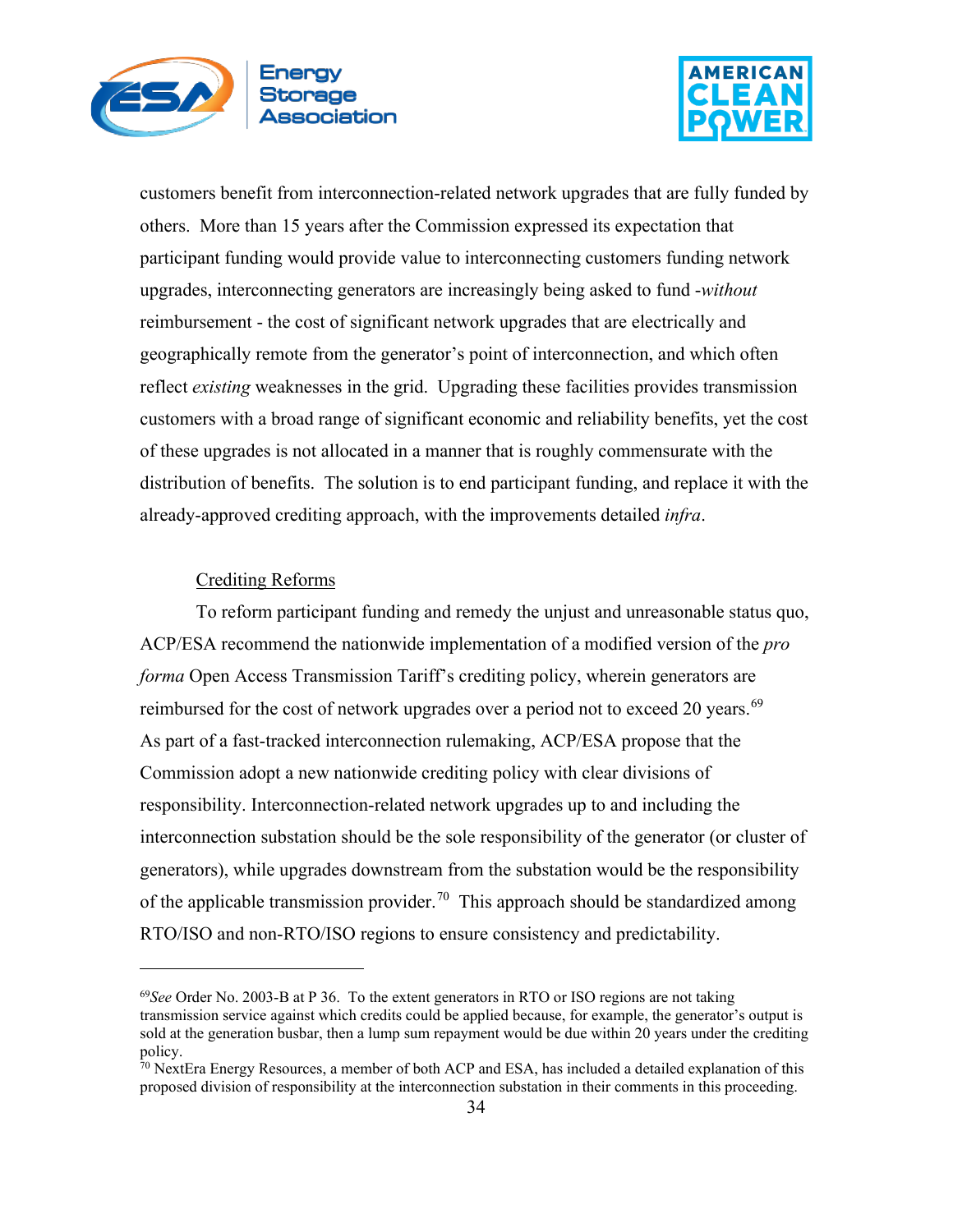



Adopting this proposed bright-line division would ensure that generators pay for those network upgrades that clearly and directly benefit them. Cost allocation is inherently an inexact science. However, a sensible point of delineation would be the boundaries of the interconnection substation, which often must be constructed (or in the case of an existing substation, expanded) to accommodate a new generator interconnection. These network upgrades – which ACP/ESA terms interconnectionsubstation network upgrades ("ISNUs") – are foreseeable to interconnecting generators, generally not cost-prohibitive, and typically provide limited benefits to other transmission customers. Direct assignment of these network upgrade costs to interconnecting generators is appropriate and consistent with 'beneficiary pays' cost allocation principles. By contrast, network upgrades that are electrically further downstream (such as the reconductoring of a 35-mile, 230 kV transmission line that is three substations away from the point of interconnection) are challenging for interconnection customers to foresee when they enter the queue, are frequently cost-prohibitive, and provide significant, demonstrable benefits to transmission customers. For these network upgrades, it is appropriate to require interconnection customers to provide up front funding, as this will continue to discipline siting decisions, but to also require full reimbursement through credits or a lump sum within 20 years, consistent with Order No. 2003-B.

Such a paradigm fully aligns with the Commission's "beneficiary pays" principles. Importantly, the costs of the downstream upgrades that would benefit transmission users more broadly would be allocated accordingly. As explained in *Illinois Commerce Commission v. FERC*, the courts "have never required a ratemaking agency to allocate costs with exacting precision."<sup>[71](#page-34-0)</sup> Rather, the Commission can apply of reasonable presumptions regarding which upgrades provide broader benefits, so long as it has "an articulable and plausible reason to believe that benefits are at least roughly

<span id="page-34-0"></span><sup>71</sup> *Ill. Commerce Comm'n v. FERC,* 576 F.3d at 477 (citing *Midwest ISO Transmission Owners v. FERC,* 373 F.3d at 1368-69; *Sithe/Independence Power Partners, L.P. v. FERC,* 285 F.3d at 5; *Western Mass. Elec. Co. v. FERC,* 165 F.3d 922, 927 (D.C. Cir. 1999)).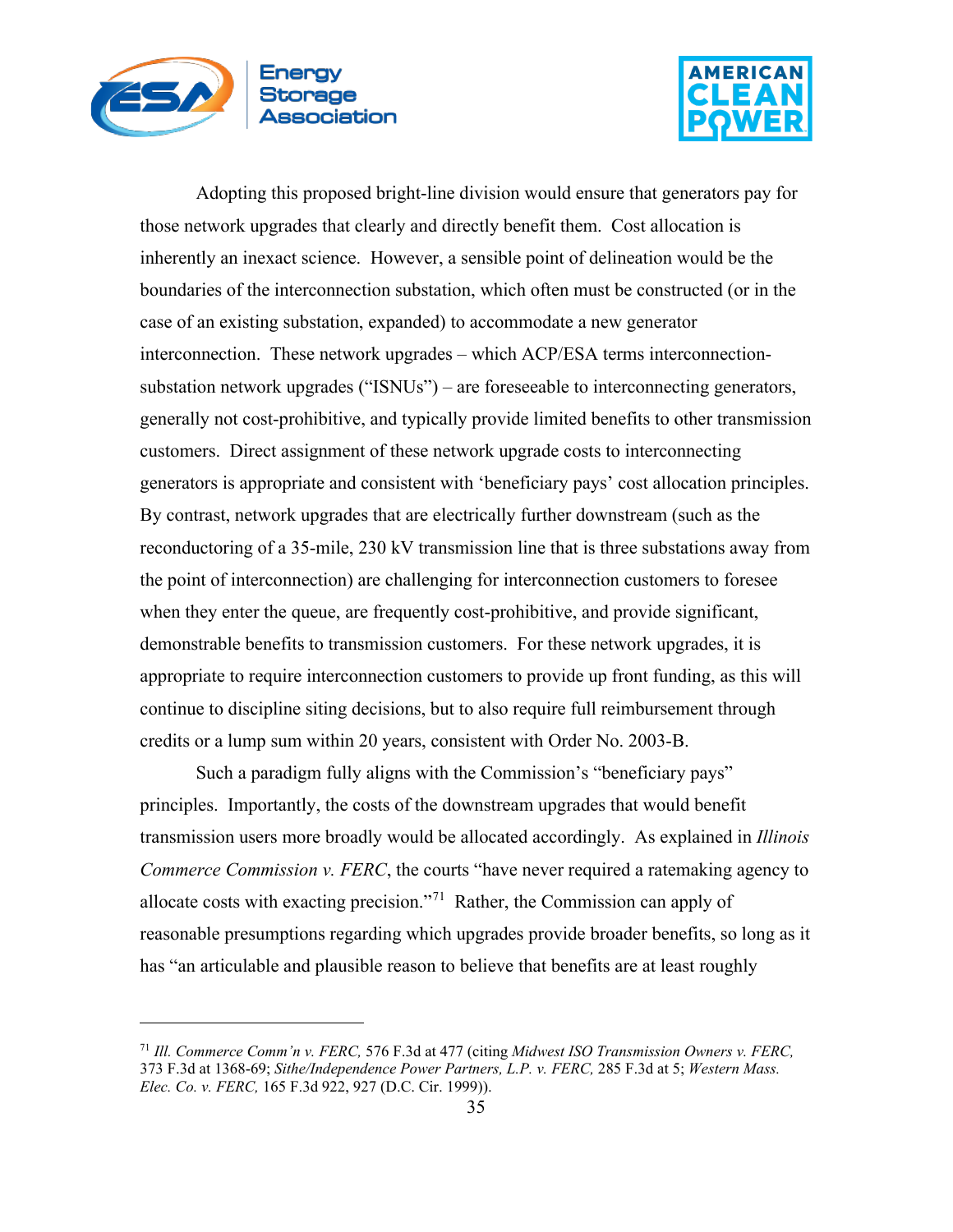



commensurate" with costs assigned.<sup>[72](#page-35-0)</sup> The proposed division of responsibility under this modified crediting approach satisfies that standard.

#### Clarity on Network Upgrade Facilities

Furthermore, the Commission should also implement clear requirements to limit network upgrades to the most direct, local impacts that a project has on the electric grid. The key to a successful interconnection process is to reduce interdependency between queued generation interconnection projects. If new generators were fully independent from one another, there would be no restudy risk, queue churn, or shifting upgrade costs. To reduce interdependency in interconnection queues, study processes must be reformed to create results for interconnection requests that are local, individual and binding. This could include limiting network upgrades to only what is "local" to a generation project.

One reasonable metric for electrical distance from a generation facility might be the Transfer Distribution Factor (TDF), which measures the percentage of the electricity produced by a generator which travels on a given transmission facility. The TDF concept is commonly used in interconnection processes today, but low TDF thresholds and thresholds based on group impacts trigger regional upgrades and create a large degree of interdependency between projects. The Commission should give appropriate consideration to comments in this proceeding that would enable a standard framework for all Transmission Providers to assign network upgrades to Energy Resource Interconnection Service ("ERIS") customers, and should consider similar voltage impact thresholds on an individual project basis as well.<sup>[73](#page-35-1)</sup> This framework could be applied to all scenarios, including both system intact and post-contingency grid conditions. Further, these thresholds could also be applied to Contingent Facilities. Constraints on the

<span id="page-35-0"></span><sup>72</sup> *Ill. Commerce Comm'n v. FERC,* 576 F.3d at 477.

<span id="page-35-1"></span><sup>&</sup>lt;sup>73</sup> The TDF or other metric should be high enough to limit interdependency among projects. In their comments submitted to this proceeding, Enel North America Inc. suggests using a TDF threshold of 20% or greater. ACP/ESA do not specifically endorse this approach, but encourage the Commission to provide careful consideration of it and any other proposals that would provide clarity regarding which facilities might be considered network upgrades.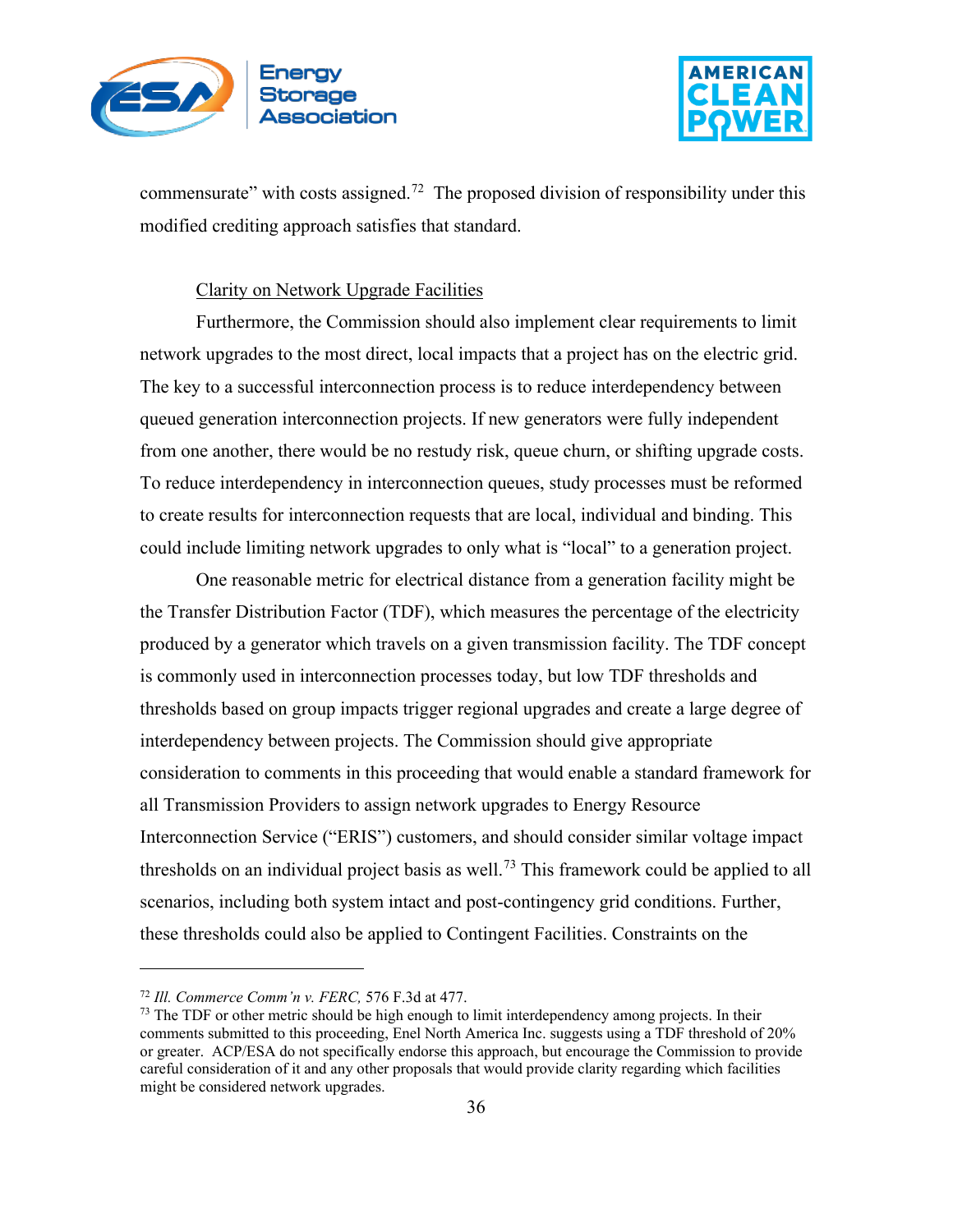



transmission system, including neighboring systems (known as "Affected Systems", discussed in further detail at Section II.B.1.iii, *infra*), where an Interconnection Customer's usage would be below the threshold would then not be assigned for mitigation in order to obtain ERIS service. If a constraint were identified in the regional planning process, that process would produce a more efficient design through more comprehensive studies, and the constraint would only be mitigated if it is shown to be beneficial to load.

Utilizing a reasonable and consistent threshold to assign network upgrades is consistent with current Commission rules and NERC standards. Using such a threshold would limit new network upgrades to only those local to a generation project. This fits within the Commission's standard of ERIS being "as available," while not guaranteeing protection from curtailment in all circumstances. However, it could still create an efficient way for local constraints to be mitigated - which likely provides a means to costeffectively reduce congestion and/or curtailment for an individual generator. A reasonable threshold for cost allocation to limit the scope of upgrades for a generator is also consistent with NERC reliability standard TPL-001-4, which allows for curtailment of non-firm (i.e. ERIS) generation to mitigate transmission constraints *prior* to requiring a system upgrade to be built.<sup>[74](#page-36-0)</sup>

Limiting generator-paid network upgrades to transmission facilities that are local to the project reduces the interdependency between similarly queued projects and reduces the volume of upgrades assigned on neighboring affected systems. By establishing a firm threshold for identifying interconnection upgrades, generators can better model interconnection costs before they enter the interconnection process. This also increases the certainty that projects requesting interconnection will be built.

<span id="page-36-0"></span><sup>74</sup> *See* Transmission System Planning Performance Requirements, [https://www.nerc.com/files/TPL-001-](https://www.nerc.com/files/TPL-001-4.pdf) [4.pdf.](https://www.nerc.com/files/TPL-001-4.pdf)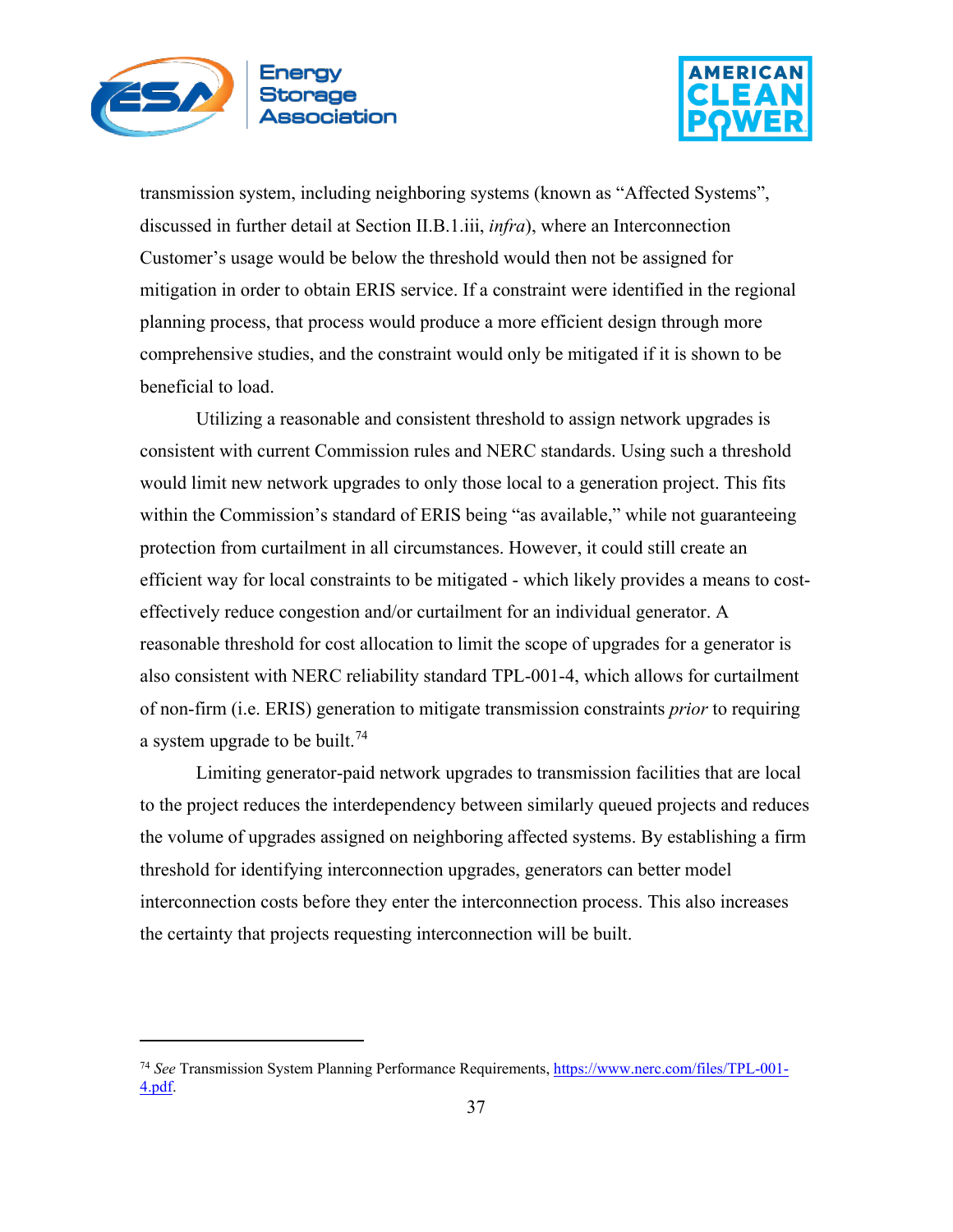



Relationship of Participant Funding and Transmission Planning Reforms

ACP/ESA fully acknowledge that, in the longer run, the transmission planning reforms identified below would change the default approach for network upgrades – including the crediting mechanism. However, the situation has become so acute and inequitable that even as an interim measure, removal of participant funding and nationwide use of the crediting approach would render interconnection procedures far more just and reasonable than they are today. Longer-term transmission reforms could result in a potential successor mechanism that might mitigate the problems created by participant funding, result in cost allocations between system users that are consistent with the Commission's "beneficiary pays" principles, and preserve signals for generators to site their resources efficiently – but in the near term the Commission should adopt the framework that it has already determined to be just and reasonable, with the identified reforms to its Order No. 2003 crediting policy.

Participant funding reform would immediately address some of the most acute challenges facing renewable developers, but long-term efforts are also required to shape the grid of the future efficiently and cost-effectively. The planning reforms recommended herein will, over time, lead to optimal, forward-looking transmission investments and reduce the cost of upgrades identified through the interconnection study process. These planning reforms are important, but they will take time. Regions will likely need to reshape their existing planning processes through a series of compliance filings following the issuance of a Final Rule in this proceeding, and even once those compliance filings are approved, the first projects resulting from the revised planning process will not be energized for many years. That is why it is critically important that the Commission prioritize participant funding reform for much-needed near-term relief, while allowing time for the planning regions to implement equally important long-term solutions to transmission planning.

Finally, the costs reimbursed to interconnecting generators should be allocated as broadly as possible within RTO/ISO regions, consistent with beneficiary pays cost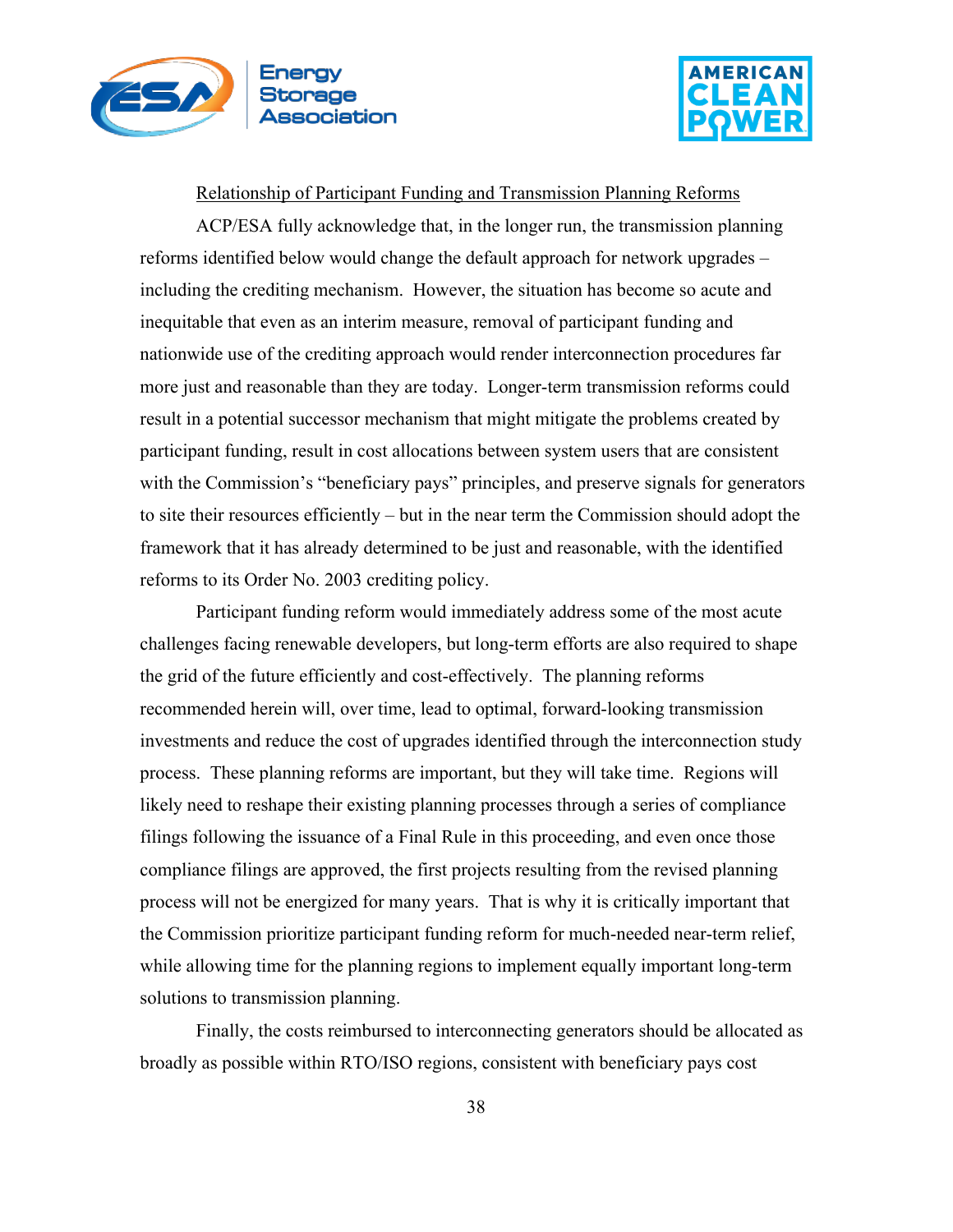



allocation principles. To the extent participant funding reform raises difficult network upgrade cost allocation questions in multi-state RTO regions where load and new generation may be distributed unevenly, the Commission should leverage the recently formed FERC-State Transmission Task Force to help broker new cost allocation solutions in these regions, in partnership with utilities, customers, and other impacted stakeholders.

# **ii. The Commission Should Require Binding Cost Caps No Later than the Signing of a Generator Interconnection Agreement**

Another contributor to interconnection queue dysfunction is the unpredictable nature of network upgrade costs. One might reasonably expect that interconnection customers and transmission providers would have increasingly accurate and precise information on the types of upgrades and costs needed as projects move closer to construction. In practice, as noted above, upgrade costs can vary wildly, and in many regions have little value until the final facilities study.

ACP/ESA propose that the Commission require that network upgrade costs be capped no later than when a Generator Interconnection Agreement is signed (or filed unexecuted with the Commission). This approach could reasonably include a variance band (as used today in CAISO), which would allow for some level of increase or decrease based upon changing system conditions or construction costs; however, it would provide cost certainty for interconnection customers which is absent today. A variance band approach would ideally cap *maximum* upgrade responsibility early in the process, and become more precise as projects approach the GIA stage. *Pro forma* GIPs and GIAs should require planning level cost estimates from the Transmission Planner early on in the interconnection study process (e.g., Phase I of a two-phase cluster process, or a System Impact Study phase where a Facilities Study is the next phase). These cost estimates, utilizing a variance band to allow for potential reasonable changes such as shifts in commodity prices, should limit maximum exposure for interconnection customers and provide greater certainty throughout the process.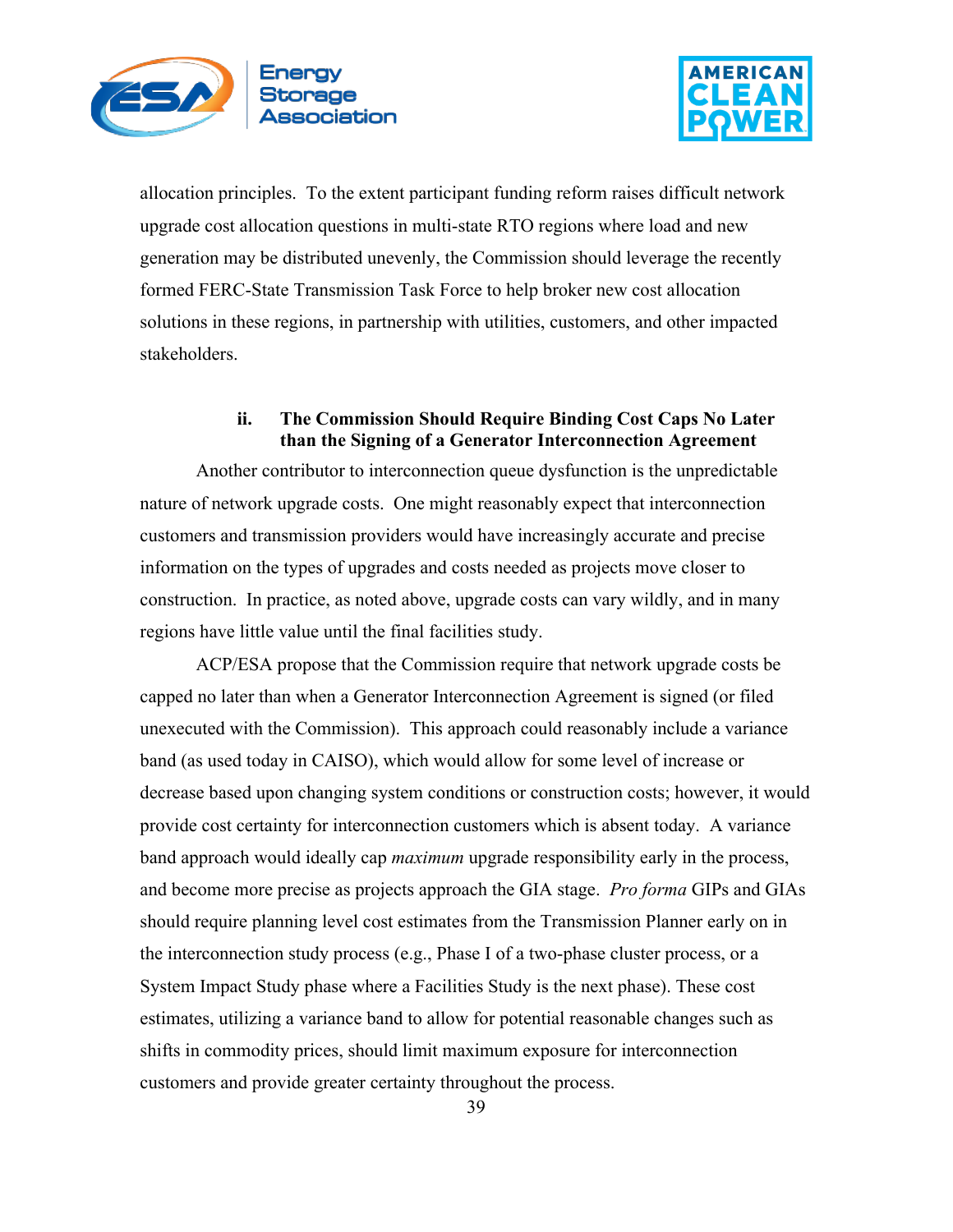



# **iii. The Commission Should Require Adjacent Transmission Providers to Harmonize and Synchronize Affected System Studies**

Affected Systems issues remain highly salient and problematic. In some cases, these studies can lag years behind the studies for the native system and can assign generators orders of magnitude more in upgrade costs than the native system.<sup>75</sup> While the adoption of crediting would remove some of the problem (as generators would ultimately be reimbursed), the prospect of late-breaking upgrades that can  $-$  in some cases – require hundreds of millions in additional costs remains problematic. Generators must still finance those expenditures.

The Commission took some steps toward addressing affected system issues in 2018, but these actions remain incomplete. ACP/ESA recommends a rulemaking focused on two key changes: first, that regions *harmonize* their interconnection study assumptions, and second that they *synchronize* their study schedules. Adjacent regions make widely varying assumptions on a range of inputs, including the applicable distribution factor on a given transmission system, and the treatment of capacity on those systems. This proceeding will likely present the Commission with a range of possible approaches to ensure consistency among transmission providers, and these assumptions must be better aligned.<sup>76</sup> Second, study schedules are far out of sync – in some cases, literally by years. This can result in substantial upgrade costs on the affected system after a project is already operational. ACP/ESA recommend that all applicable affected system studies be completed no later than the issuance of the facilities study (or local equivalent) from the host transmission system. Importantly, this treatment would be reciprocal – that is, projects on one transmission provider's system would receive certainty from the adjacent system *at the time when this information is decisionally valuable*, and vice versa.

<span id="page-39-0"></span><sup>75</sup> *See e.g.,* MISO DPP 2017 February West Area Phase 3 Study, at x[. https://cdn.misoenergy.org/GI-DPP-](https://cdn.misoenergy.org/GI-DPP-2017-FEB-West-Phase3_System_Impact_Report_PUBLIC391580.pdf)[2017-FEB-West-Phase3\\_System\\_Impact\\_Report\\_PUBLIC391580.pdf](https://cdn.misoenergy.org/GI-DPP-2017-FEB-West-Phase3_System_Impact_Report_PUBLIC391580.pdf) (showing \$261 million in SPP affected system upgrade costs for two projects requiring only \$14 million in MISO network upgrade costs).

<span id="page-39-1"></span><sup>76</sup> For example, see comments of Enel North America Inc., as discussed *supra* n.9 and accompanying text.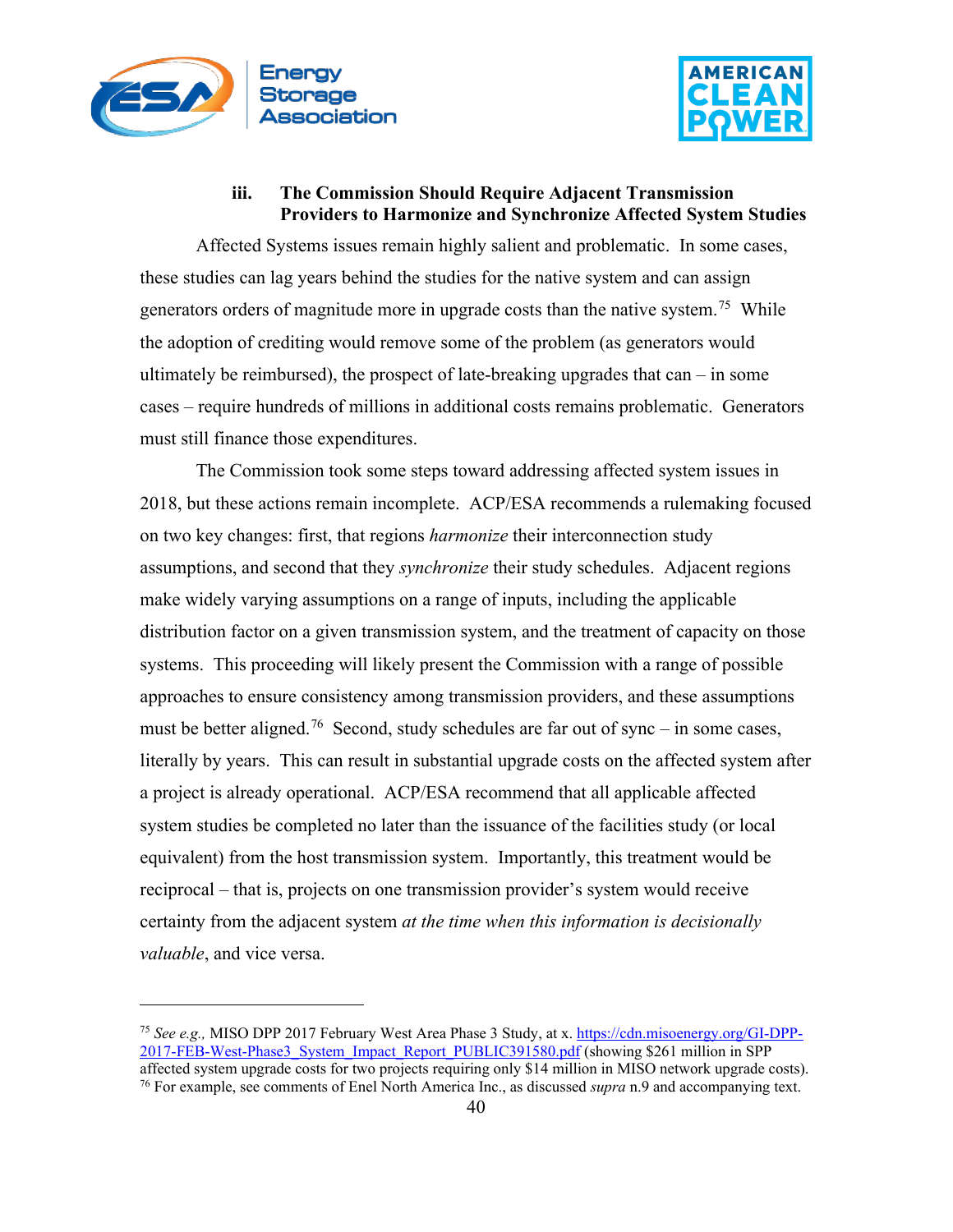



### **iv. The Commission should require the use of realistic assumptions when modeling energy storage for interconnection studies**

In Order No. 845, the Commission considered whether existing interconnection modeling and study practices appropriately account for the unique operational characteristics of energy storage.<sup>[77](#page-40-0)</sup> Although the Commission declined to set prescriptive requirements for energy storage modeling, the Commission did encourage implementation of approaches that would "save costs and improve the efficiency of the interconnection process."[78](#page-40-1)

Despite the Commission's direction in Order No. 845, current modeling methodologies used in multiple regions do not meet the aforementioned stated criteria of saving costs and improving efficiency. Storage is often modeled under worst-case conditions that do not reflect real-world operation.<sup>79</sup> For example, steady-state studies may assume that storage charges at nameplate rating during peak demand and discharges at nameplate rating during low load shoulder periods. This operating profile does not match the expected dispatch of storage in response to wholesale market pricing signals, nor the ability of storage to install software and hardware controls to prevent dispatch in response to predefined line loading criteria and/or predetermined time periods.

The effect of these study assumptions is to incent storage companies to site projects in locations with the lowest possible shift factor contributions to all limiting N-1 and N-1-1 binding elements, *regardless* of whether the shift factor contribution indicates that a storage project might in fact help *relieve* a transmission constraint. When storage is modeled as both 100% charging and 100% discharging in an interconnection study

<span id="page-40-0"></span><sup>77</sup> *Reform of Generator Interconnection Procedures and Agreements*, Order No. 845, 163 FERC ¶ 61,043 (2018) ("Order No. 845"), *order on reh'g*, Order No. 845-A, *order on reh'g*, Order No. 845-B, 168 FERC ¶ 61,092 (2019).

<span id="page-40-1"></span><sup>78</sup> Order No. 845 at P 544. Reform of Generator Interconnection Procedures and Agreements, 83 Fed. Reg. 21342, p. 21410 (July 23, 2018) (to be codified at 18 C.F.R. 37). 79*See e.g.* E-mail from Danny Musher, Director, Market Design of Key Capture Energy, LLC (Aug. 25,

<span id="page-40-2"></span><sup>2021</sup>[\)https://cdn.misoenergy.org/20211012%20PSC%20Stakeholder%20Comment%20on%20Dispatch%2](https://cdn.misoenergy.org/20211012%20PSC%20Stakeholder%20Comment%20on%20Dispatch%20of%20Storage%20in%20MTEP%20and%20DPP%20Studies_Key%20Capture%20Energy595054.pdf) [0of%20Storage%20in%20MTEP%20and%20DPP%20Studies\\_Key%20Capture%20Energy595054.pdf](https://cdn.misoenergy.org/20211012%20PSC%20Stakeholder%20Comment%20on%20Dispatch%20of%20Storage%20in%20MTEP%20and%20DPP%20Studies_Key%20Capture%20Energy595054.pdf) .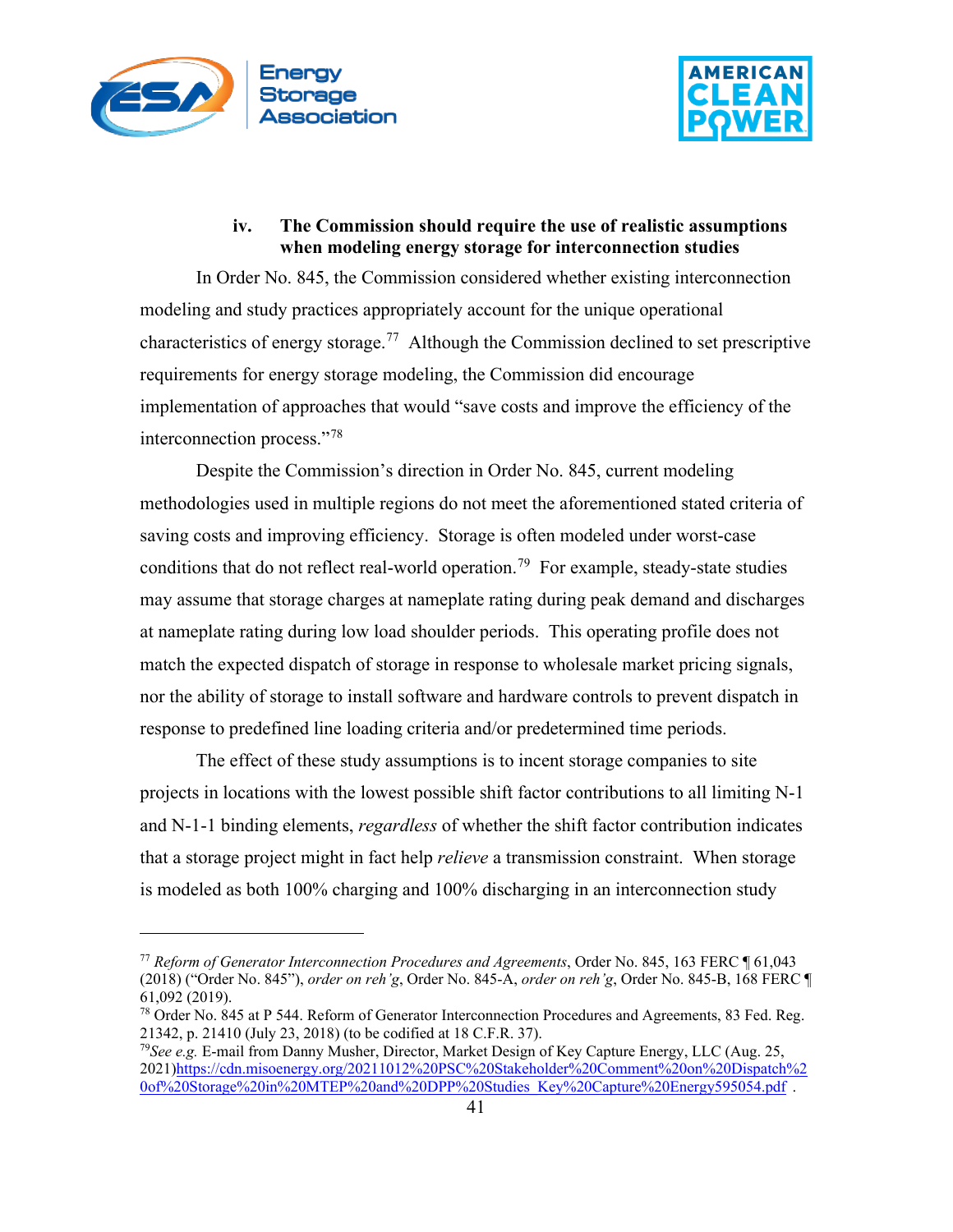



case, even if the project helps resolve congestion when injecting, it will appear to exacerbate the congestion when withdrawing (or vice versa). Storage developers are therefore incentivized to avoid any and all significant contributions to binding transmission elements, as this increases the likelihood that an interconnecting project could be assigned cost-prohibitive network upgrades under existing participant funding rules.

This siting approach — although rational under the current paradigm — has significant drawbacks. Importantly, it inhibits the ability of storage to provide key benefits to the bulk system, including increased utilization of the existing transmission infrastructure. Standalone storage in particular has great flexibility in siting because it is not subject to the same resource availability or land constraint limitations of other types of interconnection projects. A standalone storage project could locate close to transmission congestion (e.g., close to a load center with an import constraint) and operate in a manner such that it relieves congestion (e.g., assist in importing incremental generation from outside the load center). Such beneficial use cases may not be viable under current study assumptions, which erroneously assume that the project will exacerbate, rather than relieve congestion.

ACP/ESA therefore recommend that the Commission require more accurate interconnection modeling of energy storage based on actual realistic dispatch assumptions. This will unlock the ability for storage to locate close to transmission constraints and provide significant congestion relief and system benefit, without incurring expensive network upgrade costs.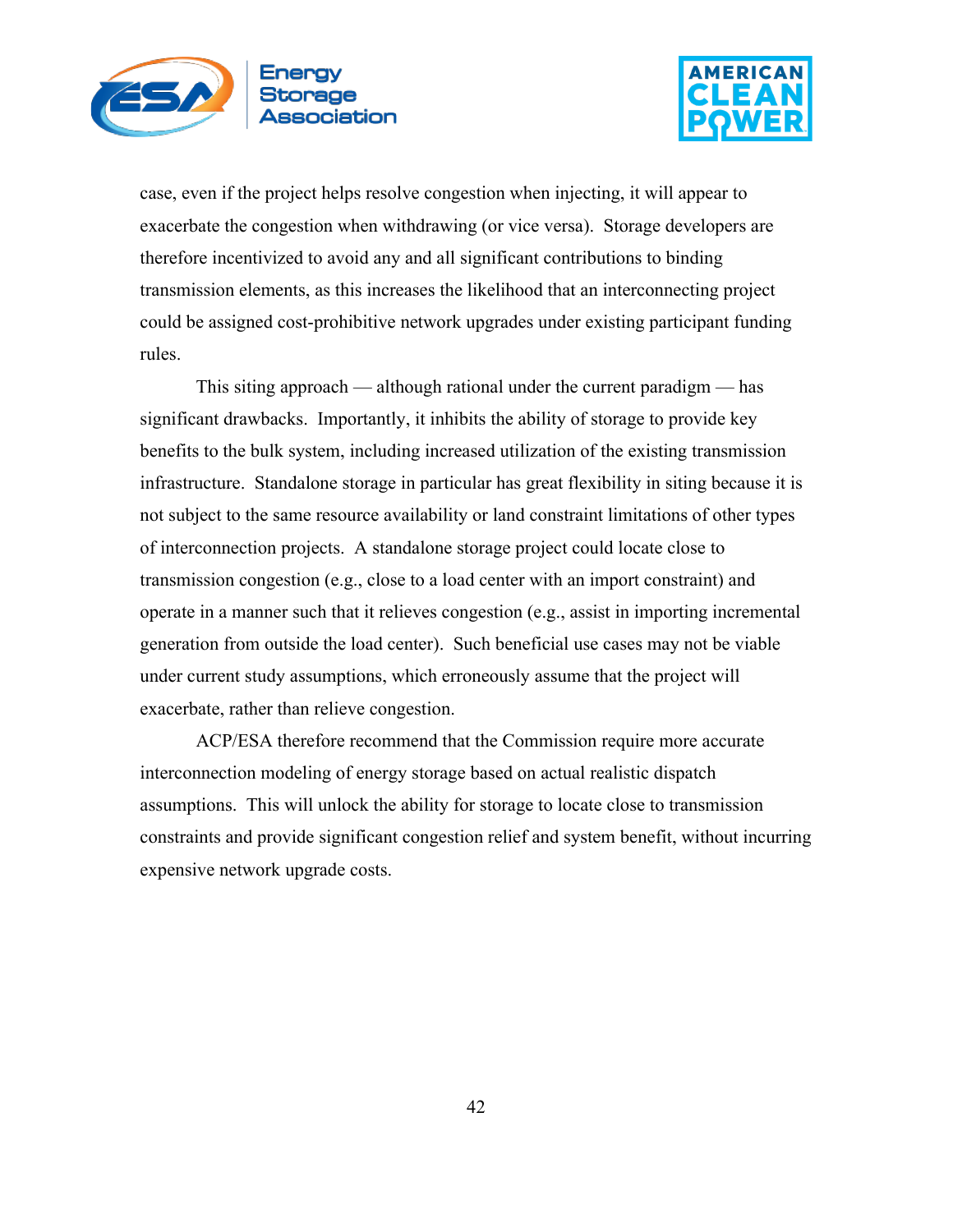



### **2. Holistic Transmission Planning and Cost Allocation Reforms**

The Commission should move forward with minimum *pro forma* planning and cost allocation standards that all Transmission Providers must adopt. Consistent with ACP's recommendation above in the context of near-term interconnection reforms, at the time at when transmission planning and cost allocation compliance filings are due, transmission providers should be able to file alternatives as long as they are "consistent with or superior to" the *pro forma* tariff. This standard for exceptions should apply equally, both inside and out of RTOs/ISOs. ACP/ESA recommend that a Proposed Rule incorporate the following elements.

### **i. First Step – Enhanced Transmission Planning**

There are multiple aspects of good transmission planning practice that the Commission could require of all transmission providers to improve regional and interregional transmission planning across the country.<sup>80</sup> ACP/ESA offer several suggestions and some examples of where these are successfully used today. ACP/ESA urge the Commission to include each of these proposals in a final rule. Some are more easily required in the near term, as they would necessitate less change in existing transmission planning processes. Others may take more time to develop and define through a lengthier stakeholder process.

## **a. Proactive Planning for anticipated future generation and load**

The most basic flaw across all planning and interconnection processes is that socalled "planning" is generally not actually focused on the future need. Planning a

<span id="page-42-0"></span><sup>80</sup> *See e.g.* Brattle 2021 at 70.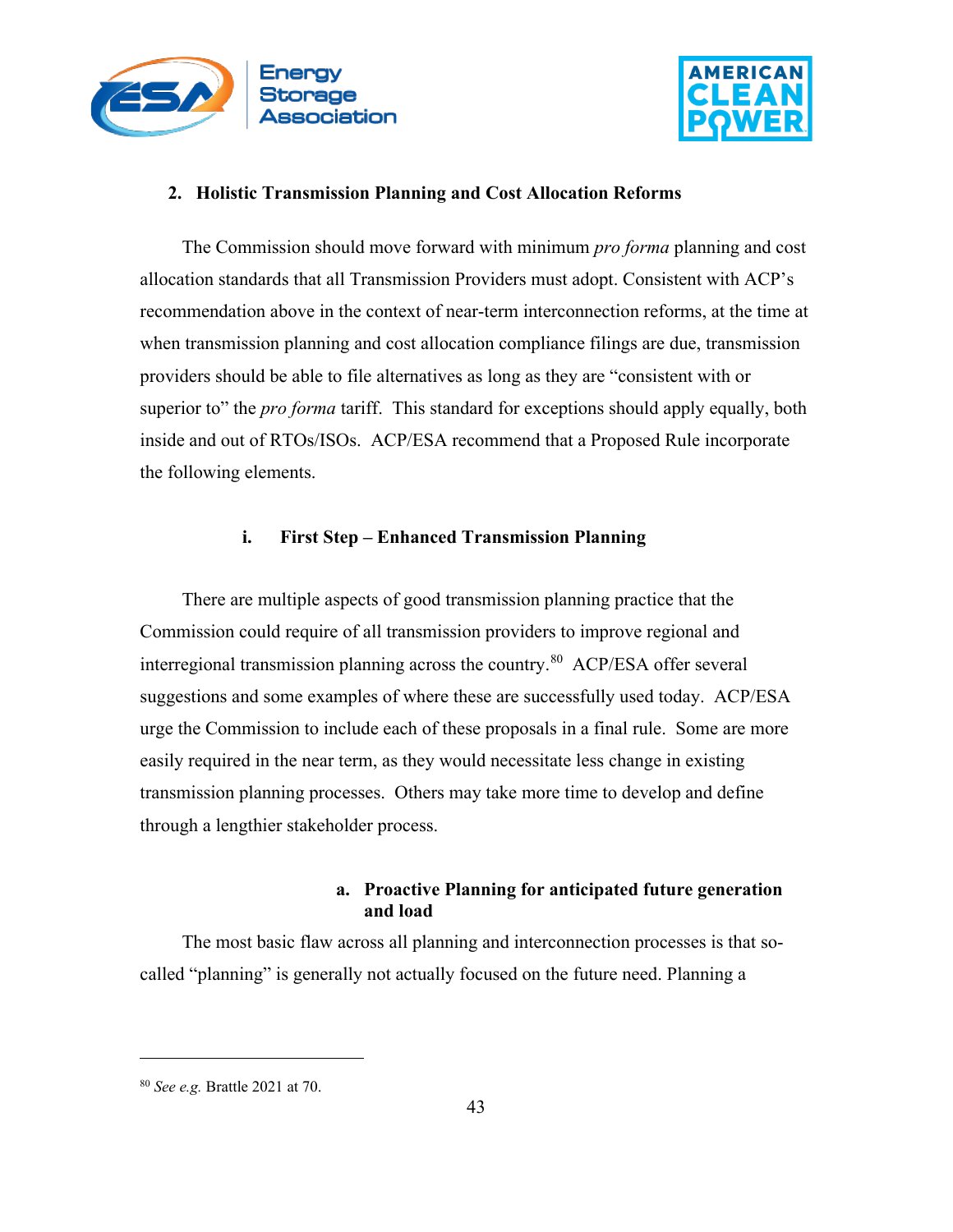



transmission system means connecting future generation with future load. The first and most important step is to include anticipated generation and load in the planning process.

Transmission planning must consider future changes in the generation fleet, otherwise the resulting transmission grid will not identify real transmission needs far enough in advance to address them. Just as planners today include reasonable estimates of changes in load, future generation (the type, quantity, and location) must be *fully incorporated* into transmission planning - not merely considered as required by Order No. 1000. Future generation modeled in these scenarios must include utility resource plans and renewable or decarbonization commitments, as well as any state or local policy commitments.

Location of all future generation may not be known, but transmission planners can do a good job of estimating the locations. First, any known new generation with utility contracts, as well as additional generators with signed GIAs should be modeled at their exact locations. The interconnection queue can provide information on additional potential sites as can wind and solar resource maps, and planners can also eliminate inappropriate locations.

Transmission is a costly and long-lead time resource. Thus, the planning process should consider transmission needs over a longer planning horizon. Proper economic policy is to evaluate benefits and costs *over the life of the asset*, with discounting of future benefits and costs to today's dollars. ACP/ESA therefore urge planning based on future generation needs over a 20-25 year period, with evaluation of interim periods as well, such as 5, 10, and 15 years out for informational purposes. This allows the process to identify solutions that are "right sized" for those future needs. It is much more efficient - in terms both of cost, and the optimal use of transmission corridors - to build a single larger transmission line that can meet multiple needs over a longer period of time, than to build several smaller solutions to meet the needs of each increment of new generation (or reliability need, or other driver). This is exactly why transmission planning and interconnection planning must be more aligned and preferably integrated.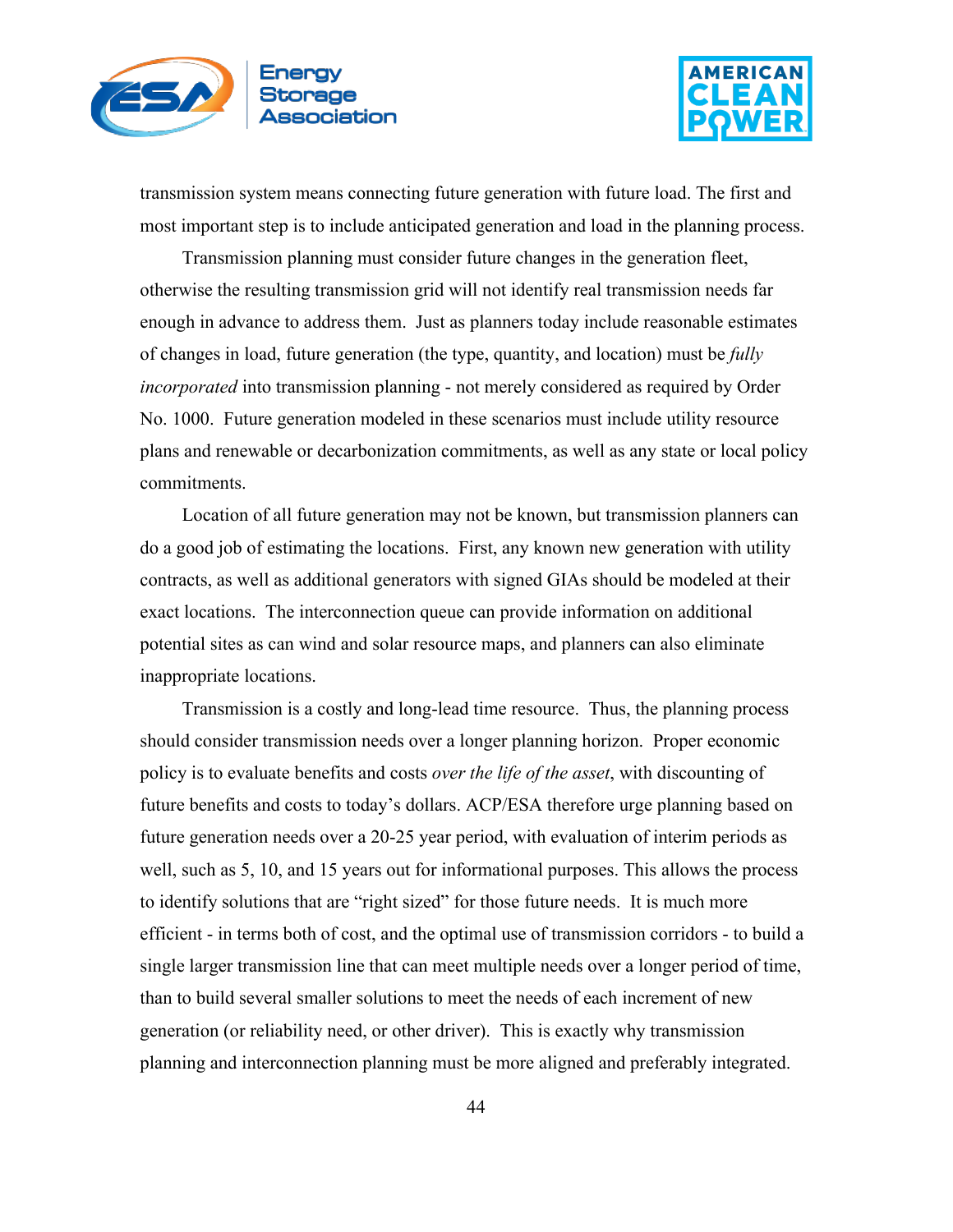



Economic analysis of transmission investments should properly evaluate benefits over a longer period as well. ACP/ESA recommend at least 40 years for transmission lines, as such assets typically have an expected life of 40-60 years or more<sup>[81](#page-44-0)</sup>.

Generation interconnection planning and transmission planning should, at a bare minimum be well coordinated and full integration of the two would provide for the greatest efficiency in expanding the grid. Not only is there the potential to speed up the process to interconnect new generation, but also to ensure that the most cost-effective solutions are identified. Planning for interconnection and transmission separately, with each planning process considering only a limited set of transmission needs, can result in two solutions being identified when one may meet multiple needs for a lower cost. Order 1000 includes a requirement that Transmission Owners look to find alternative solutions or opportunities to consolidate multiple transmission projects when fewer solutions can address the needs more cost effectively.<sup>82</sup> But to ACP/ESA's knowledge, this kind of coordination and consolidation is not happening. In fact, individual Transmission Owners may have the incentive to avoid alternative projects or project consolidation, as it can reduce their investments and thus their rate of return on upgrades they may build. Consolidation may also open more projects up to competition with independent transmission developers. It is incumbent on the Commission to institute requirements that transmission planning processes with separate drivers are well coordinated at a minimum, otherwise development will not happen - and consumers are at risk of paying high costs for inferior and potentially duplicative solutions. But the ideal outcome is for *all* transmission planning to be fully integrated. This ultimate solution also reflects the fact that transmission, while it may be *identified* to meet a single need, does not *provide* only one benefit once it is built.

The Commission also asks in the ANOPR whether it "should require transmission providers in each transmission planning region to establish, as part of their regional

<span id="page-44-0"></span><sup>81</sup> ANOPR at P48.

<span id="page-44-1"></span><sup>82</sup> *See* Order No. 1000 at PP 148, 368, 374.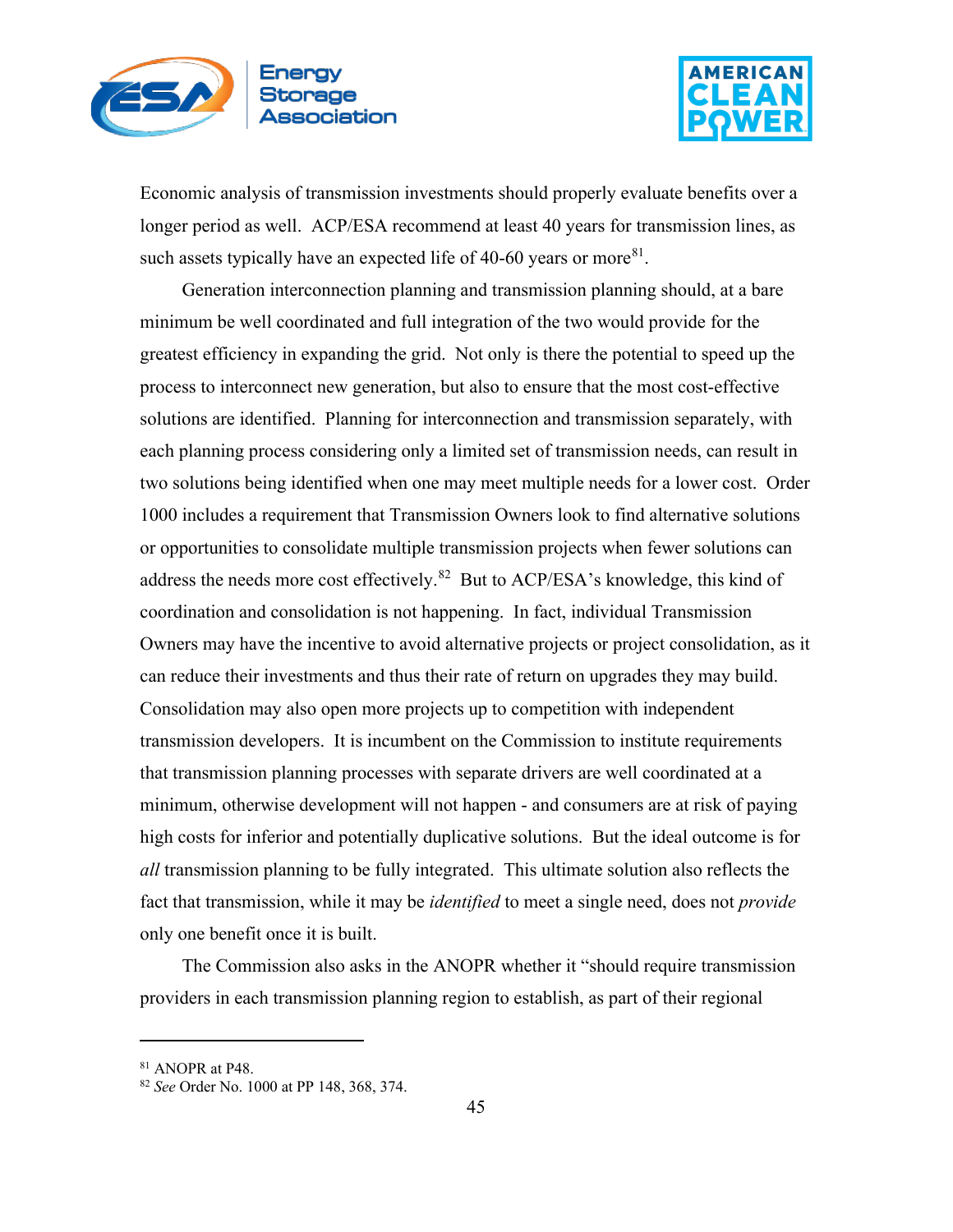



transmission planning and cost allocation processes, a process to identify geographic zones that have the potential for the development of large amounts of renewable generation and plan transmission to facilitate the integration of renewable resources in those zones.<sup>[83](#page-45-0)</sup><sup>33</sup> ACP/ESA agree that forward-looking planning should identify zones or locations where significant generation is likely to be developed. With respect to renewable resources, these are zones with high levels of wind and/or solar. Identifying resource zones in advance and planning transmission that provides an outlet ensures that those resources can be built when needed, and that the transmission solutions are not implemented in a piecemeal manner that would lead to higher costs to consumers. The Commission already has examples of successful transmission planning efforts that have identified key resource zones and built transmission to allow development of resources in those zones. ERCOT Competitive Renewable Energy Zones ("CREZ"), the MISO Regional Generator Outlet Study resulting in the first portfolio of Multi-Value Projects, and the CAISO Location Constrained Resource process are examples that the Commission should consider and are discussed in further detail below. These types of "transmission first" approaches – or, framed differently, transmission planned *with* generation – can and should be applied broadly to areas with high energy resource potential that are experiencing (or are likely to experience) significant interconnection requests, such as coastal transmission adjacent to offshore wind lease areas.

Proactive transmission planning done correctly will consider a range of transmission drivers or needs, as well as a range of benefits and beneficiaries. It should also compare cost and benefits of individual upgrades to consolidated transmission solutions that can meet multiple needs including reliability and economic benefits, as well as integration of new resources and load.

Finally, ACP/ESA acknowledge that planning inherently involves uncertainty – and there are well-established means of incorporating uncertainty while still planning for

<span id="page-45-0"></span><sup>83</sup> ANOPR at P 57.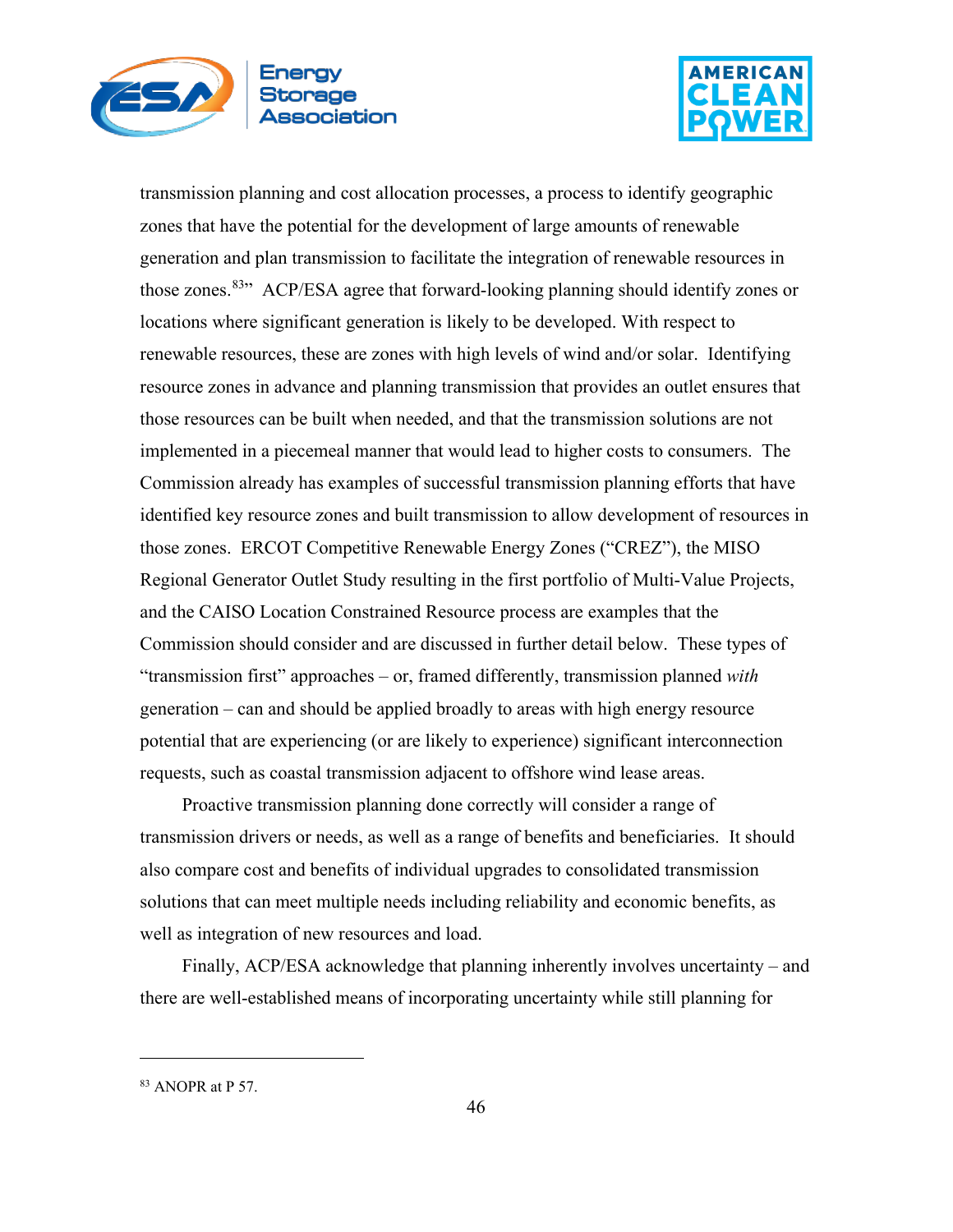



future needs and maximizing customer benefits. Given that the details of future transmission needs cannot be known to the precise megawatt or cent, the use of scenario planning (or multiple sets of future assumptions) is very helpful in both determining future transmission needs and solutions. In planning for future transmission, planners must include assumptions about load growth, fuel prices, as well as the future generation resource additions and retirements and their locations on the grid. Given future uncertainty, the best way to assess what those assumptions should be is to create multiple futures, with different sets of plausible assumptions. Ideally, one of those futures would be a "business as usual" case representing the existing future resource plans of the utilities in the planning area and any local, state or federal policy requirements. Then other futures can be created with changed adjusted assumptions based on possible changes (e.g. increased commitments to decarbonization, increased electrification of transportation and other uses such as home heating, and increased fuel prices) . Having three to four different future scenarios allows the planning process to create bookends for the possible futures considered, as well as consideration of a middle ground. Evaluating the benefits of transmission solutions under multiple future scenarios allows the identification of solutions that are "least regrets" given future uncertainty.

### **b. Portfolio Planning**

One of the key challenges in approving transmission upgrades is the fact that the siloed planning processes typically only consider a single benefit to justify a project. But while a transmission project may be driven by only one initial transmission need, most transmission upgrades will ultimately bring many benefits to a variety of beneficiaries across the system.<sup>84</sup> Economic planning processes often only contemplate adjusted production cost savings benefits. Interconnection planning studies rarely consider any

<span id="page-46-0"></span><sup>84</sup> *See* ANOPR at PP89, 91.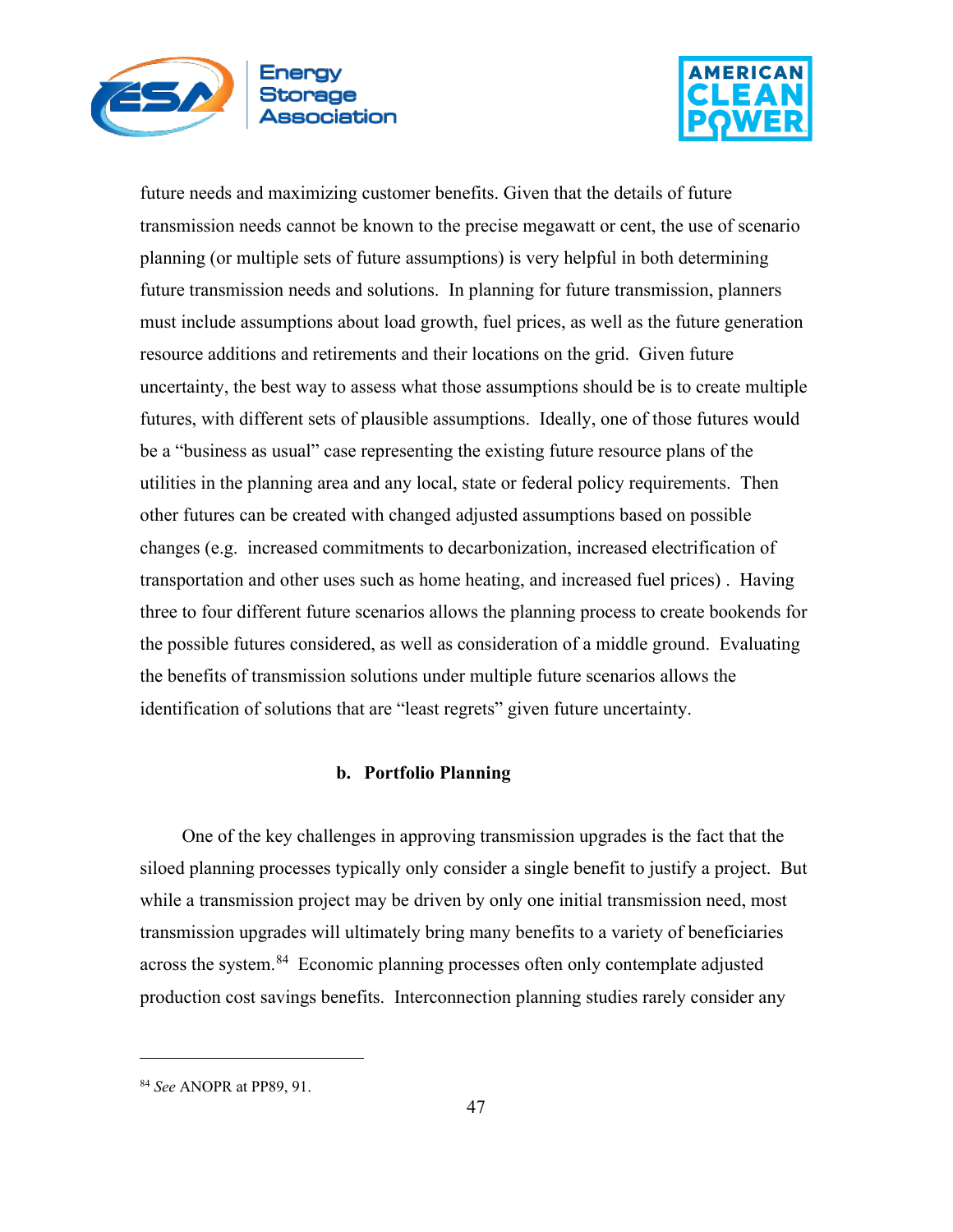



benefits beyond those to the interconnecting generators. But once an upgrade is put into service, it can and will serve multiple needs and multiple beneficiaries. A transmission project justified based on its potential to reduce economic congestion today will later be relied on to ensure reliability – which emphasizes the need to accurately assess the full range of benefits before a project is developed, to avoid a mismatch between benefits and the allocation of costs. A perfect example of this occurred recently in the MISO footprint during the polar vortex event in the southern states in the US in February of 2021. During that time power was sent from PJM and MISO North to MISO South and SPP. MISO has stated that its portfolio of Multi-Value Projects, which were initially approved based on economic benefits and their ability to support utilities in meeting state renewable portfolio standard requirements, were critical during this event to meet reliability needs and serve load in southern states. $85$  The MVP lines were designed to send energy from west to east, and planners never contemplated that they might be essential to send energy from the east to the west and south. A more holistic transmission planning approach would appropriately account for these reliability benefits at the time that projects are planned, which would further support those projects' consumer benefits and inform appropriate cost allocation.

ACP/ESA urge the Commission to consider requiring all transmission planning to consider all the benefits of potential transmission upgrades as suggested by the Brattle 2021 report on analyzing the value of transmission investments<sup>[86](#page-47-1)</sup>. Without a more complete accounting of the benefits of new transmission, two unjust outcomes often occur. First, if the full range of future benefits are not considered, often upgrades cannot meet the required benefit-to-cost ratio. But this is is hardly surprising, if only one or two benefits are included in that calculation. If projects are not approved because the benefits evaluation is limited, consumers will not receive the true benefits of these upgrades -

<span id="page-47-0"></span><sup>85</sup> *See* ACORE, *Transmission Makes the Power System Resilient to Extreme Weather* at 13 (July 2021), [https://acore.org/wp-content/uploads/2021/07/GS\\_Resilient-Transmission\\_proof.pdf.](https://acore.org/wp-content/uploads/2021/07/GS_Resilient-Transmission_proof.pdf) 86 Brattle 2021 at 70.

<span id="page-47-1"></span>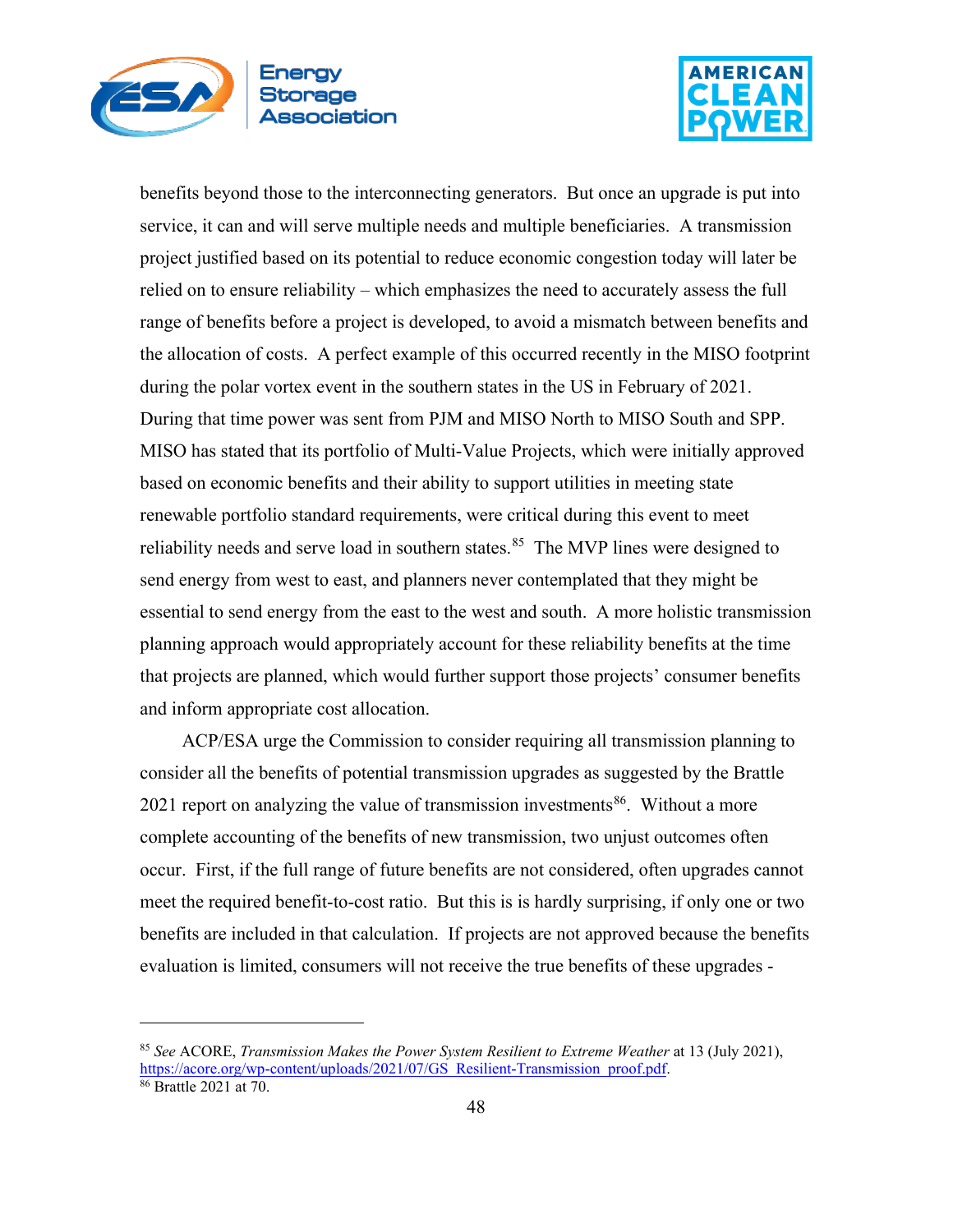



because they simply won't be built. Second, if the full range of benefits are not considered, then the full range of beneficiaries will not be charged, thus resulting in unjust rates.<sup>87</sup> Adjusted Production Cost benefits should be the starting place, but not the end of economic benefits evaluation. Additionally, reliability and resource adequacy benefits should be evaluated, as well as capacity cost savings, market benefits, and environmental and public policy benefits. While NERC has no resilience requirement, the resilience benefits of new networked transmission are increasingly being recognized; should an accepted, formal method for quantifying this benefit be developed, it should be required in evaluation of new upgrades as well.

In all transmission planning studies, including interconnection studies, all technologies should be considered. Advanced conductors may cost slightly more, but could (for example) deliver substantially more energy and/or provide more resilience by sagging less and creating less risk of contact with vegetation. Grid-Enhancing Technologies ("GETs") and energy storage can often accomplish network objectives at much lower cost. These options should be fully considered on a routine basis in transmission planning.

ACP/ESA understand that this would be a paradigm shift in transmission planning, and that it may take longer for RTOs/ISOs to work with their transmission owners and other stakeholders (and for transmission providers in non-RTO/ISO regions to coordinate) to redesign transmission planning in this way. But the potential benefits are far reaching because optimized solutions, like the potential to consolidate smaller transmission projects in a single evaluation, will ultimately save consumers money.

What would a comprehensive transmission planning process look like? It would co-optimize transmission solutions for the greatest net benefits wherever possible, focus

<span id="page-48-0"></span><sup>87</sup> ACP/ESA believe this has become a serious concern in the interconnection process, as described in further detail at Section II.A.1, *supra.* Large interconnection upgrade costs are being assigned only to interconnecting generators, yet these network upgrades would realistically be expected to bring a much wider set of benefits to a broader region.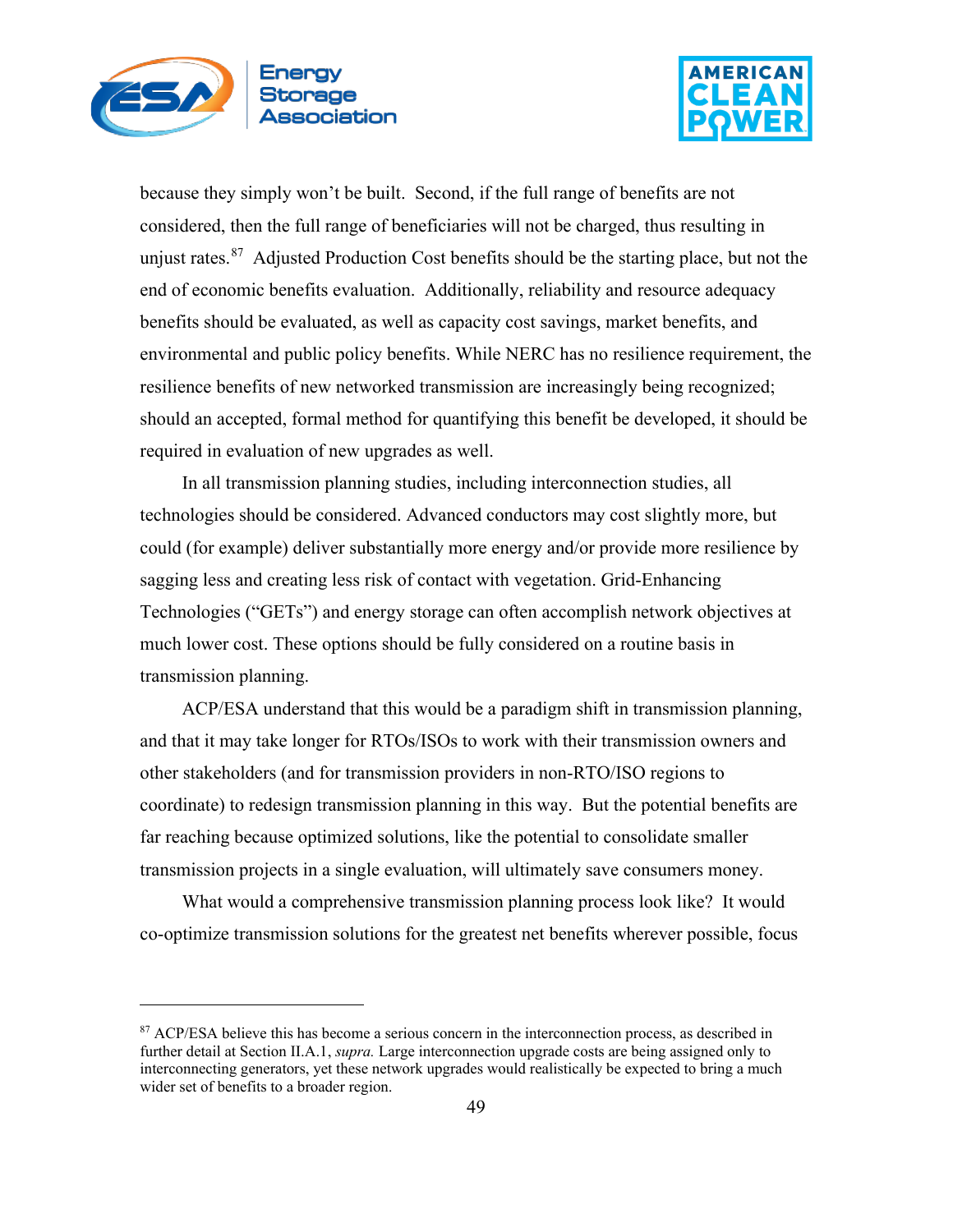



on the multiple long-term benefits over the life of the asset<sup>[88](#page-49-0)</sup>, and break down the Order No. 1000 siloes of economic, reliability, public policy (as well as interconnection) to require all transmission planning incorporate these multiple drivers and benefits jointly as much as possible.<sup>89</sup> As detailed above,  $90\text{ A}s$  $90\text{ A}s$  detailed above, siloed processes can result in suboptimal transmission investment, near-term "band-aid" solutions, and excessive reliance upon generators to fund broadly beneficial infrastructure. At a minimum, there should be a "regional first" directive, where RTOs/ISOs and Transmission Owners are required to look for opportunities to consolidate smaller projects into fewer/larger and more cost-effective projects that are evaluated simultaneously for the full range of benefits. This could include *a* requirement that Transmission Planners demonstrate a process to evaluate larger regional alternatives to smaller local upgrades comparing the benefits of each to their respective costs, and this comparison must include a wider range of benefits analysis.

#### **c. Interregional Joint Planning**

Order No. 1000 required RTOs/ISOs to coordinate on interregional planning, and to have a method of cost allocation for interregional lines.<sup>[91](#page-49-3)</sup> However, very few interregional lines have been approved across the country, and along some seams, such as along the MISO-SPP seam, *no* interregional transmission upgrades have been approved since Order No. 1000 – despite significant congestion and geographic price divergence in

<span id="page-49-0"></span><sup>88</sup> ANOPR at P48.

<span id="page-49-1"></span><sup>89</sup> ANOPR at P39.

<span id="page-49-2"></span><sup>90</sup> *Id*.

<span id="page-49-3"></span><sup>91</sup> *See* Order No. 1000 at Summary Para. ("[T]his Final Rule requires that each public utility transmission provider must participate in a regional transmission planning process that has: (1) a regional cost allocation method for the cost of new transmission facilities selected in a regional transmission plan for purposes of cost allocation; and (2) an interregional cost allocation method for the cost of certain new transmission facilities that are located in two or more neighboring transmission planning regions and are jointly evaluated by the regions in the interregional transmission coordination procedures required by this Final Rule."), PP 345-481, 578-84.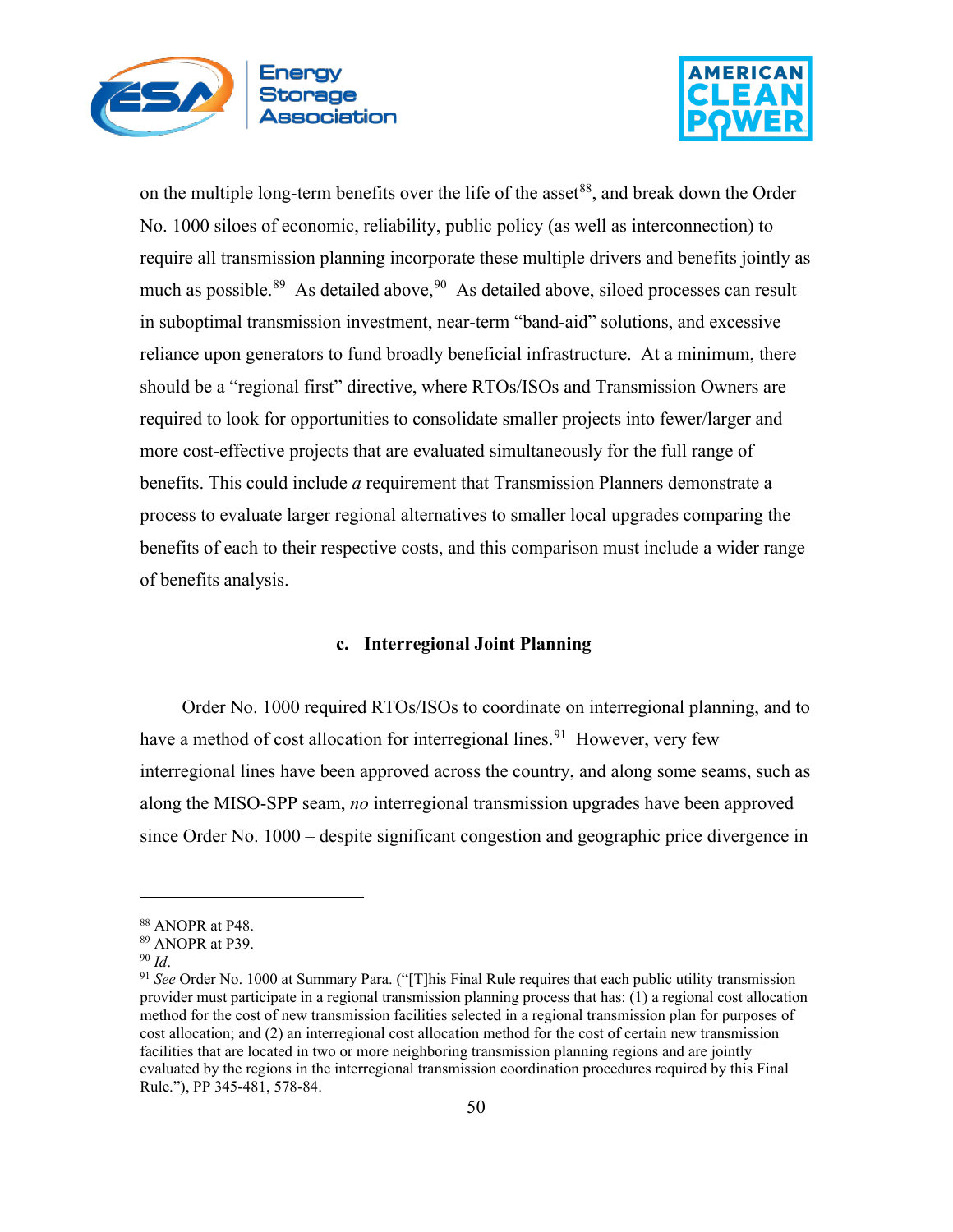



some areas. As the generation mix continues to shift, increasing the importance and value of locational diversity of both load and generation, and as extreme weather events are increasingly disrupting the reliable delivery of electricity to consumers, interregional planning is becoming even more critical. Regions have not been planning together for transmission that will allow their markets to operate in a more optimized way, or that will allow them to support each other during events like the Texas Freeze of 2021.

To better serve consumers they must improve interregional planning, and it is incumbent on the Commission to put requirements in place that have teeth.<sup>92</sup> The country's power sector and broader economy need true interregional joint planning, not merely communication and coordination that allows each region to rely on a different set of planning assumptions. Interregional planning should include joint planning, meaning the use of a single joint model to analyze alternative ways to meet multiple regions' goals together rather than independently. In turn, this requires harmonization of assumptions and methodologies, as well as synchronization of timetables. Allowing each region to analyze potential interregional upgrades using their own regional models may be more time efficient, but it does not accomplish real interregional planning. Allowing each region the option of rejecting a beneficial interregional upgrade due to Order 1000's requirement that all interregional upgrades must be approved within each region's planning process, means that one region, using its preferred assumptions, can claim that it does not benefit from the upgrade - when under other assumptions benefits would be shown.

Key aspects of interregional joint planning also have some overlap with affected system studies. As noted, affected systems studies are increasingly resulting in delays in the interconnection process. ACP/ESA urge the Commission to consider how Affected

<span id="page-50-0"></span><sup>92</sup> *See* ANOPR at P62 ("We recognize that potential reforms discussed for comment above may require greater interregional or state-regional coordination to be fully realized in a just, reasonable and not unduly discriminatory or preferential manner. As a result, we seek comment on whether reforms to the current interregional transmission coordination process, including potentially requiring interregional transmission planning, are needed or appropriate for making the potential approaches discussed above effective, and whether such reforms are consistent with the Commission's authority under section 206 of the FPA.").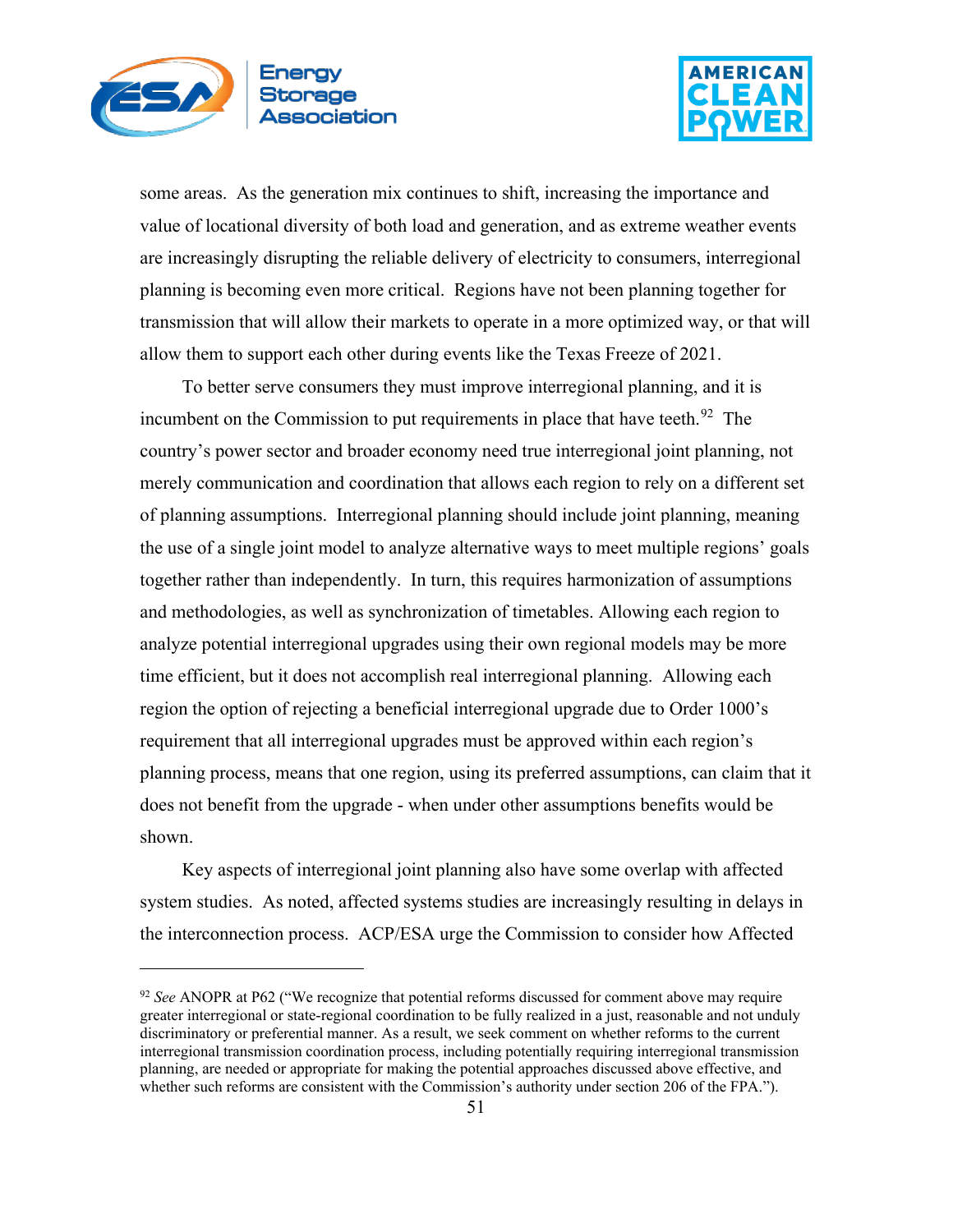



Systems studies could be incorporated into interregional planning rules, so that solutions can be better optimized to serve needs in both regions and serve multiple needs at a lower net cost to consumers. As noted previously, ACP/ESA identified a number of improvements to regional and interregional transmission planning that the Commission can require in the near term, including proactive planning, portfolio planning and required interregional planning that cannot be simply rejected by a single region. Included in these recommendations is a move away from siloed planning to more coordinated planning, and a mandatory process to consolidate multiple transmission projects where one larger project could meet the needs of the region and deliver greater net benefits more cost-effectively.

## **d. Efficient Transmission Planning Practices are Proven and Workable**

There are several examples of proactive, holistic transmission planning accounting for future generation that the Commission should consider. Elements of each of these approaches have been shown to be just and reasonable, and therefore should inform the Commission's efforts to develop a rule requiring holistic and forward-looking transmission planning.

MISO has been on the forefront of innovation in regional transmission planning for some time. The Commission should take note of MISO's Long Range Transmission Planning ("LRTP") effort which officially kicked off in the summer of 2020, though some might say it started even earlier with MISO's update to its planning "futures". The futures themselves are the most forward looking in the industry with Future 1, (characterized as "business as usual" with a model that assumes generation changes in the region representing 85% of utility resource plans and decarbonization goals as well as all state renewable portfolio standards and climate goals). Future 1 represents a 63% carbon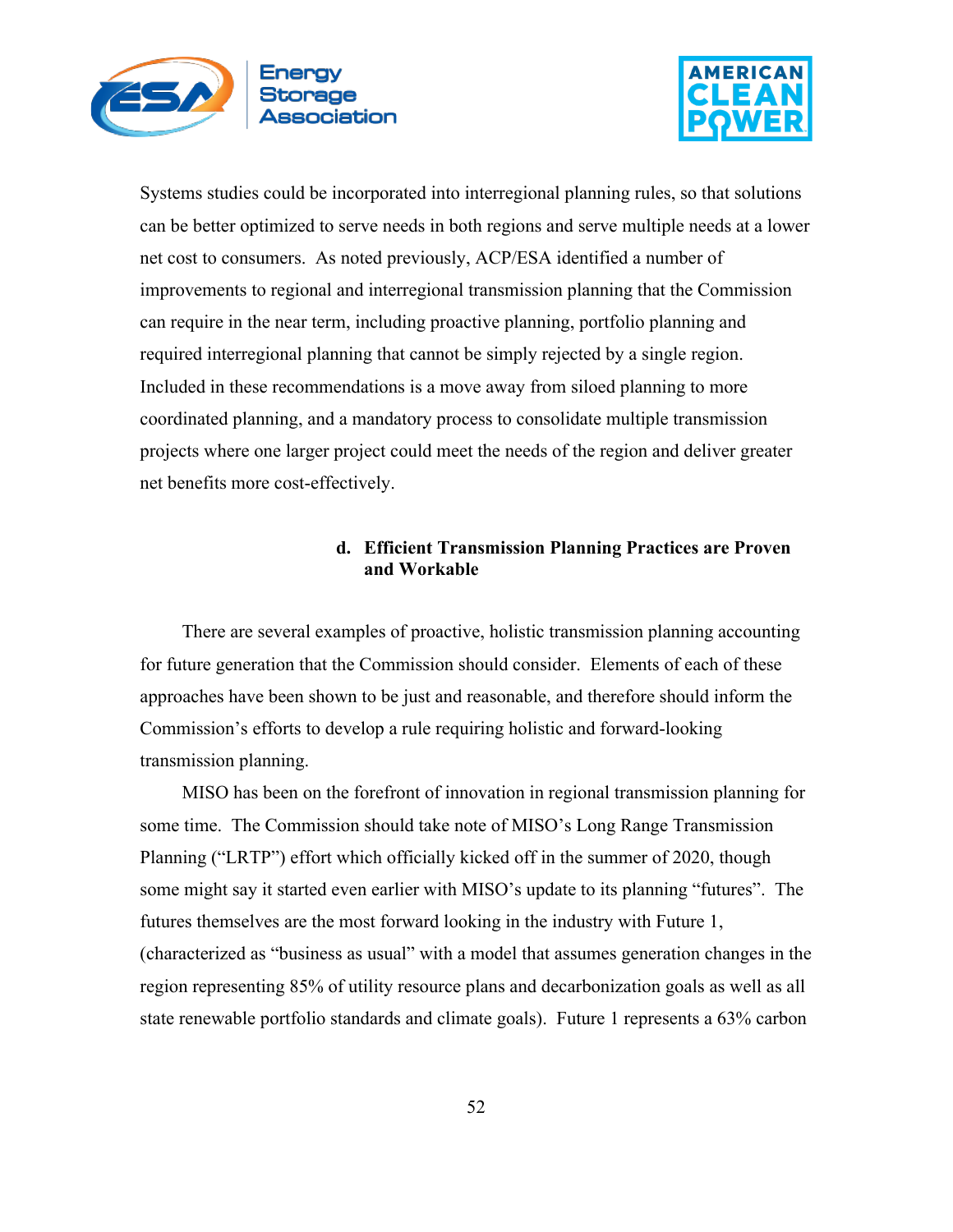



reduction from 2005 levels.<sup>[93](#page-52-0)</sup> Future 2 and Future 3 go beyond Future 1 and represent the potential of more aggressive decarbonization goals and increase electrification in both the transportation sector and home uses such as heating.<sup>[94](#page-52-1)</sup> But the most important example from MISO's LRTP planning effort is that it moves beyond typical transmission planning siloes to consider both economic planning, and reliability planning, while also considering additional regional reliability challenges that arise under the higher renewable penetrations that are expected under these utility plans. By doing more comprehensive planning like this MISO can better optimize the transmission solutions it identifies such that they can address multiple drivers (NERC reliability requirements, regional reliability needs related to energy delivery, resource adequacy, and resilience, and reduction of economic congestion).

ACP/ESA strongly supports this kind of planning, which gets beyond the silos that the Commission discussed in its ANOPR,<sup>[95](#page-52-2)</sup> and takes a long-term look at transmission needs (MISO's LRTP has a 20-year planning horizon). While it may not be necessary to do a regional planning effort with this level of rigor annually, it should be done on a regular basis and no less than every three years. ACP/ESA do note, however, that the LRTP effort, though superior to the kind of regional planning most other regions engage in, still does not achieve *fully* consolidated planning or full optimization of transmission solutions to address multiple needs. To improve its process further, MISO should seek to both integrate interconnection planning into a consolidated planning process, and also to incorporate a process by which MISO as the independent entity works to optimize transmission solutions by seeking to find opportunities where one larger transmission

<span id="page-52-0"></span><sup>93</sup> *See MISO Futures Report,* (April 2021) available at

<span id="page-52-1"></span><https://cdn.misoenergy.org/MISO%20Futures%20Report538224.pdf> <sup>94</sup> *Id.*

<span id="page-52-2"></span><sup>95</sup>*See* ANOPR at P39 (seeking comment on whether to end the separation of transmission into the Order No. 1000 categories of reliability, economic, and public policy projects). In its framing questions, the ANOPR also asks "whether the regional transmission planning and cost allocation processes' consideration of transmission needs driven by reliability, economic considerations, and Public Policy Requirements [are] inappropriately siloed from one another . . . ." *Id*. at P 5 (internal citation omitted).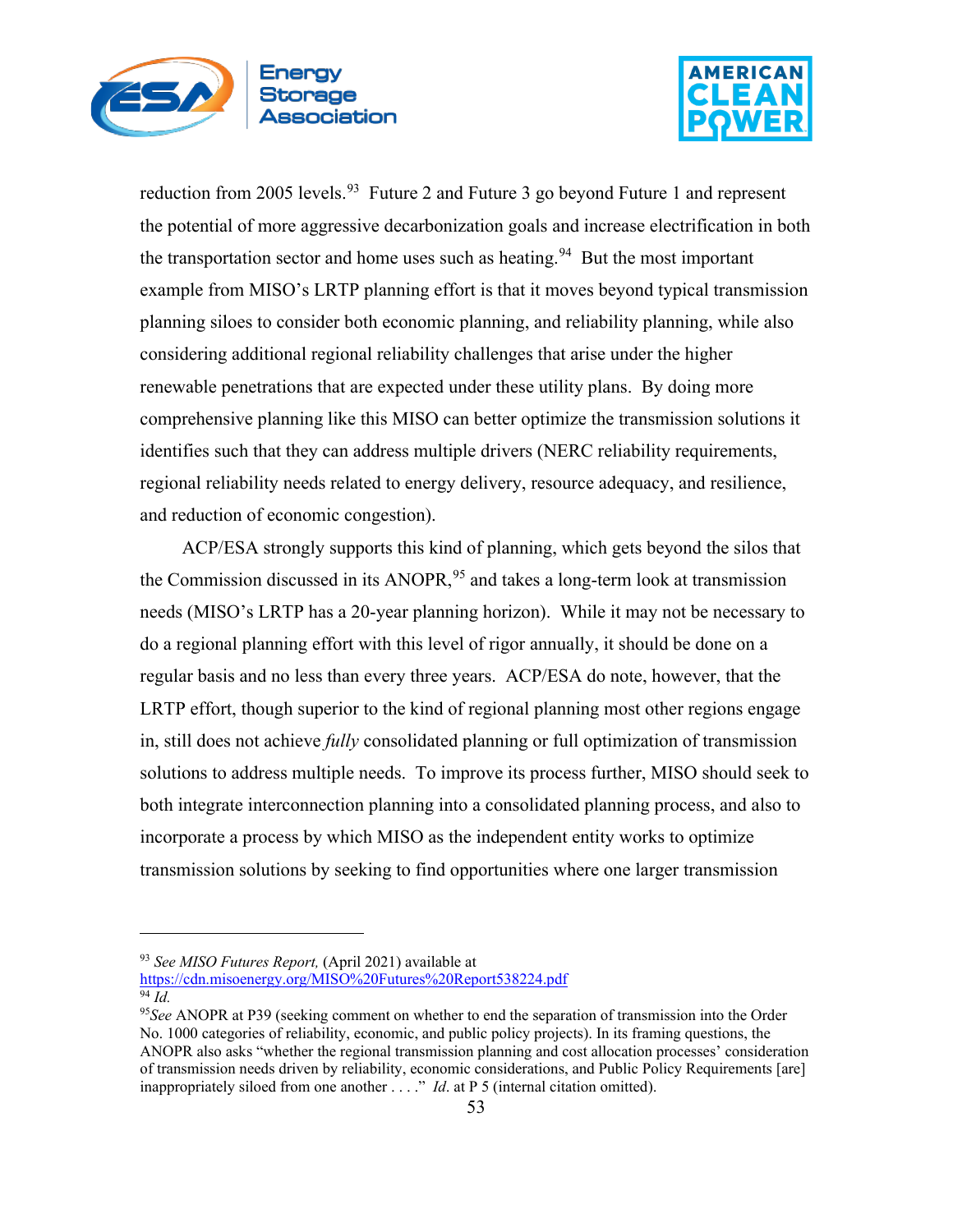



solution can more cost-effectively solve the transmission issues than multiple smaller projects, many of which are identified in Transmission Owner's local planning processes.

MISO's earlier comprehensive planning effort, which is often referred to by the cost allocation category that the projects were approved under - Multi-Value Projects ("MVPs") - was another planning effort that sought transmission solutions that would address multiple drivers and bring multiple benefits. The planning effort that led to the MVPs was called the Regional Generator Outlet Study ("RGOS") and was largely driven by the need to identify transmission that would support MISO's utility members' compliance with state RPS requirements, while at the same time reducing the potential for future economic congestion. One key aspect of this effort, which has similarly been discussed in the LRTP effort today, is a focus on optimizing the combination of transmission and generation additions for overall least cost to consumers. Specifically, if all renewable generation were sited locally to limit the need for transmission additions, the energy output of this generation would be lower and thus more costly. Similarly, if all generation were sited remotely, so as to gain the greatest output from the generation, the transmission costs tend to be higher. Thus, MISO's planning effort seeks to get close to the "sweet spot" where transmission additions are lower, and there is both a mix of local and remote generation such that the combination is least cost. This concept is often referred to as the "smile curve" or "bathtub curve", as the example below shows. <sup>[96](#page-53-0)</sup>

<span id="page-53-0"></span><sup>96</sup> MISO Planning Advisory Committee, *Long Range Transmission Planning - Preparing for the Evolving Future Grid* (August 12, 2020), Slide 7, available at: [https://cdn.misoenergy.org/20200812%20PAC%20Item%2003c%20Long%20Range%20Transmission%20](https://cdn.misoenergy.org/20200812%20PAC%20Item%2003c%20Long%20Range%20Transmission%20Planning%20Presentation465531.pdf) [Planning%20Presentation465531.pdf.](https://cdn.misoenergy.org/20200812%20PAC%20Item%2003c%20Long%20Range%20Transmission%20Planning%20Presentation465531.pdf)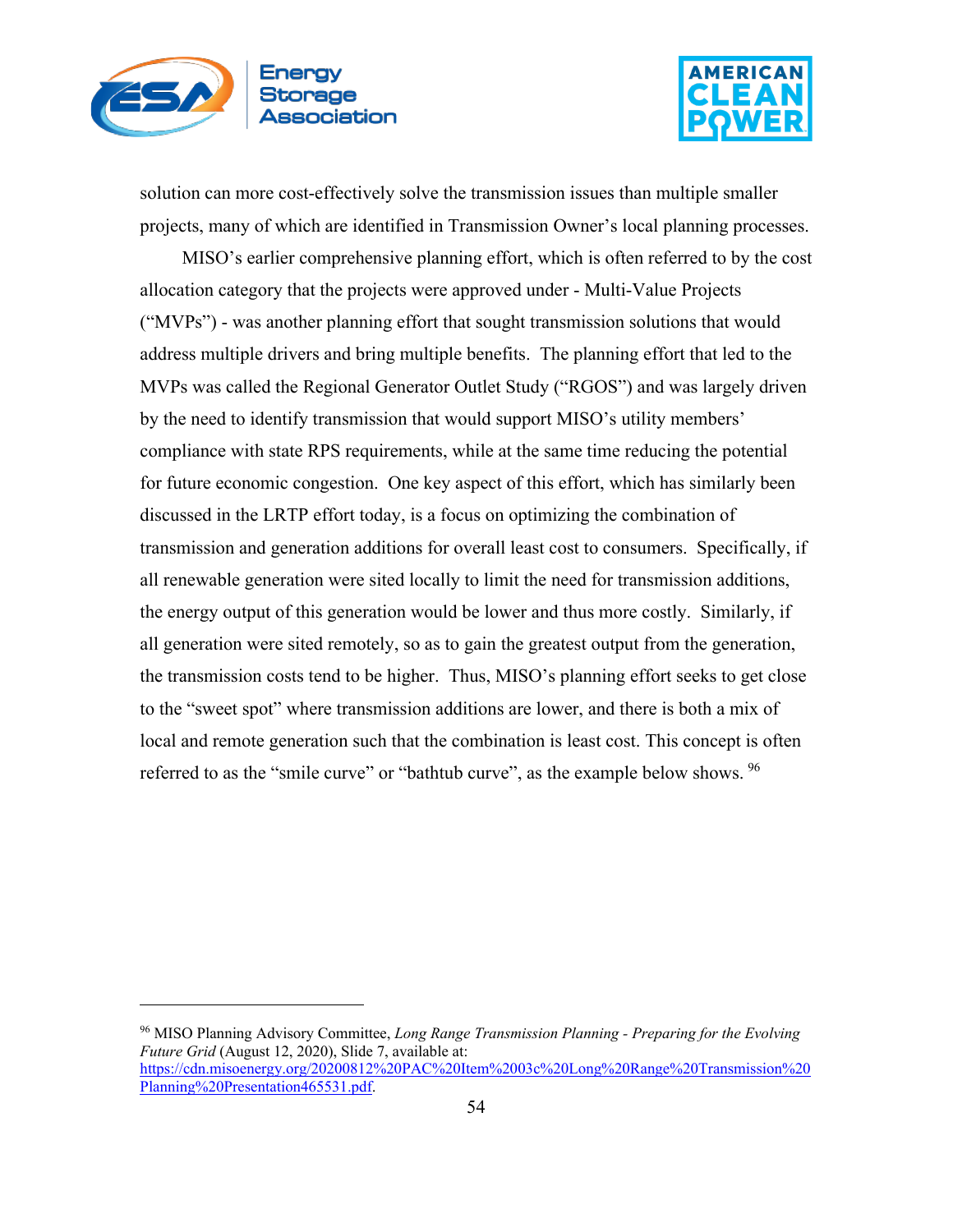





# **Total MISO Projected Generation and Transmission Cost**

As with the LRTP effort described above, the RGOS effort considered multiple benefits in justifying the need for the transmission upgrades, as well as justifying the broad cost sharing approach of the MVP cost allocation methodology. Unfortunately, there was never another RGOS effort, and it took 10 years before MISO started another comprehensive planning process with the LRTP effort. It is critical that this kind of planning be done on a more regular basis, because MISO utilities are experiencing a need now for more regional transmission solutions to support the generation shift they are planning, and the time it will take to both complete the planning process and then site, permit, and construct these lines means that they will not be in service for 5 or more years.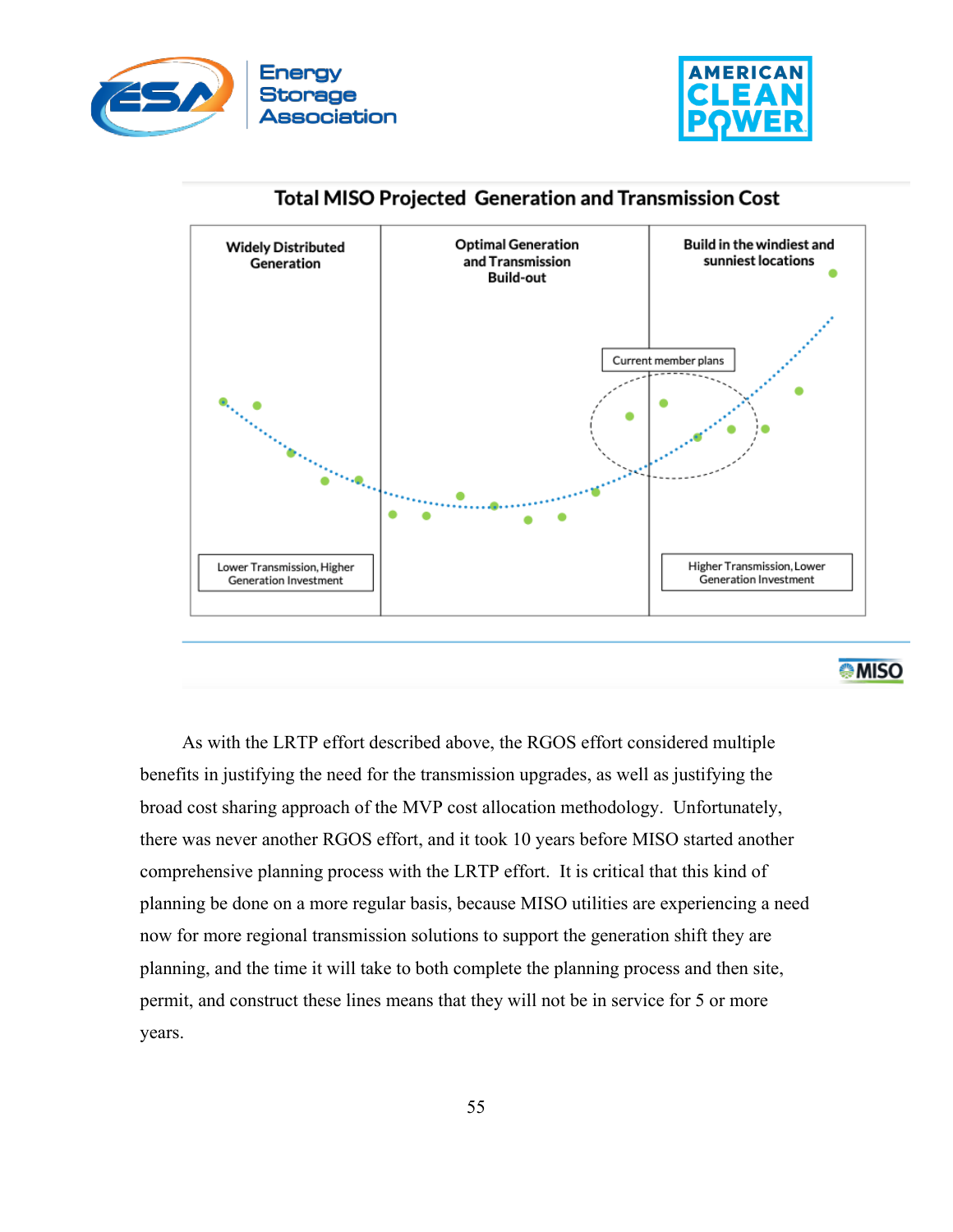



Lastly, the RGOS effort and subsequent MVP cost allocation also provide an example of portfolio evaluation of the benefits of the regional plan for transmission build out. Evaluating the benefits of individual transmission projects often does not give a complete estimate of the expected benefits of a set of regionally planned and optimized lines, as the benefits of the whole are often greater than the sum of the benefits of each project analyzed on its own. MISO's MVP portfolio has consistently shown benefits well in excess of the costs, as analyzed multiple times in MISO's triennial review of this portfolio of projects.<sup>97</sup> The RGOS planning process and the MVP cost allocation methodology have also been challenged at both thethe Commission and the circuit court and have continued to be shown to a just and reasonable approach.

The last "best practice" ACP/ESA highlight from MISO is its recent effort to adjust the interconnection process timeline to allow for greater opportunity for better coordination between the generator interconnection study processes and the larger MISO Transmission Expansion Planning ("MTEP") process. This is also a necessary step to move towards potential consolidation of interconnection and regional transmission planning. MISO's Generator Interconnection Process ("GIP") as described in MISO's tariff is over 500 days long, (that is, when no study delays are experienced). MISO is now proposing to reduce that timeline to a little over a year. Of course, a shorter interconnection timeline is a benefit to generation developers, but this proposed change should *also* allow the GIP to be aligned with the annual MTEP process. Alignment of the two processes can allow GIP upgrades to be evaluated in the MTEP process, which could include analysis of the economic benefits these upgrades would provide to load, and allow for consideration of how these upgrades might be consolidated with other local or regional transmission upgrades to reduce the cost to both developers and load. As this effort at MISO is still underway and not yet approved by the Commission, the advantages

<span id="page-55-0"></span><sup>97</sup> Midcontinent Independent System Operator, *MTEP14 MVP Triennial Review*, (Sep. 2014) available at <https://cdn.misoenergy.org/MTEP14%20MVP%20Triennial%20Review%20Report117061.pdf> , and *MTEP17MVP Triennial Review*, (Sep. 2017), available at [https://cdn.misoenergy.org/MTEP14%20MVP%20Triennial%20Review%20Report117061.pdf.](https://cdn.misoenergy.org/MTEP14%20MVP%20Triennial%20Review%20Report117061.pdf)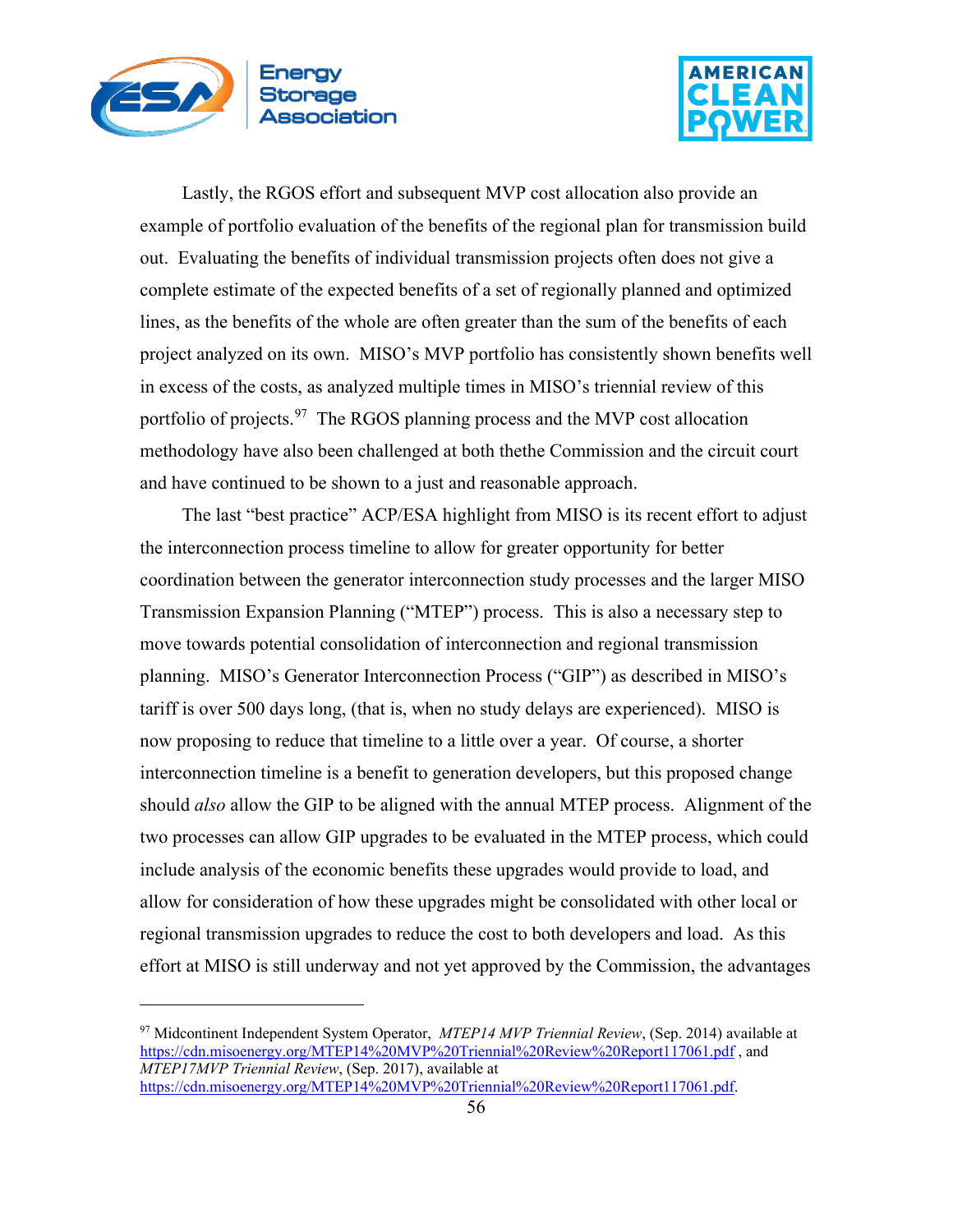



of aligning the GIP with MTEP have not been pursued yet. But ACP/ESA view this as a positive step towards greater coordination and ultimately to a consolidated planning process.

Next, with respect to best practices, the Commission should consider (1) NYISO's "Public Policy Transmission Planning Process"[98](#page-56-0) and (2) CAISO's reliance on public policy driven needs<sup>[99](#page-56-1)</sup> as examples where public policy considerations form the basis and need for new transmission projects. Although imperfect, NYISO and CAISO have successfully planned and cost allocated at least some public policy transmission projects. However, as noted above, the Commission should require that public policy drivers be fully integrated with overall transmission planning for all transmission providers, not just single-state RTOs/ISOs.

Finally, the Commission should consider past initiatives that utilized a forward looking, proactive approach to construct high-quality transmission resources in *advance of the construction of specific generation projects utilizing such transmission resources.<sup>[100](#page-56-2)</sup>* Past examples include (1) ERCOT's CREZ approach,<sup>[101](#page-56-3)</sup> (2) the Tehachapi Renewable Transmission Project, <sup>[102](#page-56-4)</sup> (3) SPP's Highway-Byway/Priority Projects, <sup>[103](#page-56-5)</sup> and (4) MISO's MVP projects, discussed *supra*.

ERCOT's CREZ approach is widely seen as solving several of the problems seen under Order No. 1000. Although the CREZ was enabled by unique state legal

<span id="page-56-0"></span><sup>98</sup> *See* New York Independent System Operator, *Public Policy Transmission Planning Manual* (June 2020), available at https://www.nyiso.com/documents/20142/2924447/M-<br>36 Public%20Policy%20Manual v1 0 Final.pdf.

<span id="page-56-1"></span><sup>&</sup>lt;sup>99</sup> *See, e.g.*, California Independent System Operator Corp., (last visited Sept. 28, 2021) available at: [https://stakeholdercenter.caiso.com/RecurringStakeholderProcesses/2021-2022-Transmission-planning-](https://stakeholdercenter.caiso.com/RecurringStakeholderProcesses/2021-2022-Transmission-planning-process)

[process](https://stakeholdercenter.caiso.com/RecurringStakeholderProcesses/2021-2022-Transmission-planning-process) (stating "[t]ransmission mitigation solutions may meet reliability, economic or public policy-driven needs that support state, federal, municipal and county policy requirements and directives."). <sup>100</sup> ANOPR at PP 36, 44.

<span id="page-56-3"></span><span id="page-56-2"></span><sup>101</sup> *Transmission & CREZ Fact Sheet*, Powering Texas (last visited Sept. 28, 2021), *available at*: <sup>102</sup> See Southern California Edison, *Tehachapi Renewable Transmission Project* (last visited Sept. 28,

<span id="page-56-4"></span><sup>2021),</sup> available at: [https://www.sce.com/about-us/reliability/upgrading-transmission/TRTP-4-11.](https://www.sce.com/about-us/reliability/upgrading-transmission/TRTP-4-11) 103 *See* T. Wilner*, FERC Approves SPP's 'Highway/Byway' Cost Allocation*, Windpower Monthly (June

<span id="page-56-5"></span><sup>28, 2010),</sup> available at: [https://www.windpowermonthly.com/article/1012826/ferc-approves-spps-highway](https://www.windpowermonthly.com/article/1012826/ferc-approves-spps-highway-byway-cost-allocation)[byway-cost-allocation.](https://www.windpowermonthly.com/article/1012826/ferc-approves-spps-highway-byway-cost-allocation)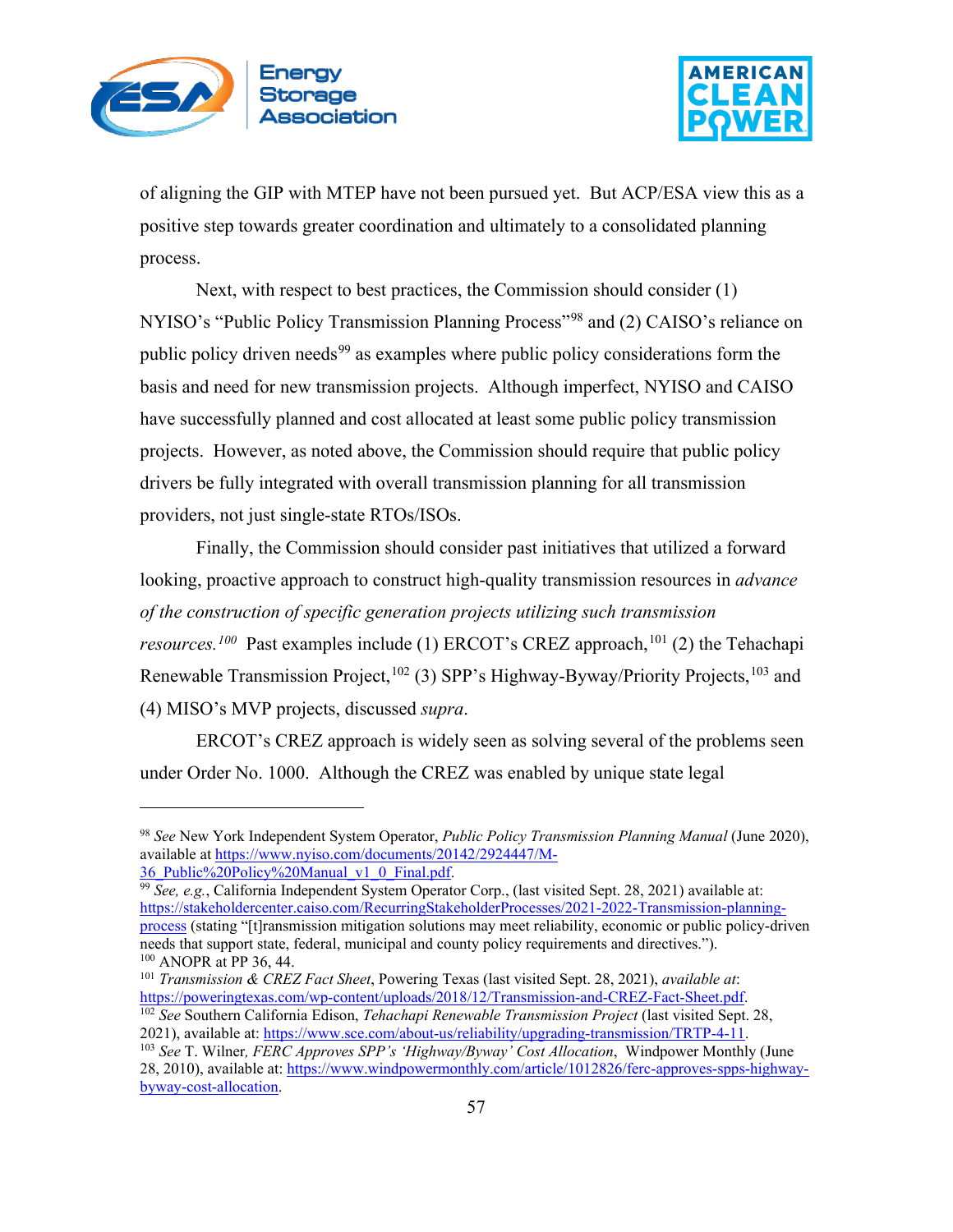



requirements (and ERCOT is not within the Commission's jurisdiction), its success demonstrates the benefits of taking a proactive approach. By building large-scale transmission outside the normal interconnection planning process, and assessing generation potential and transmission needs at once, CREZ unlocked 18,000 MW of additional generation capacity.[104](#page-57-0) The Public Utility Commission of Texas proceeded with the planning for CREZ in two phases.<sup>[105](#page-57-1)</sup> The first phase both designated areas as a competitive renewable-energy zone and provided initial estimates of the maximum generating capacity that was expected of transmission to accommodate the zone, through a CREZ Transmission Optimization Study.<sup>[106](#page-57-2)</sup> Generation was therefore planned at the same time that transmission was assessed. As the Public Utility Commission of Texas' Order on Rehearing stated, the purpose of the study was to identify transmission proposals that would be the most beneficial for delivering the estimated capacity from the designated CREZ. The second phase focused on the major transmission improvements necessary to deliver the energy generated by the CREZ lines.<sup>[107](#page-57-3)</sup> This model of addressing transmission and generation together, has been cited as a method to work around the typical "chicken or the egg" approach – where transmission lines are only built after there is a GIA, or generators only being built after transmission lines are available.

The Tehachapi Renewable Transmission Project in CAISO took a similarly proactive approach. The project was borne out of the Tehachapi Collaborative Study Group which consisted of full collaboration between energy and transmission stakeholders, including impacted participating Transmission Owners, technical representatives from project sponsors, technical representatives from the California

<span id="page-57-0"></span><sup>104</sup>*See How Transmission Planning & Cost Allocation Processes Are Inhibiting Wind & Solar Development in SPP, MISO, & PJM,* Julie Lieberman, ACORE, P.14 (Mar. 2021) available at [https://acore.org/how](https://acore.org/how-transmission-planning-and-cost-allocation-processes-are-inhibiting-wind-and-solar-development/)[transmission-planning-and-cost-allocation-processes-are-inhibiting-wind-and-solar-development/](https://acore.org/how-transmission-planning-and-cost-allocation-processes-are-inhibiting-wind-and-solar-development/)

<span id="page-57-1"></span><sup>105</sup> *Commission Staff's Petition for Designation of Competitive Renewable-Energy Zones Docket No. 33672 Order on Rehearing*, PUBLIC UTILITY COMMISSION OF TEXAS,

<span id="page-57-2"></span><http://www.ettexas.com/Content/documents/PUCTFinalOrderonCREZPlan100708.pdf>  $^{106}$ *Id.* 

<span id="page-57-3"></span><sup>107</sup> *Id.*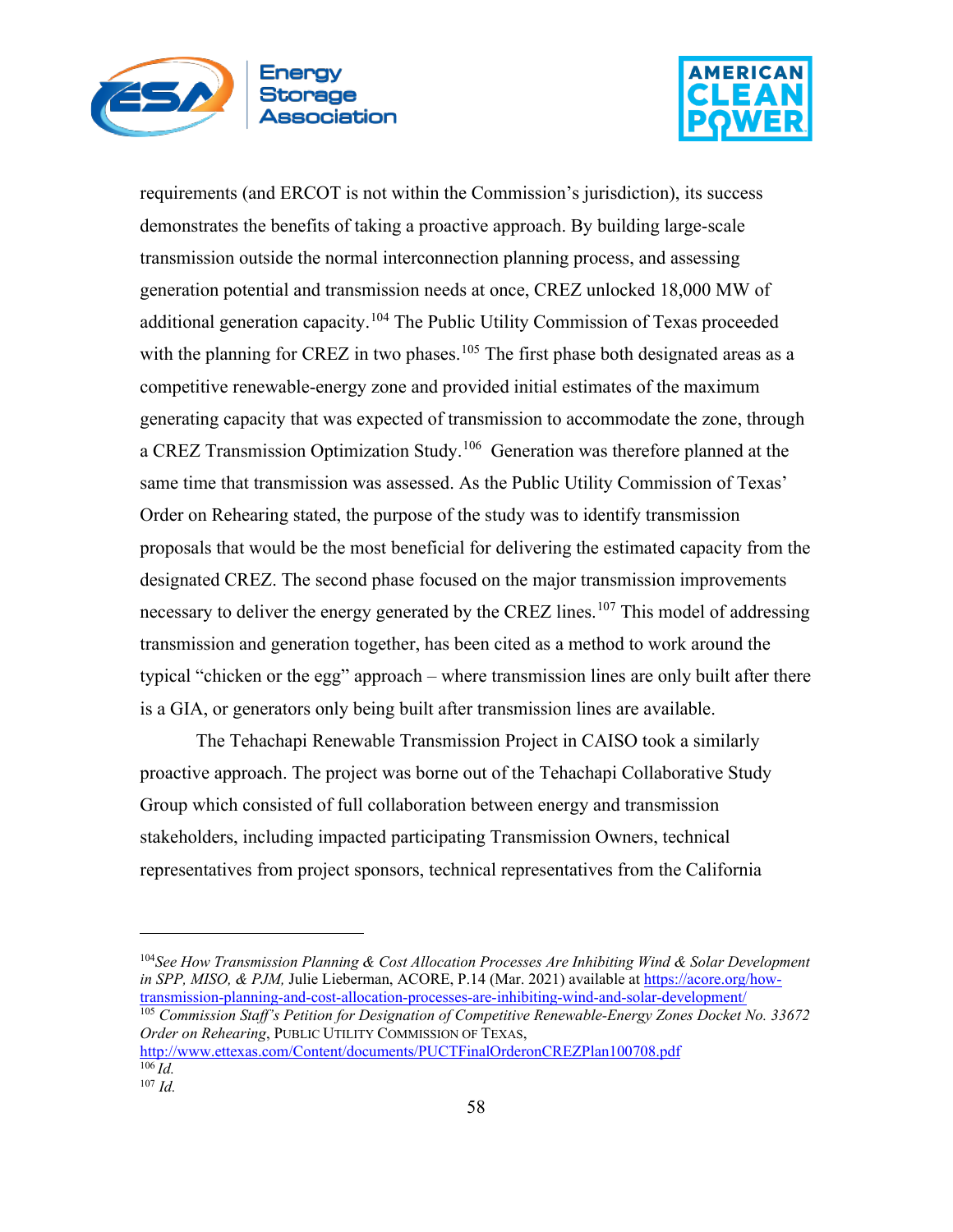



Energy Commission, and the California Electricity Oversight Board.[108](#page-58-0) This collaborative study group process produced study reports one and two years after formation.<sup>[109](#page-58-1)</sup> CAISO collectively studied the system impacts of a group of interconnection customers, rather than each potential generator one-at-a-time. Studying the interconnection of multiple projects in a proximate geographic location together resulted in greater efficiency in the design of network upgrades.<sup>[110](#page-58-2)</sup>

In certain instances (such as in the examples of NYISO, CAISO, and ERCOT), the proactive planning approaches to construct transmission resources pursuant to state public policies and/or in advance of generation were implemented in single state RTOs/ISOs. Although multi-state regions where various states may have divergent policy objectives based on respective beneficiaries in their states pose different challenges, the forward-looking approaches utilized in these single-state regions should not be wholly left out or ignored with respect to multi-state regions Projects that maximize net benefits can address public policies of one or more states simultaneously with other regional needs, and a cost allocation approach described below could provide an avenue for states to fully or partially fund transmission projects supporting their policy goals.

## **e. Role of Energy Storage in Transmission Planning**

ACP/ESA also urge the Commission to include energy storage in transmission planning reform. To that end, the Commission should act to ensure inclusion of storage in the planning process, allow for the use of GETs in the interconnection and

<span id="page-58-0"></span><sup>108</sup> *Cal. Indep. Sys. Operator* (CAISO), *Memorandum re: Decision on Tehachapi Project,* at 3, fn. 1 January 18, 2007 <sup>109</sup> *Id.*

<span id="page-58-2"></span><span id="page-58-1"></span><sup>110</sup> *Id.*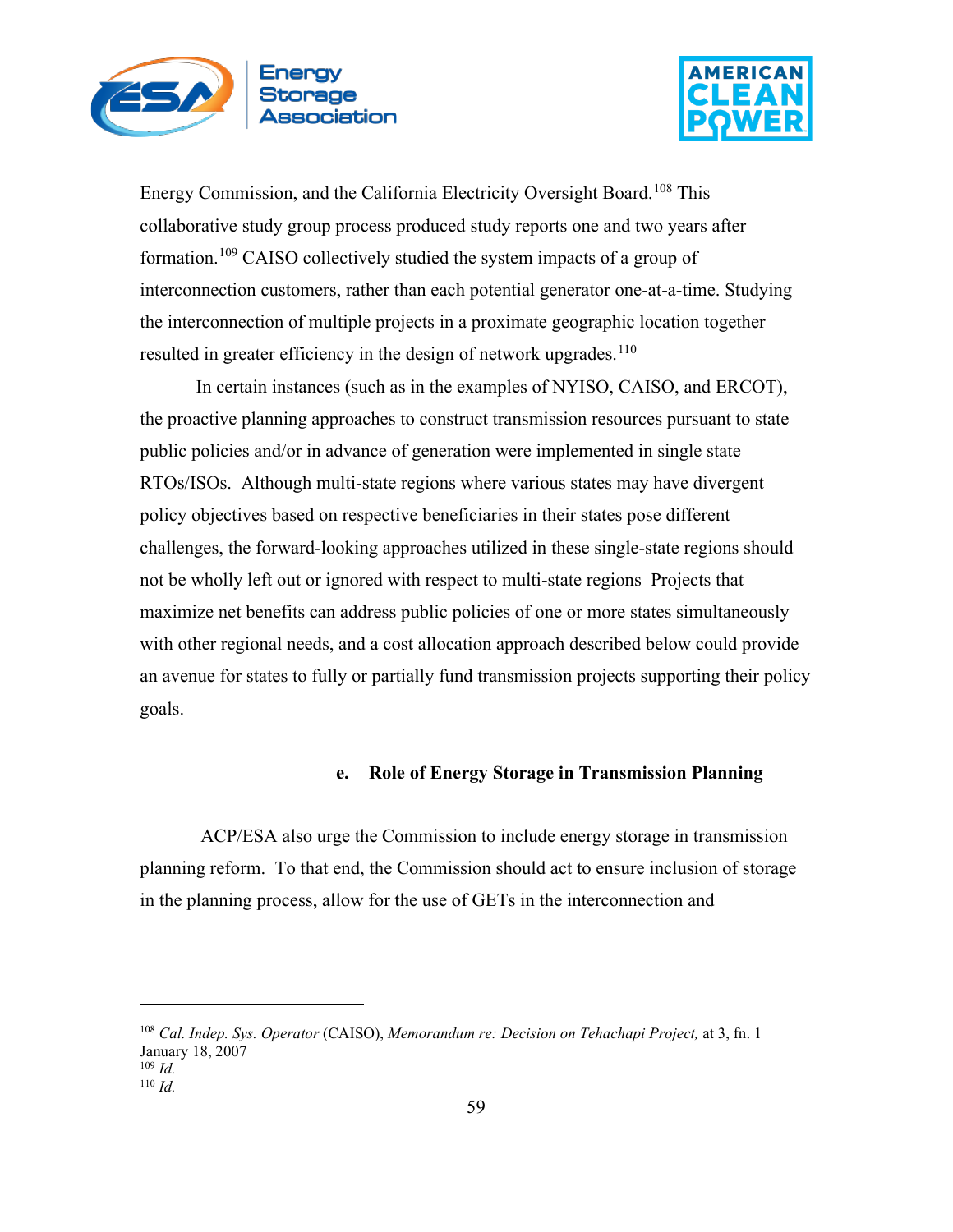



transmission planning processes,  $^{111}$  $^{111}$  $^{111}$  require reforms to cost-benefit criteria, modeling requirements, transparency and grid utilization data, and ensure the the co-optimization of generation and transmission development .

In the Energy Policy Act of 2005, Congress recognized that energy storage, including battery storage, is a technology that can provide transmission services.<sup>[112](#page-59-1)</sup> The Commission further clarified that finding in the *Western Grid Development, LLC* declaratory order<sup>[113](#page-59-2)</sup> and more recently in the MISO Storage as a Transmission Only Asset (SATOA) proceeding.<sup>[114](#page-59-3)</sup> The Commission continues to explore incentive structures for Grid Enhancing Technologies.<sup>[115](#page-59-4)</sup> While ACP/ESA support this incentives initiative, our comments in this section are not contingent upon the Commission issuing an order on incentives for GETs. While creative ownership models or incentives can improve the economic viability of storage, there are numerous applications today where storage can be competitive under a standard cost-of-service model where storage is treated like any other equipment connected to the transmission system such as a substation, STATCOM, or transmission tower. ACP/ESA urge the Commission to adopt non-discriminatory criteria for inclusion of energy storage in transmission planning that allow for a range of project sponsors.

Energy storage is a proven technology that has been deployed around the world to enhance grid performance. Since the use of energy storage as a transmission asset may be unfamiliar for some stakeholders participating in this ANOPR process, ACP/ESA have

<span id="page-59-0"></span><sup>&</sup>lt;sup>111</sup> Grid Enhancing Technologies can "increase the capacity, efficiency, or reliability of transmission facilities" and " include, but are not limited to: (1) power flow control and transmission switching equipment; (2) storage technologies, and (3) advanced line rating management technologies." *See* Grid Enhancing Technologies, Notice of Workshop, Docket No. AD19-19-000 (Sept. 9, 2019). <sup>112</sup> Pub. L. No. 109-58, § 1223, 119 Stat. 953 (2005) ( 1223"DEFINITION OF ADVANCED

<span id="page-59-1"></span>TRANSMISSION TECHNOLOGY. — In this section, the term 'advanced transmission technology' means a technology that increases the capacity, efficiency, or reliability of an existing or new transmission facility, including . . ."… (11) energy storage devices (including pumped hydro, compressed air, superconducting magnetic energy storage, flywheels, and batteries).").

<span id="page-59-2"></span><sup>113</sup> 130 FERC ¶ 61,056, at P 43 (2010).

<span id="page-59-4"></span><span id="page-59-3"></span><sup>&</sup>lt;sup>114</sup>*Midcontinent Indep. Sys. Operator, Inc.*, 170 FERC ¶ 61,186 (2020).<br><sup>115</sup> *See, e.g.*, Docket No. AD19-19-000 proceeding.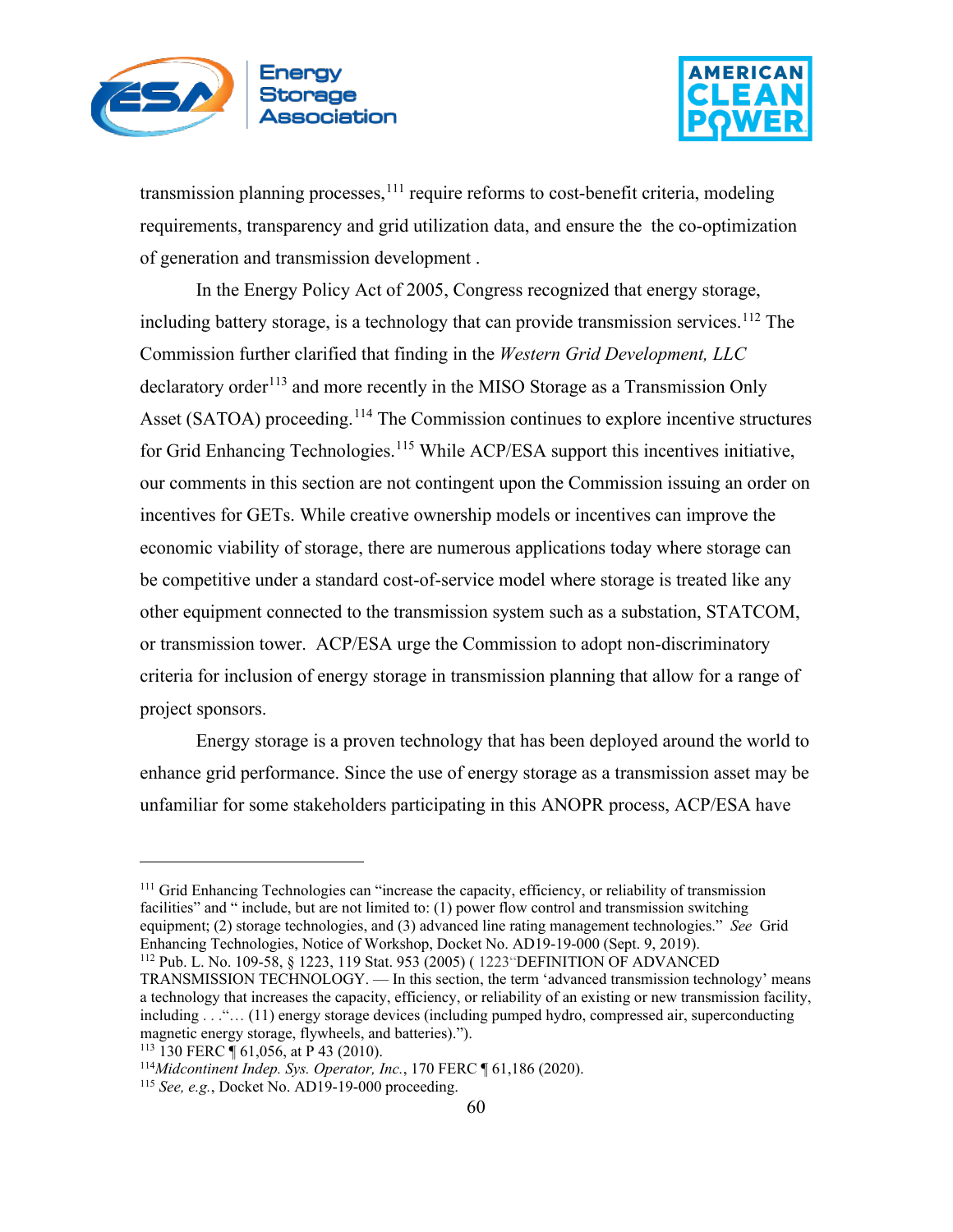



outlined four exemplary Use Cases at the end of this section<sup>[116](#page-60-0)</sup> (see Section II.B.2.i.e(7)) along with concrete sample projects that have been approved by planners and regulators or already placed in service.

# **1) The Commission should require ISO/RTOs and transmission owners in all balancing authorities to evaluate energy storage in selective applications.**

While the adoption of energy storage as a generation asset has exploded in the U.S., with battery storage found in every RTO/ISO interconnection queue, energy storage as a transmission asset is frequently overlooked in the U.S., with more use cases found internationally. Additionally, as deployment of energy storage technologies other than lithium-ion batteries increases in the coming years, it is critical to assess not only battery applications, but those technologies that may be able to provide stability services. In the ANOPR, the Commission sought comment on whether and how grid-enhancing technologies, which include energy storage, should be included in transmission planning.[117](#page-60-1) ACP/ESA submit that energy storage and GETs can improve the performance of the transmission system and their evaluation should be selectively required in transmission planning processes.

Although the Commission should require planners to include energy storage in selective applications, the objective is not to slow the transmission planning process by forcing energy storage into every single transmission upgrade. ACP/ESA suggest the Commission ask transmission planners to determine their own criteria and thresholds for including energy storage. The criteria should encompass applications where energy storage is likely to be cost effective and the thresholds should ensure analysis is bundled in a manner that allows transmission planners to execute efficiently. ACP/ESA offers the

<span id="page-60-1"></span><span id="page-60-0"></span><sup>116</sup> These use cases are included for discussion purposes and are not intended as an exhaustive list of transmission and reliability use cases for energy storage today and in the future. <sup>117</sup> See ANOPR at P 48.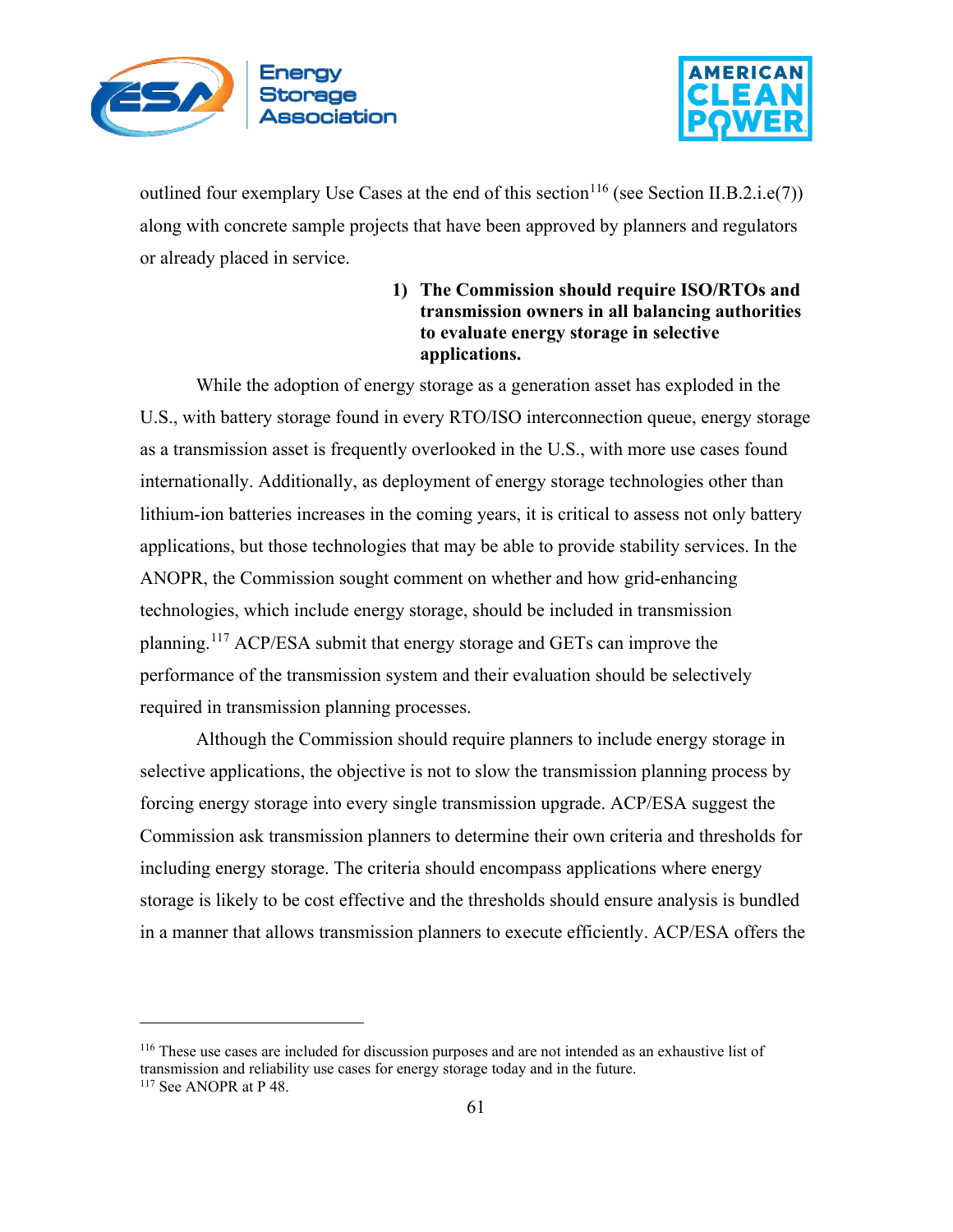



following criteria and thresholds for consideration by the Commission, transmission planners and other stakeholders.

**Applications with significant load or generation growth uncertainty.** Decades of steady, predictable load growth have been replaced in the past years with challenges predicting load growth with any certainty.[118](#page-61-0) Additionally, decades of sparse new generation interconnection requests have been replaced in many regions with a flood of clean energy projects seeking interconnection to the transmission system.<sup>[119](#page-61-1)</sup> The Commission should consider requiring any scenario in which there is uncertainty estimating load growth (and its impact on cost/benefit calculations) to consider a modular solution such as energy storage. While new transmission lines, or even reconductoring of a transmission line, are high-cost/high-value solutions which are hard to scale up or down, energy storage is easy to deploy in incrementally. Storage can accommodate immediate needs, and is comparatively easy to scale up if load growth persists. ACP/ESA suggest that transmission planners be required to consider energy storage where the difference between low and high load growth scenarios is  $> 25\%$ .

**Applications where new transmission is atypically costly.** It is more expensive to build and maintain new transmission in urban areas, areas that requires undergrounding (underground, underwater, or over water) or mountainous terrain. ACP/ESA suggest that transmission planners be required to identify such high-cost applications and, ensure energy storage is evaluated as part of the alternatives or complements. ACP/ESA suggest transmission planners use the total projected lifetime cost to ensure construction and higher maintenance costs are included, and any single upgrade  $> $50M$  total lifetime cost be required to include storage in the mix of solutions considered.

<span id="page-61-0"></span><sup>118</sup> Taylor Sloane, *Why big bets on transmission and distribution infrastructure are no longer necessary*, FLUENCE (May 25, 2018), https://blog.fluenceenergy.com/energy-storage-for-transmission-and-<br>distribution-planning.

<span id="page-61-1"></span> $119$  For example, CAISO received 373 in 2020 application window, versus annual average of 113. PJM has seen even more dramatic growth in recent years.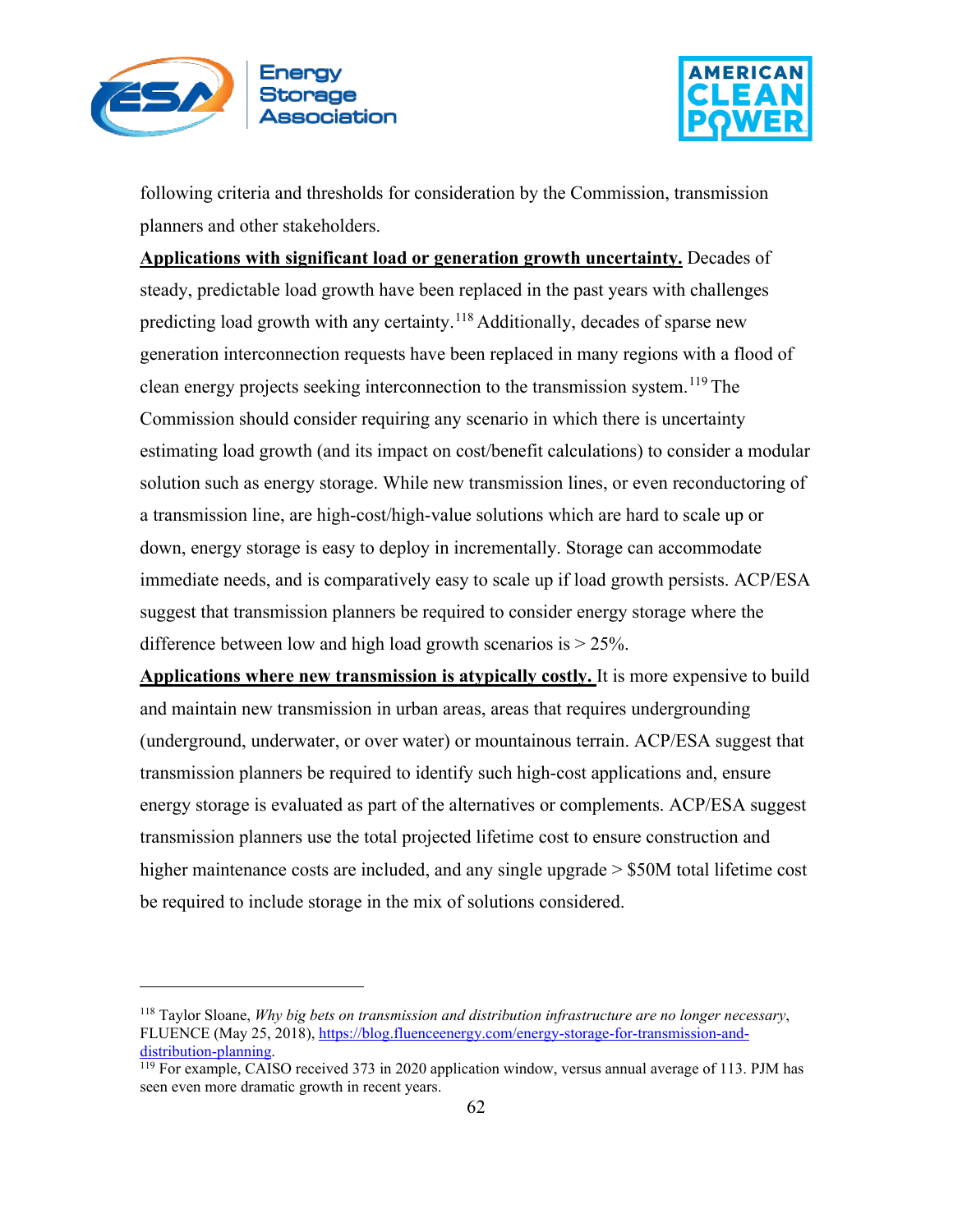



### **Applications where new transmission lines are difficult to site due to land-use**

**constraints.** Siting new transmission lines across areas with a land-use constraint, such as environmentally or culturally sensitive areas, is increasingly difficult. The risk that the project will proceed through the planning process, only to be halted during the siting approval process under the jurisdiction of state commissions, is significant.<sup>[120](#page-62-0)</sup> With a low profile and small footprint, energy storage can both limit the incursion on environmentally sensitive land or be sited in a manner to limit objections from local population. For battery energy storage specifically, approximately 200 – 300 MW of energy storage can fit onto the space required to run 2,000 ft of 220 kV transmission line. ACP/ESA suggest that transmission planners be required to include a energy storage solution in the evaluation process if it is likely the transmission line will be sited on land that has been designation as environmentally or culturally sensitive.

**Applications where near-term, modular solutions will reduce cost for ratepayers.**

Historically, system planners have only been able to solve high LMP or congestion costs with large solutions (e.g., a new natural gas plant or a new or reconductored transmission line). Therefore, the cost of high LMP and congestion had to be high enough to justify the cost of the solution. Planners have not typically had access to smaller, modular solutions that could be deployed quickly and at a fraction of the cost of a new transmission line, such as storage. Transmission providers should be required to look at local transmission constraints to determine if energy storage can be deployed effectively to reduce costs for ratepayers.

**Application where N-1 planning requires either transmission expansion or local generation.** Transmission planners are required to ensure loads can be restored if any single component on the transmission system fails (N-1). If meeting N-1 requires either transmission expansion, the construction of new local generation, or the deration of

<span id="page-62-0"></span><sup>120</sup> *See*, Suedeen G. Kelly & J. Porter Wiseman, *No Easy Transmission Fixes*, North American Wind Power, (Dec. 2016) <https://www.akingump.com/images/content/5/3/v2/53869/NAW1612-Akingump.pdf> (list of projects cancelled or still awaiting siting approval).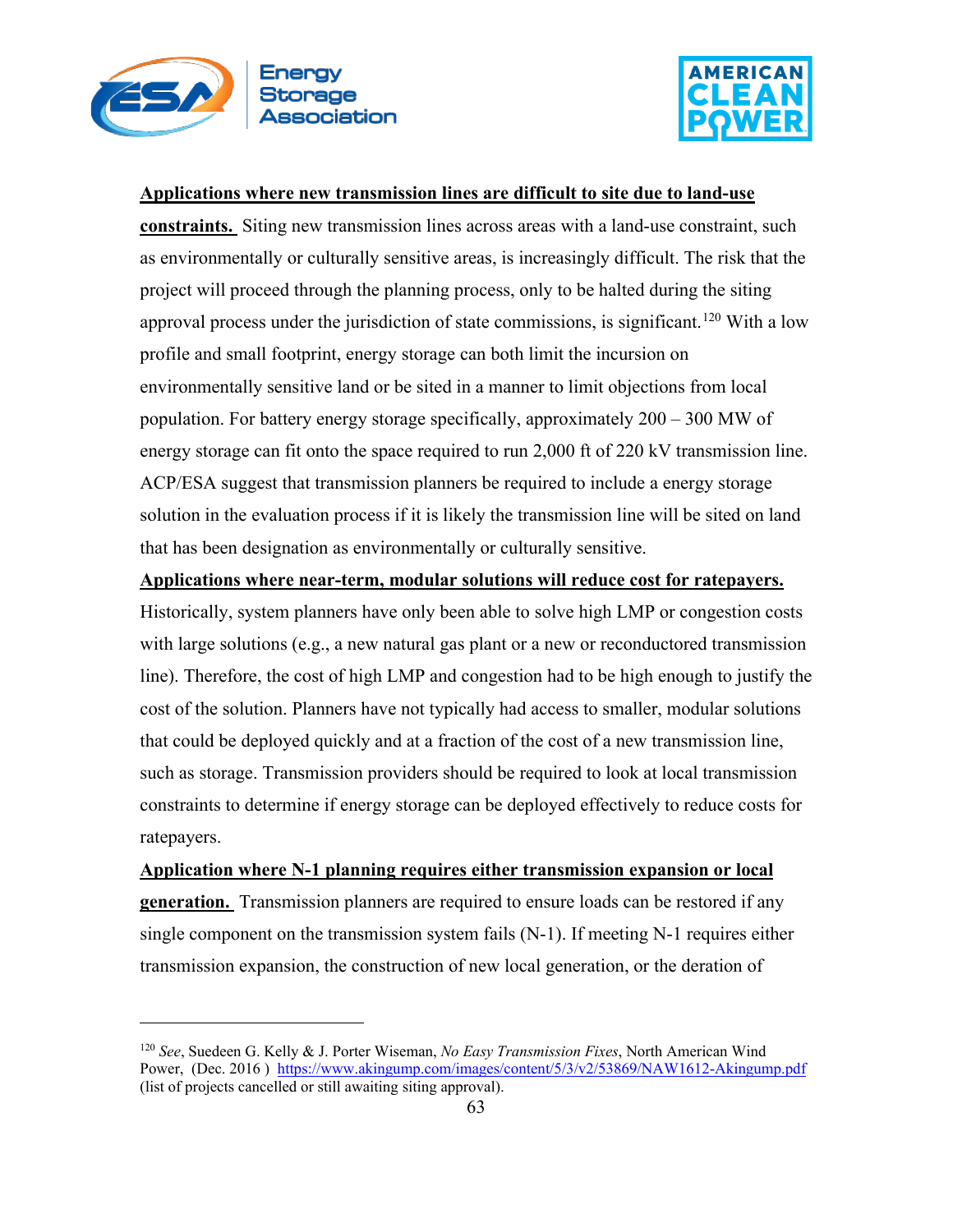



existing infrastructure, planners should be required to evaluate energy storage as one of the solutions they consider. Energy storage has been found to be cost effective multiple times in similar applications in Europe.

**Applications where solutions are being considered to solve the reliability of the transmission system, such as inertia, blackstart, voltage stability, or other stability** 

**related challenges.** As has been demonstrated in Europe, a higher percentage of inverter-based generation will change the inertia of the transmission system. Energy storage has been found to be a cost-effective solution to add either synchronous inertia or in the case of battery storage, synthetic inertia--to the transmission system, particularly when the storage asset is used for multiple purposes (e.g., inertia, system strength, and blackstart).

While ACP/ESA ask the Commission to encourage transmission planners to consider energy storage in all applications, the scenarios listed outline scenarios where it should be required.

> **2) Interconnection customers should be allowed to request the evaluation of GETs, including storage, to reduce interconnection costs and minimize delays**

Outside of the role that energy storage can play to meet reliability, economic or policy driven transmission needs, energy storage may prove to be a cost-effective solution for network upgrades driven by the interconnection of new generation. While energy storage is not a substitute for transmission lines where none exist, most projects awaiting interconnection analysis in the queue now are trying to connect as closely as possible to where transmission infrastructure already exists.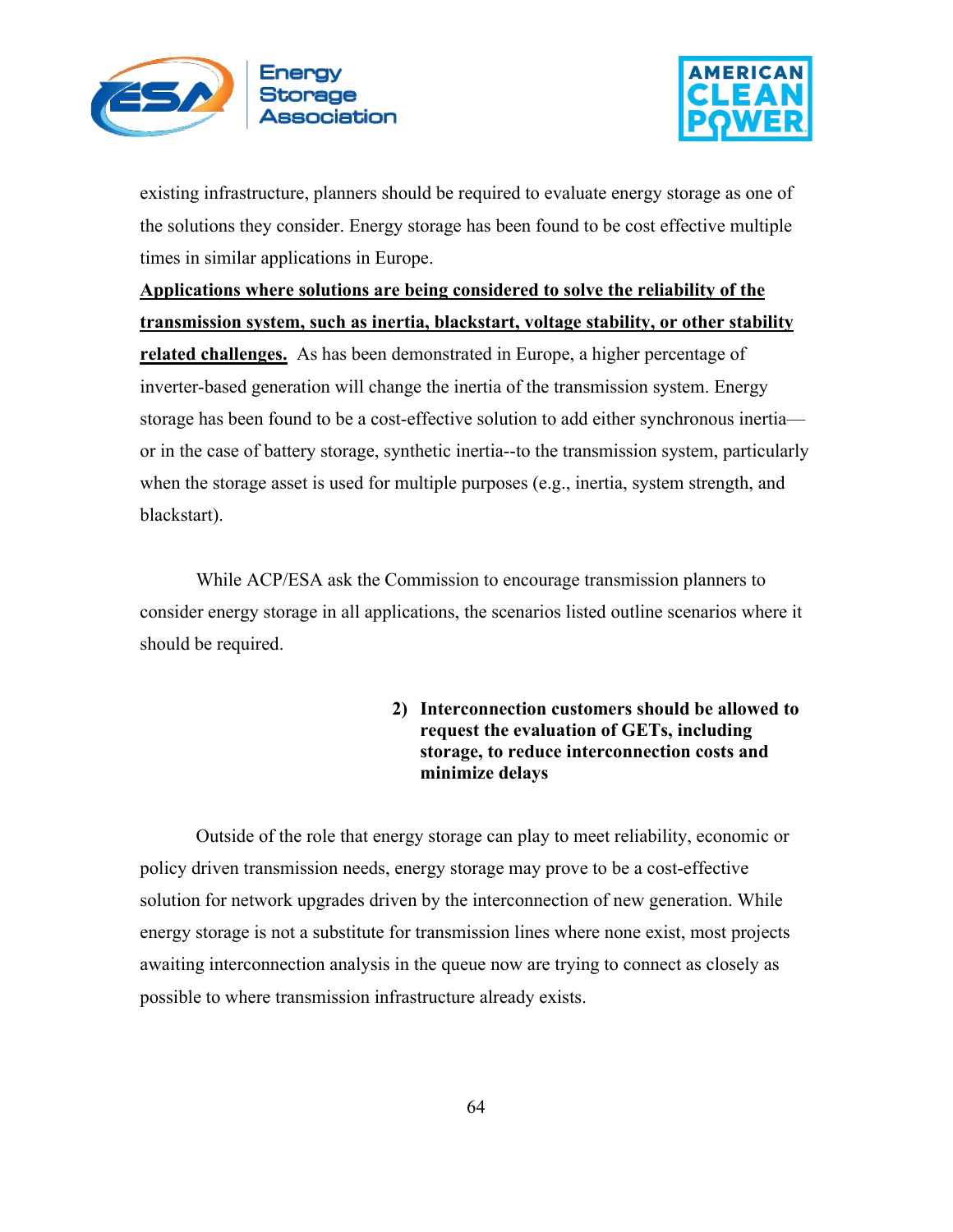



The Commission sought comments on the requirement to include GETs, which include energy storage, in interconnection studies.<sup>[121](#page-64-0)</sup> While it is not clear that storage will be more cost-effective than reconductoring a transmission line in all circumstances, energy storage can certainly be built more quickly than most transmission upgrades and should be included in the toolbox of solutions considered.

Additionally, energy storage can be built independently and interconnected to the transmission system on a set schedule in many applications. Therefore, ACP/ESA submit that energy storage (and potentially other GETs) should qualify as a standalone network upgrade,  $122$  and be included under the Option to Build. Order 845 removed the limitation that interconnection customers could only exercise the option to build a transmission provider's interconnection facilities and stand-alone network upgrades in instances when the transmission provider cannot meet the dates proposed by the interconnection customer. Order 845-A further defined a stand-alone network upgrade as, "network upgrades that an interconnection customer may construct without affecting day-to-day operations of the transmission system during their construction."

After the Option to Build facilities are constructed by the interconnection customer, they are transferred to the transmission owner to own and operate.

## **3) The Commission should require transmission planners to reevaluate benefits of energy storage included in cost/benefit analysis.**

The Commission sought comments on how the benefits and costs of transmission infrastructure should be accounted for in planning models.<sup>[123](#page-64-2)</sup> ACP/ESA submit that

<span id="page-64-1"></span><span id="page-64-0"></span><sup>&</sup>lt;sup>121</sup> ANOPR at P 158.<br><sup>122</sup> *See* FERC Order 845-A, at P 2 n.5 ("Stand alone network upgrades: shall mean Network Upgrades that an Interconnection Customer may construct without affecting day-to-day operations of the Transmission System during their construction. Both the Transmission Provider and the Interconnection Customer must agree as to what constitutes Stand Alone Network Upgrades and identify them in Appendix A to the Standard Large Generator Interconnection Agreement.")

<span id="page-64-2"></span><sup>123</sup> ANOPR at P 48.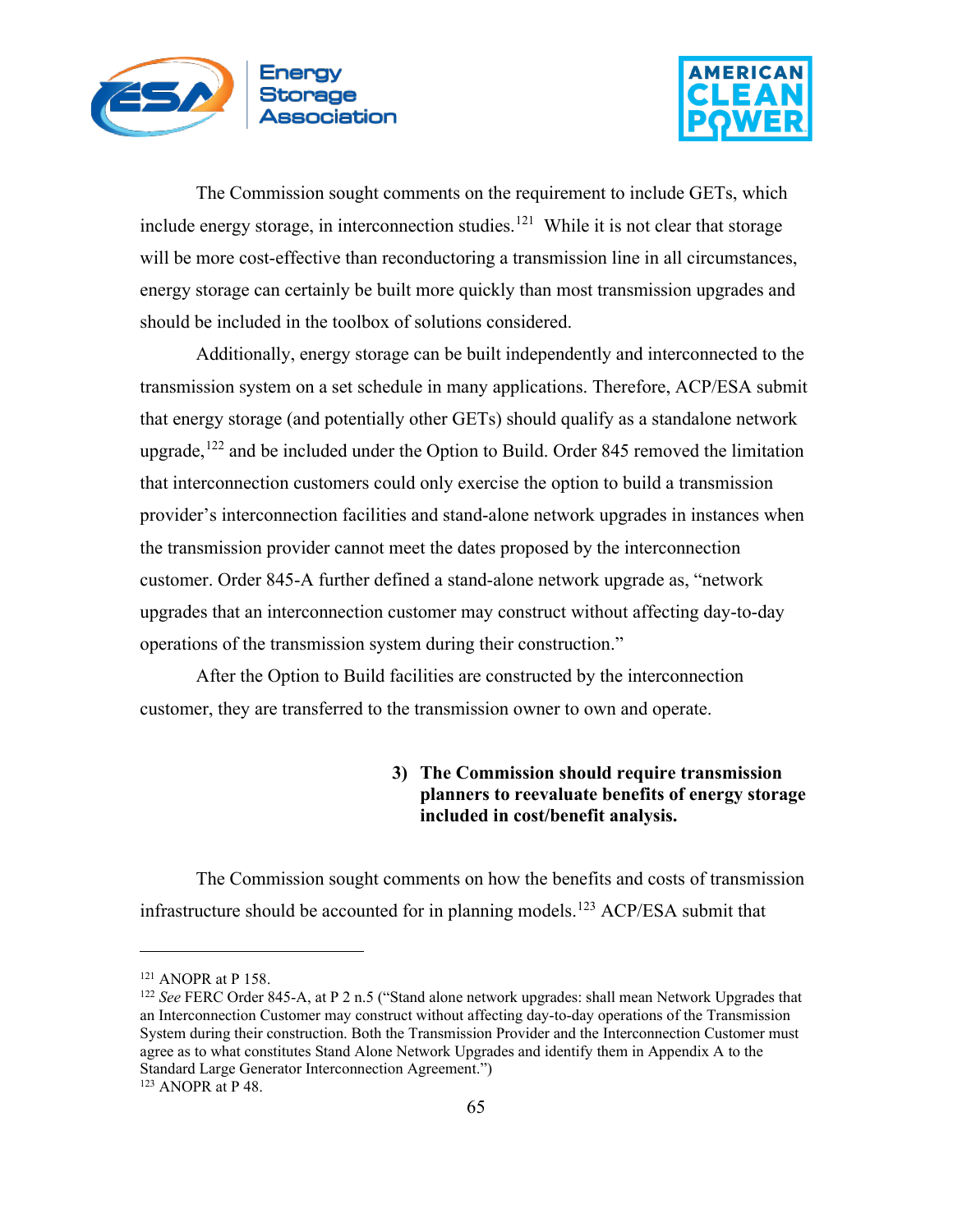



energy storage provides valuable benefits that are not reflected in cost/benefit analysis today.[124](#page-65-0) These benefits largely mirror the scenarios outlined *supra*, where ACP/ESA requested that energy storage be included in the evaluation process, and noted several aspects of transmission benefits that are un- or under-accounted for in current processes. **Optionality value:** In 2017, Arizona Public Service built a 2 MW, 4-hour duration battery energy storage system for less than the cost of its next best alternative, a 20-mile transmission upgrade. While this is a distribution-connected example, it demonstrates the value of quickly deploying a solution that meets a near-term need and leaves options open to build or upgrade a transmission line in the future. Where there is uncertainly in load growth, transmission planners should be allowed to place a quantifiable benefit on the ability to meet a small need now and defer a larger investment until growth becomes clearer. For example, consider a simple scenario where planners are evaluating a \$100M solution to meet load growth that may, or may not, materialize three years in the future. If there is a 50% probability of load growth materializing, there is significant risk that planners will have committed \$100M and received no benefit. However, if planners have the option to build a \$10M solution while they wait for load projections to become clearer, that is the equivalent of a \$40M benefit that should be included in cost/benefit analysis. $125$ 

**Risk management/repurposing value.** Traditional transmission solutions are usually physically permanent. If system dynamics change and operational challenges move or

<span id="page-65-0"></span><sup>124</sup> *See also* ENERGY STORAGE ASSOCIATION, POLICY POSITION ON STORAGE AS TRANSMISSION (2019) https://energystorage.org/wp/wp-content/uploads/2019/12/2019-Policy-Position-Storage-as-Transmission.pdf.

<span id="page-65-1"></span> $\frac{125 \text{ In this example, planners are considering a $100 transmission upgrade which would be necessary if a$ high load growth materializes, a scenario that planners assign a 50% probability. If the transmission upgrade is made, planners commit \$100M today. If planners have the option to spend \$10M on battery storage that can address near-term reliability requirement, there is a chance planners may not need to commit \$100M. Taking into account probabilities, in the battery storage scenario, the expected CapEx is \$50M (50% probability of \$0 future costs + 50% probability of \$100M future cost). Accounting for the \$10M expense, the benefit of not committing funds now is \$40M for ratepayers. For additional detail on analysis approach, see: Sloane, T., Transmission & Distribution: Using Real Option Pricing Models to Value Energy Storage Optionality in T&D Investment Deferral.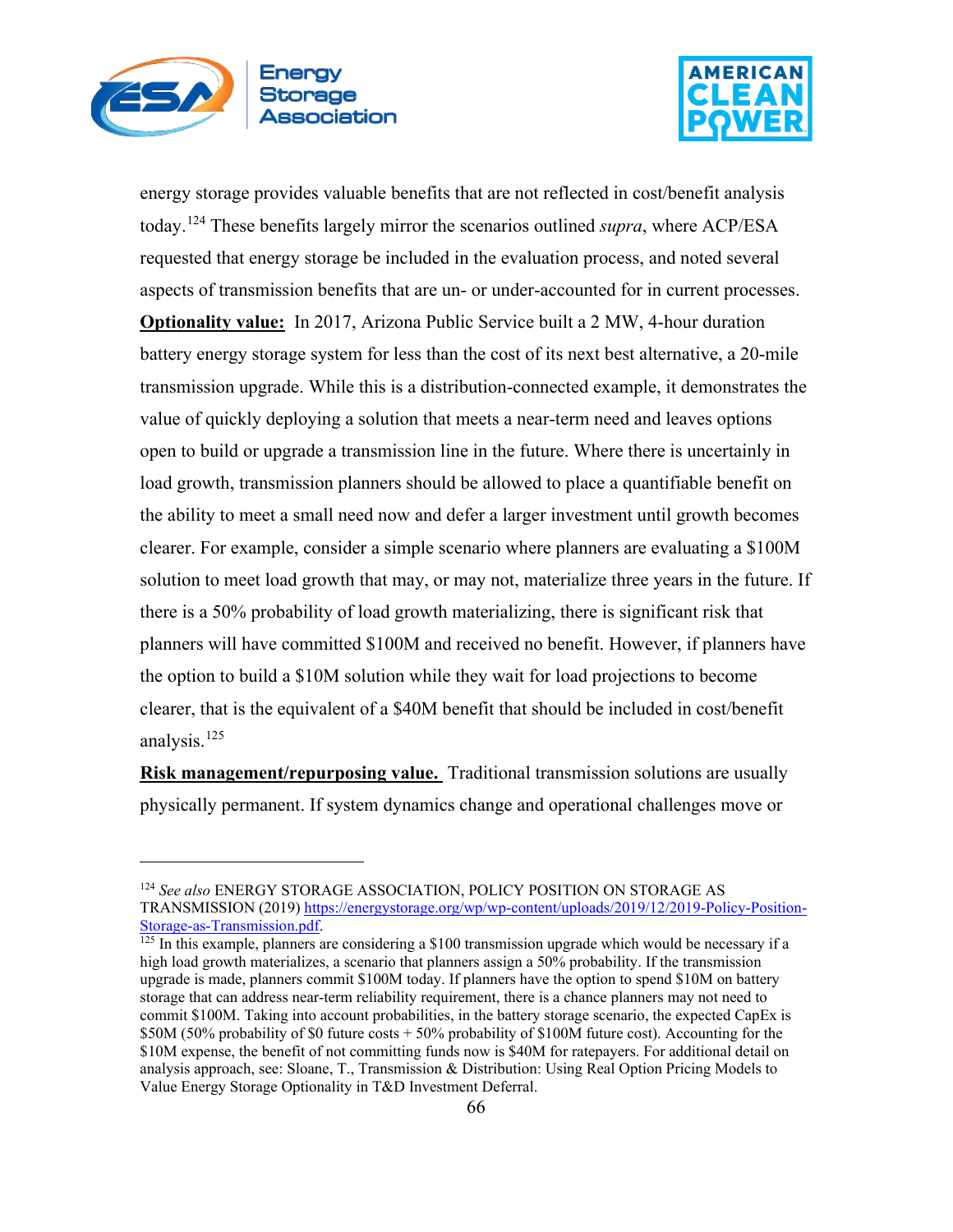



become naturally alleviated, there are limited opportunities to repurpose traditional transmission solutions. Storage projects can help manage investment risk since they can be repurposed for other uses, and even potentially relocated, if they are no longer needed for their original purpose.

**Time to deployment.** Storage can often be built and brought online faster than traditional wires solutions. If the solution is proving a cost saving for ratepayers (e.g., reducing congestion cost), a net present value calculation comparing solutions would highlight the benefit of reducing costs in the near-term versus out years.

**Project risk.** The likelihood of storage project completion may also be higher than traditional wires solutions, owing to fewer permitting and other challenges, which can support greater certainty in planning. Environmental impact, physical footprint and environmental justice concerns are considerably smaller for storage as transmission compared to a traditional wires solution.

Finally, when comparing the cost/benefit of a assets with two different lifetimes (e.g., 20 year life of battery storage vs 50 year life of a transmission line) ACP/ESA ask the Commission to ensure the two technologies are compared on an equitable basis. A net present value approach, which includes lifetime O&M metrics, appropriately discounts future benefits and costs of both technologies. With regards to areas of collaboration, ACP/ESA suggest any transmission planner that is new to modeling energy storage or including it in simulations be required to work with experienced consultants for the first few years. Finally, ACP/ESA suggest teaming with U.S. National Labs to understand and correctly model projected cost declines for energy storage. The NREL report is recommended as a minimum baseline for planners to use. <sup>126</sup>

<span id="page-66-0"></span><sup>126</sup> WESLEY COLE ET AL., NATIONAL RENEWABLE ENERGY LABORATORY, COST PROJECTIONS FOR UTILITY-SCALE BATTERY STORAGE: 2021 UPDATE (June 2021) <https://www.nrel.gov/docs/fy21osti/79236.pdf>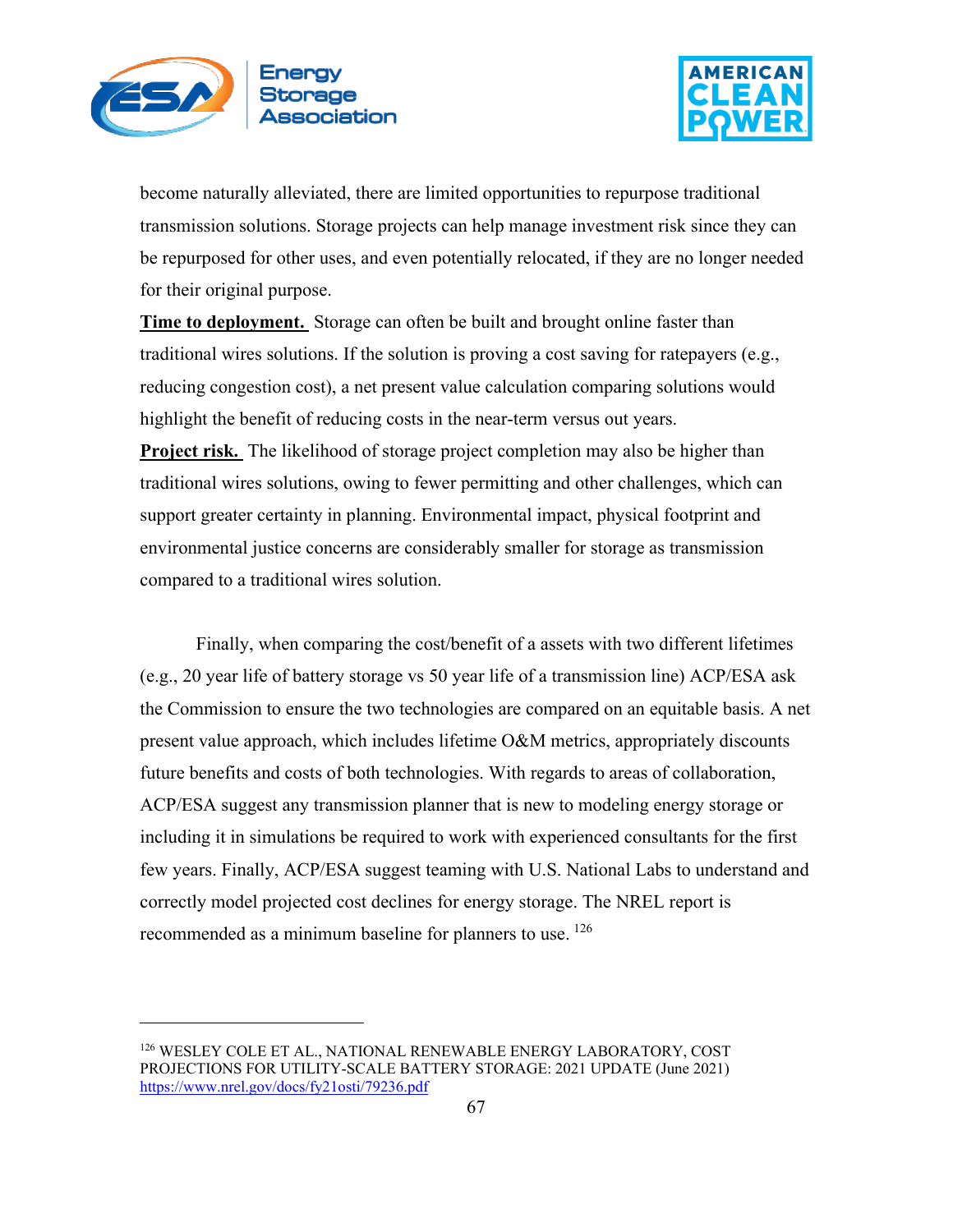



**4) New energy storage models are required, as transmission planners should no longer use pumped hydro storage models for all energy storage resources.** 

In the ANOPR, the Commission sought comment on the use of probabilistic transmission planning<sup>[127](#page-67-0)</sup> and updates required to models to better reflect renewable generation resources.<sup>[128](#page-67-1)</sup> ACP/ESA support the Commission's efforts to ensure modeling tools are updated to include both synchronous-based and inverter-based generation and asks the Commission to extend any requirement to upgrade tools to include energy storage providing transmission services as well.

PROMOD and PLEXOS are the primary tools used in transmission planning. PROMOD simulates the hourly commitment and dispatch of generation to meet load while recognizing and maintaining transmission system security limits. PROMOD provides hourly data while PLEXOS is sub-hourly. PROMOD simulations are used to quickly evaluate the economic benefit/cost ratio of potential solutions, the increase or decrease in hourly or monthly congestion cost as well as the impact on reliability metrics. Unfortunately, both models typically use modified pumped hydro storage to simulate the performance of energy storage, which has the net effect of undervaluing it. Pumped hydro is a poor proxy, particularly in scenarios where battery-specific storage is used to relieve congestion on the transmission system, because it is scheduled – rather than automatically dispatched when transmission constraints are reached.

For example, planners may be evaluating solutions to relieve congestion on a transmission line that can occur during hours of high wind generation in the evening, early morning hours in the winter, or late afternoon peak load hours in the summer months. Transmission planners now typically use a pumped hydro asset as a proxy in PROMOD and predetermine a schedule for the battery energy storage system to be

<span id="page-67-0"></span><sup>127</sup> ANOPR at P 49.

<span id="page-67-1"></span><sup>128</sup> *Id.* at P 50.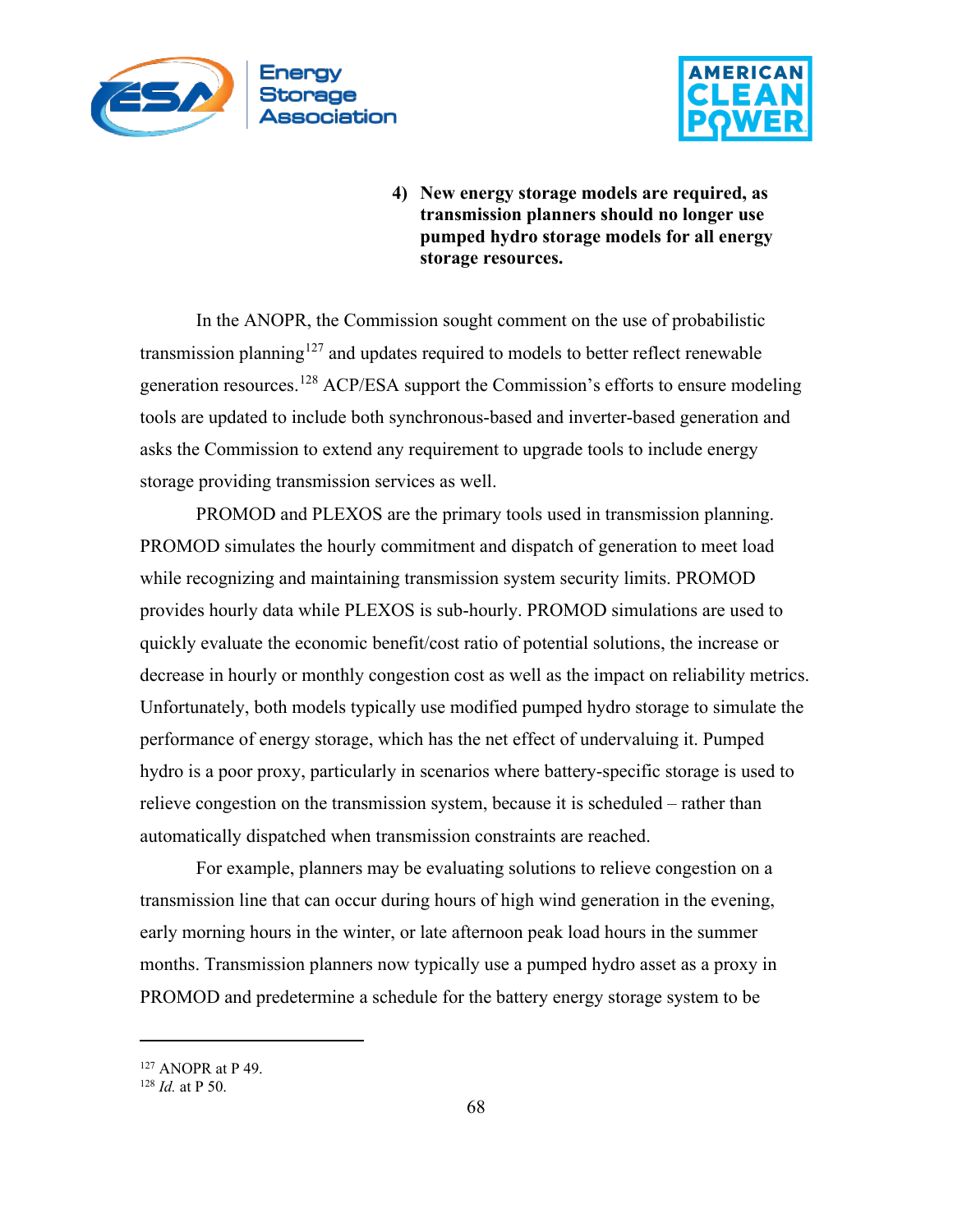



charged as discharged (e.g., discharge at 8 PM, charge at 10 PM, discharge at 6 AM, charge at 9 AM, etc.). While planners may have guessed correctly, any pre-scheduled solution will almost certainly be suboptimal. Instead, transmission models should be able to automatically tie the dispatch of battery storage to constraints (e.g. battery is discharged when reliability constraints on a transmission line are exceeded and charged when the load on the line drops below reliability thresholds). Tying the dispatch of asset to constraints is already done in PROMOD for other generation assets. For example, PROMOD limits the dispatch of old generation units located in the greater New York metropolitan region to stay below SOx and NO<sub>x</sub> emission requirements.<sup>129</sup>

ACP/ESA ask the Commission to require transmission planners to update simulation models to better reflect the real value provided by all energy storage solutions.

# **5) Transmission utilization data should be made available to enable optimal planning of battery storage solutions**

The Commission sought comment on transparency measures, specifically whether it should consider new transparency measures, beyond what is currently utilized within ISO/RTO regions.[130](#page-68-1) ACP/ESA encourages the Commission to require periodic publication on grid utilization, to show how one of the most expensive assets in the U.S. is currently being used. A study commissioned by Western Electricity Coordinating Council (WECC) provides a strong example that can be standardized across regions.<sup>[131](#page-68-2)</sup> The study included hourly power flow, operating limits, hourly firm and non-firm schedules, and Available Transfer Capability. Additionally, the study determined congestion metrics for each of the 25 WECC rated transmission paths. Similar to a load

<span id="page-68-0"></span> $129$  In meetings with PJM to review analysis of project submitted in RTEP in 2017, a combination of new transmission mission and battery storage, PJM acknowledged deficiencies in modeling. This remains an open issue.

<span id="page-68-1"></span> $130$  ANOPR at P 172.

<span id="page-68-2"></span><sup>131</sup> *Western Interconnection Transmission Path Utilization Study: Path Flows, Schedules and OASIS ATC Offerings WECC Transmission System 2008 & 2009, Including 10 Year History*. WECC Transmission Expansion Planning Policy Committee. June, 2010 available at [https://www.wecc.org/Reliability/2009\\_WI\\_TransPath\\_UtilizationStudy.pdf.](https://www.wecc.org/Reliability/2009_WI_TransPath_UtilizationStudy.pdf)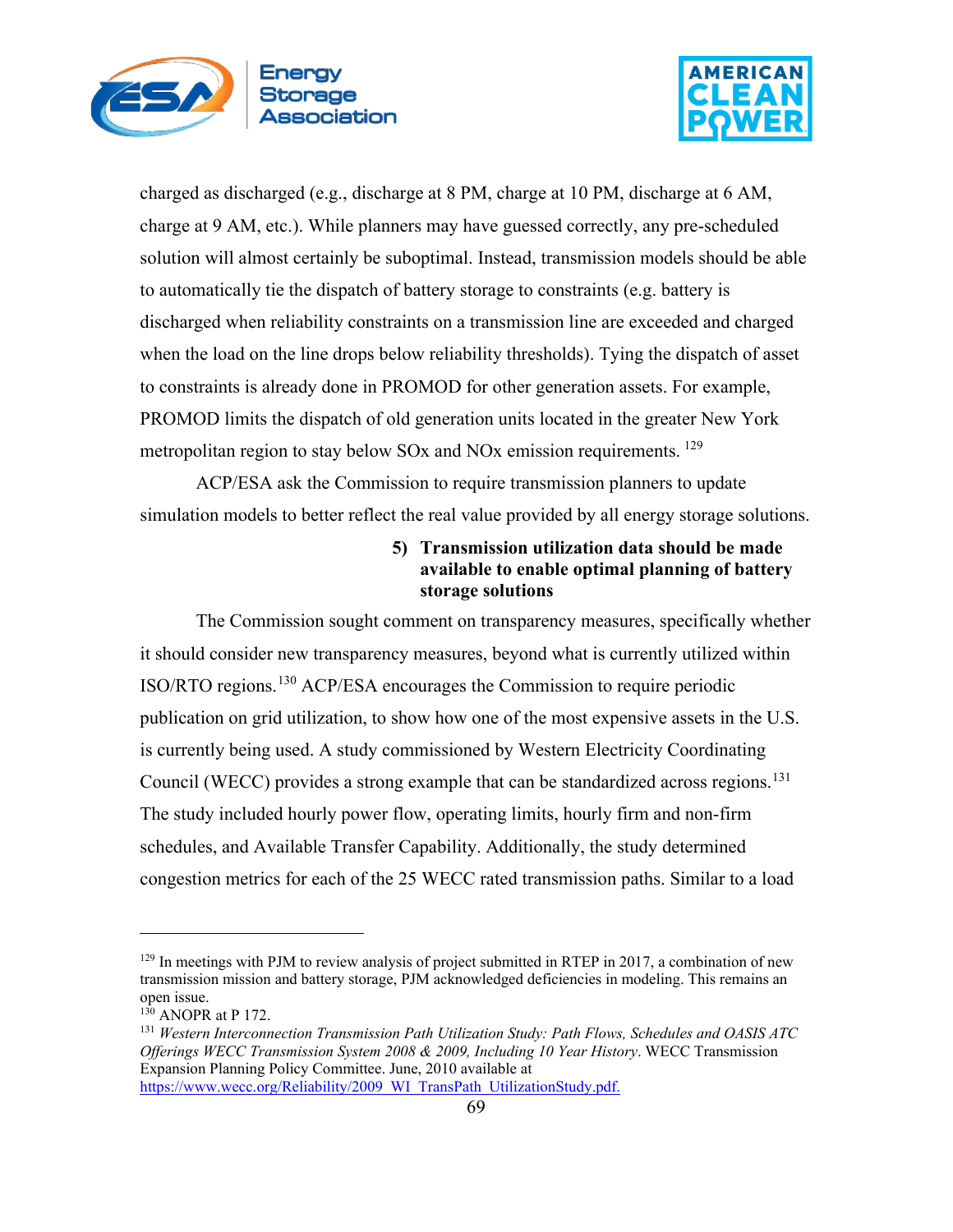



duration curve, which shows how long (percentage of time or hours per year) load exceeds thresholds, a transmission usage duration curve shows how frequently power flow on a transmission line exceed thresholds. A load duration curve has been a very useful tool for planning organizations to understand the value of flattening load curves, thereby eliminating expensive "peaker" generation. Similarly, a transmission usage duration curve will help planners determine the value of reducing peak power flows on transmission lines that only occur a few hours per year.

A 2016 Commission staff report considered six key metrics to evaluate investment patterns and whether action is required to facilitate more cost-effective investment.<sup>[132](#page-69-0)</sup> While those metrics considered important criteria such as the amount of competitive activity via the percentage of non-incumbent transmission projects, Commission staff did not consider utilization metrics. ACP/ESA ask the Commission to require a similar report to be published regularly for all of the major (>138 kV) transmission lines and aligned with relevant regional planning timetables.

The WECC report provided valuable information in a public document and WECC did not find the need to limit access to ensure data security. Certainly, additional information could be made available by controlled access, but the data already included in the WECC report provides significant insight to companies looking to develop battery storage solutions targeting peak utilization hours, constrained transmission pathways, and other opportunities for GETs.

Additionally, ACP/ESA ask the Commission to require utilization data to be made available in any scenario where energy storage will be considered as a solution consistent with the recommendations above. Annual transmission plans typically identify thermal and voltage constraints for one peak hour per year. Additional data on the duration of the

<span id="page-69-0"></span><sup>132</sup> *2016 Transmission Metrics: Initial Results - Staff Report*, Docket No. AD15-12-000 (March 17, 2016). FERC staff proposed six key metrics: percentage of nonincumbent transmission project bids or proposals; load-weighted curtailment frequency; RTO/ISO price differential; load-weighted transmission investment (incremental); load-weighted circuit-miles (incremental); circuit miles per million dollars of investment. *Id*. at 4-6.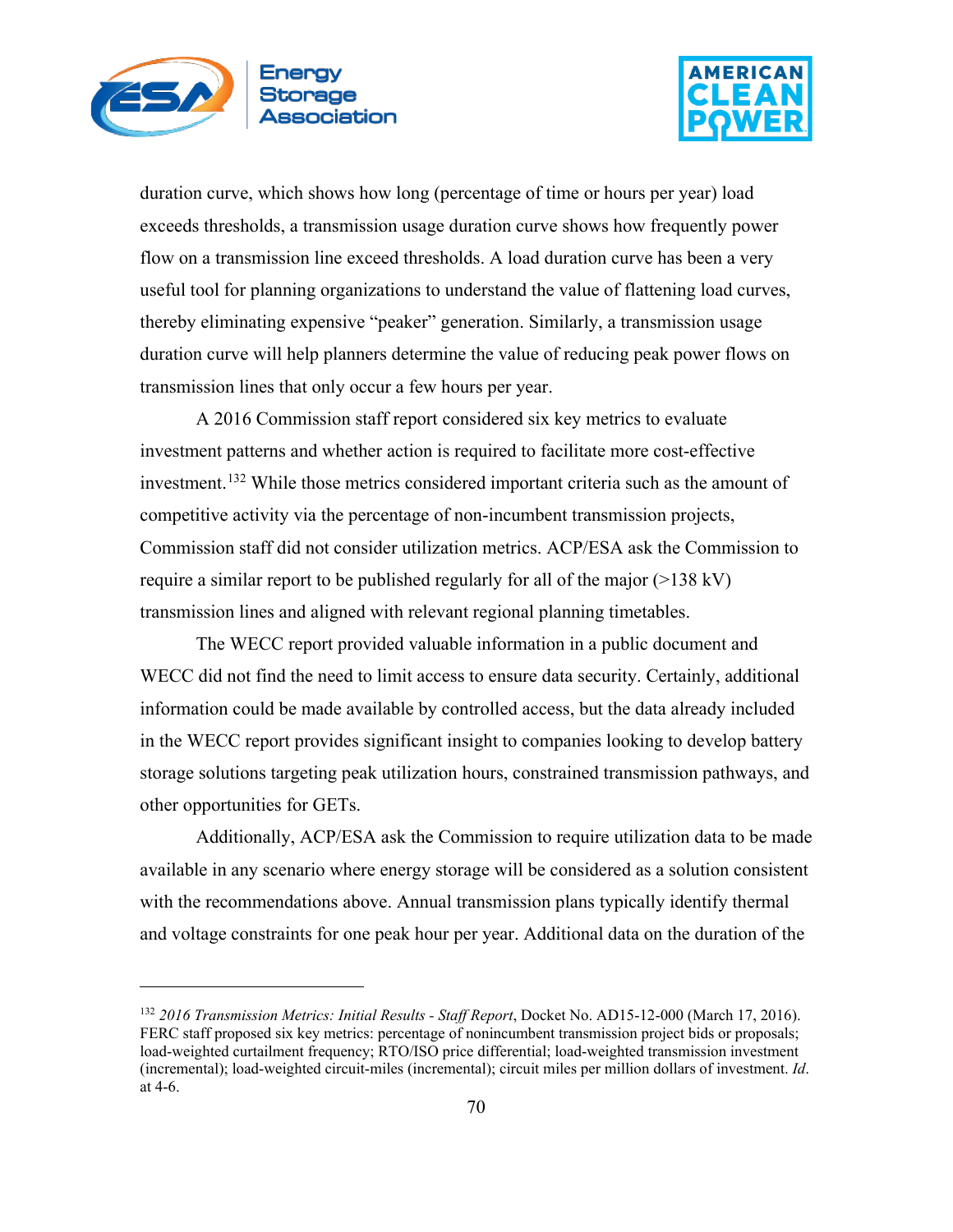



peak would enable transmission providers to better optimize battery solutions to target transmission peaks, and would generally ensure transparency regarding potential benefits of transmission projects.

## **6) Full optimization of battery storage requires creative ownership models**

As the Commission knows, storage can provide market services (e.g., Energy, Capacity and Ancillary Services) and a look at any ISO/RTO interconnection queue in the U.S. will prove how quickly storage is becoming cost competitive. As has been discussed here, storage can also provide transmission services and qualify as a cost-ofservice asset (for more information on transmission Use Cases see Section II.B.2.e(7)).

The Commission sought comment on new approaches that may facilitate the co-optimization of generation siting and transmission development.<sup>[133](#page-70-0)</sup> As an asset that can switch from one dispatch interval to the next from providing generation services to operating as a transmission asset, ACP/ESA ask the Commission to ensure the full consideration of storage in any strategy to co-optimize generation siting and transmission development.

At its simplest, storage is an asset that can be incorporated in transmission plant, similar to any other STATCOM, substation, or transmission tower. At its most complex, a storage asset can be owned by one party to provide transmission services and leased to another to provide market services, or vice versa. As in any other asset connected to the transmission system, increasing an asset's utilization improves the benefit to cost ratio. An asset that sits idle provides less value to ratepayers than one that is used 24/7/365. While storage as transmission does not require the Commission to define the parameters of more creative ownership models, any effort to optimize generation siting and transmission planning may require the Commission to formalize the energy storage multi-service Policy Paper<sup>[134](#page-70-1)</sup> in an Order.

<span id="page-70-0"></span><sup>133</sup> ANOPR at P49

<span id="page-70-1"></span><sup>134</sup> *Utilization of Electric Storage Resources for Multiple Services When Receiving Cost-Based Rate Recovery*, Policy Statement, 158 FERC ¶ 61,051 (2017).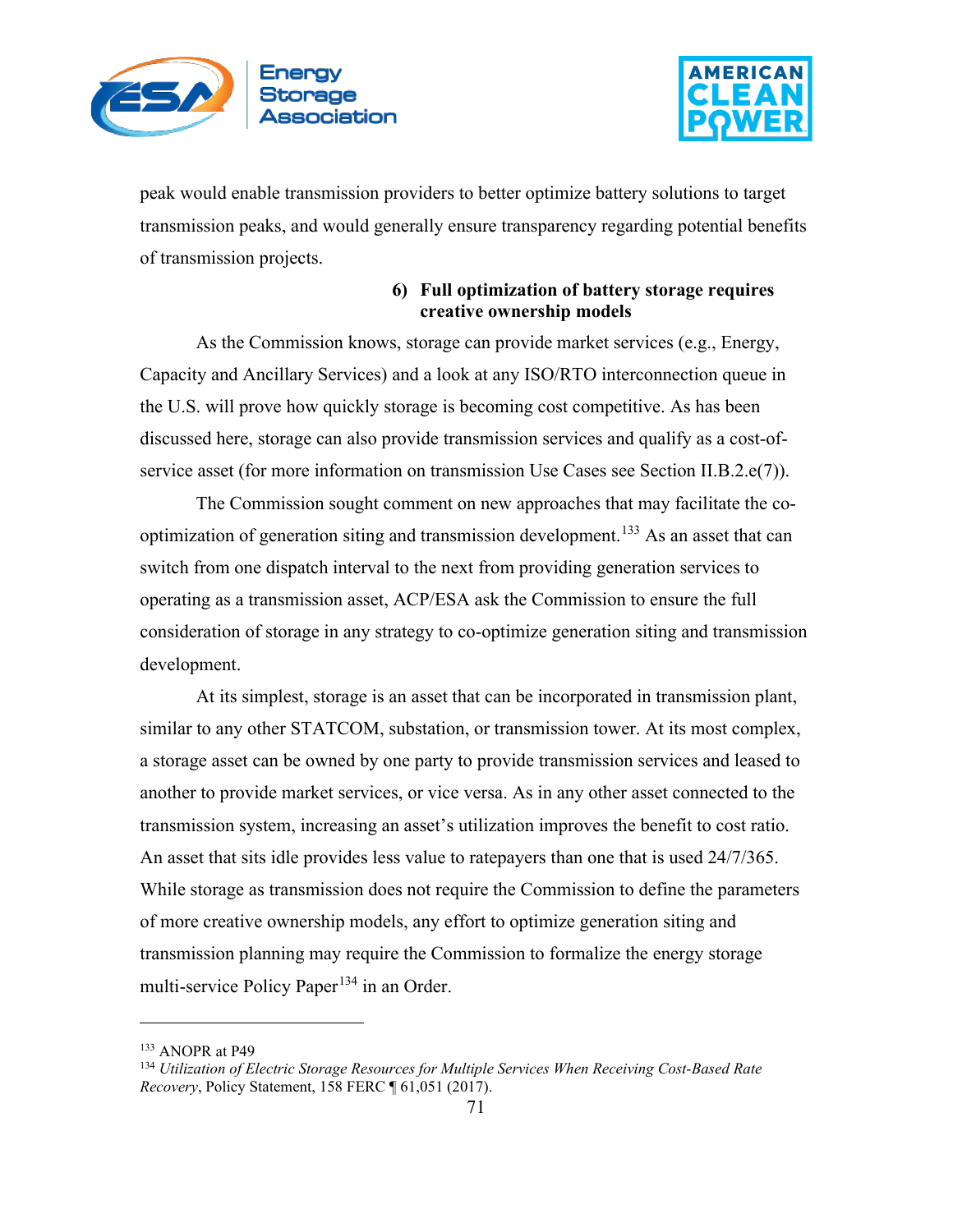



Finally, ACP/ESA highlight a creative model approved in Australia, where active power is sold into markets by the IPP and reactive power is contracted by the transmission owner.<sup>[135](#page-71-0)</sup> The key in each innovative, complex, or straight forward commercial model is the full control of the asset by the transmission operator while the asset is providing transmission services.

# **7) Understanding energy storage use cases, and how battery storage can act as a transmission asset.**

Since some confusion remains over the role of energy storage in providing transmission services, ACP/ESA outline four primary Use Cases below, along with sample projects. The Use Cases are not intended to be exhaustive, only to highlight the various applications that have already demonstrated their cost-effectiveness.

**Use Case 1: N-1 Contingency Relief.** Using energy storage in lieu of constantly maintaining headroom on a transmission line accommodate higher power flows in the case of a failure. Transmission planners are required to ensure that all loads can be restored if any single component on the transmission system fails (N-1 Contingency). One option to meet this requirement is to maintain headroom on a transmission line. For example, a transmission line that could operate at 350 MW of transfer capacity will be limited to lower threshold (e.g. 300 MW) under normal operations to ensure power flow can be stepped up in abnormal operations to accommodate power that would normally flow on a parallel line. On a high-demand line, limiting power flow comes at a cost for ratepayers. An alternative solution is to allow the transmission line to operate at its full transfer capacity rating (e.g. 350 MW) and use energy storage to accommodate sudden failure. The storage solution would be required to perform for a defined period of time

<span id="page-71-0"></span><sup>135</sup> *Ballarat Energy Storage System*, https://arena.gov.au/projects/ballarat-energy-storage-system/.ARENA, [https://arena.gov.au/projects/ballarat-energy-storage-system/ \(](https://arena.gov.au/projects/ballarat-energy-storage-system/)last updated Feb. 10, 2021).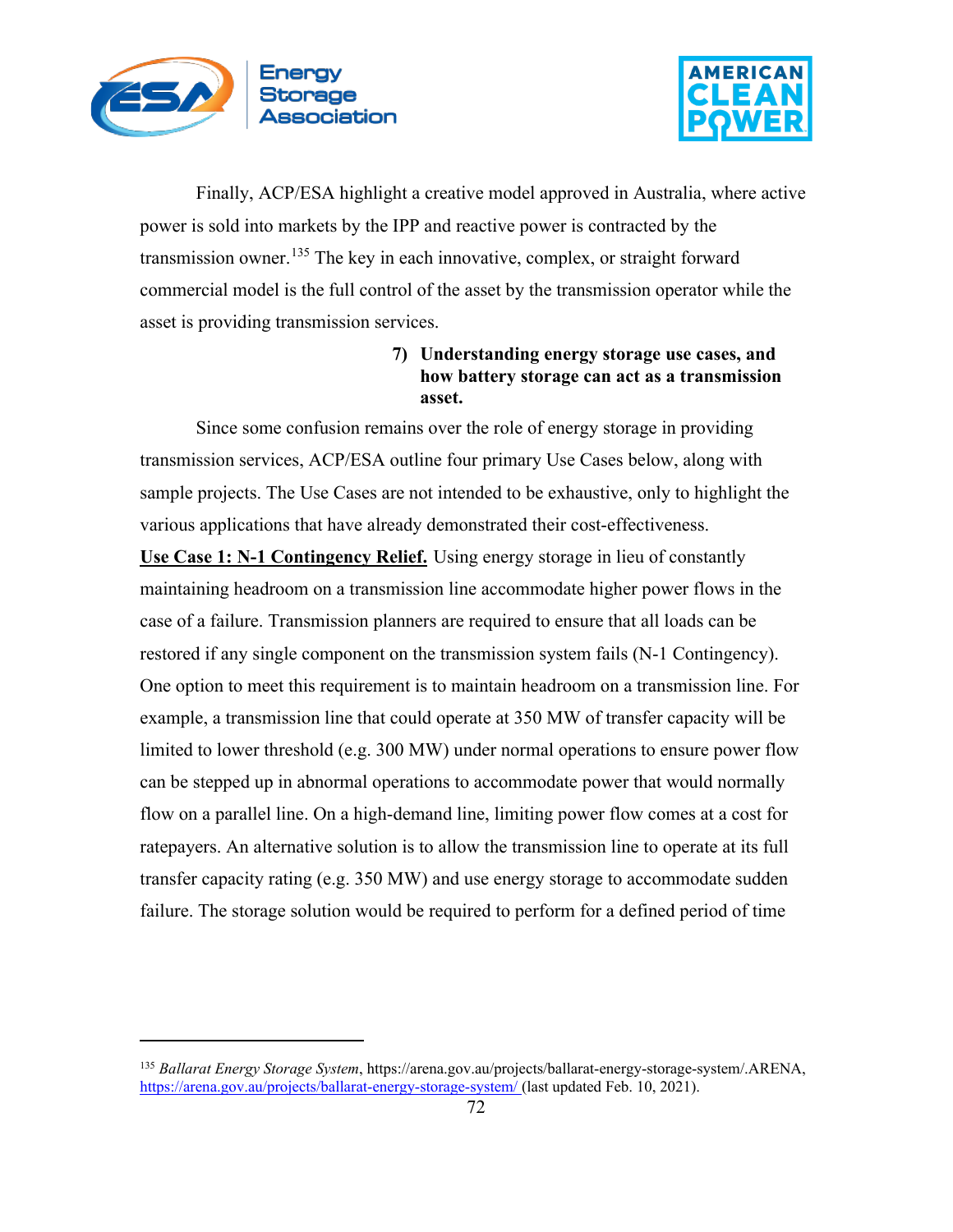



(e.g. 1 hour) to allow grid operators time to reconfigure power flows. This business case is the basis for the 250 MW Australian SIPS<sup>[136](#page-72-0)</sup> project which came online in 2020. **Use Case 2: Congestion Management.** Using energy storage to reduce congestion and pockets of high locational marginal prices (LMP), thereby reducing costs for ratepayers. Congestion on transmission lines increases LMP values at various points on the grid. While this can benefit generators, it is a cost shouldered by ratepayers. Higher LMP values are designed as price signals to encourage new generation to be sited in congestion zones or transmission upgrades to be planned. While transmission planners annually target regions with high LMP/congestion costs and work to develop solutions, historically planners have only had large (e.g. a new natural gas plant, or a new transmission line) solutions to deploy. Planners have lacked smaller, modular solutions that can be deployed across the grid to levelize LMP values and reduce congestion. This can be particularly complicated in areas where it is difficult to site new generation or transmission lines, either due to the cost of land, air quality requirements, or zoning restrictions. A prime example is the cost differential of electricity between upstate and downstate New York. With a small, low-profile footprint, and the ability to build small modular solutions, storage can be deployed to benefit ratepayers. In Colombia, the Minister of Energy has issued a tender for a 50 MW/50 MWh battery system to relieve congestion where new transmission has been difficult to permit, and a reliability requirement is requiring out-ofmerit generation to be dispatched. In the U.S., CAISO has selected a number of battery projects that are more cost effective than running new transmission, and where fossil-based generation is difficult to site.<sup>[137](#page-72-1)</sup> While these projects are authorized by the CPUC,

<span id="page-72-0"></span><sup>136</sup> Allan O'Neill, *Victoria's Big battery: What exactly is it for?*, AUSTRALIAN ENERGY COUNCIL, (Nov. 26, 2020) available at https://www.energycouncil.com.au/analysis/victoria-s-big-battery-whatexactly-is-it-for/.

<span id="page-72-1"></span><sup>137</sup> *See Arevon opens 100MW Saticoy battery storage facility in California, US*, NS ENERGY, (June 30, 2021), <https://www.nsenergybusiness.com/news/arevon-saticoy-battery-facility-oxnard/> (describing a battery system built in Oxnard, CA where local restrictions forced CAISO to reconsider plans for a natural gas plant located behind a transmission constraint.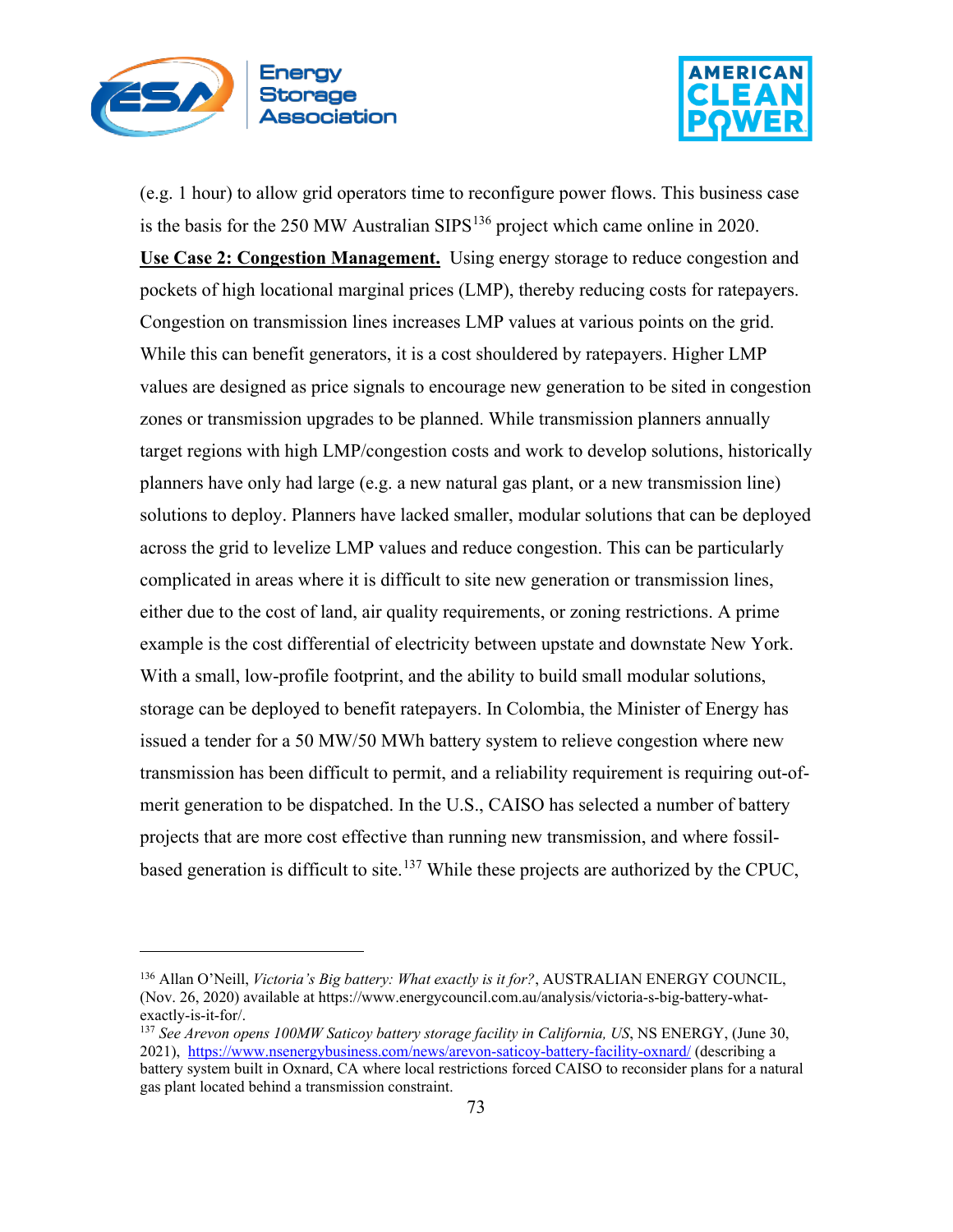



instead of being included in the CAISO transmission plan for cost allocation, the need for the projects is driven by transmission constraints.

**Use Case #3: Grid Forming Applications.** Using energy storage to provide grid services such as voltage support, reactive power, synchronous inertia and virtual inertia, blackstart, or combinations thereof. While transmission planners have several other specialized tools at their disposal to provide grid services, energy storage can be competitive when used to provide multiple services in combination. With high levels of inverter-based renewable generation, European transmission planners are increasingly seeking solutions to provide virtual inertia, such as a fast-responding battery. Additionally, there are alternative forms of energy storage being deployed that can provide the synchronous inertia that the grid is currently accustomed to. An example is the 450 MW Grid Booster project approved by EU regulators in 2021 for construction in 2024.[138](#page-73-0)

**Use Case #4: Peak load Relief.** Energy storage is sited locally to reduce peak load on a transmission line, thereby keeping the transmission system from exceeding reliability thresholds. Many loads follow predictable patterns, for example, a peak during summer afternoon hours when air-conditioning load is at its highest. In scenarios where such load is predictable, and thermal or voltage constraints are exceeded, it may be cost effective to deploy energy storage locally, on the load side of the transmission constraint. While this scenario starts to blur the line between generation and transmission, the key distinctions are how the energy storage asset is operated, and whether the need for the project was driven by a transmission constraint. A sample project is the Oakland Clean Energy Initiative where battery storage is deployed locally within Oakland, dispatched by PG&E to minimize local load on transmission system serving Oakland, and developed in

<span id="page-73-0"></span><sup>138</sup> Andreas Franke, *Germany approves power grid law to speed up expansion, boost renewables rollout*, S&P GLOBAL (Feb. 1, 2021[\) https://www.spglobal.com/marketintelligence/en/news-insights/latest-news](https://www.spglobal.com/marketintelligence/en/news-insights/latest-news-headlines/germany-approves-power-grid-law-to-speed-up-expansion-boost-renewables-rollout-62408538)[headlines/germany-approves-power-grid-law-to-speed-up-expansion-boost-renewables-rollout-62408538.](https://www.spglobal.com/marketintelligence/en/news-insights/latest-news-headlines/germany-approves-power-grid-law-to-speed-up-expansion-boost-renewables-rollout-62408538)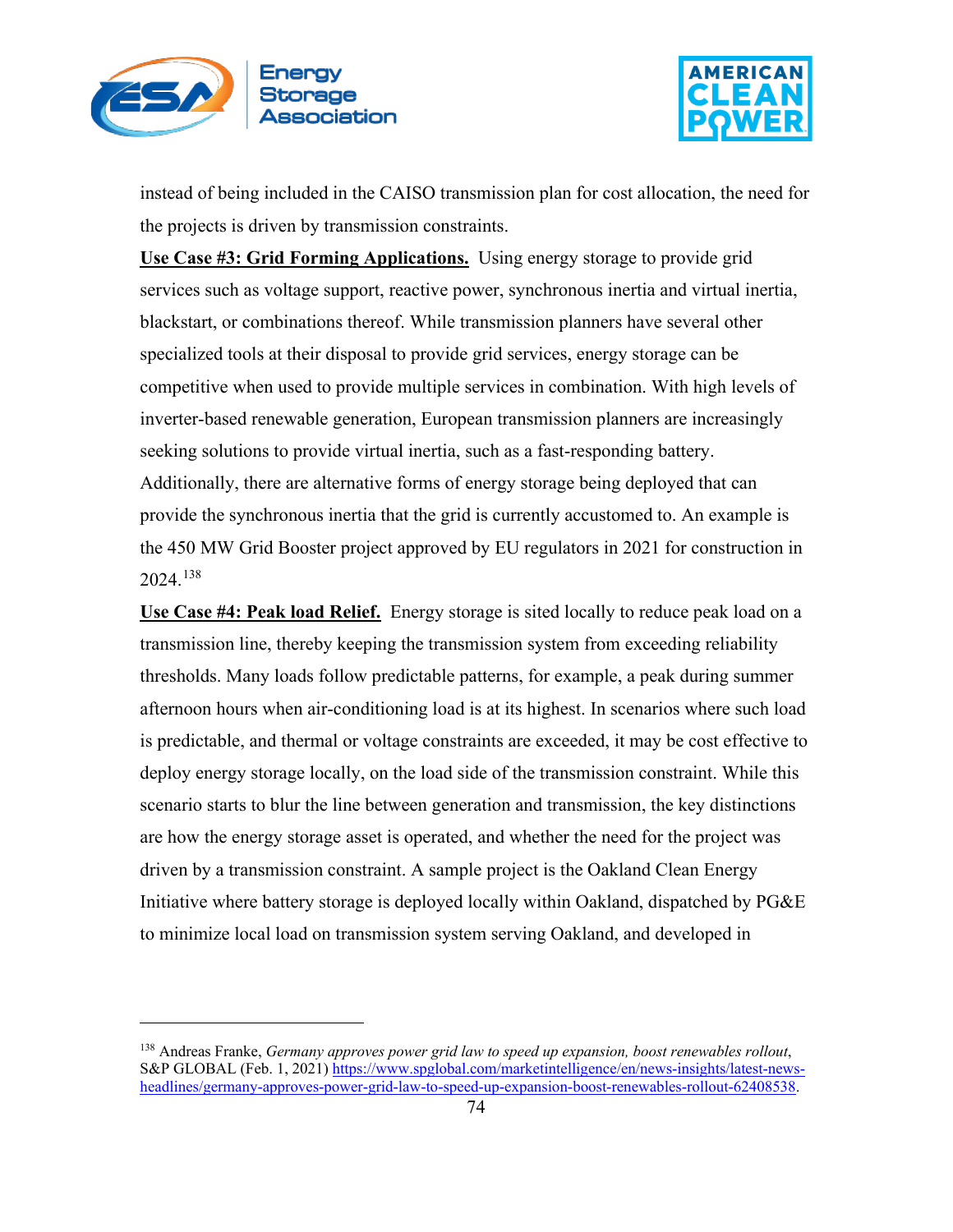



response to the need for a costly transmission upgrade to continue to serve Oakland load.<sup>[139](#page-74-0)</sup>

#### **ii. Second Step – "Layered" Cost Allocation**

To address the unjust, unreasonable, and unduly discriminatory treatment discussed above in Section II.A.2, ACP/ESA recommend that the Commission adopt a "layered" approach for allocating costs associated with transmission projects. Under this approach, transmission costs would first be assigned to load in line with identifiable anticipated benefits, but could incorporate cost contributions from states and interconnection customers at later steps. ACP/ESA recommends that the Commission adopt a *pro forma* cost allocation policy that incorporates the following steps.

First, the costs of transmission projects that are identified pursuant to the enhanced transmission planning process discussed previously in Section II.B.2.i should be allocated first and foremost to customers (provided that such projects' benefits exceed their costs under the applicable benefits-to-cost framework, using a holistic assessment of all likely benefits, and seeking to maximize net benefits). Such broad allocation will ensure that the primary beneficiaries of transmission, namely customers, are fairly and equitably allocated transmission costs, which is in line with sound economic principles and Commission precedent.<sup>[140](#page-74-1)</sup> To correctly identify the beneficiaries of transmission upgrades, ACP/ESA recommend that the Commission utilize a benefit-to-cost ratio that considers the broad categories of benefits that transmission confers on customers. For example, Table 1 from the 2013 Brattle Report<sup>[141](#page-74-2)</sup> identified the broad categories of transmission-related benefits, which provides an example of the types of benefits that

<span id="page-74-0"></span><sup>139</sup> Press Release, PG&E, CAISO Approves PG&E Oakland Clean Energy Initiative (Mar. 23 2018) [https://www.pge.com/en/about/newsroom/newsdetails/index.page?title=20180323\\_caiso\\_approves\\_pge\\_oa](https://www.pge.com/en/about/newsroom/newsdetails/index.page?title=20180323_caiso_approves_pge_oakland_clean_energy_initiative) [kland\\_clean\\_energy\\_initiative.](https://www.pge.com/en/about/newsroom/newsdetails/index.page?title=20180323_caiso_approves_pge_oakland_clean_energy_initiative)<br><sup>140</sup> *III. Commerce Comm'n v. FERC,* 576 F.3d 470, 477 (7th Cir. 2009) ("[A]ll approved rates [must] reflect

<span id="page-74-2"></span><span id="page-74-1"></span>to some degree the costs actually caused by the customer who must pay them. Not surprisingly, we evaluate compliance with this unremarkable principle by comparing the costs assessed against a party to the burdens imposed or benefits drawn by that party.") (internal citations and quotations omitted). <sup>141</sup> *Supra* note 63.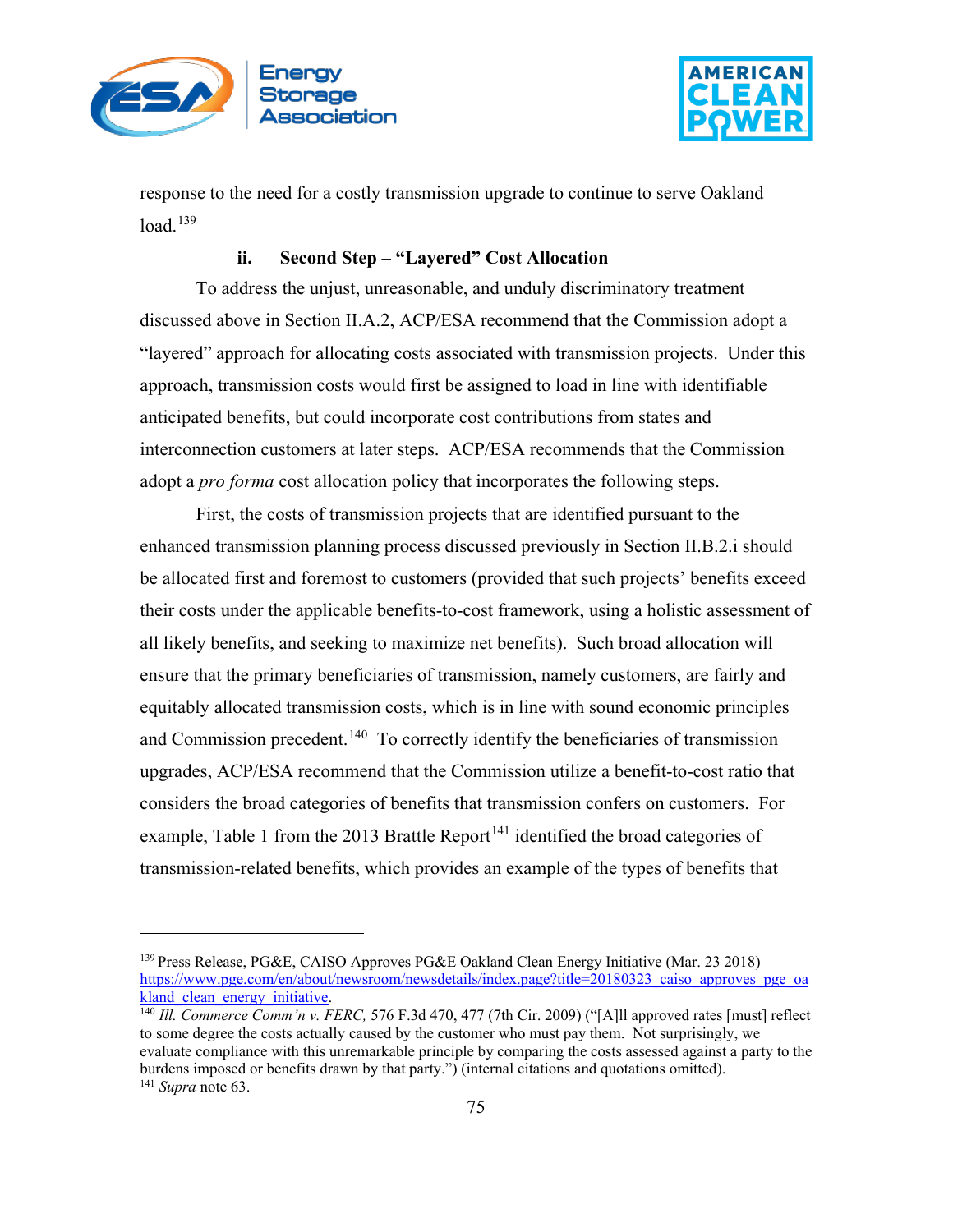



should be considered by Transmission Owners when identifying beneficiaries of transmission projects and calculating benefits-to-costs ratios for proposed transmission projects; as noted *supra*, this list of benefits was applied in SPP, and identified numerous quantifiable benefits of transmission projects that had not been initially planned for.

Next, states and/or generation interconnection customers should be given the opportunity to provide some of the funding for transmission upgrades. This would allow states and/or generation interconnection customers to build alternative or expanded transmission projects compared to projects identified in the base case. Specifically, ACP/ESA proposes two circumstances in which states or interconnection customers might opt to do so, with different implications. The election to use either right should be closely synchronized with a region's overall transmission planning process, so that the state and generator layers do not delay their use.

- **- The "Transmission Alternative Right":** First, states and/or generation interconnection customers should have the opportunity to fund the cost difference between *original* and *alternative* transmission projects, or to ensure that a project can clear the applicable benefit-tocost ratio. For example, if transmission projects identified as part of the enhanced transmission planning process with the greatest benefitto-cost ratio diverge from a state or generator's future needs, the state or generator could contribute funding to ensure that an alternative project moves forward in the regional plan. Alternatively, if a project fails to meet the regional benefit-to-cost ratio, a state or generator could "buy down" the costs, enhancing the net benefits.
- **- The "Transmission Expansion Right":** Second, states and/or generation interconnection customers would be given the opportunity to fund *expanded* transmission capacity - beyond the capacity of the original transmission project selected under the enhanced transmission planning process. If a regional plan identified a particular upgrade or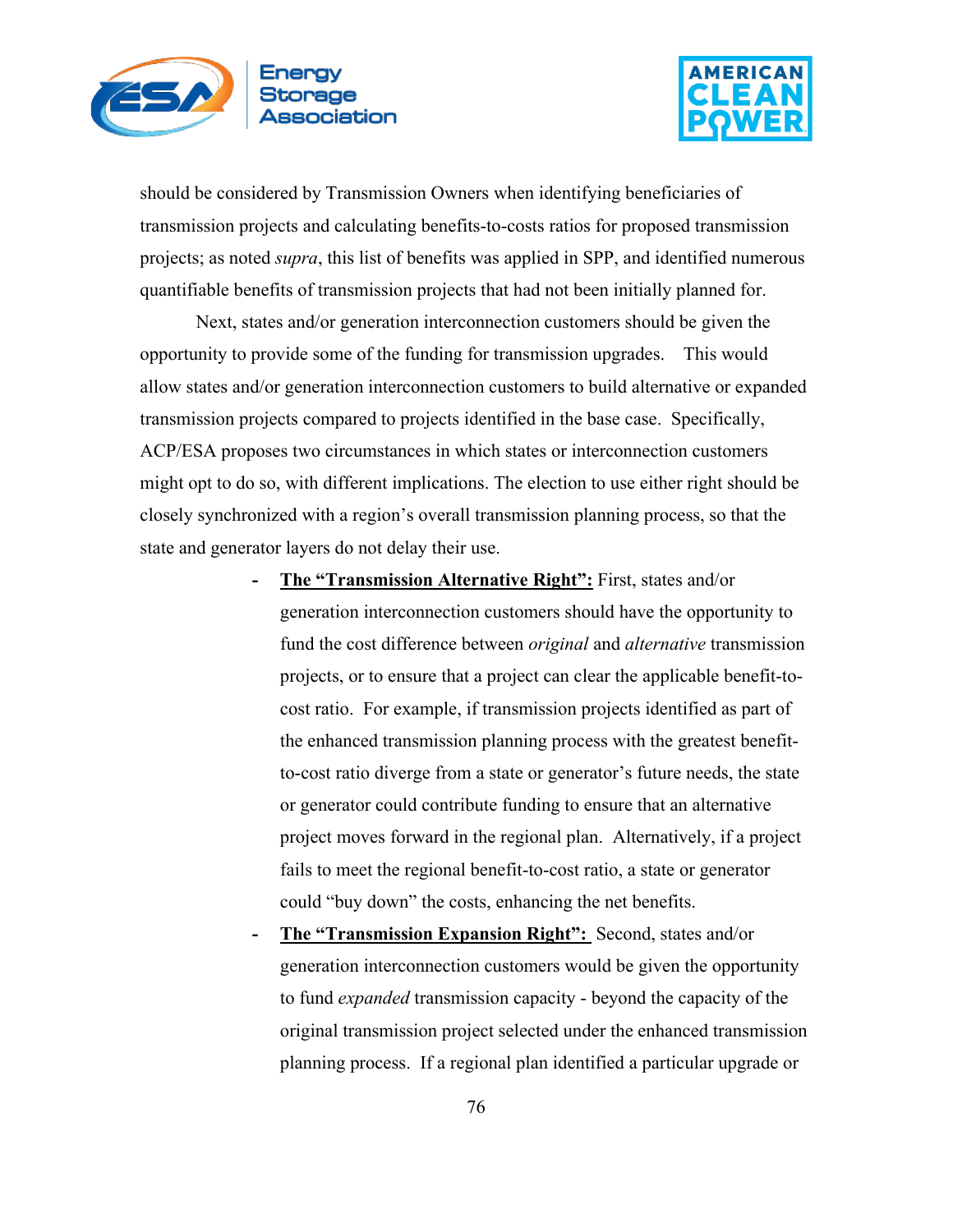



new line, states or generators could opt to "future-proof" that transmission by paying for higher-voltage, higher-capacity transmission.

The Transmission Alternative Right would allow a state and/or generation interconnection customer to partially fund a transmission option originally identified via the regional transmission planning process. The state- or generator-selected option could either be the same project that was actually *selected* in the regional transmission planning process, or could be an alternate project with a lower benefit-to-cost ratio for customers than the regionally selected project that would meet the same regional needs. If states or interconnection customers volunteer to pay a higher percentage of the project's costs, such that the resulting benefit-to-cost ratio of the *alternative* project ultimately selected would equal or exceed the benefit-to-cost ratio of the *original* project that would have otherwise been selected via the transmission planning process, it could move forward.

For example, assume that the transmission planning process identified a 345kV line as the best way to address long term planning concerns in a particular area, but identified a primary route that had a greater benefit-to-cost ratio such that it was selected over a similar 345kV line using an alternative route. In the event that a generator desired to have the line be built via the alternative route, it could elect to fund a portion of the line that would result in the costs of the project to customers decreasing, which (all else equal) could increase the benefit-to-cost ratio to a point where the partially generatorfunded transmission alternative would be selected and built over the original project's planned route. Importantly, even if a generator or state opted to fund a line using the Transmission Alternative Right, it would be constructed using the same regional process, and its full capacity would be subject to open access requirements.<sup>[142](#page-76-0)</sup>

<span id="page-76-0"></span><sup>142</sup> *See, e.g.*, Order No. 807 at P 7 ("In Order No. 888, the Commission, relying upon its authority under sections 205 and 206 of the FPA, established non-discriminatory open access to electric transmission service as the foundation necessary to develop competitive bulk power markets in the United States. Order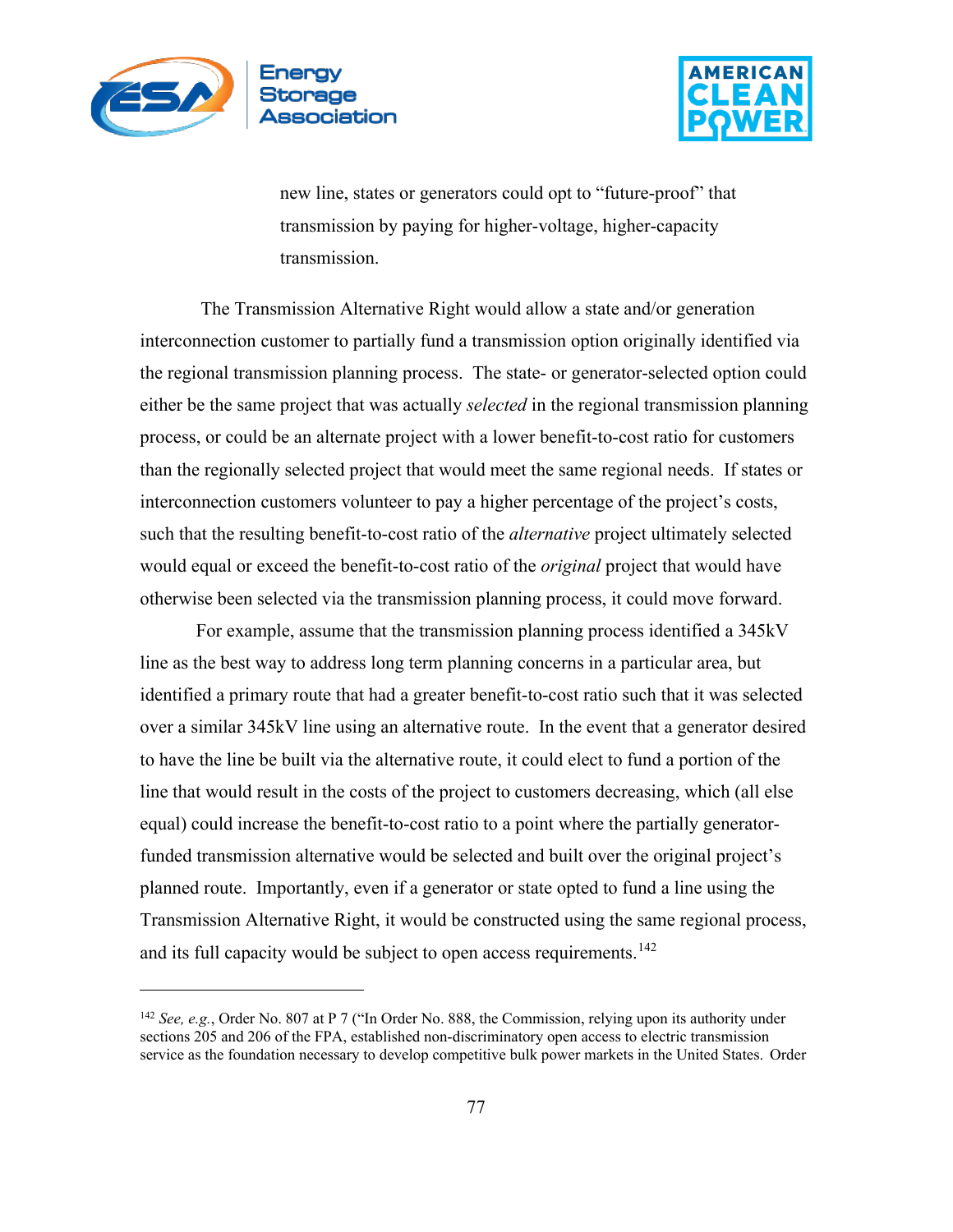



Similarly, if a planned transmission project met an identified transmission need, but did not quite meet the required B/C ratio, states or interconnection customers could choose to pay a portion of the costs of the upgrade such that the remaining costs to load do meet the B/C ratio. This would ensure that customers do not pay for more benefits than they actually receive.

In contrast, the Transmission Expansion Right would allow a state and/or generation interconnection customer to fund the incremental cost of *expanding* the capacity of a transmission project identified via the transmission planning process in exchange for priority access to the *incremental* capacity for a defined period of time. For example, assume that the transmission planning process identifies a 345kV line as the best way to address long term planning concerns in a particular area, but a generator wishes to potentially build a large offshore wind farm that will require (or would benefit from) a 500kV line. In this case, the generator could pay the additional amount necessary to fund the 500kV line relative to the cost of a 345kV line. In return, the generator could ensure that its offshore wind farm, once built, would have priority access to the incremental capacity enabled by the voluntary upgrade to a 500kV line for a limited period of time; a state Transmission Expansion Right could be used to ensure that resources identified through a state's public policies would have transmission access upon construction. This priority access could be reflected in firm point-to-point transmission rights, higher curtailment priority, or deliverability rights, consistent with the region's approach to determining transmission capacity and rights.

Allowing a Transmission Expansion Right aligns with a similar approach that the Commission utilized in Order No. 807, in which the Commission affirmed that "it is

No. 888, codified in section 35.28 of the Commission's regulations, requires that any public utility that owns, controls, or operates facilities used for the transmission of electric energy in interstate commerce must file an OATT and comply with other related requirements.") (citing *Promoting Wholesale Competition Through Open Access Non-Discriminatory Transmission Services by Public Utilities; Recovery of Stranded Costs by Public Utilities and Transmitting Utilities*, Order No. 888, FERC Stats. & Regs. ¶ 31,036 (1996)).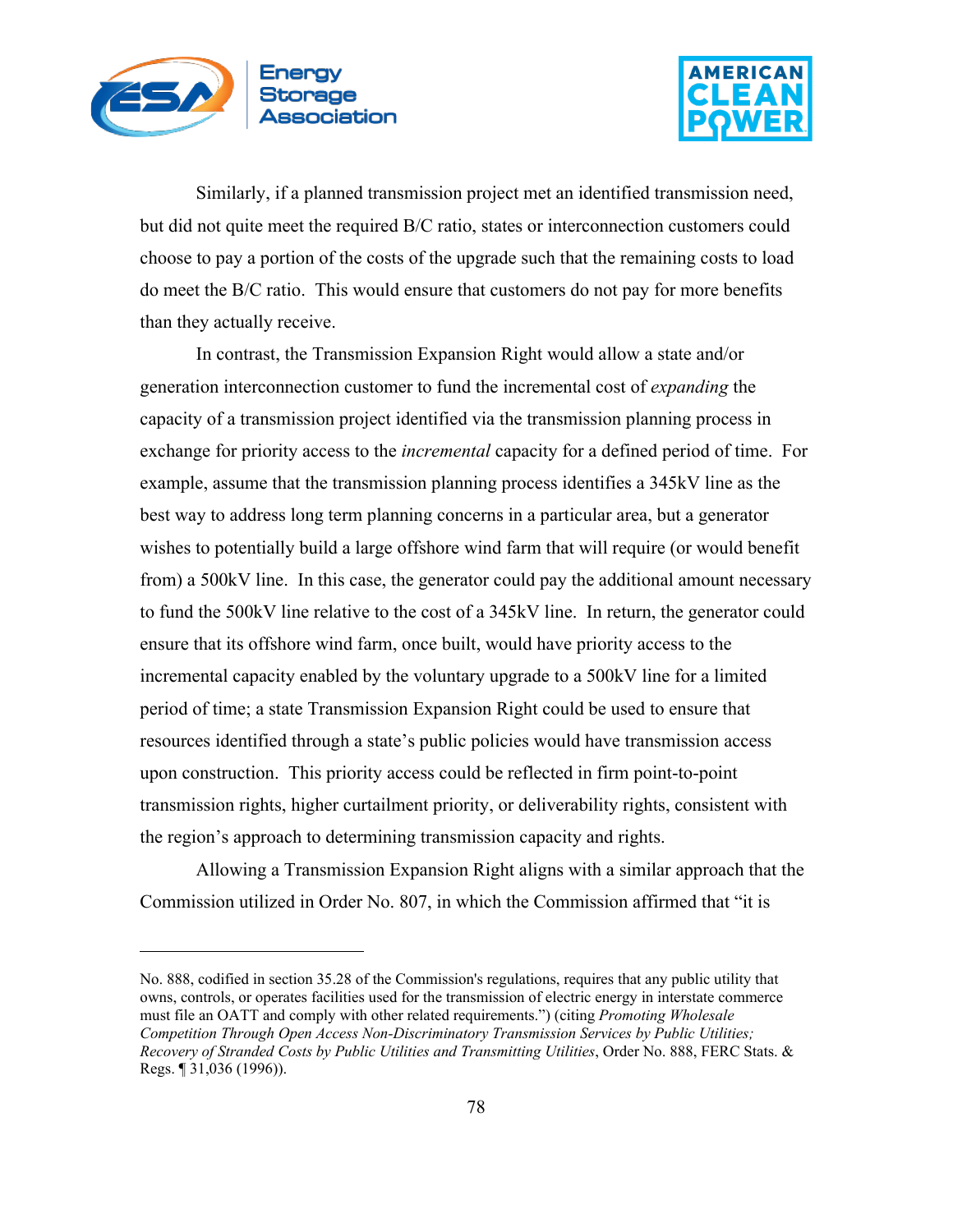



generally in the public interest . . . to allow an [owner of Interconnection Customer Interconnection Facilities ("ICIF")] . . . to retain priority rights to the use of excess capacity on ICIF that it plans to use to interconnect its own or its affiliates' future generation projects."[143](#page-78-0) Allowing states and generation interconnection customers to receive a Transmission Expansion Right serves to balance the interests and needs of individual interconnection customers and the Commission's open access requirements. In essence, this approach would treat the *incremental* capacity enabled by the Transmission Expansion Right as comparable to ICIF, while treating the *base* capacity (of the 345kV line, in the example above) as regionally planned and immediately subject to open access. And as in Order No. 807, a state or generator would have a limited term for priority use of the facility; the Commission should consider whether the five-year period identified in Order No. 807 or a longer period would be appropriate under this concept.

## **iii. Third Step – Treatment of Residual Interconnection Facilities and Network Upgrades**

Given the broad scope of the enhanced transmission planning process, ACP/ESA anticipate that the majority of upgrades needed to facilitate the expected addition of clean generation resources will be identified, and will have their costs allocated, pursuant to the proactive transmission planning and cost allocation process described previously. That said, there will still be a need for network upgrades that are developed in the interconnection process based on generation interconnection customers' need and willingness to pay, rather than being proactively planned via the transmission planning process. Moreover, these network upgrades, even though developed via the interconnection process, will in many instances benefit other interconnection customers and/or have broader system benefits. For the reasons discussed previously in Section B.1.i, the generation interconnection customer should receive credits for funding all

<span id="page-78-0"></span><sup>143</sup> *Open Access and Priority Rights on Interconnection Customer's Interconnection Facilities*, Order No. 807, 150 FERC ¶ 61,211, at P 109 ("Order No. 807"), *order on reh'g*, Order No. 807-A, 153 FERC ¶ 61,047 (2015).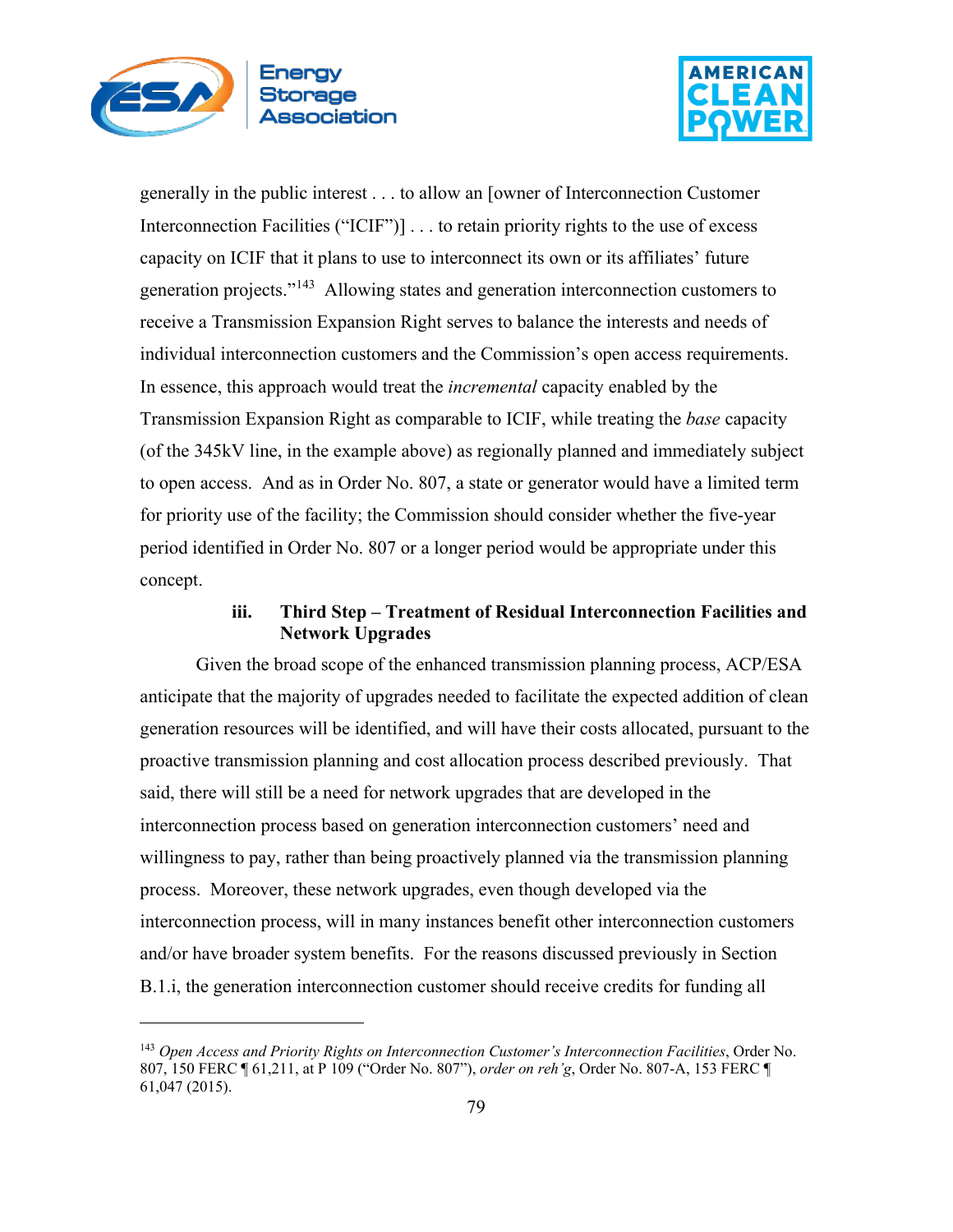



network upgrades downstream from the interconnection substation, while interconnection-related network upgrade costs up to and within the interconnection substation should remain the sole responsibility of the generation interconnection customer.

## **3. Additional Issues**

### **i. Timing**

As noted above, ACP/ESA believe that certain high-priority interconnection issues can and should be addressed on an accelerated timetable. ACP/ESA also note that certain aspects of transmission planning reform could be accomplished more rapidly than a full reconsideration of planning and cost allocation rules. Specifically, the Commission should consider whether a requirement that transmission plans account for future generation (as indicated by interconnection queues and state public policies) can be integrated with current planning processes relatively quickly; additionally, the Commission should also consider whether smaller, separate projects and upgrades can be evaluated jointly to allow for "future-proofing" when upgrades and replacements are needed. A local reliability upgrade might incorporate transmission line or substation elements that could also provide economic benefits and enable integration of future generation

# **ii. Transition Mechanism(s)**

The Commission should also ensure that the transition from current interconnection and transmission planning rules is as seamless as possible. ACP/ESA recommends a "hold harmless" requirement for planned projects. For network upgrades, ACP/ESA recommends that cluster and serial studies open as of the date of a final rule continue through the existing interconnection process, as revising the rules midstream would be highly disruptive.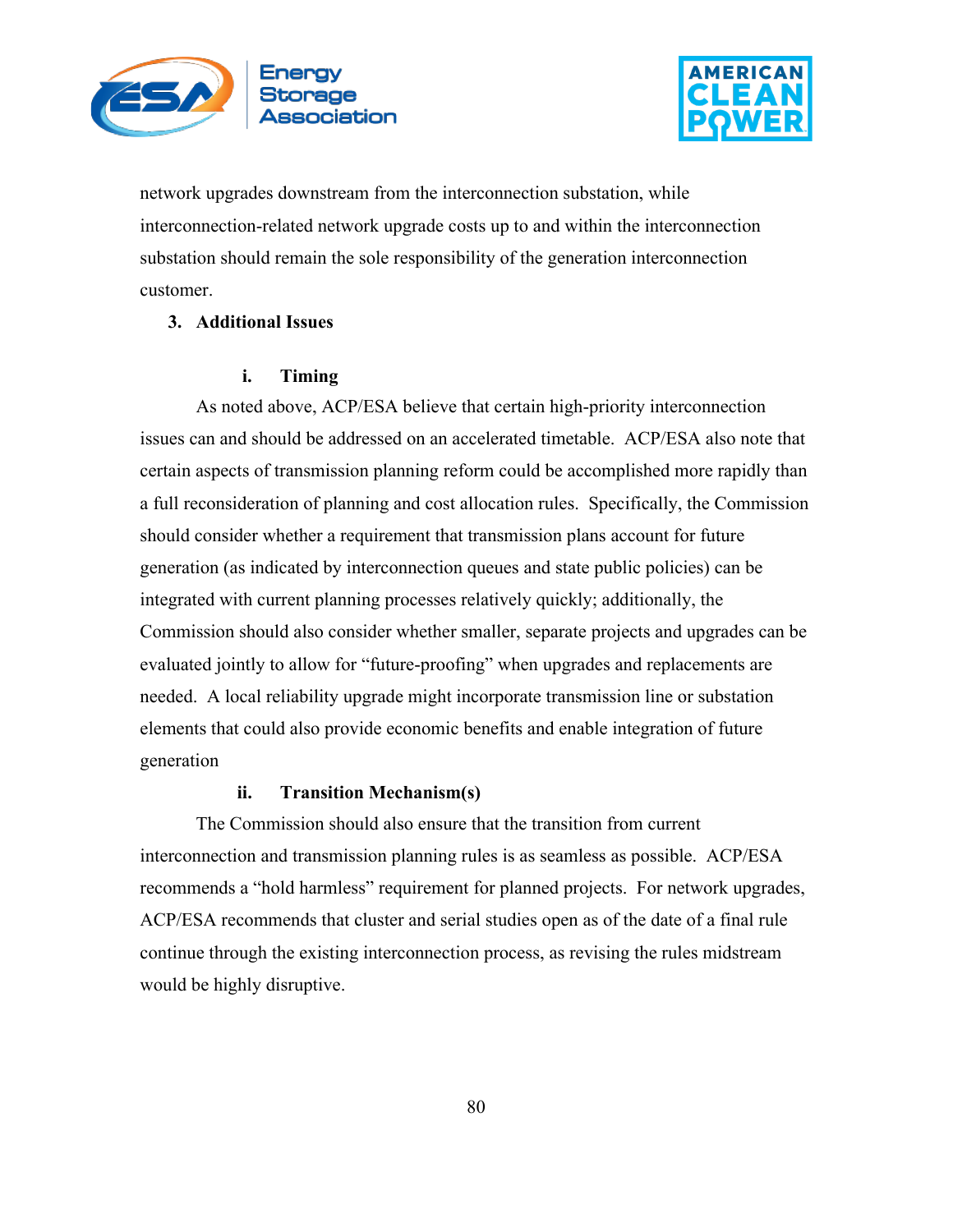



## **iii. Independent Transmission Monitor Concept**

In the ANOPR, the Commission sought comment on the concept of an independent transmission monitor, which might be responsible for review of transmission planning processes and transmission provider spending.<sup>144</sup> Although ACP/ESA do not take a position on this concept at this time, we will carefully review comments to the Commission in this proceeding. ACP/ESA remain interested in measures that can ensure transparency, prompt action, and cost-effectiveness in transmission planning, while avoiding potentially duplicative or dilatory procedures.

#### **III. Conclusion**

In the ANOPR, the Commission has appropriately identified many of the most pressing issues facing transmission planning, cost allocation, and interconnection. As detailed in these comments, the Commission should act rapidly to remedy several of the most pressing issues regarding generator interconnection regulations, including eliminating participant funding in RTOs/ISOs, updating the Order No. 2003 crediting approach to improve certainty, providing clear criteria for which facilities might be designated as network upgrades, and synchronizing and harmonizing affected system studies. Simultaneously, the Commission should initiate a rulemaking to move transmission planning towards a holistic and co-optimized approach that considers as many benefits as possible – including economic, reliability, public policy, and generator interconnection needs - and maximizes them simultaneously. This enhanced benefits assessment would then directly inform a just and reasonable cost allocation methodology.

<span id="page-80-0"></span><sup>144</sup> ANOPR at P 164, *et seq*.